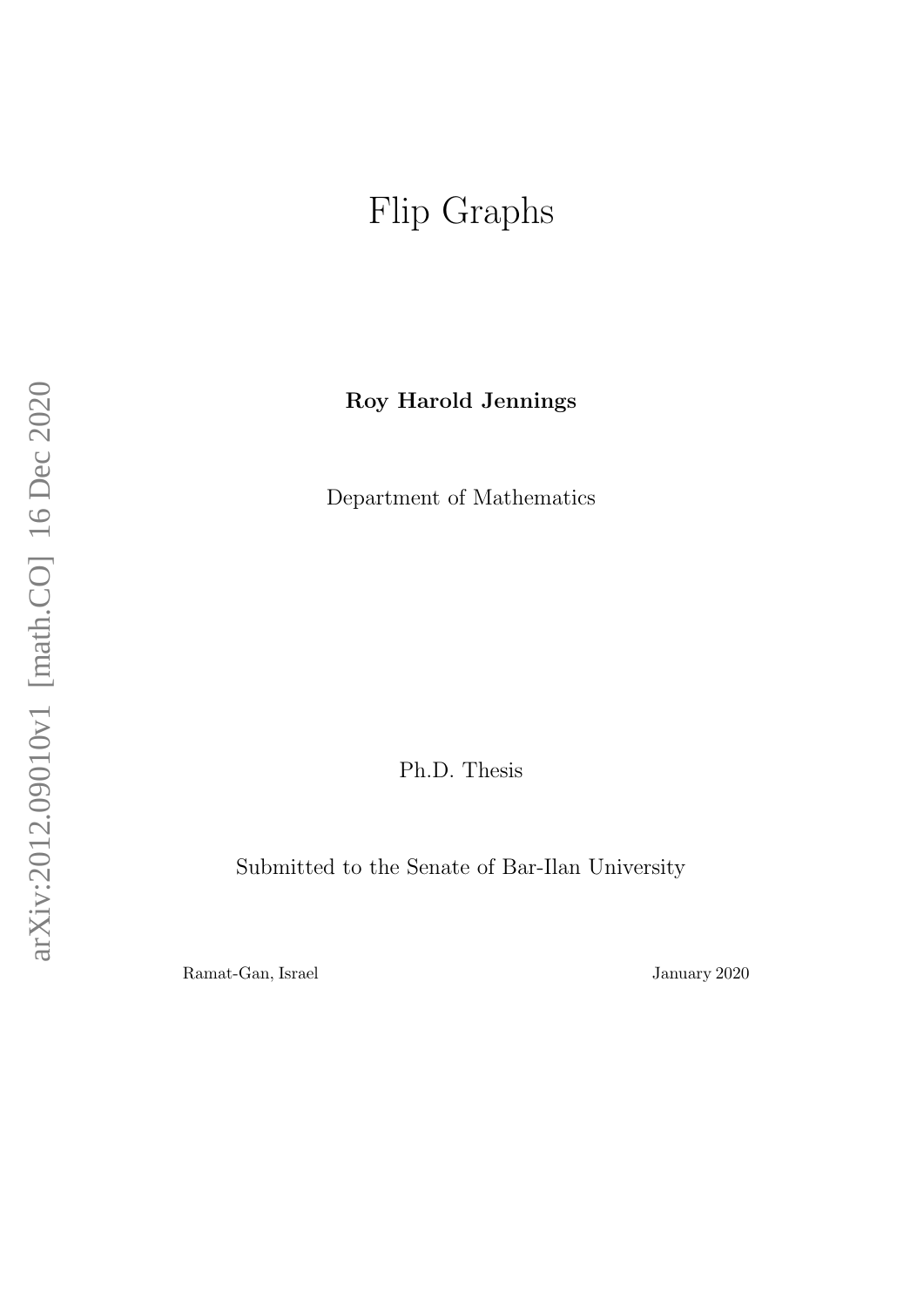This work was carried out under the guidance and supervision of Prof. Ron Adin and Prof. Yuval Roichman, Department of Mathematics, Bar-Ilan University.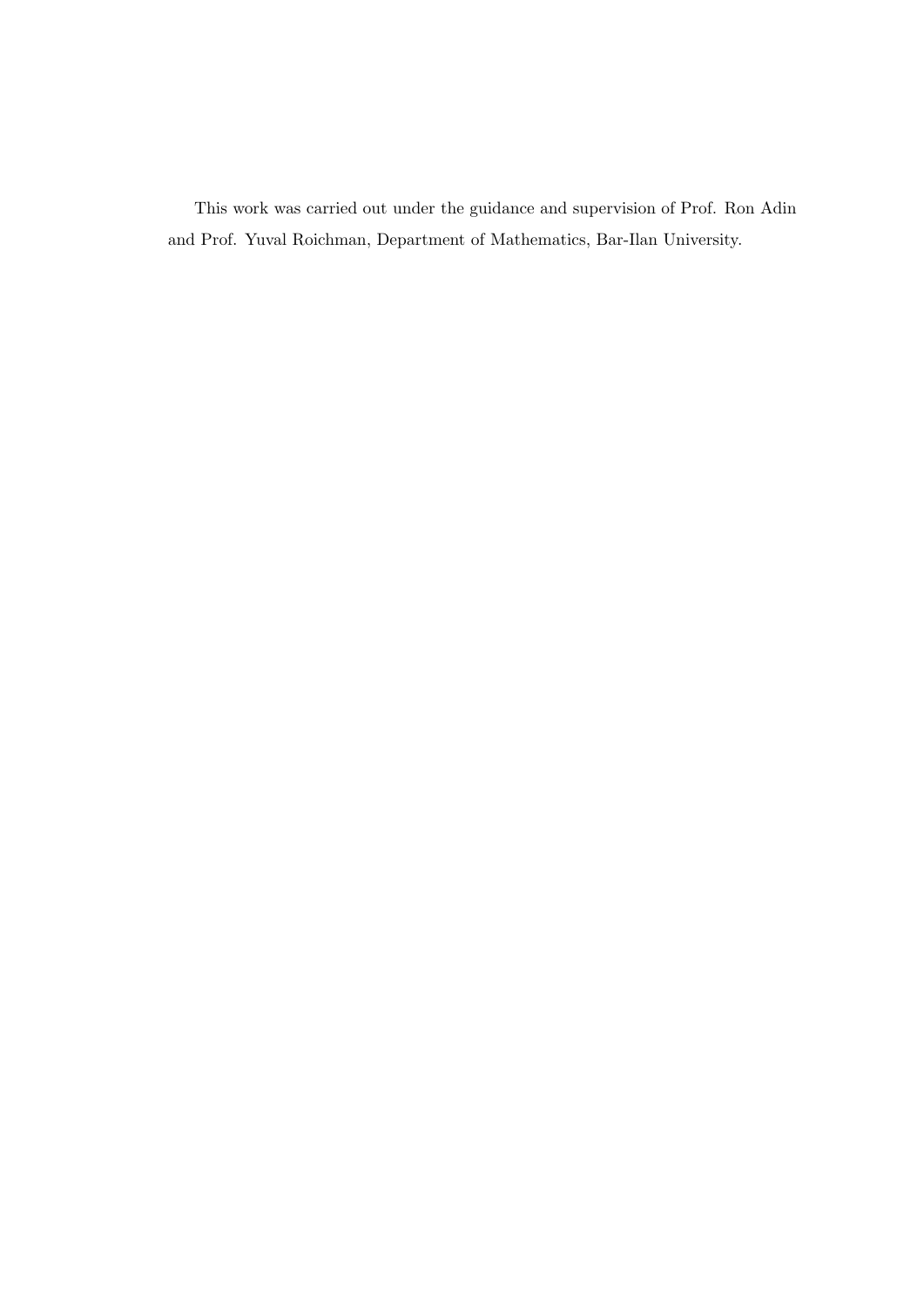### Acknowledgements

"Perhaps we'll have some answers, at least, before the end. I always dreamed of dying well-informed." —Joe Abercrombie, Last Argument of Kings

I would like to express my gratitude to my advisors Prof. Ron M. Adin and Prof. Yuval Roichman for their continuous support of my Ph.D. study, for their patience and immense knowledge. Their encouragement and guidance helped me build the confidence and courage needed for the fail and retry iterations I went through during the research and writing of this thesis.

I would also like to thank my friends and fellow researchers Dr. Menachem (Meny) Shlossberg and Dr. Arnon Netzer for their support and encouragement and for many helpful discussions and suggestions.

Special thanks go to my parents Roger and Hava Ben-Ari for supporting me throughout the writing of this thesis.

Last, but by no means least, I would like to thank Luie Jennings, my best friend and partner for life, for being a source of energy, motivation and inspiration; for being so supportive and understanding; but most of all, for always putting things in proportions, for her lifesaving sense of humor and her love.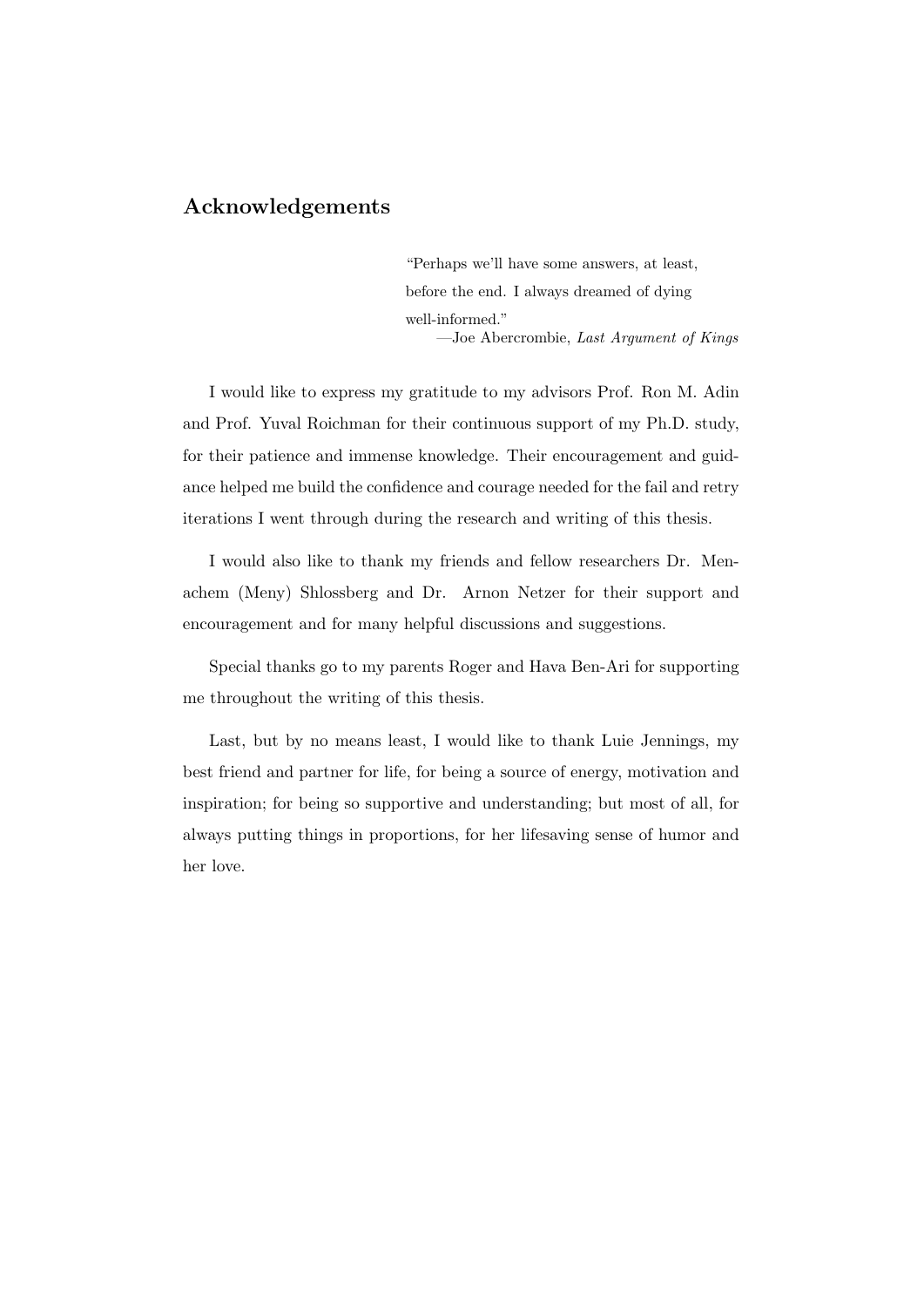# **Contents**

|             |     |                                |                                       | Ι              |  |  |  |
|-------------|-----|--------------------------------|---------------------------------------|----------------|--|--|--|
| $\mathbf 1$ |     | Introduction<br>1              |                                       |                |  |  |  |
|             | 1.1 |                                |                                       | $\overline{2}$ |  |  |  |
|             | 1.2 |                                | The Structure of the Thesis           | 3              |  |  |  |
| $\bf{2}$    |     | <b>Mathematical Background</b> |                                       |                |  |  |  |
|             | 2.1 |                                |                                       | 4              |  |  |  |
|             |     | 2.1.1                          | Cayley and Schreier Graphs            | 6              |  |  |  |
|             |     | 2.1.2                          |                                       | 6              |  |  |  |
|             | 2.2 |                                |                                       | 10             |  |  |  |
|             |     | 2.2.1                          |                                       | 12             |  |  |  |
|             |     | 2.2.2                          | The Dominance Order on $\mathbb{Z}^n$ | 13             |  |  |  |
| 3           |     |                                | The Yoke Graphs $Y_{n,m}$             | 16             |  |  |  |
|             | 3.1 |                                |                                       | 16             |  |  |  |
|             | 3.2 |                                | Important Examples of Yoke Graphs     | 18             |  |  |  |
|             | 3.3 |                                |                                       | 21             |  |  |  |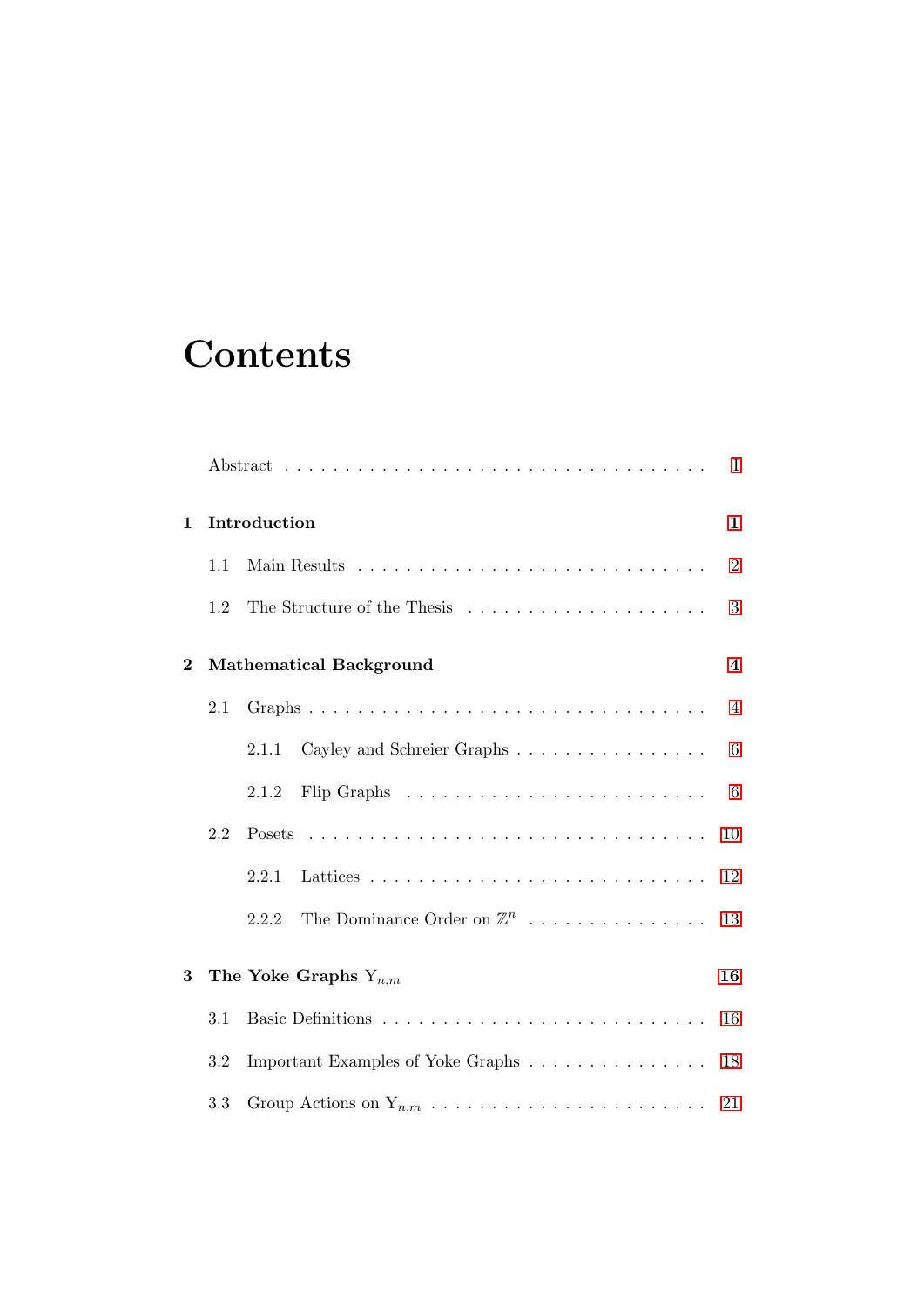| $\overline{\mathbf{4}}$ |                                  | The Eccentricity of 0 in $Y_{n,m}$<br>24                               |    |  |  |  |
|-------------------------|----------------------------------|------------------------------------------------------------------------|----|--|--|--|
|                         | 4.1                              | The Shift Direction Lemma                                              | 25 |  |  |  |
|                         | 4.2                              |                                                                        | 26 |  |  |  |
|                         | 4.3                              |                                                                        | 30 |  |  |  |
| $\bf{5}$                |                                  | The Diameter of $Y_{n,m}$<br>34                                        |    |  |  |  |
|                         | 5.1                              | Proof for $m \leq n$ via the Dominance Order                           | 35 |  |  |  |
|                         | 5.2                              |                                                                        | 40 |  |  |  |
|                         | 5.3                              |                                                                        | 43 |  |  |  |
|                         | 5.4                              |                                                                        | 46 |  |  |  |
|                         |                                  | 5.4.1                                                                  | 46 |  |  |  |
|                         |                                  | Computation of the Eccentricity $\ldots \ldots \ldots \ldots$<br>5.4.2 | 52 |  |  |  |
| 6                       | Automorphisms of $Y_{n,m}$<br>57 |                                                                        |    |  |  |  |
|                         | 6.1                              | Fundamental Automorphisms $\ldots \ldots \ldots \ldots \ldots \ldots$  | 57 |  |  |  |
|                         | 6.2                              | The Automorphism Group of $Y_{n,m}$                                    | 61 |  |  |  |
| References<br>72        |                                  |                                                                        |    |  |  |  |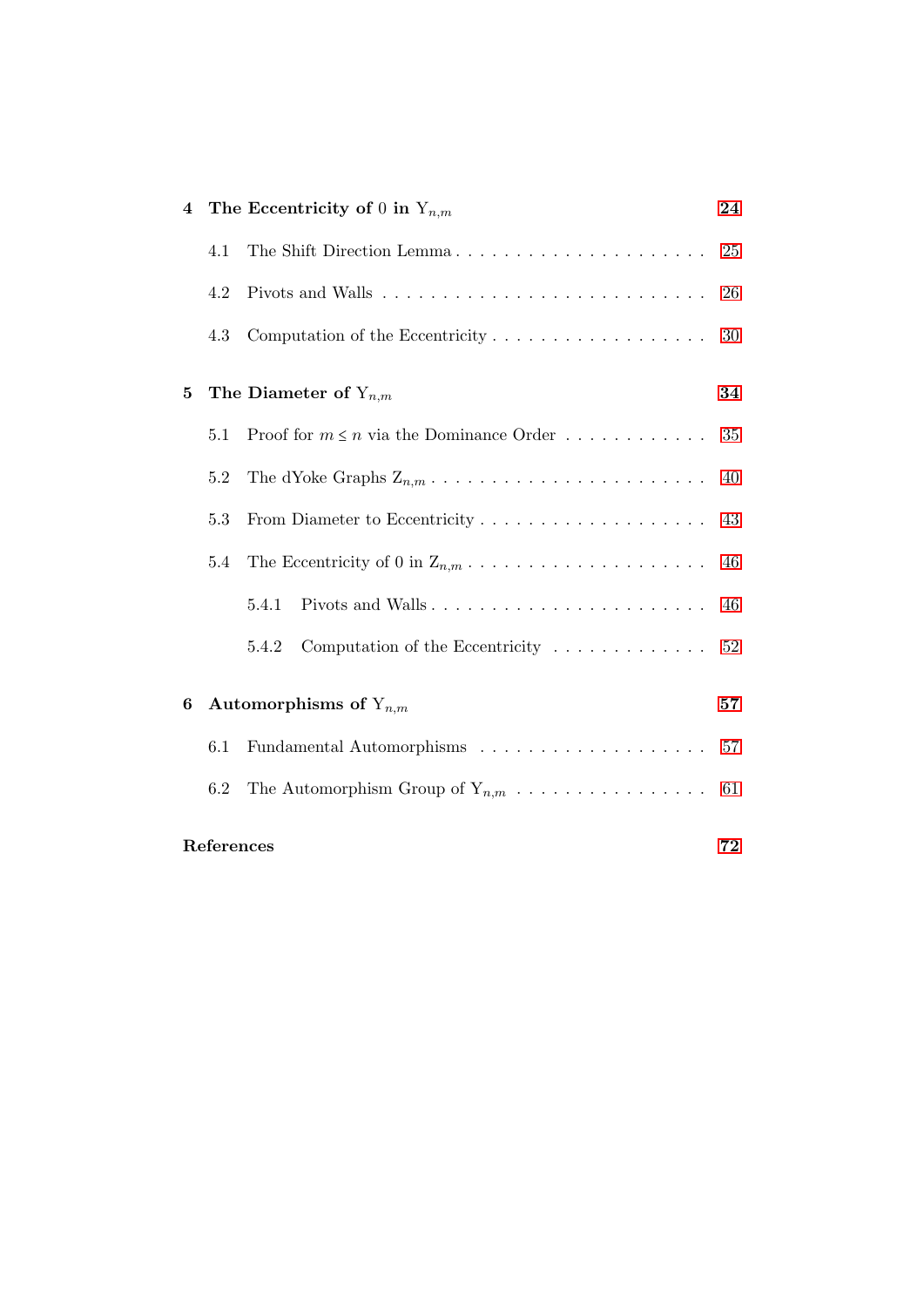## <span id="page-5-0"></span>Abstract

Flip graphs are graphs on combinatorial objects in which the adjacency relation reflects a local change in the underlying objects. In this thesis we introduce Yoke graphs, a family of flip graphs that generalizes previously studied families of flip graphs on colored triangle-free triangulations [\[1\]](#page-77-1), arc permutations [\[4\]](#page-77-2) and geometric caterpillars [\[9\]](#page-78-0). Our main results are the computation of the diameter of an arbitrary Yoke graph and a full characterization of the automorphism group of this family of graphs. We also show that Yoke graphs are Schreier graphs of the affine Weyl group of type  $\tilde{C}_m$ .

The approach we take in the computation of the diameter is different from the ones in [\[1\]](#page-77-1) and [\[4\]](#page-77-2). We show that the approach in [\[4\]](#page-77-2) (for arc permutation graphs) does not extend to Yoke graphs. At the heart of our proof lies the idea of transforming a diameter evaluation into an eccentricity problem. The characterization of the automorphism group is a new result even for the above mentioned three special families of Yoke graphs.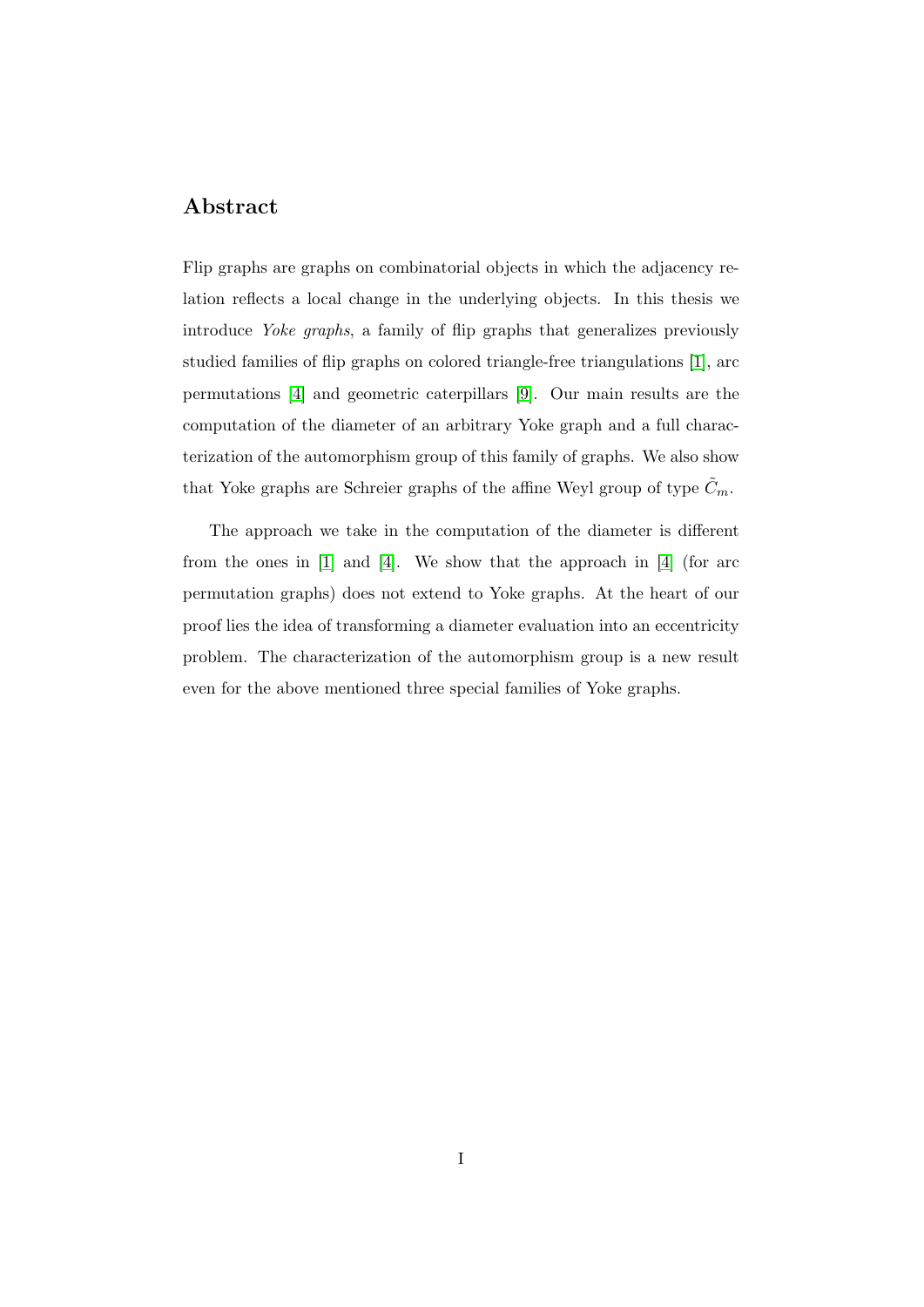# <span id="page-6-0"></span>Chapter 1

# Introduction

Over recent decades, there has been an increasing interest in flip graphs, namely, graphs on combinatorial objects in which the adjacency relation reflects a local change. For example, see [\[3,](#page-77-3) [5,](#page-77-4) [12,](#page-78-1) [13,](#page-78-2) [15\]](#page-78-3). In this work we introduce Yoke graphs, a family of flip graphs that generalizes previously studied families of flip graphs on colored triangle-free triangulations (CTFT) [\[1\]](#page-77-1), arc permutations [\[4\]](#page-77-2) and geometric caterpillars [\[9\]](#page-78-0).

Typical problems related to flip graphs include metric properties, such as distance, diameter, finding antipodes and counting geodesics between them; and algebraic properties, such as presentations using Cayley/Schreier graphs, automorphism groups and eigenvalues. The generalization to Yoke graphs of the three families of flip graphs mentioned above is motivated by their surprising similarities in terms of algebraic, combinatorial and metric properties. In particular, they carry similar group actions, are intimately related to posets and have similar diameter formulas.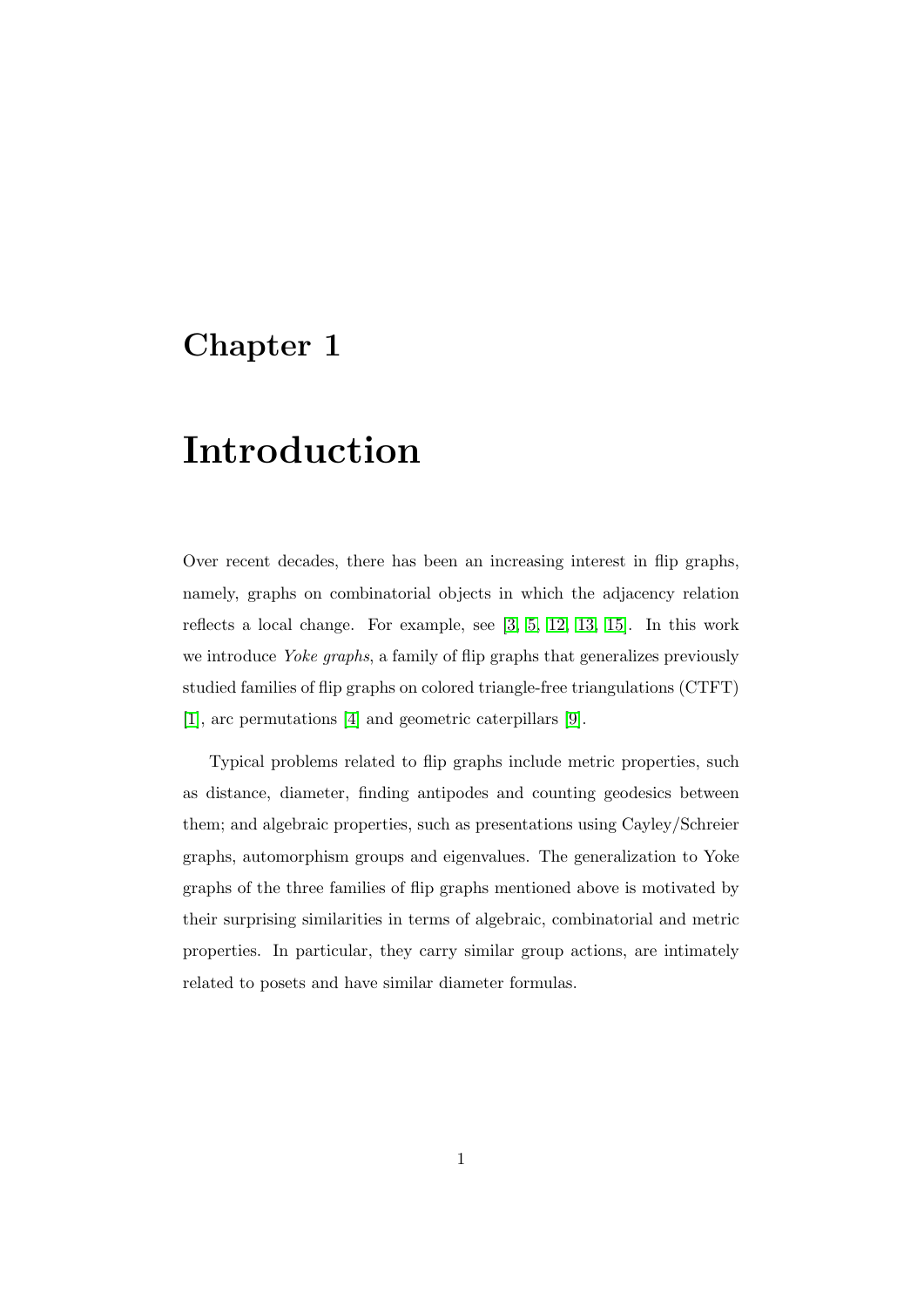#### <span id="page-7-0"></span>1.1 Main Results

In this thesis, as mentioned above, we introduce a family of flip graphs, namely, Yoke graphs  $Y_{n,m}$ . We compute the diameter of Yoke graphs and prove (see Theorems [4.0.1,](#page-29-1) [5.3.5](#page-50-0) and [5.4.33\)](#page-61-0):

#### Theorem.

1. If  $n = 1$ , then  $\text{diam}(Y_{n,m}) = {(\frac{m}{2})^{1}}$  $\binom{\lfloor \frac{m}{2} \rfloor + 1}{2} + \binom{\lfloor \frac{m}{2} \rfloor + 1}{2}$  $\binom{1}{2}$ . 2. If  $0 \leq m \leq n$ , then  $\text{diam}(Y_{n,m}) = \lfloor \frac{n(m+1)}{2} \rfloor$  $\frac{n+1j}{2}$ . 3. If  $2 \le n \le m$ , let  $d_{n,m}^0 = \left(\frac{\lfloor \frac{m+n}{2} \rfloor + 1}{2} \right)$  $\binom{\frac{n}{2}+1}{2} + \binom{\lceil \frac{m-n}{2} \rceil+1}{2}$  $\binom{n}{2}$ . Then (a) if either 2  $\mid$   $(m-n)$  or  $n \leq \lceil \frac{m+1}{2} \rceil$ , then  $\text{diam}(Y_{n,m}) = d_{n,m}^0$ ; (b) otherwise,  $\text{diam}(Y_{n,m}) = d_{n,m}^0 + n - \lceil \frac{m+1}{2} \rceil$ .

We also give a full characterization of the automorphism group of this family of graphs (for all values of n and  $m \neq 2$ ). For example (see Theorems [6.1.4](#page-0-0) and [6.2.1](#page-0-0) for the complete result):

**Theorem.** Let  $n \geq 1$  and  $m \geq 3$  be two integers such that  $(n, m) \neq (1, 3)$ .

- 1. Aut $(Y_{1,m}) \cong C_2 \times C_2$  ( $\forall m > 3$ ).
- 2. If  $n > 1$  and at least one of n and m is odd, then  $\text{Aut}(Y_{n,m}) \cong D_{2n}$ .
- 3. If  $n > 1$  and both n and m are even, then  $\text{Aut}(Y_{n,m}) \cong D_n \times C_2$ .

Since Yoke graphs generalize the three families of flip graphs mentioned above, these results provide a unified proof for known results regarding diameter. Our approach in this proof is different from the ones in [\[1\]](#page-77-1) and [\[4\]](#page-77-2). At the heart of the proof lies the idea of transforming a diameter evaluation into an eccentricity problem. The characterization of the automorphism group is a new result for the mentioned three cases of Yoke graphs.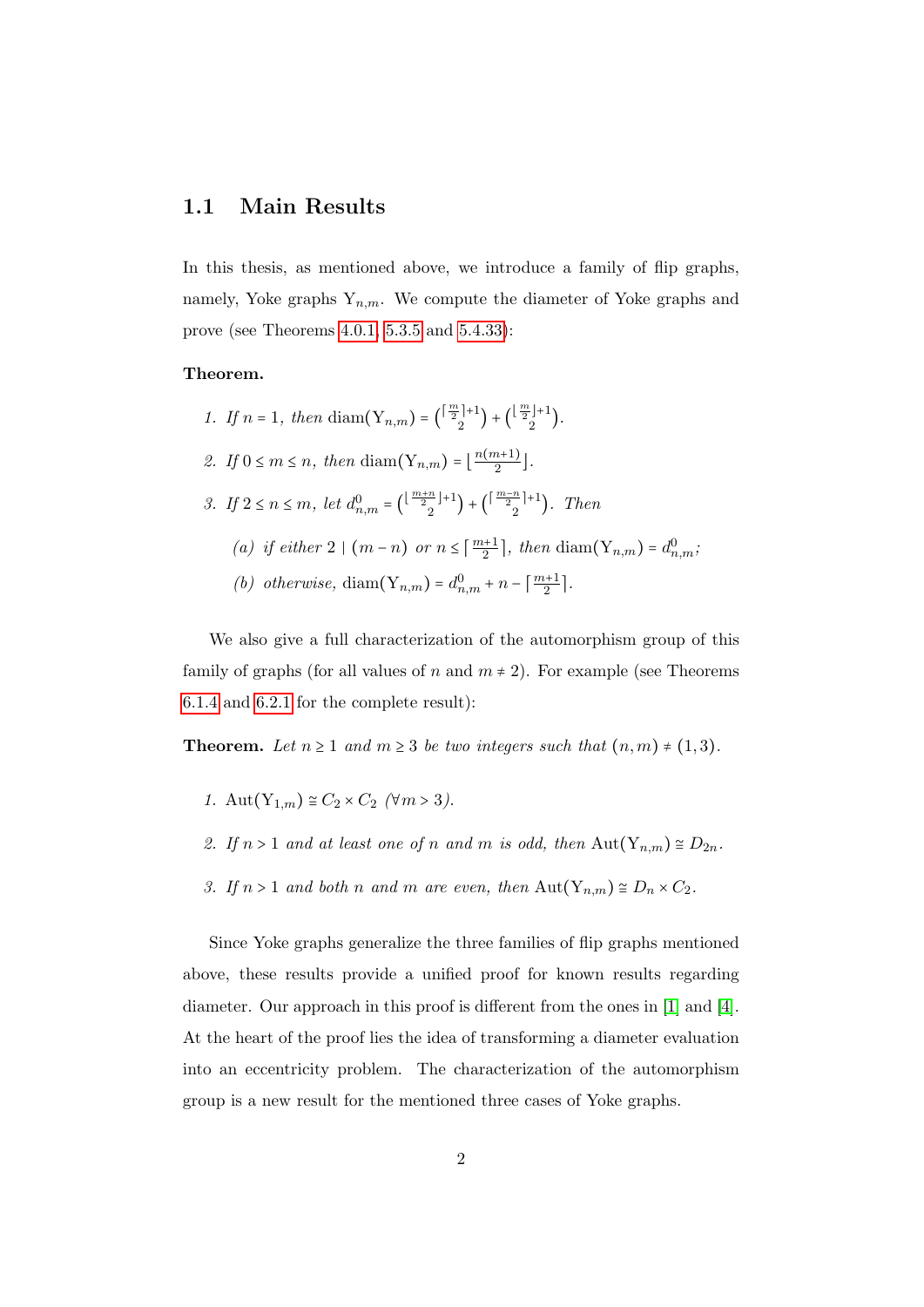### <span id="page-8-0"></span>1.2 The Structure of the Thesis

In Chapter [2,](#page-9-0) we recall and develop the theory that will be necessary for the presentation of our main results. Chapter [3](#page-21-0) introduces Yoke graphs, the main object in this thesis. As noted in the introduction, the definition of Yoke graphs was motivated by similarities between CTFT graphs, arc permutation graphs and caterpillar graphs, in terms of their algebraic, combinatorial and metric properties. In Section [3.2,](#page-23-0) we show that these graphs are indeed special cases of Yoke graphs. In Section [3.3,](#page-26-0) the fact that CTFT graphs and arc permutation graphs are Schreier graphs of the affine Weyl group of type  $\tilde{C}_n$  is extended to Yoke graphs.

In Chapter [4,](#page-29-0) we compute the eccentricity of the vertex 0 in Yoke graphs. Chapter [5](#page-39-0) deals with the diameter of Yoke graphs. In Section [5.1,](#page-40-0) we develop techniques and obtain partial results on the diameter, based on similarities between Yoke graphs and the dominance order on  $\mathbb{Z}^n$ . In Sections [5.2,](#page-45-0) [5.3](#page-48-0) and [5.4,](#page-51-0) we show that the problem of the diameter in Yoke graphs can be converted into a problem of eccentricity in larger graphs, namely, dYoke graphs. The terminology and techniques that were introduced in Chapter [4](#page-29-0) are extended and used in order to compute the eccentricity of 0 in dYoke graphs.

Chapter [6](#page-62-0) deals with the automorphism group of Yoke graphs. In Sec-tion [6.1,](#page-62-1) three fundamental automorphisms of  $Y_{n,m}$  are introduced and we compute the group they generate. In Section [6.2,](#page-66-0) we show that this group is in fact the entire automorphism group of  $Y_{n,m}$  whenever  $m \neq 2$  and  $(n, m) \neq (1, 3)$ . We cover the case  $(n, m) = (1, 3)$  separately.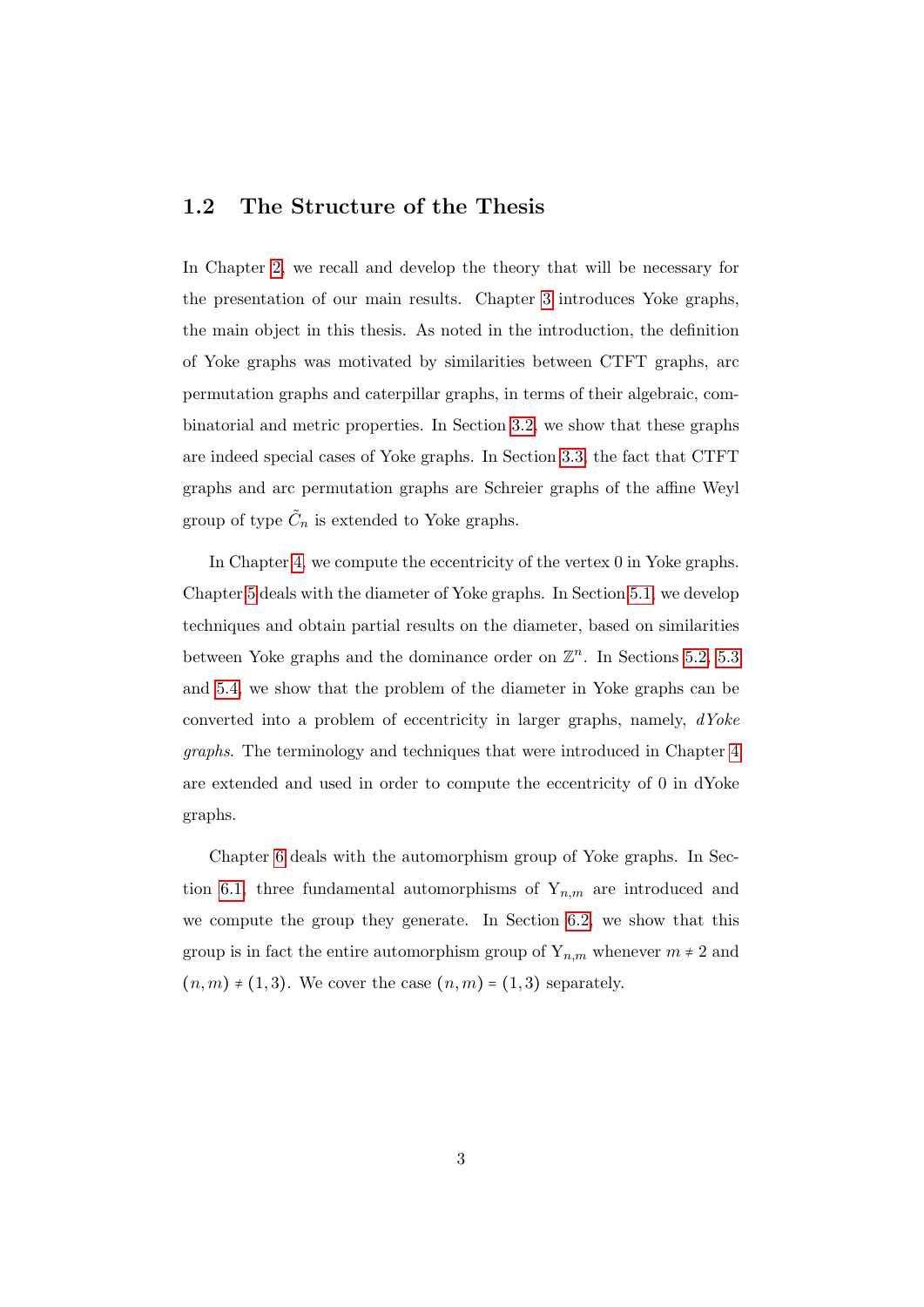# <span id="page-9-0"></span>Chapter 2

# Mathematical Background

In this chapter, we recall and develop the theory that will be necessary for the presentation of our main results.

#### <span id="page-9-1"></span>2.1 Graphs

A graph G on a vertex set V is an ordered pair  $(V, E)$  where  $E \subseteq V \times V$ is a binary relation on  $V$ . E is called the **adjacency** relation of  $G$  and its elements are called **edges**. Accordingly, if  $(u, v) \in E$ , then u and v are said to be adjacent vertices or neighbors in G. An edge  $(u, u) \in E$  is called a loop. If the relation  $E$  is symmetric, then we say that  $G$  is an undirected **graph** and denote adjacent vertices u and v by  $u \sim v$ . Otherwise, we say that  $G$  is a directed graph or a digraph. A simple graph  $G$  is an undirected graph without loops. In the rest of this work, the term graph denotes a simple graph on a finite set of vertices (directed and infinite graphs will be explicitly stated as such).

A graph  $G' = (V', E')$  is a subgraph of  $G = (V, E)$ , denoted  $G' \leq G$ , if  $V' \subseteq V$  and  $E' \subseteq E$ . A subgraph G' is said to be an **induced subgraph** of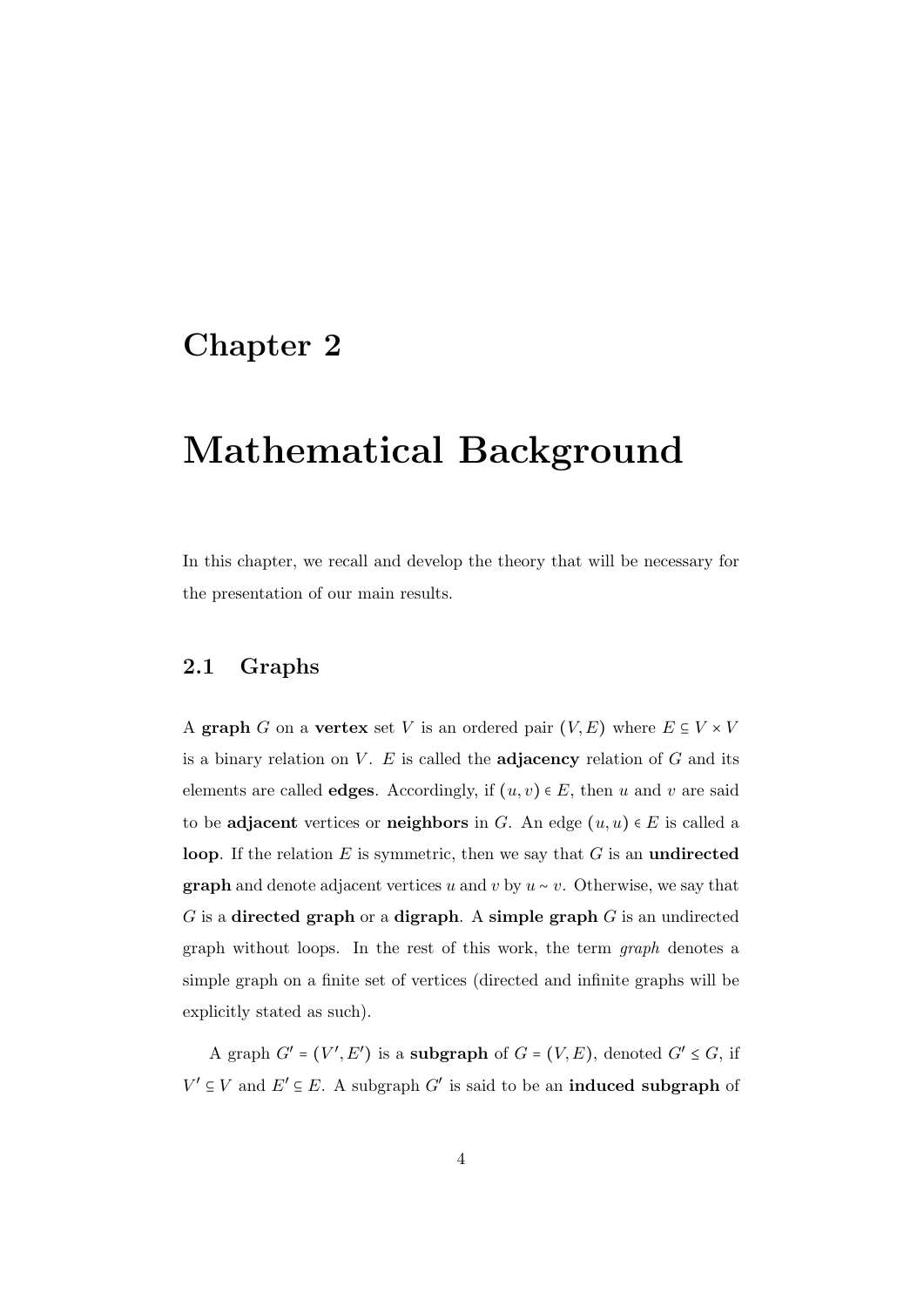G if every edge e in G such that  $e \in V' \times V'$  is an edge in G'. A complete graph is one in which all of the vertices are adjacent. The complete graph on *n* vertices is denoted by  $K_n$ .

A path  $P = (v^0 \sim \cdots \sim v^d)$  between  $v^0$  and  $v^d$  in a (simple) graph G is a sequence  $v^0, \ldots, v^d$  of vertices of G such that  $v^{i-1} \sim v^i$  for every  $1 \leq i \leq d$ . The path is a **cycle** if  $v^0 = v^d$ . Here, d is called the **length** of P. G is said to be **connected** if every two vertices in G are connected by a path. A **geodesic** (or **shortest path**) between two vertices u and v in G is a path with minimum length between them. The distance  $d_G(v, u)$ between v and u is the length of a geodesic between them. We write  $d(v, u)$ when G is evident. The **diameter** diam(G) of G is the maximal distance between any two vertices in  $G$ . Two vertices in  $G$  are said to be **antipodes** if the distance between them is equal to the diameter of the graph. The eccentricity  $ecc_G(v)$  of a vertex v in a graph G is the maximal distance of the vertex from any other vertex in G. We write  $ecc(v)$  when G is evident. A vertex u is said to be **eccentric** to the vertex v if  $d(v, u) = ecc(v)$ . The valency  $\delta_G(v)$  of a vertex v in a graph G is the number of neighbors of v in G.

An **isomorphism** of graphs G and H is a bijection  $\varphi$  between the vertex sets of G and H such that any two vertices u and v of G are adjacent in G if and only if  $\varphi(u)$  and  $\varphi(v)$  are adjacent in H. An isomorphism of a graph with itself is called an automorphism. The set of automorphisms of a graph  $G$ , with respect to composition, forms a subgroup  $Aut(G)$  of the symmetric group on  $n$  elements, where  $n$  is the number of vertices in the graph. We call this group the automorphism group of the graph. Throughout this work, composition of functions is computed right-to-left:  $(gf)(x) = g(f(x)).$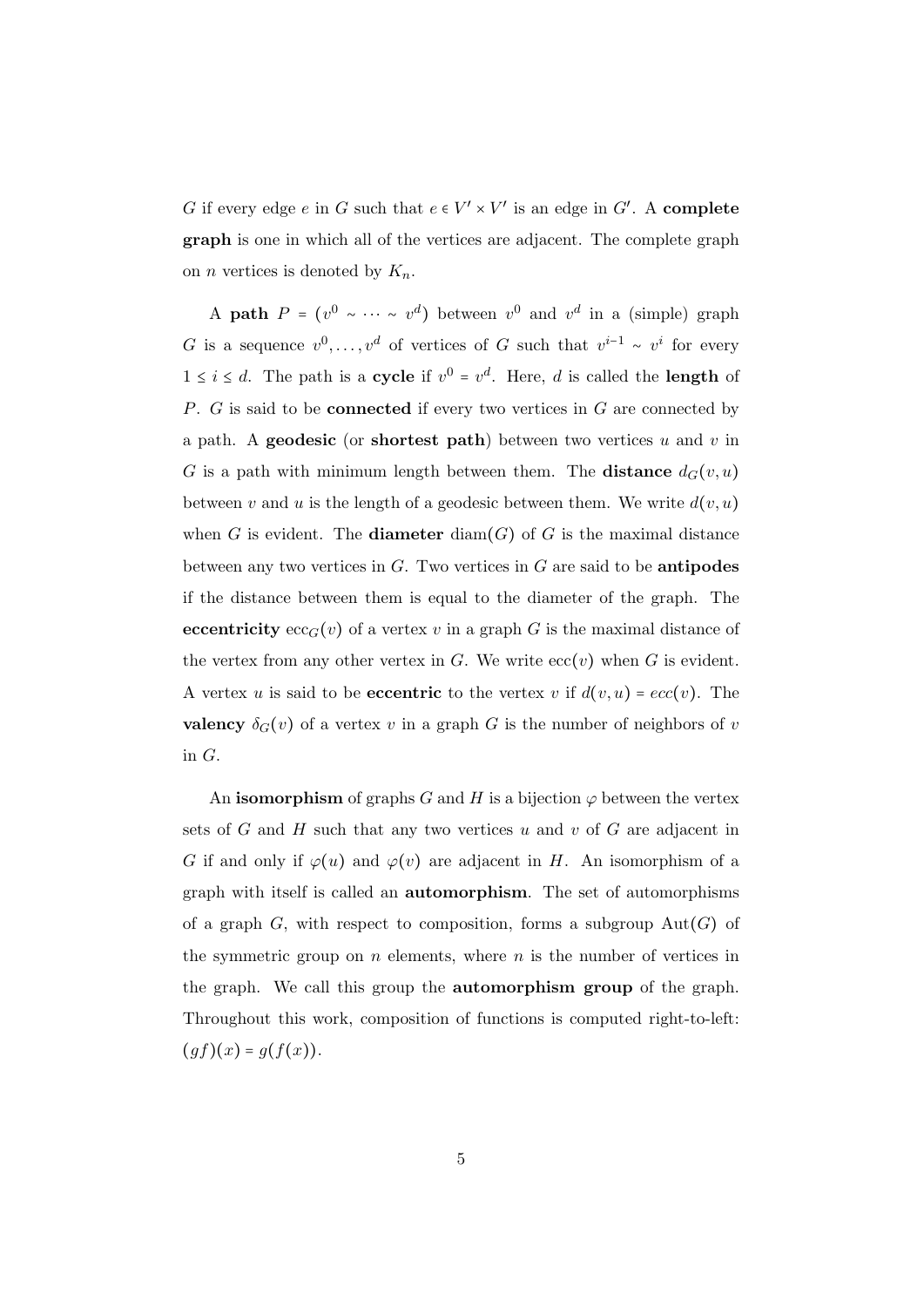#### <span id="page-11-0"></span>2.1.1 Cayley and Schreier Graphs

Let G be a group and let S be a symmetric  $(S^{-1} = S)$  generating set of G. The (right) Cayley graph  $X(G, S)$  is the graph on the set of elements of G in which  $g_1 \sim g_2$  if  $g_2 = g_1 s$  for some s in S. Let H be a subgroup of G. The (right) Schreier coset graph (also Schreier graph or coset graph)  $X(G/H, S)$  is the graph on the set of (right) cosets  $\{Hg : g \in G\}$  of H, in which  $Hg_1 \sim Hg_2$  if  $Hg_2 = (Hg_1)s$  for some s in S. Note that the Cayley graph  $X(G, S)$  is a special case of a Schreier graph  $X(G/H, S)$  for the trivial subgroup  $H = \{e\}.$ 

<span id="page-11-2"></span>Remark 2.1.1. Assume that a group G acts transitively on the vertices of a graph  $Y$  such that the edges of  $Y$  correspond to the action of a symmetric generating set  $S$  of  $G$ . In this case,  $Y$  is isomorphic to the Schreier graph  $X(G/\mathrm{St}(v), S)$  for every v in Y ( $\mathrm{St}(v)$ ) denotes the stabilizer of a vertex v  $in Y$ ).

#### <span id="page-11-1"></span>2.1.2 Flip Graphs

This thesis was motivated by three previously studied families of flip graphs on colored triangle-free triangulations (CTFT) [\[1\]](#page-77-1), arc permutations [\[4\]](#page-77-2) and geometric caterpillars [\[9\]](#page-78-0). In this subsection we introduce these three families.

#### Colored Triangle-Free Triangulation Graphs

All definitions and claims in this subsection, related to CTFT graphs, can be found in [\[1\]](#page-77-1). The flip graph of triangulations of a convex polygon [\[15\]](#page-78-3) inspired the definition of a few flip graphs on subsets of triangulations. One such graph is the CTFT graph.

A triangulation of a convex polygon in the plane is its subdivision into triangles using non-intersecting diagonals. An edge of a triangulation that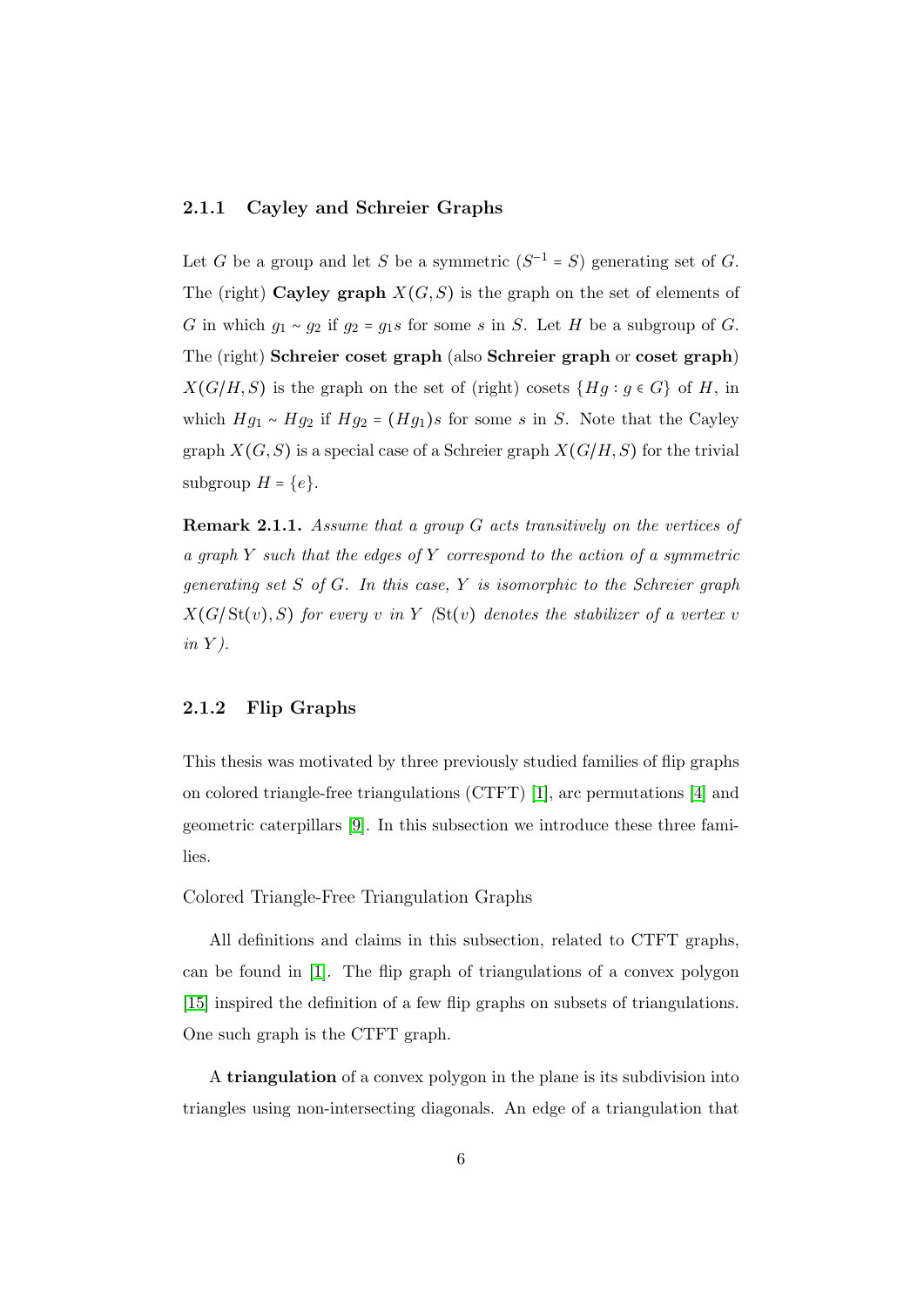belongs to the polygon is called an external edge. Every other edge is called a **chord**. Every triangulation of a convex  $n$ -gon  $(n \geq 3)$  has exactly  $n-2$  triangles and  $n-3$  chords. We denote by  $P_n$  a convex polygon with  $n \geq 5$  vertices labeled (counter clockwise) by the elements of the additive cyclic group  $\mathbb{Z}_n$ .

A triangulation is called inner-triangle-free, or simply triangle-free, if it contains no triangle with 3 chords. A chord which forms a triangle with two external edges is called a short chord and the triangle formed by these three edges is called an **outer triangle**. A triangulation of  $P_n$  is trianglefree if and only if it contains exactly two outer triangles. Moreover, every triangle-free triangulation  $T$  of  $P_n$  induces two opposite linear orders on the chords of  $T$  in which the two short chords are the minimum and maximum elements of the order (see [\[1\]](#page-77-1) for more details).

A coloring, or orientation of a triangle-free triangulation  $T$  of  $P_n$  is a labeling of its chords by  $\{0, ..., n-4\}$  in one of the two linear orders induced by  $T$  on its chords. Denote the set of all colored triangle-free triangulations of  $P_n$  by  $CTFT(n)$ .

Each chord in a triangulation of  $P_n$  is a diagonal of a unique quadrilateral (the union of two adjacent triangles). Replacing a chord in a triangulation by the other diagonal of its corresponding quadrilateral is called a flip of the chord (see Figure [2.1\)](#page-12-0).



<span id="page-12-0"></span>Figure 2.1: Flip of a chord

The flip graph of colored triangle-free triangulations  $\Gamma_n$  is the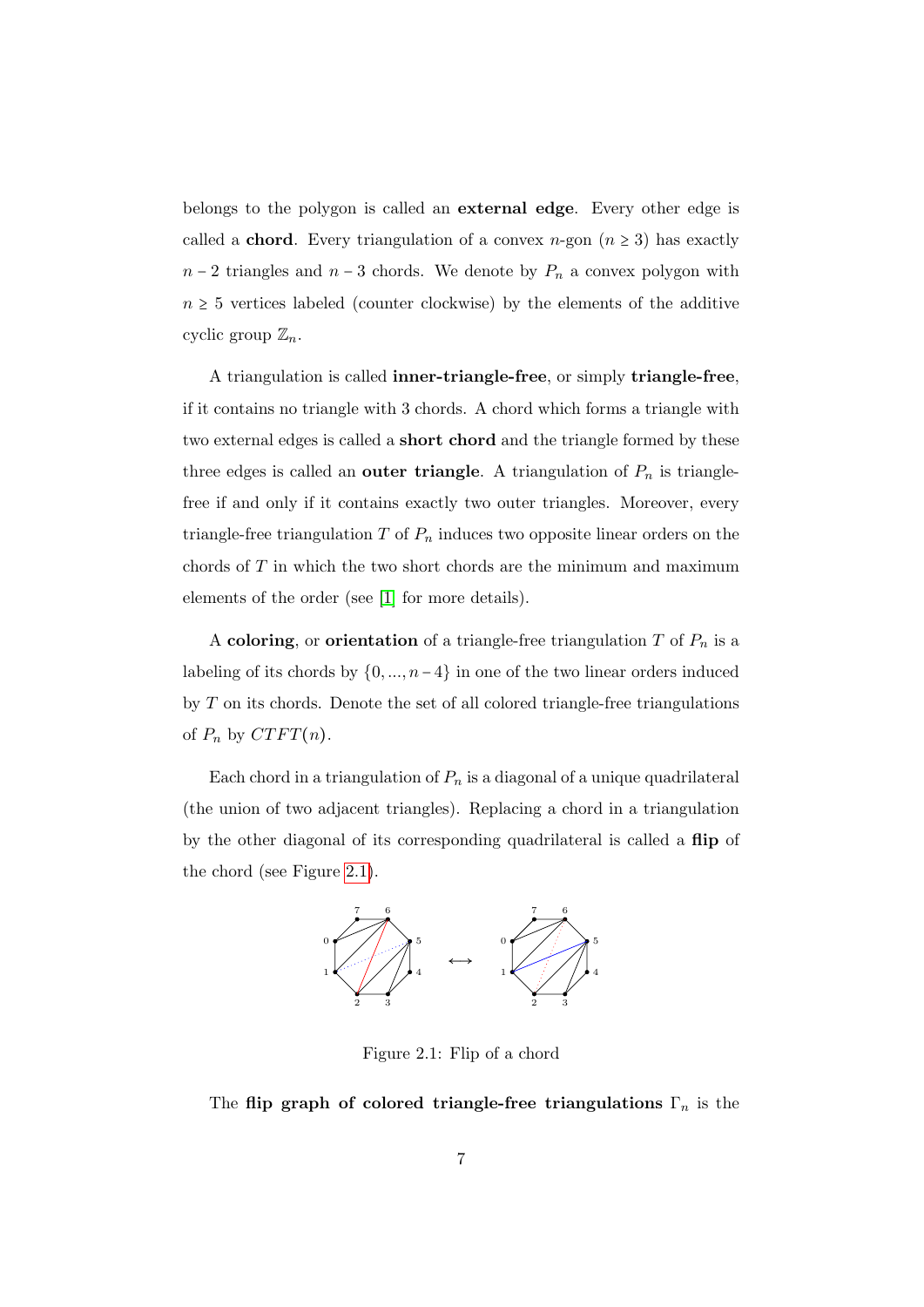graph on  $CTFT(n)$  where two triangulations are connected by an edge if one is obtained from the other by a flip of a chord. For example, see  $\Gamma_6$  in Figure [2.2.](#page-13-0) This graph is closely related to a distinguished lower interval in the weak order on the affine Weyl group  $\widetilde{C}_n$ . The diameter of this flip graph was calculated using lattice properties of the order, see [\[1,](#page-77-1) Theorem 5.1].

<span id="page-13-0"></span>

Figure 2.2:  $\Gamma_6$ 

Arc Permutation Graphs

All definitions and claims relating to arc permutation graphs can be found in [\[4\]](#page-77-2). A permutation  $\pi$  in the symmetric group  $S_n$  is called an arc permutation if every prefix (and suffix) in  $\pi$  forms an interval in  $\mathbb{Z}_n$ , where the element 0 in  $Z_n$  is represented by n for convenience. For example, the permutation 3421576 is an arc permutations in  $S_7$  (see Figure [2.3\)](#page-13-1) but 5643127 is not. Denote the set of arc permutations in  $S_n$  by  $\mathcal{A}_n$ .



<span id="page-13-1"></span>Figure 2.3:  $\pi = 3421576$  is an arc permutation in  $\mathcal{A}_7$ 

The flip graph of arc permutations  $X_n$  is the graph on  $A_n$  in which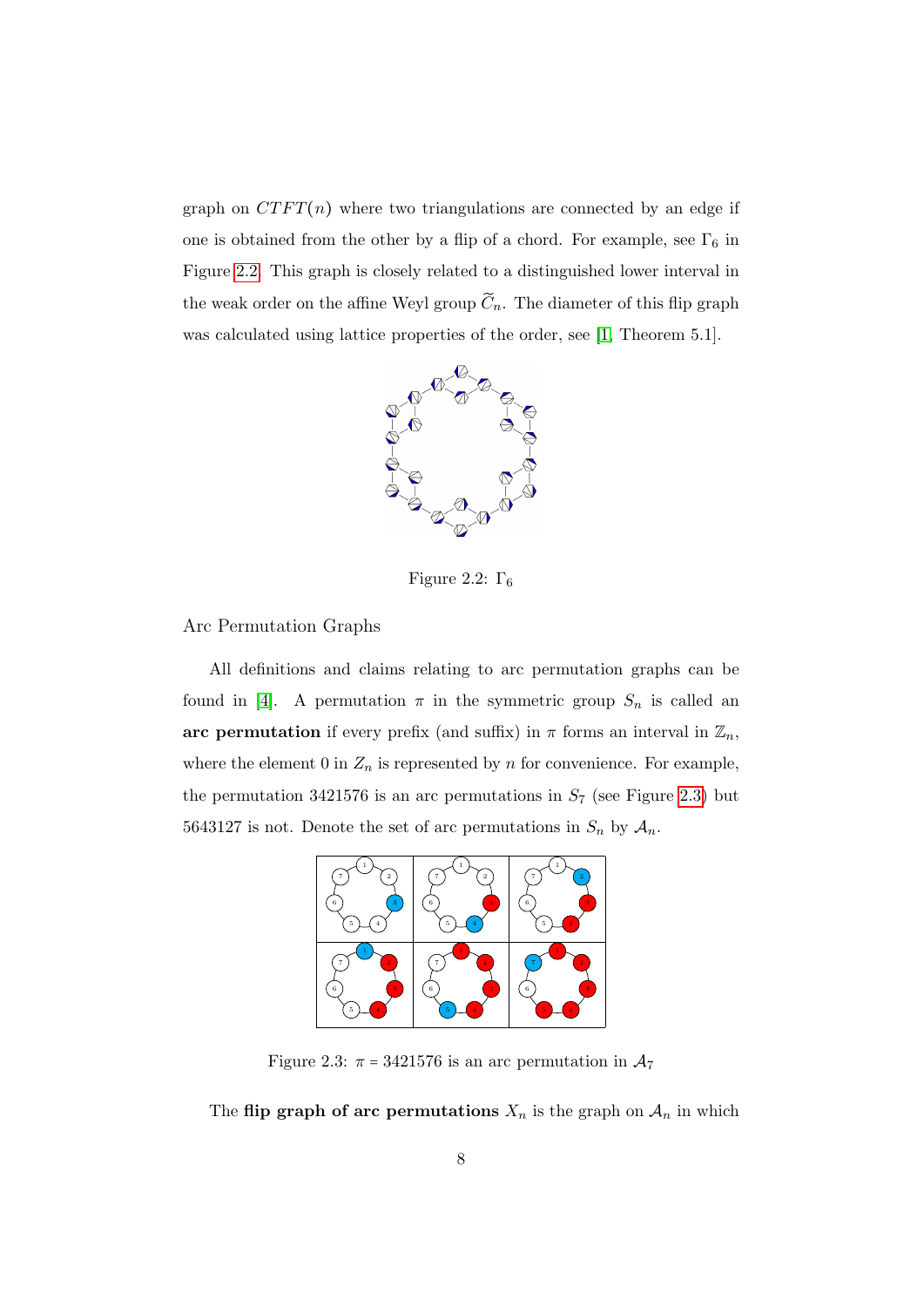two arc permutations  $\pi$  and  $\sigma$  in  $\mathcal{A}_n$  are connected by an edge if  $\pi = \sigma \circ (i, i + 1)$  for some  $1 \leq i \leq n - 1$ , where  $(i, i + 1)$  is a transposition written in cycle notation. For example, see  $X_4$  in Figure [2.4.](#page-14-0) A transposition  $(i, i + 1)$  is also called a simple reflection. Recall that the set of all simple reflections in  $S_n$  is a generating set of  $S_n$ . An equivalent definition of  $X_n$  is as follows: let G be the Cayley graph associated with  $(S_n, S)$ , where S is the set of simple reflections in  $S_n$ . Then  $X_n$  is the subgraph of G that is induced by  $A_n$ .



<span id="page-14-0"></span>Figure 2.4:  $X_4$ 

The diameter of the graph of arc permutations was computed using similarities between the graph and the dominance order on  $\mathbb{Z}^n$ , see [\[4,](#page-77-2) Subsection 6.2].

#### Geometric Caterpillar Graphs

To define a geometric caterpillar, start with the complete graph  $K_n$ , for  $n \geq 3$ , whose vertices are labeled by  $\mathbb{Z}_n$ . Embed  $K_n$  in the plane such that its vertices are the vertices of a convex polygon (the labels increasing clockwise) and its edges are straight line segments. Denote this geometric graph by  $\hat{K}_n$ . A **geometric caterpillar** (or caterpillar) of order n is a noncrossing spanning tree of  $\hat{K}_n$ , such that the vertices that are not leaves in the tree form an interval in  $\mathbb{Z}_n$ . The **spine** of a caterpillar is its longest (simple) path whose edges are on the boundary of the polygon. Caterpillars are also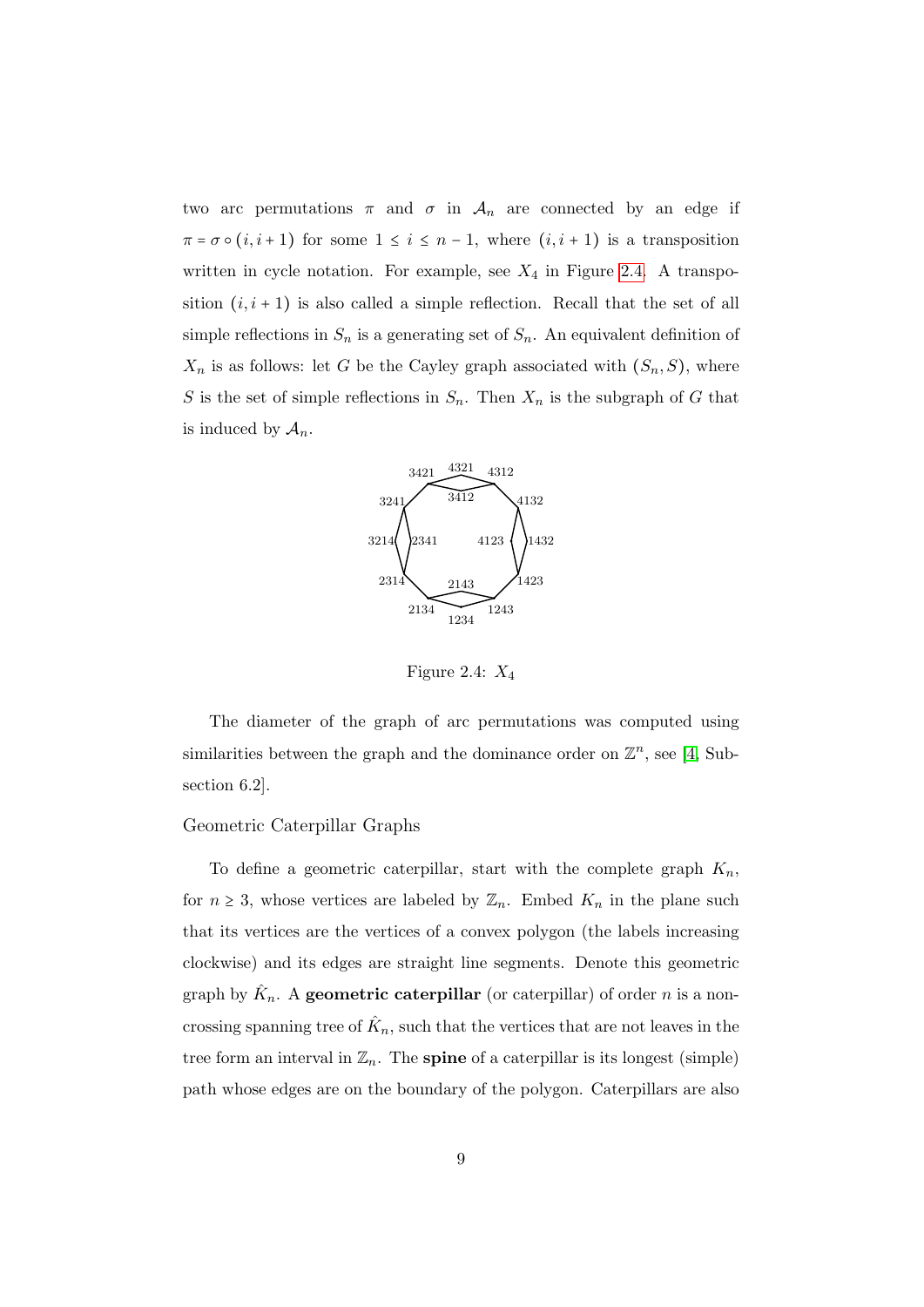called fishbones or combs and were studied by Keller, Khachatryan, Perles, Sagan, Wachs and others in various contexts, see, e.g., [\[7,](#page-77-5) [8,](#page-78-4) [10,](#page-78-5) [9,](#page-78-0) [11\]](#page-78-6).

The flip graph of caterpillars  $\mathcal{G}_n$  is the graph on the set of caterpillars of order  $n$  in which two caterpillars are connected by an edge if one is obtained from the other by shifting an endpoint of an edge along the spine (for an example of two adjacent caterpillar in  $\mathcal{G}_8$ , see Figure [2.5\)](#page-15-1).



<span id="page-15-1"></span>Figure 2.5: Adjacent caterpillars in  $\mathcal{G}_8$ 

### <span id="page-15-0"></span>2.2 Posets

A **partial order**  $\leq$  on a set P is a binary relation on P which is reflexive, transitive and antisymmetric. A set P equipped with a partial order  $\leq$  is called a **partially ordered set** (or a **poset**) and is denoted by  $(P, \le)$ . If we refer to a set  $P$  as a poset, then either the partial order is evident, or we assume that the partial order on P is denoted by  $\leq_P$ .

Q is called an **induced subposet** of P if  $Q \subseteq P$  and  $x \leq_Q y$  if and only if  $x \leq_P y$  for every  $x, y \in Q$ . In this case, the order on Q is called the **induced** order. In the rest of this work, a subposet means an induced subposet.

A map  $\varphi : P \to Q$  between two posets is called **order preserving** if  $x \leq_P y$  implies that  $\varphi(x) \leq_Q \varphi(y)$ .  $\varphi$  is an **isomorphism** if it is surjective and  $\varphi(x) \leq_Q \varphi(y)$  if and only if  $x \leq_P y$  for every x and y in P. (Note that  $\varphi(x) = \varphi(y)$  implies both  $x \leq y$  and  $y \leq x$ , therefore  $\varphi$  is injective.) In this case, P and Q are said to be **isomorphic** and we denote it by  $P \cong Q$ .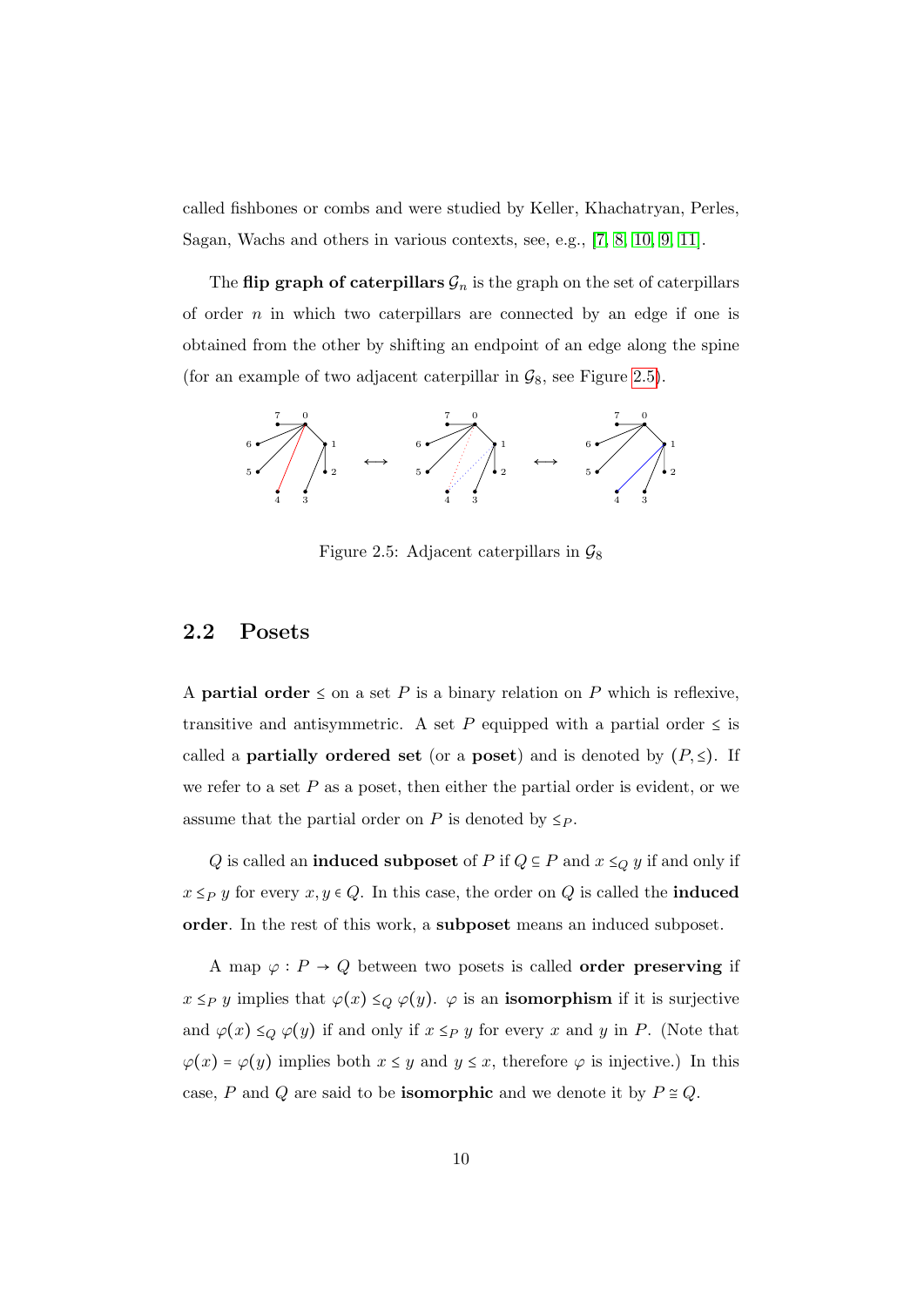Let x and y be two elements in  $(P, \leq)$ . If  $x \leq y$  or  $y \leq x$ , then we say that x and y are comparable. Otherwise, x and y are incomparable. We denote by  $x \leq y$  the case  $x \leq y$  and  $x \neq y$ . A poset in which every two elements are comparable is called a chain or a linearly ordered set. A poset in which no two elements are comparable is called an antichain. For convenience, we say that  $C \subseteq P$  is a chain in P, if C is a chain as a subposet of P.

For every  $x \leq y$  in a poset P, the **interval**  $[x, y]$  is the subposet  $\{z \in P : x \leq z \leq y\}$ . If every interval in P is finite, then P is called a locally finite poset. In this thesis, every poset is locally finite. A subposet Q of P is called **convex** if for every  $x, y \in Q$  the interval  $[x, y]$  in P is contained in Q.

Let  $x < y$  be two elements in a poset P. y is said to **cover** x, denoted by  $x \leq y$ , if the interval  $[x, y]$  is the two element set  $\{x, y\}$ . The **covering** relation of P is the relation  $\leq$  on P, consisting of all such pairs in P. The **Hasse diagram** of the poset  $(P, \leq)$  is the digraph  $\mathcal{H}(P, \leq)$  on P in which  $(x, y)$  is an edge if and only if  $x \lessdot y$ . Throughout this thesis, by the Hasse diagram of a poset, we mean the underlying undirected graph of the Hasse diagram.

A **maximal** chain in  $P$  is one not contained in any other chain in  $P$ . A **maximum** chain in  $P$  is one with maximal length. A chain  $C$  is called saturated if there does not exist an element  $z \notin C$  and two elements  $x \leq y$  in C such that  $x \leq z \leq y$  and z can be added to C without losing the property of being totally ordered.

The **length** len(C) of a finite chain C is equal to  $|C|$  – 1. The length  $len(P)$  of a finite poset P is the length of its maximum chains. The length of an interval  $[x, y]$  is denoted by len $(x, y)$ .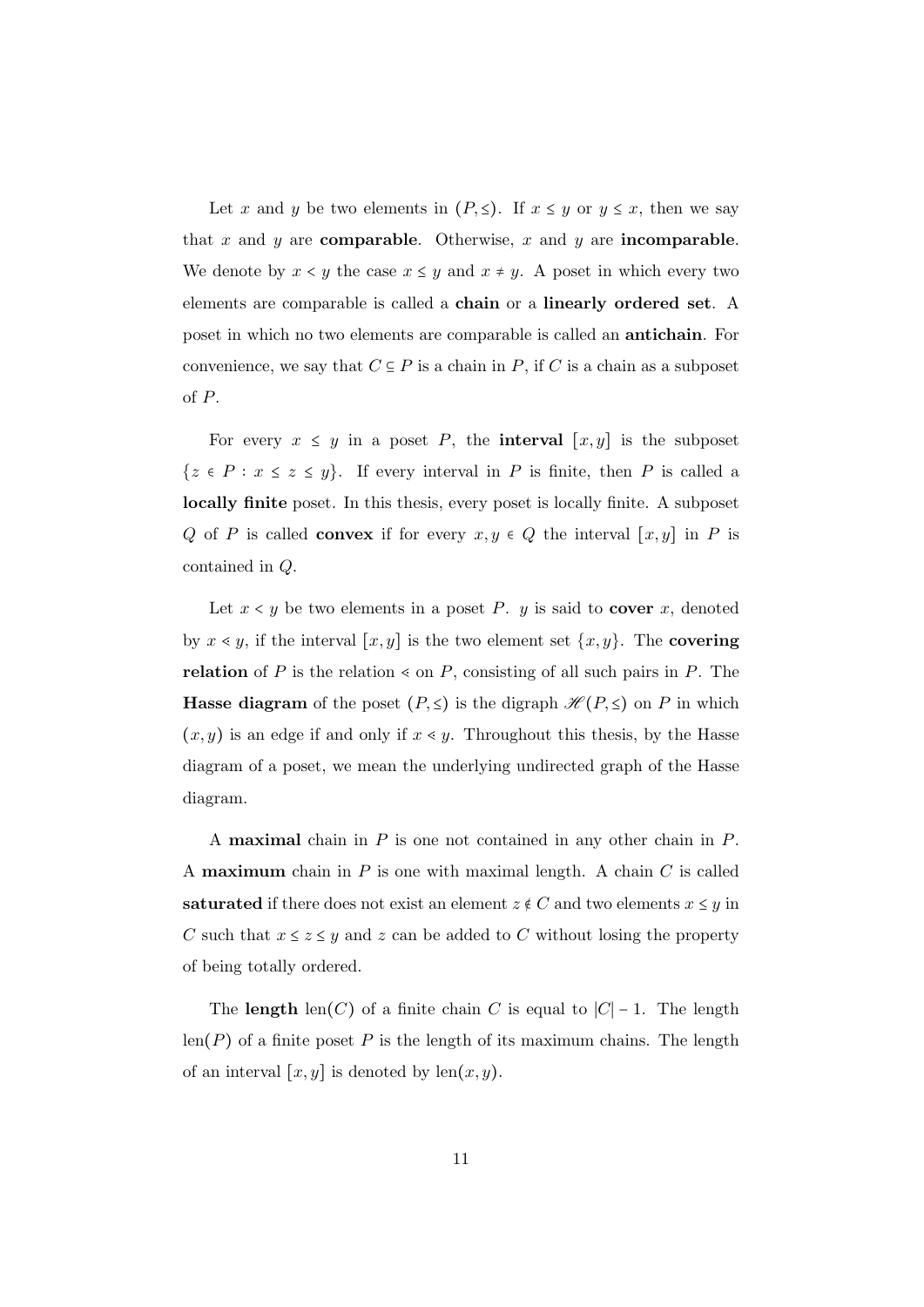We say that a poset  $P$  is a graded poset if there exists an order preserving rank function  $\rho : P \to \mathbb{N}$  such that  $x \leq y$  implies that  $\rho(x) = \rho(y) - 1$ . Equivalently, a poset P is graded if and only if for every  $x \leq y$  in P all the maximal chains in  $[x, y]$  have the same length. In a graded poset with a rank function  $\rho$ , len $(x, y) = \rho(y) - \rho(x)$  for every two elements  $x \leq y$ .

Let  $P_1, \ldots, P_n$  be n posets. The **direct product** (or **product**) order  $\leq$ on  $P_1 \times \cdots \times P_n$  is the order in which  $(v_1, \ldots, v_n) \leq (u_1, \ldots, u_n)$  if  $v_i \leq_{P_i} u_i$ for every  $1 \leq i \leq n$ . When we write  $P_1 \times \cdots \times P_n$ , we mean the poset on  $P_1 \times \cdots \times P_n$  equipped with the product order, unless stated otherwise. Note that  $(v_1, \ldots, v_n) \triangleleft (u_1, \ldots, u_n)$  in  $P_1 \times \cdots \times P_n$  if and only if  $u_i$  covers  $v_i$  in  $P_i$ for some  $1 \le i \le n$  and  $u_j = v_j$  for every other  $1 \le j \le n$ . The poset obtained by a direct product of  $(P, \leq)$  with itself n times is denoted by  $(P^n, \leq)$  or  $P^n$ . In this case, the meaning of  $\leq$  should be clear depending on the elements being compared.

<span id="page-17-1"></span>**Example 2.2.1.**  $(\mathbb{Z}^n, \leq)$  is a graded poset with a rank function rank<sub> $\leq$ </sub>(v) =  $\sum_1^n v_i$ . The distance between any two elements  $u = (u_1, \ldots, u_n)$  and  $v =$  $(v_1, \ldots, v_n)$  in its Hasse diagram  $\mathscr{H}(\mathbb{Z}^n, \leq)$  is  $\sum_{i=1}^n |u_i - v_i|$ .

#### <span id="page-17-0"></span>2.2.1 Lattices

Let P be a poset and let  $S \subseteq P$ . The join of S in P is the least upper bound of S (if it exists). The join  $s \vee t$  of two elements s and t in P is the join of  $\{s, t\}$  in P. The **meet** of S in P is the greatest lower bound of S (if it exists). The meet  $s \wedge t$  of two elements s and t in P is the meet of  $\{s, t\}$ in P.

A poset  $L$  is called a **lattice** if every two elements in  $L$  have both a meet and a join. A subposet  $S$  of a lattice  $L$  is called a **sublattice** if  $S$  is closed under the meet and join operations of L. For example, every interval  $[u, v]$ in a lattice L is a sublattice of L. If L and M are lattices, then so is  $L \times M$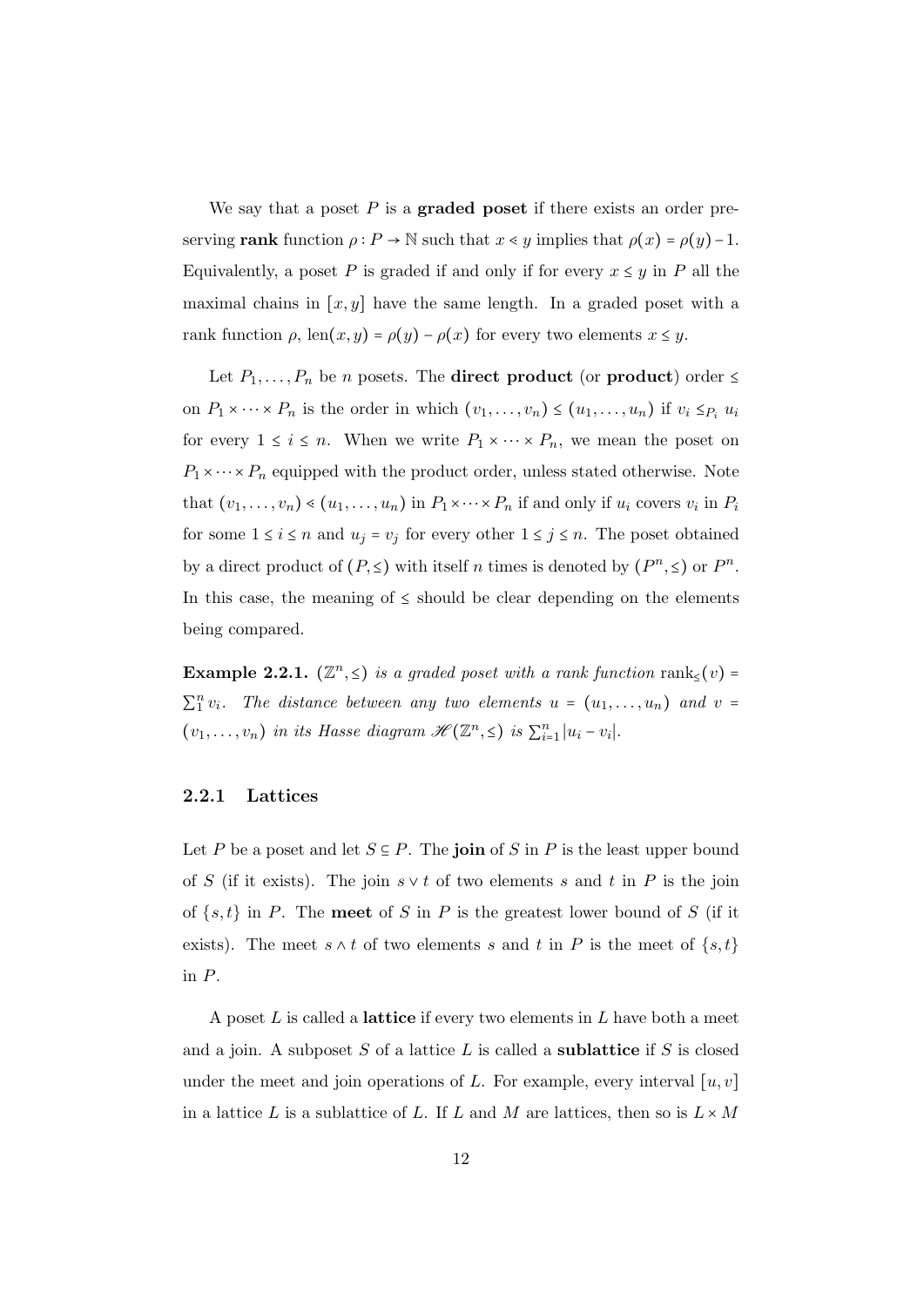equipped with the product order.

<span id="page-18-1"></span>**Example 2.2.2.**  $(\mathbb{Z}^n, \leq)$  is a lattice with meet and join operations being the point-wise min and max, respectively.

If P is a poset that has a least element  $\hat{0}$  and a greatest element  $\hat{1}$  $(0 \le p \le \hat{1}$  for every p in P), then we say that P is **bounded**. Note that every non-empty finite lattice is bounded (by taking the meet and join of all the elements).

A lattice L is said to be a **modular lattice** if  $x \leq b$  implies that  $x \vee (a \wedge b) = (x \vee a) \wedge b$  for every  $x, a, b \in L$ . Clearly, every sublattice of a modular lattice is modular.

Example 2.2.3.  $(\mathbb{Z}^n, \leq)$  is a modular lattice.

**Theorem 2.2.4.** ([\[1,](#page-77-1) Lemma 1.2]) Let L be a locally finite, modular lattice. Let  $\rho$  be its rank function. Denote the Hasse diagram of L by H. Then for every  $s, t \in L$ :  $d_H(s,t) = \rho(s \vee t) - \rho(s \wedge t)$ .

#### <span id="page-18-0"></span>2.2.2 The Dominance Order on  $\mathbb{Z}^n$

Definition 2.2.5. The dominance order  $\leq$  on  $\mathbb{Z}^n$  is the order in which  $(v_1, \ldots, v_n) \trianglelefteq (u_1, \ldots, u_n)$  if  $\sum_{j=1}^i v_j \leq \sum_{j=1}^i u_j$  for every  $1 \leq i \leq n$ .

<span id="page-18-2"></span>Observation 2.2.6.  $(\mathbb{Z}^n, \leq)$  and  $(\mathbb{Z}^n, \leq)$  are isomorphic. The following maps,  $\chi$  and its inverse  $\chi^{-1}$ , are poset isomorphisms.

> $\chi: (\mathbb{Z}^n, \leq) \longrightarrow (\mathbb{Z}^n, \leq)$  $(v_1, \ldots, v_n) \mapsto (v_1, v_1 + v_2, \ldots, v_1 + \cdots + v_n)$  $\chi^{-1}: (\mathbb{Z}^n, \leq) \longrightarrow (\mathbb{Z}^n, \leq)$  $(v_1, \ldots, v_n) \mapsto (v_1, v_2 - v_1, \ldots, v_n - v_{n-1}).$

Let E be the standard basis of  $\mathbb{R}^n$  as a vector space and let  $S = E \cup E^{-1}$ . Note that the isomorphisms  $\chi$  and  $\chi^{-1}$  are also automorphisms of  $\mathbb{Z}^n$  as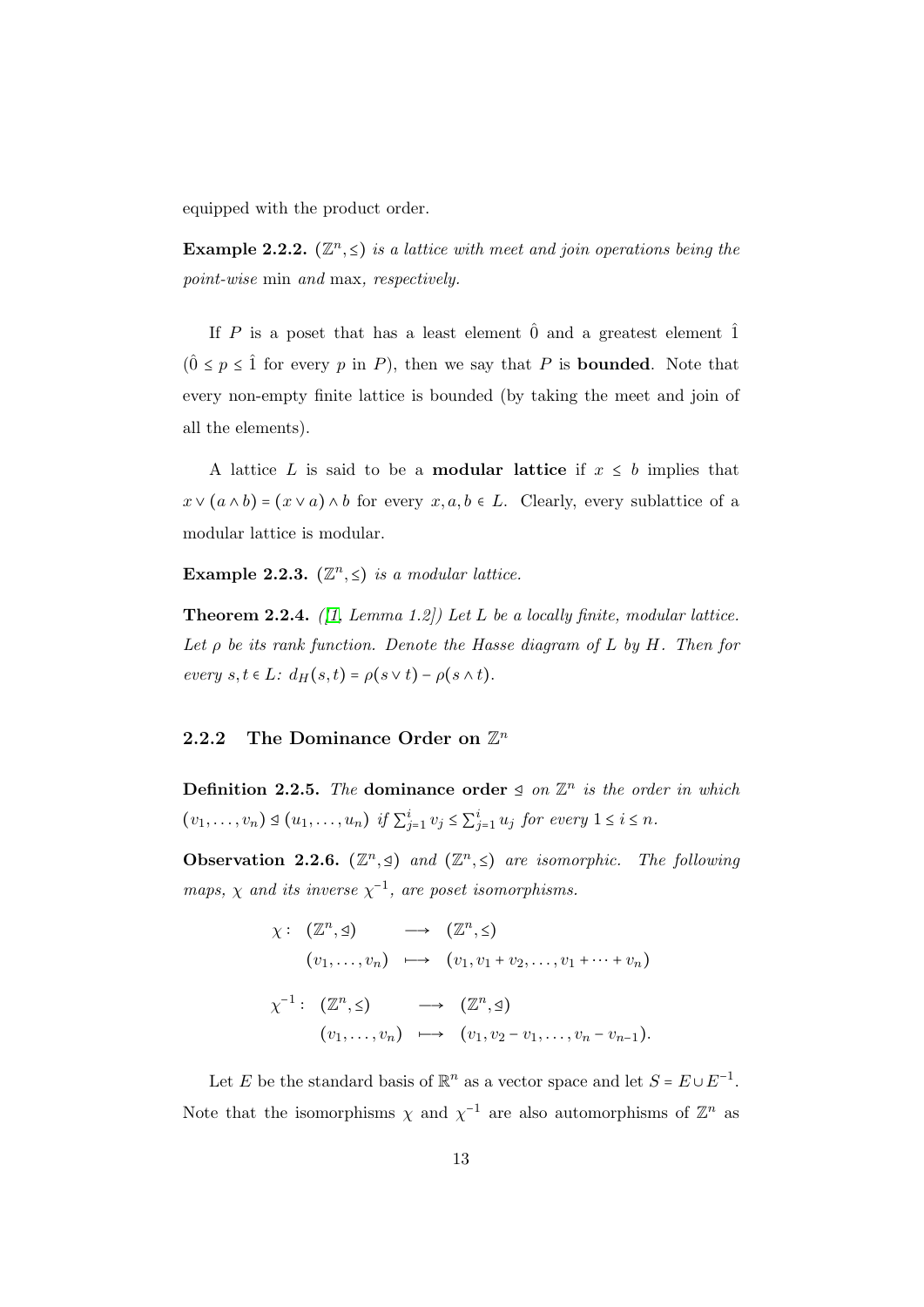an additive group. Therefore, they are determined by the mapping of the standard basis  $E$ . For example, for  $n = 3$ 

$$
\chi(u) = \begin{pmatrix} 1 & 0 & 0 \\ 1 & 1 & 0 \\ 1 & 1 & 1 \end{pmatrix} u
$$

$$
\chi^{-1}(u) = \begin{pmatrix} 1 & 0 & 0 \\ -1 & 1 & 0 \\ 0 & -1 & 1 \end{pmatrix} u.
$$

This implies that the generating set  $\chi^{-1}(S)$  of  $\mathbb{Z}^n$  describes the covering relation of  $(\mathbb{Z}^n, \leq)$ , since the generating set S describes the covering relation of  $(\mathbb{Z}^n, \leq)$ . In other words,  $\mathscr{H}(\mathbb{Z}^n, \leq)$  is the Cayley graph  $X(\mathbb{Z}^n, \chi^{-1}(S))$ , since the Hasse diagram  $\mathscr{H}(\mathbb{Z}^n, \leq)$  is the Cayley graph  $X(\mathbb{Z}^n, S)$ .

Observation 2.2.7. The Hasse diagram  $\mathscr{H}(\mathbb{Z}^n, \trianglelefteq)$  is the Cayley graph  $X(\mathbb{Z}^n, A)$  where  $A = \{\pm (1, -1, 0, \dots), \pm (0, 1, -1, 0, \dots), \dots, \pm (0, \dots, 0, 1)\}.$ 

**Observation 2.2.8.** Let  $v = (v_1, \ldots, v_n)$  and  $u = (u_1, \ldots, u_n)$  be two elements in  $\mathbb{Z}^n$ . Examples [2.2.1,](#page-17-1) [2.2.2](#page-18-1) and Observation [2.2.6](#page-18-2) imply the following properties.

1.  $(\mathbb{Z}^n, \leq)$  is a graded poset with the following rank function:

$$
\operatorname{rank}_{\mathfrak{Q}}(v)=\operatorname{rank}_{\leq}(\chi(v))=\sum_{i=1}^n\sum_{j=1}^iv_j.
$$

2. The distance between u and v in the Hasse diagram of  $(\mathbb{Z}^n, \leq)$  is as follows:

$$
d_{\mathcal{H}(\mathbb{Z}^n,\mathfrak{Q})}(v,u) = d_{\mathcal{H}(\mathbb{Z}^n,\mathfrak{L})}(\chi(v),\chi(u))
$$
  

$$
= \sum_{i=1}^n |\chi(v)_i - \chi(u)_i|
$$
  

$$
= \sum_{i=1}^n |\sum_{k=1}^i (v_k - u_k)|.
$$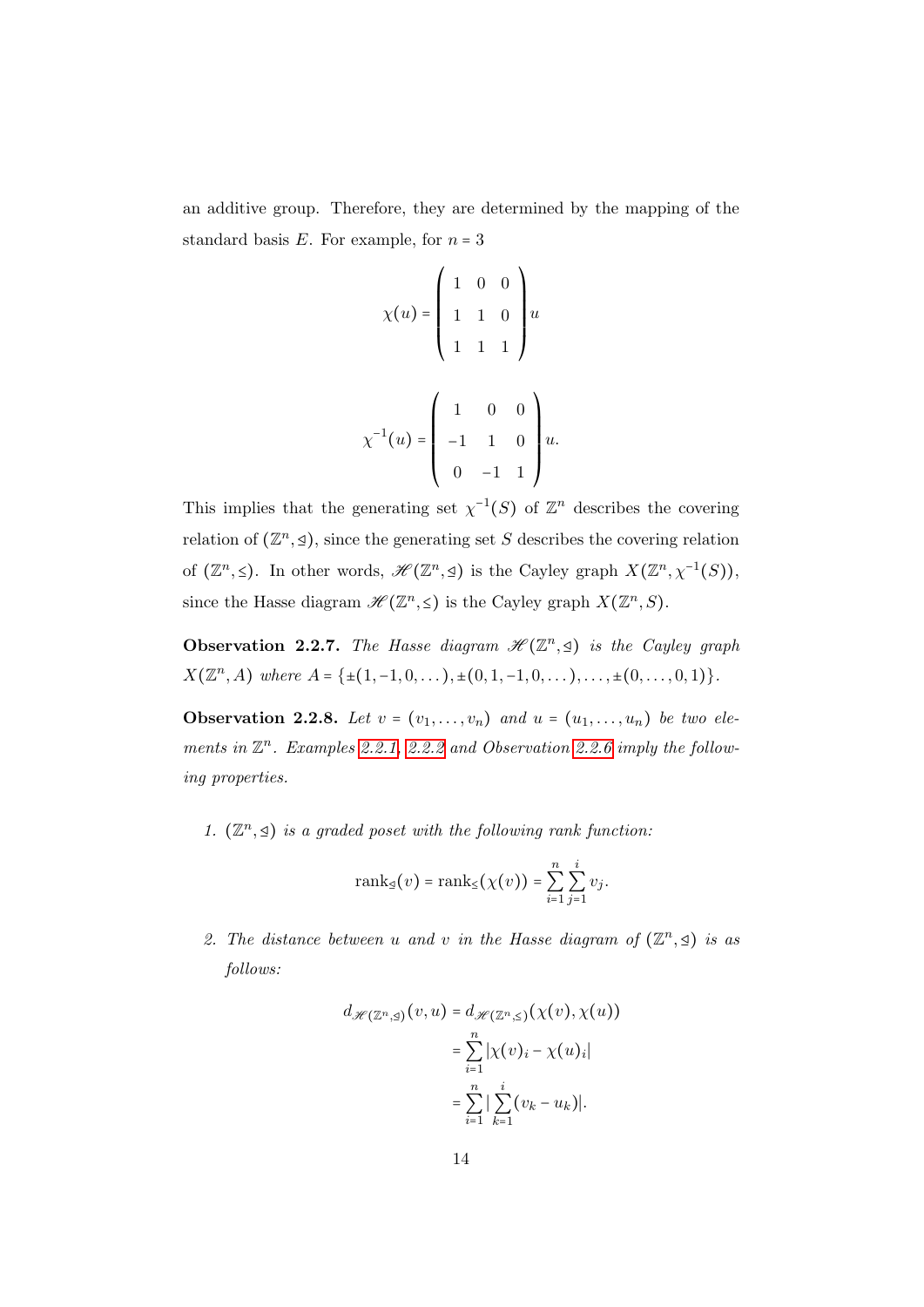3.  $(\mathbb{Z}^n, \leq)$  is a lattice with the following meet and join operations:

$$
v \wedge u = (\alpha_1, ..., \alpha_n) \text{ where } \alpha_k = \min\{\sum_{i=1}^k v_i, \sum_{i=1}^k u_i\} - \min\{\sum_{i=1}^{k-1} v_i, \sum_{i=1}^{k-1} u_i\};
$$
  

$$
v \vee u = (\beta_1, ..., \beta_n) \text{ where } \beta_k = \max\{\sum_{i=1}^k v_i, \sum_{i=1}^k u_i\} - \max\{\sum_{i=1}^{k-1} v_i, \sum_{i=1}^{k-1} u_i\}.
$$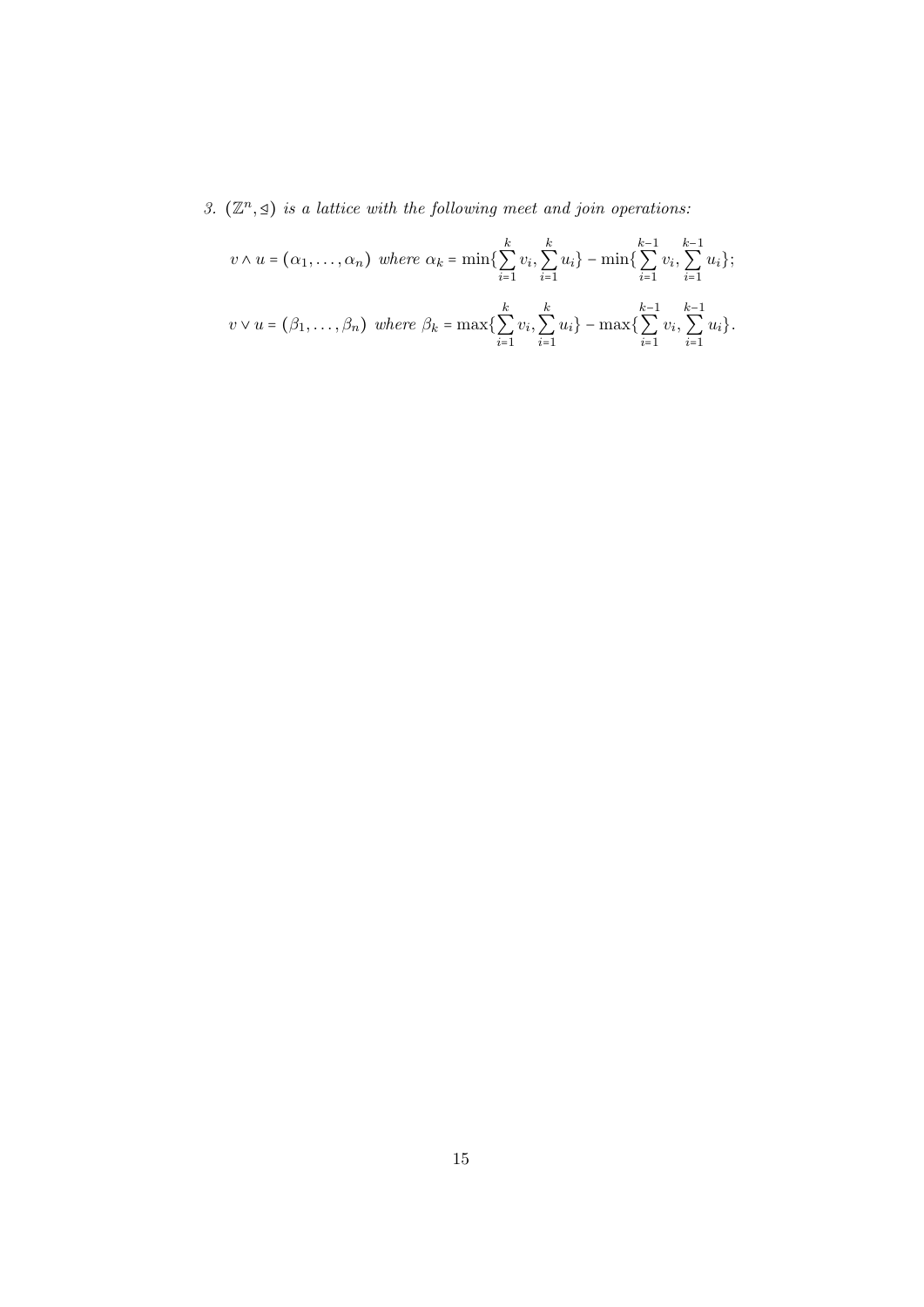## <span id="page-21-0"></span>Chapter 3

# The Yoke Graphs  $Y_{n,m}$

In this chapter, we introduce Yoke graphs, the main object of this thesis. After providing basic definitions in Section [3.1,](#page-21-1) we review three important instances in Section [3.2](#page-23-0) and discuss some group actions on these graphs in Section [3.3.](#page-26-0)

### <span id="page-21-1"></span>3.1 Basic Definitions

For every non-negative integer n, denote the set  $\{0, \ldots, n-1\}$  by  $P_n$ .

<span id="page-21-2"></span>**Definition 3.1.1.** Let  $n \geq 1$  and  $m \geq 0$  be two integers. The Yoke graph  $Y_{n,m}$  is a graph with vertices corresponding to all  $v = (v_0 \ldots, v_{m+1})$  in  $\mathbb{Z}_n \times P_2^m \times \mathbb{Z}_n$  such that  $\sum_{i=0}^{m+1} v_i \equiv 0 \pmod{n}$ . Two vertices u and v are adjacent in  $Y_{n,m}$ , denoted  $u \sim v$ , if there exists  $0 \le i \le m$  such that  $u_j = v_j$  for every  $j \notin \{i, i+1\}$  and one of the following two cases holds: either  $u_i = v_i + 1$ and  $u_{i+1} = v_{i+1} - 1$ , or  $u_i = v_i - 1$  and  $u_{i+1} = v_{i+1} + 1$ .

The name "Yoke graph" is derived from the shoulder yoke, a tool that can be used to carry two buckets. Based on this analogy, we refer to the entries  $v_0$  and  $v_{m+1}$  of a vertex v in  $Y_{n,m}$  as the **left bucket** and the **right**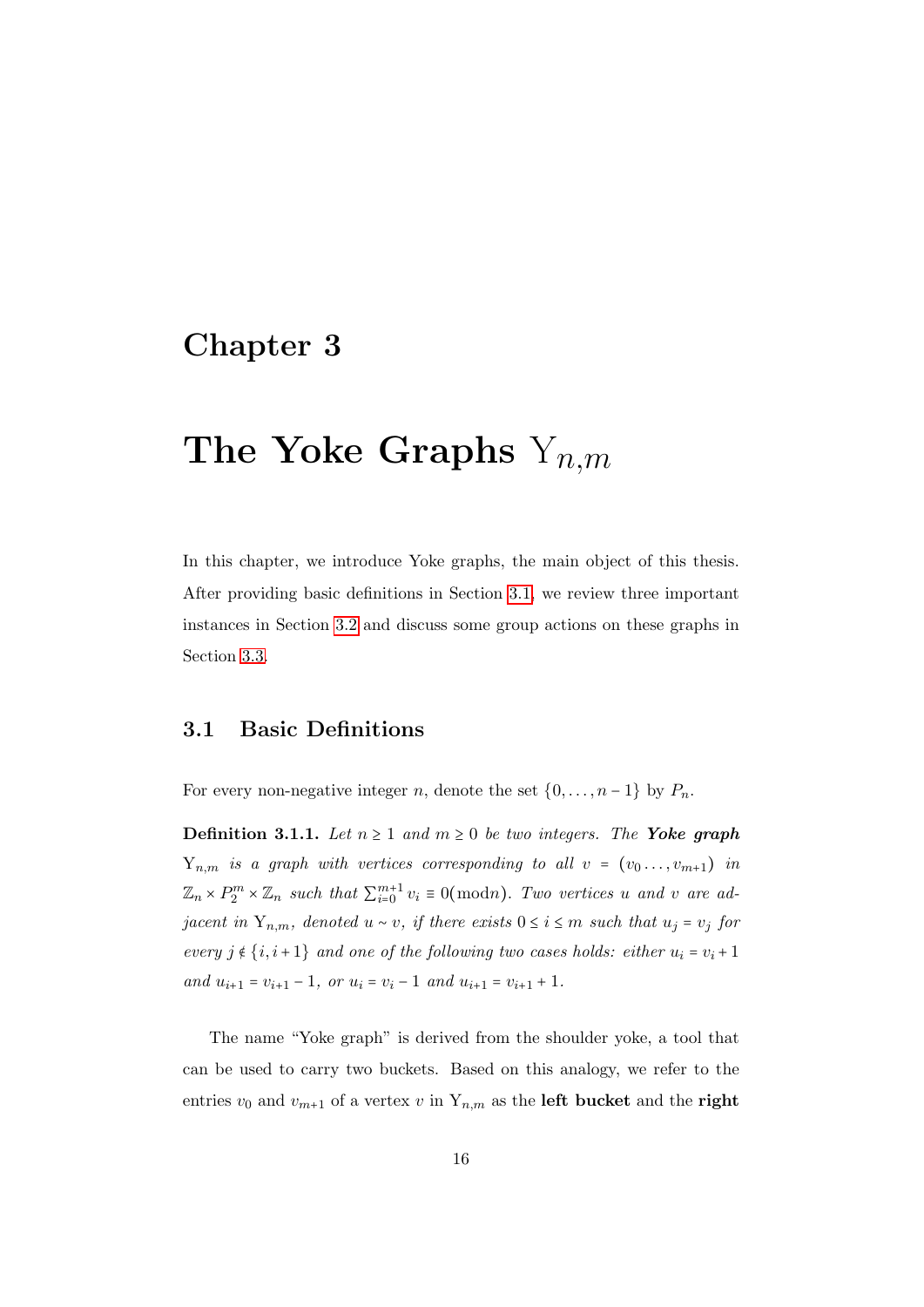**bucket** of  $v$ , respectively.

<span id="page-22-0"></span>**Convention 3.1.2.** By Definition [3.1.1,](#page-21-2) the buckets of a vertex  $v \in Y_{n,m}$ are elements (cosets) in the quotient group  $\mathbb{Z}_n$  of  $\mathbb{Z}$ . Throughout this thesis, a bucket is identified with its smallest non-negative representative in Z.

According to Convention [3.1.2,](#page-22-0) the sum  $\sum_{i=0}^{m+1} v_i$  in Definition [3.1.1](#page-21-2) is a non-negative integer. Note that a vertex u in  $Y_{n,m}$  is determined by its first (or last)  $m+1$  entries, since  $\sum_{i=0}^{m+1} u_i \equiv 0 \pmod{n}$ . When convenient, we identify a vertex in  $Y_{n,m}$  by specifying its first (or last)  $m + 1$  entries. We denote the vertex  $(0, \ldots, 0) \in Y_{n,m}$  by 0.

In the first case of the adjacency relation in Definition [3.1.1,](#page-21-2) where  $u_i =$  $v_i + 1$  and  $u_{i+1} = v_{i+1} - 1$  for some  $0 \le i \le m$ , we say that u is obtained from v by **shifting** a unit from entry  $i + 1$  to the **left**, and write  $u = \frac{\epsilon}{s}i(v)$ . In the second case, where  $u_i = v_i - 1$  and  $u_{i+1} = v_{i+1} + 1$ , we say that u is obtained from v by **shifting** a unit in entry i to the **right**, and write  $u = \vec{s}_i(v)$ . For an example of a Yoke graph, see Y<sub>3,3</sub> in Figure [3.1.](#page-22-1) Observe that  $Y_{n,m}$  is a connected simple graph.



<span id="page-22-1"></span>Figure 3.1:  $Y_{3,3}$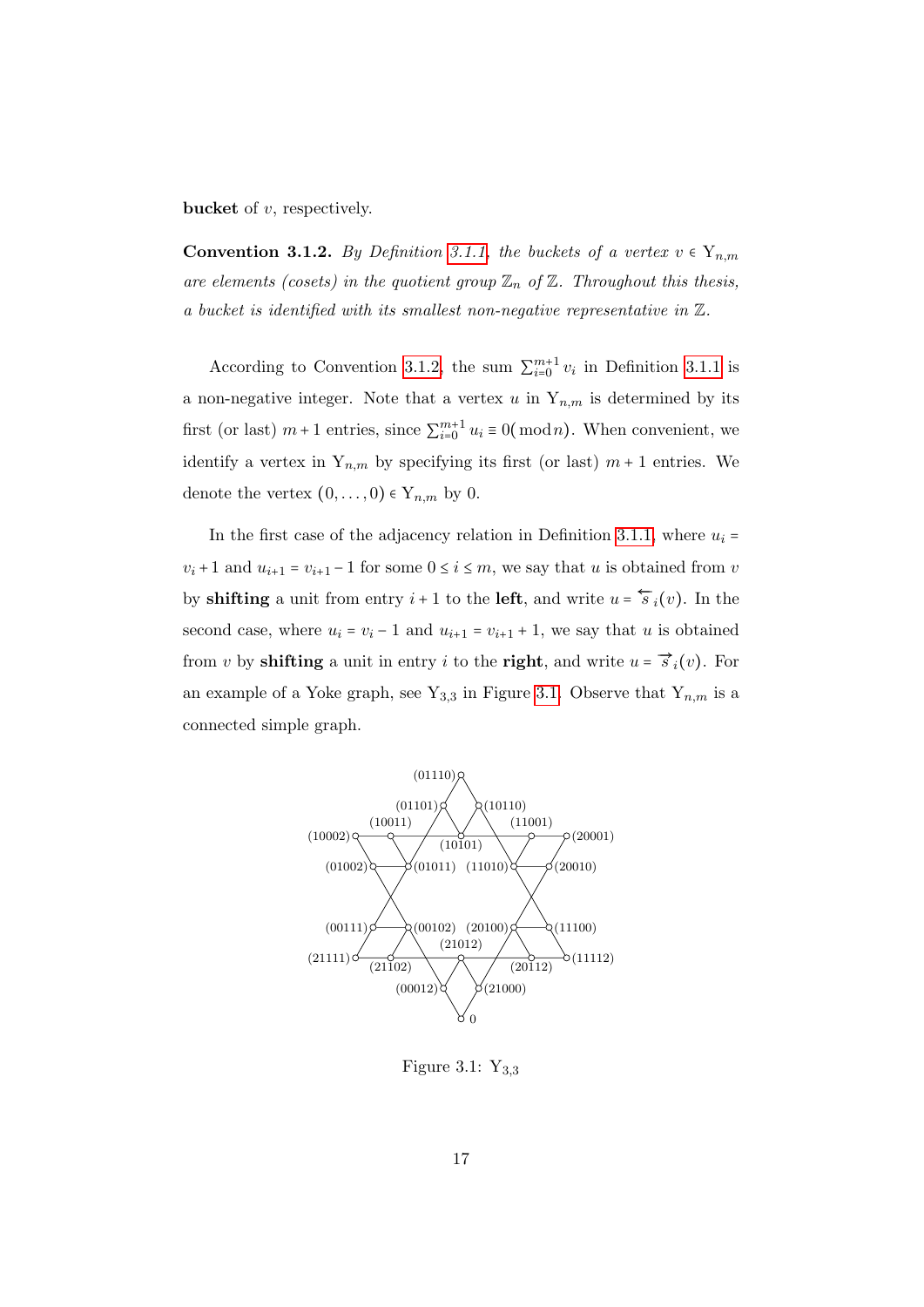<span id="page-23-3"></span>**Observation 3.1.3** (The case  $m \le 1$ ). The cases  $Y_{1,0}$ ,  $Y_{2,0}$  and  $Y_{1,1}$  are graphs on, at most, two vertices (see Figure [3.2\)](#page-23-1). If  $m = 0$  and  $2 < n$ , then  $Y_{n,m}$  is the cycle graph on n vertices and if  $m = 1$  and  $1 \le n$ , then  $Y_{n,m}$  is the cycle graph on 2n vertices (see Figure [3.3\)](#page-23-2).

$$
(00) \circ (010) \circ (00)
$$
\n
$$
(00) \circ (00)
$$

<span id="page-23-1"></span>Figure 3.2:  $Y_{1,0}$ ,  $Y_{2,0}$  and  $Y_{1,1}$ 



<span id="page-23-2"></span>Figure 3.3:  $Y_{6,0}$  and  $Y_{3,1}$ 

## <span id="page-23-0"></span>3.2 Important Examples of Yoke Graphs

In this section, we show that the three flip graphs from Subsection [2.1.2](#page-11-1) are in fact instances of Yoke graphs. For every one of these graphs, we give its isomorphism with the appropriate instance of a Yoke graph.

Colored Triangle-Free Triangulation Graphs

Recall the flip graph of colored triangle-free triangulations  $\Gamma_n$  from Sub-section [2.1.2.](#page-11-1) In [\[1,](#page-77-1) Definition 2.8], a bijection between its vertex set  $CTFT(n)$ and  $\mathbb{Z}_n\times\{0,1\}^{n-4}$  is defined in order to calculate the cardinality of  $CTFT(n)$ . This map is now used to prove that the graphs  $\Gamma_n$  and  $Y_{n,n-4}$  are isomorphic.

**Definition 3.2.1.** Define the map  $g : \Gamma_n \to Y_{n,n-4}$  as follows. Let  $T \in \Gamma_n$ . If the (short) chord labeled by 0 in T is  $(a-1, a+1)$  for  $a \in \mathbb{Z}_n$ , then let  $g(T)_0 = a$ . Extend the definition of  $g(T)_i$  iteratively for every  $1 \leq i \leq n-4$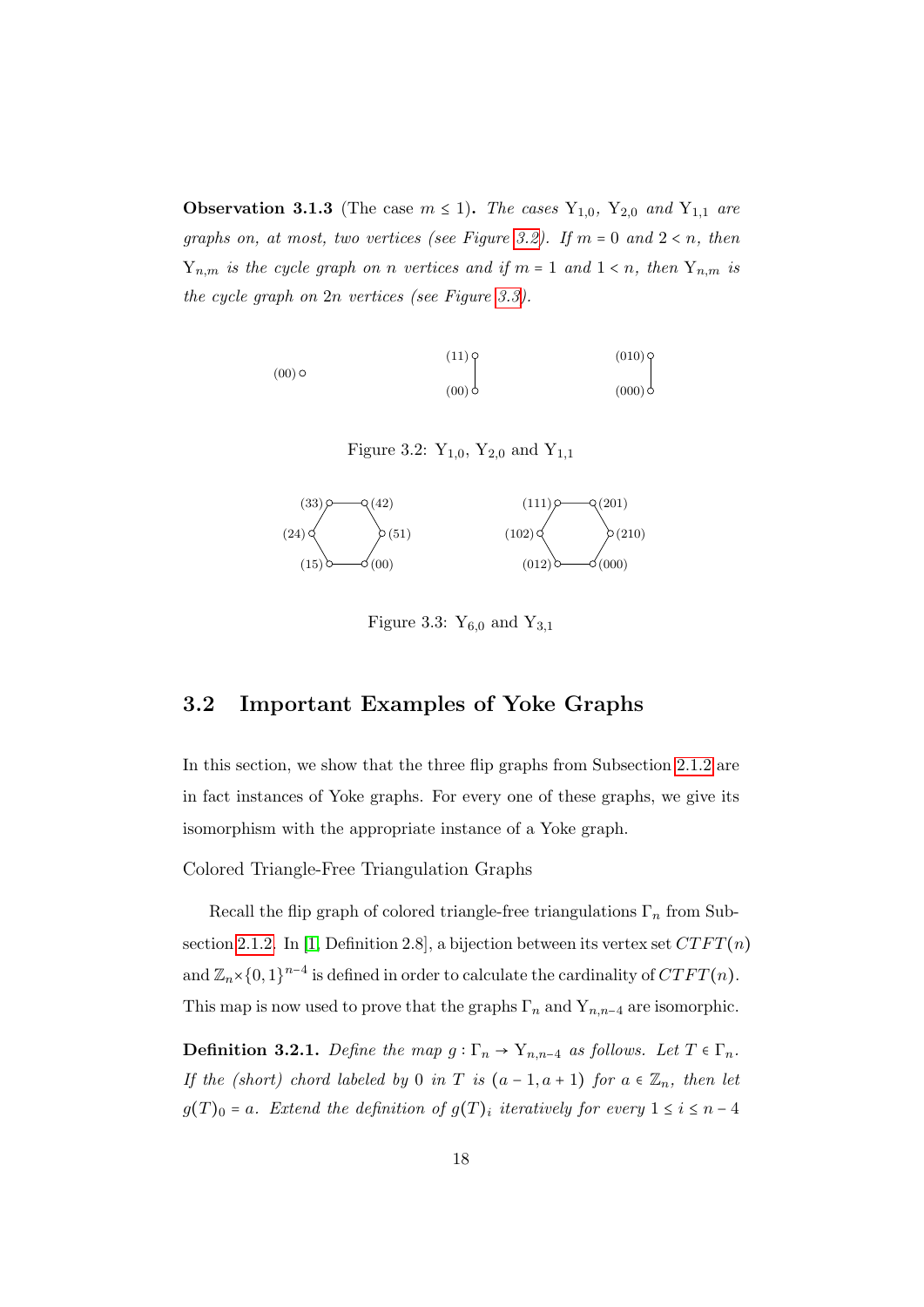as follows. First, note that if the chord labeled by  $i-1$  in T is  $(k, t)$ , then the chord labeled by i is either  $(k-1,t)$  or  $(k,t+1)$ . Now, let  $g(T)_i$  be 0 in the former case and 1 in the latter.

For example, assume that the edge  $(0,6)$  in Figure [2.1](#page-12-0) is labeled by 0 in  $\Gamma_8$  (in both triangulations). Then these triangulations are mapped by g from  $\Gamma_8$  to  $Y_{8,4}$ . The left triangulation in the figure is mapped to  $(7,1,1,0,1,6)$ and the right is mapped to  $(7, 1, 0, 1, 1, 6)$ .

Observation 3.2.2. It is straightforward to verify that g is a bijection and that a chord flip of the chord labeled by  $i \in \{0, \ldots, n-4\}$  in  $T \in \Gamma_n$  corresponds to the case in the adjacency relation in  $Y_{n,n-4}$ , where a unit is shifted between the entries indexed by i and  $i + 1$  of  $g(T)$ . This implies that g is a graph isomorphism.

Note that if  $P_n$  would be extended to be defined similarly in the case  $n = 4$ , then the resulting graph  $\Gamma_4$  would be a graph on 2 vertices, whereas  $Y_{4,0}$  is a graph on 4 vertices. The definition of a coloring of a triangle-free triangulation can be modified (from how it appears in Subsection [2.1.2](#page-11-1) and in [\[1\]](#page-77-1)) such that the linear order is applied to the triangles instead of the chords. This will extend the correspondence between  $\Gamma_n$  and  $Y_{n,n-4}$  to the case of  $\Gamma_4$ . In this case, however, the flip action of the chord in  $\Gamma_4$  is not involutive (in contrast to the case  $n \geq 5$ ) and its definition should be refined to include "direction" of the flip.

#### Arc Permutation Graphs

Recall the flip graph of arc permutations  $X_n$  from Subsection [2.1.2.](#page-11-1) In [\[4,](#page-77-2) Subsection 6.2], a bijection between its vertex set  $\mathcal{A}_n$  and  $\mathbb{Z}_n \times \{0,1\}^{n-2}$  is defined in order to embed  $X_n$  in the Hasse diagram of the dominance order on  $\{0,\ldots,n-1\}\times\{0,1\}^{n-2}$ . This map is now used to prove that the graphs  $X_n$  and  $Y_{n,n-2}$  are isomorphic.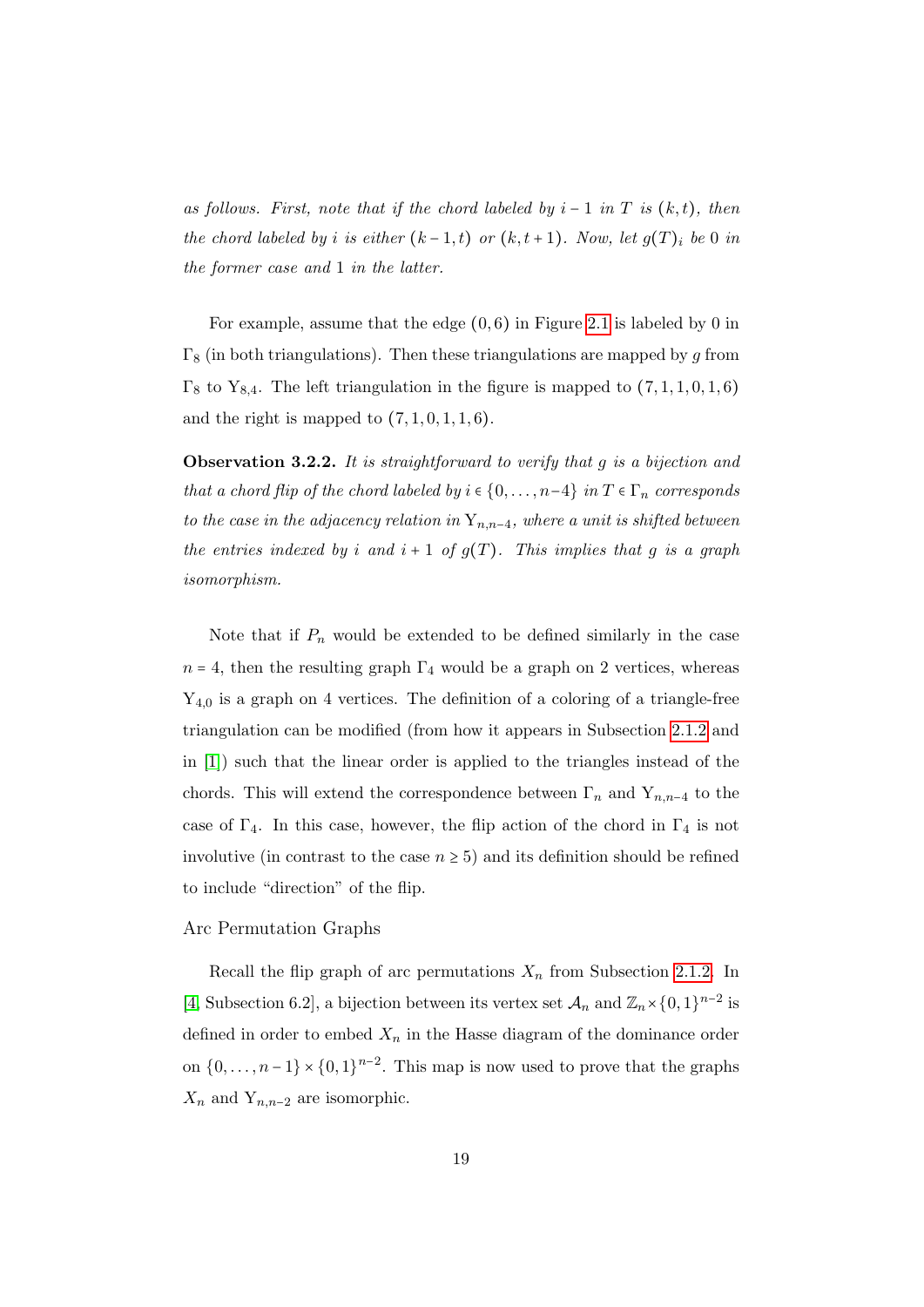**Definition 3.2.3.** Define the map  $f: X_n \to Y_{n,n-2}$  as follows. Let  $\pi \in X_n$ and set  $f(\pi)_0 = \pi(1) - 1$ . Extend the definition of  $f(\pi)_i$  iteratively for every  $1 \le i \le n-2$  as follows. Let  $I_i$  be the underlying set  $\{\pi(1), \ldots, \pi(i)\}$ of the interval formed by the prefix of  $\pi$  up to i. First, note that either  $(\pi(i+1)-1) \mod n \in I_i$  or  $(\pi(i+1)+1) \mod n \in I_i$ , since the interval  $I_i$ must be extended by  $\pi(i+1)$ . Now, let  $f(\pi)_i$  be 1 in the former case and 0 in the latter.



Figure 3.4:  $f: X_4 \to Y_{4,2}$ 

**Observation 3.2.4.** It is straightforward to verify that  $f$  is a bijection and that right multiplication of  $\pi \in X_n$  by the transposition  $(i, i + 1)$  (for  $1 \leq i \leq n-1$ ) corresponds to the case in the adjacency relation in Y<sub>n,n-2</sub>, where a unit is shifted between the entries indexed by  $i - 1$  and i of  $f(\pi)$ . This implies that f is a graph isomorphism.

Geometric Caterpillar Graphs

Recall the flip graph of caterpillars  $\mathcal{G}_n$  from Subsection [2.1.2.](#page-11-1)

<span id="page-25-0"></span>**Definition 3.2.5.** Let  $C \in \mathcal{G}_n$  and let  $I(C) = [a, a+1, \ldots, a+k] \subseteq \mathbb{Z}_n$  be the interval induced by the spine of  $C$  ( $2 \le k$ ). Note that a and  $a + k$  are leaves of C. Define a complete ordering  $S(C) = (s_0, s_1, \ldots, s_{n-3})$  on  $n-2$  vertices of C as follows. Set  $s_0 = a$ . Define the interval  $I_0(C)$  to be  $[a, a + 1] \subset \mathbb{Z}_n$ . Define  $I_i(C)$  and  $s_i$  iteratively for every  $1 \leq i \leq n-3$  as follows. Assume that  $I_{i-1}(C) = [l, \ldots, r]$ . If  $(l-1, r)$  is an edge in C, then  $I_i(C) = [l-1, l, \ldots, r]$ and  $s_i = l - 1$ . Otherwise,  $I_i(C) = [l, \ldots, r, r + 1]$  and  $s_i = r + 1$ .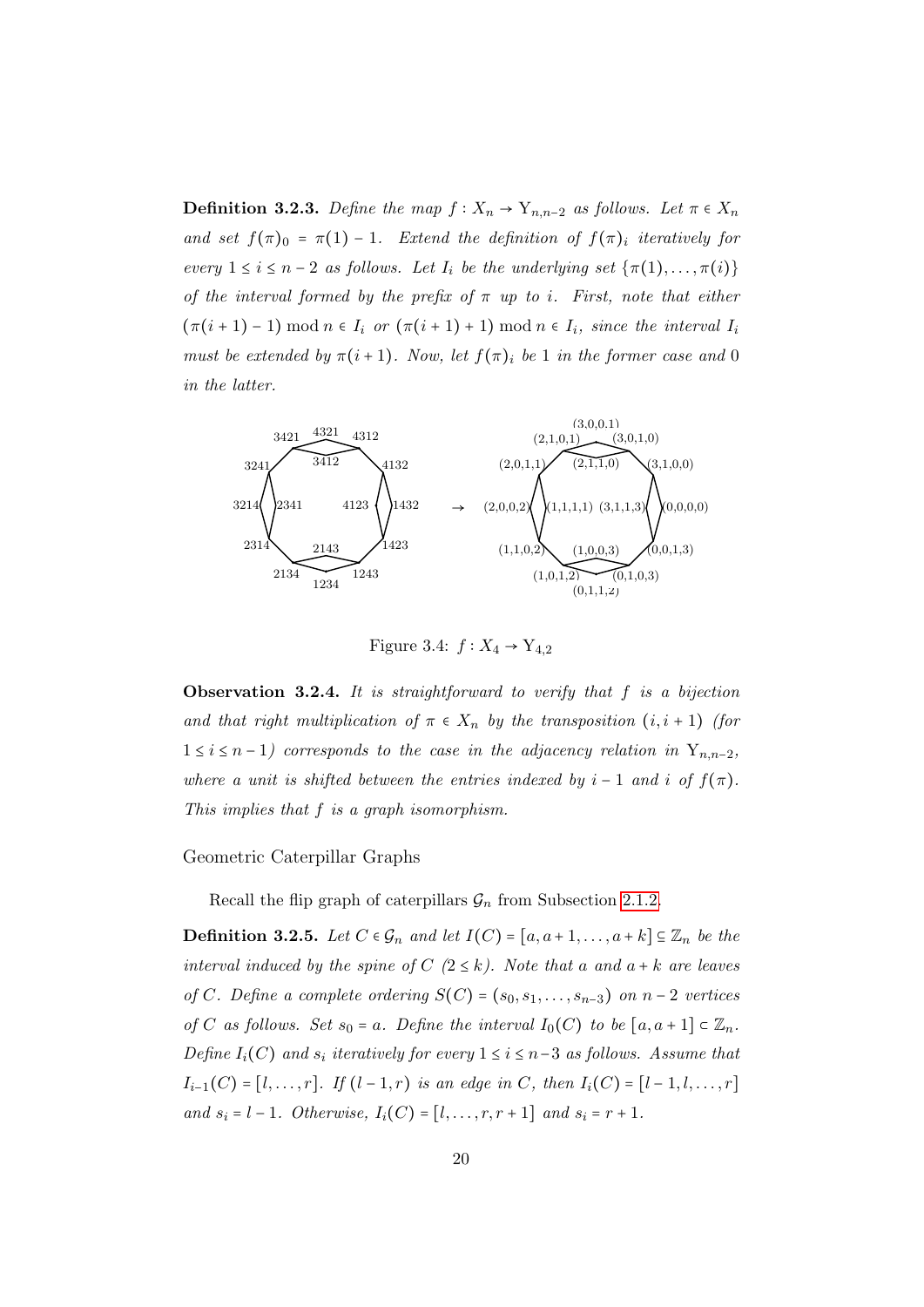Note that in the *i*-th iteration in Definition [3.2.5,](#page-25-0) if  $I_{i-1} = [l, r]$  and  $(l-1,r)$  is not an edge in C, then C has no leaf connected to r that is not in  $I_{i-1}$ . This implies that the iterations in the definition induce a sequence  $S(C)$  of distinct n−2 vertices and n−2 intervals that monotonously increase in size.

For example, let C be the leftmost caterpillar in Figure [2.5.](#page-15-1) Then  $S(C)$  =  $(7, 6, 5, 4, 1, 3), I_0(C) = [7, 0], I_1(C) = [6, 7, 0], I_2(C) = [5, 6, 7, 0], I_3(C) =$  $[4, 5, 6, 7, 0], I_4(C) = [4, 5, 6, 7, 0, 1]$  and  $I_5(C) = [3, 4, 5, 6, 7, 0, 1].$ 

**Definition 3.2.6.** Let  $C \in \mathcal{G}_n$ . Let  $I_i$  (for  $0 \leq i \leq n-3$ ) and let  $S(C)$  =  $(s_0, s_1, \ldots, s_{n-3})$  be as in Definition [3.2.5.](#page-25-0) Define the map  $h : \mathcal{G}_n \to Y_{n,n-3}$ as follows. Set  $h(C)_0 = s_0$ . Extend the definition of  $h(C)_i$  iteratively for every  $1 \le i \le n-3$  as follows. Assume that  $I_{i-1} = [l, r]$ . Note that either  $s_i = l - 1$  or  $s_i = r + 1$ . Let  $h(C)_i$  be 1 in the former case and 0 in the latter.

For example, let  $C \in \mathcal{G}_8$  be the leftmost caterpillar in Figure [2.5.](#page-15-1) Then h maps C to Y<sub>8,5</sub> and  $h(C) = (7, 1, 1, 1, 0, 1, 5)$ .

**Observation 3.2.7.** It is straightforward to verify that h is a bijection and that shifting an edge incident with a leaf along the spine in  $C \in \mathcal{G}_n$  corresponds to a unit shift between two entries indexed by i and  $i+1$  of  $h(C)$  for some  $0 \le i \le m$ . This implies that h is a graph isomorphism.

## <span id="page-26-0"></span>3.3 Group Actions on  $Y_{n,m}$

<span id="page-26-1"></span>**Definition 3.3.1.** Let  $n \ge 1$  and  $m \ge 1$ . Define the set  $\mathcal{S}_{n,m} = \{s_i : 0 \le i \le m\}$ where  $s_i$  is the map  $s_i: Y_{n,m} \to Y_{n,m}$  defined as follows:

$$
s_0(v) = \begin{cases} \overleftarrow{s}_0(v), & \text{if } v_1 = 1 \\ \overrightarrow{s}_0(v), & \text{if } v_1 = 0 \end{cases}, \quad s_m(v) = \begin{cases} \overleftarrow{s}_m(v), & \text{if } v_m = 0 \\ \overrightarrow{s}_m(v), & \text{if } v_m = 1 \end{cases}
$$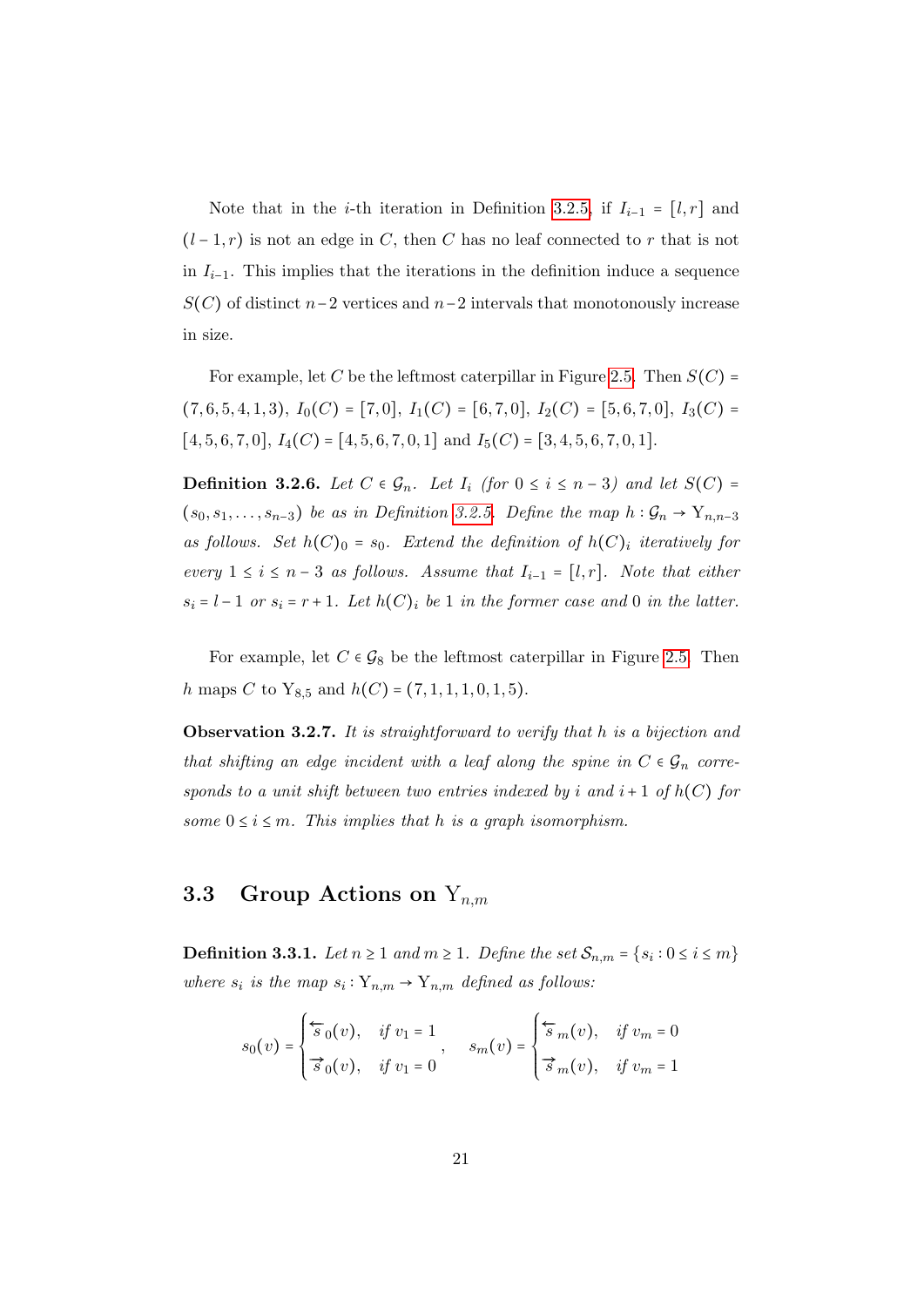and for every  $1 \leq i \leq m-1$ 

$$
s_i(v) = (v_0, \ldots, v_{i+1}, v_i, \ldots, v_{m+1}) = \begin{cases} \overleftarrow{s}_i(v), & \text{if } (v_i, v_{i+1}) = (0, 1) \\ \overrightarrow{s}_i(v), & \text{if } (v_i, v_{i+1}) = (1, 0) \\ v, & \text{if } v_i = v_{i+1} \end{cases}
$$

**Observation 3.3.2.** Every  $s_i$  in  $\mathcal{S}_{n,m}$  is a distinct involutive permutation of the vertex set of  $Y_{n,m}$ .

**Definition 3.3.3.** Denote the group generated by  $S_{n,m}$  by  $G_{n,m}$ .

 $G_{n,m}$  is a subgroup of the symmetric group on the  $n2^m$  vertices of  $Y_{n,m}$ . Clearly, every edge e in  $Y_{n,m}$  corresponds with the action of a unique generator  $s_i \in S_{n,m}$  on the endpoints of e. Therefore,  $G_{n,m}$  defines a faithful group action on the vertices of  $Y_{n,m}$ . Note that this action is transitive, since  $Y_{n,m}$  is connected. This, combined with Remark [2.1.1,](#page-11-2) implies the following observation.

**Observation 3.3.4.** Let  $n \geq 1$  and  $m \geq 1$ . Then  $Y_{n,m}$  is the Schreier graph of  $G_{n,m}$  with respect to the generating set  $S_{n,m}$  and the action of  $G_{n,m}$  on  $Y_{n,m}$ .

Recall that the affine Weyl group of type  $\tilde{C}_m$  is the group generated by  $S = {\sigma_0, ..., \sigma_m}$  ( $m \ge 2$ ) whose Coxeter relations are the following (see e.g. [\[6\]](#page-77-6)):

$$
\sigma_i^2 = Id \quad \text{for all } 0 \le i \le m;
$$

$$
(\sigma_i \sigma_j)^2 = Id \quad \text{for all } |j - i| > 1;
$$

$$
(\sigma_i \sigma_{i+1})^3 = Id \quad \text{for all } 1 \le i \le m - 2;
$$

$$
(\sigma_0 \sigma_1)^4 = (\sigma_{m-1} \sigma_m)^4 = Id.
$$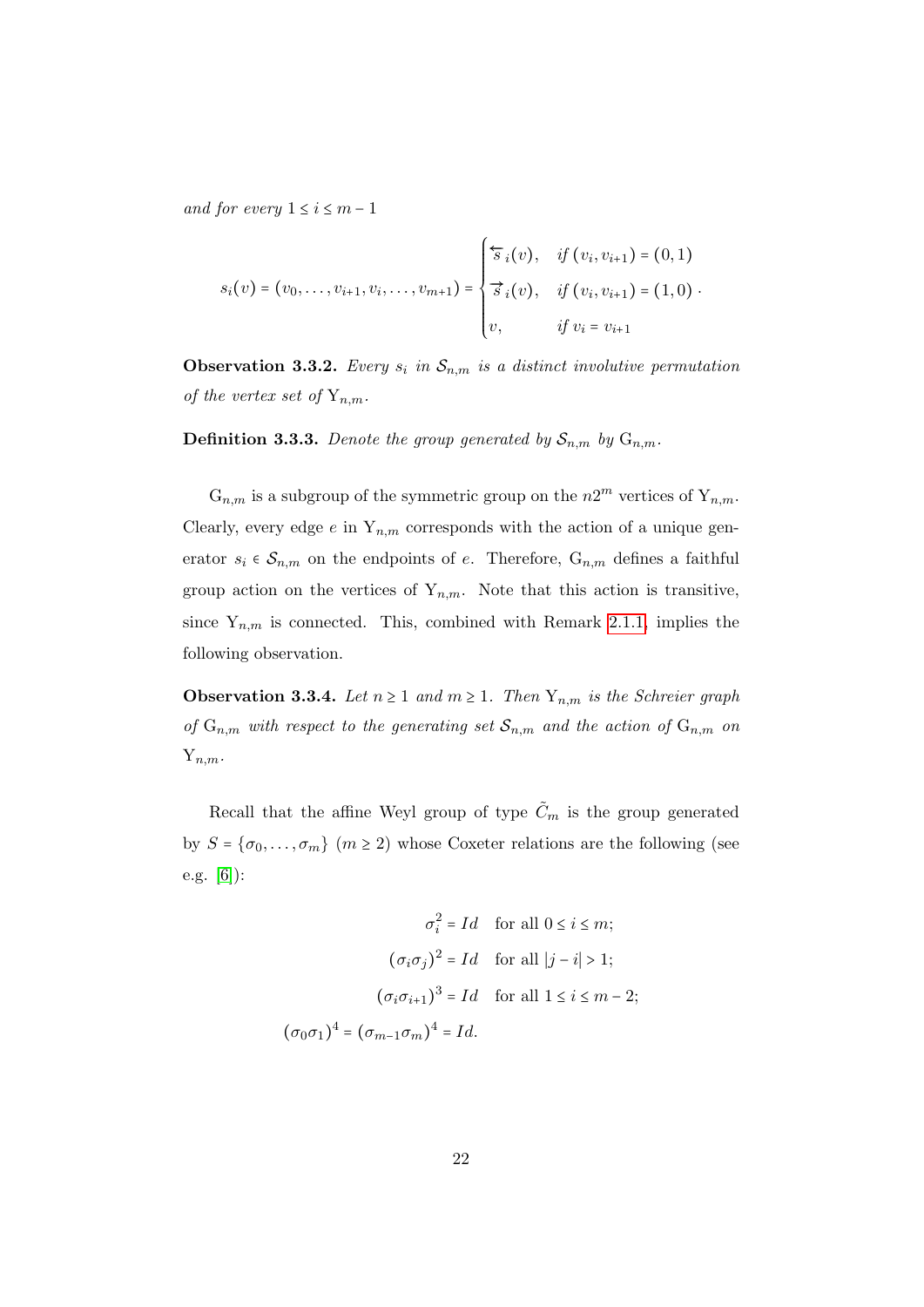<span id="page-28-0"></span>**Proposition 3.3.5.** Let  $n \geq 1$  and  $m \geq 2$ . The generators  $S_{n,m}$  of  $G_{n,m}$ satisfy the Coxeter relations of  $\tilde{C}_m$ .

*Proof.* The generators in  $\mathcal{S}_{n,m}$  are involutive and  $s_i$  and  $s_j$  clearly commute whenever  $|j - i| > 1$ . Therefore the first two relations,  $s_i^2 = Id$  for all  $0 \le i \le m$ and  $(\sigma_i \sigma_j)^2 = Id$  for all  $|j - i| > 1$ , are true. It can be verified that  $s_i s_{i+1} s_i =$  $s_{i+1}s_i s_{i+1}$  for every  $1 \le i \le m-2$ . This proves the third relation:  $(s_i s_{i+1})^3 = Id$ for all  $1 \leq i \leq m-2$ . Note that the orbit of every vertex in  $Y_{n,m}$  under the action of  $\langle s_0 s_1 \rangle$  (and  $\langle s_{m-1} s_m \rangle$ ) is of size 4. This proves the final relation:  $(s_0s_1)^4 = (s_{m-1}s_m)^4 = Id.$  $\Box$ 

Corollary 3.3.6. Let  $n \geq 1$  and  $m \geq 2$ .  $G_{n,m}$  is a quotient of the affine Weyl group  $\tilde{C}_m$ .

<span id="page-28-1"></span>Corollary 3.3.7. Let  $n \geq 1$ ,  $m \geq 2$  and let  $S = \{\sigma_0, \ldots, \sigma_m\}$  be the generators of the affine Weyl group of type  $\tilde{C}_m$ .

- 1. For every  $0 \le i \le m$ , define the action of  $\sigma_i$  on  $Y_{n,m}$  by  $\sigma_i(v) = s_i(v)$  as in Definition [3.3.1](#page-26-1). Then, by Proposition [3.3.5,](#page-28-0) the action of  $\tilde{C}_m$  on  $Y_{n,m}$ , induced by extending the actions of  $\sigma_i$  multiplicatively, is well defined.
- 2.  $Y_{n,m}$  is the Schreier graph of  $\tilde{C}_m$  with respect to the generating set  $S = \{\sigma_0, \ldots, \sigma_m\}$  and the above action of  $\tilde{C}_m$  on  $Y_{n,m}$ .

Corollary [3.3.7](#page-28-1) generalizes [\[1,](#page-77-1) Proposition 3.2] and [\[4,](#page-77-2) Corollary 10.4], by which the colored triangle-free triangulation graphs  $\Gamma_n$  and the arc permutation graphs  $X_n$  are Schreier graphs of the affine Weyl group of type  $\tilde{C}_{n-4}$  for  $n > 5$  and  $\tilde{C}_{n-2}$  for  $n > 3$ , respectively.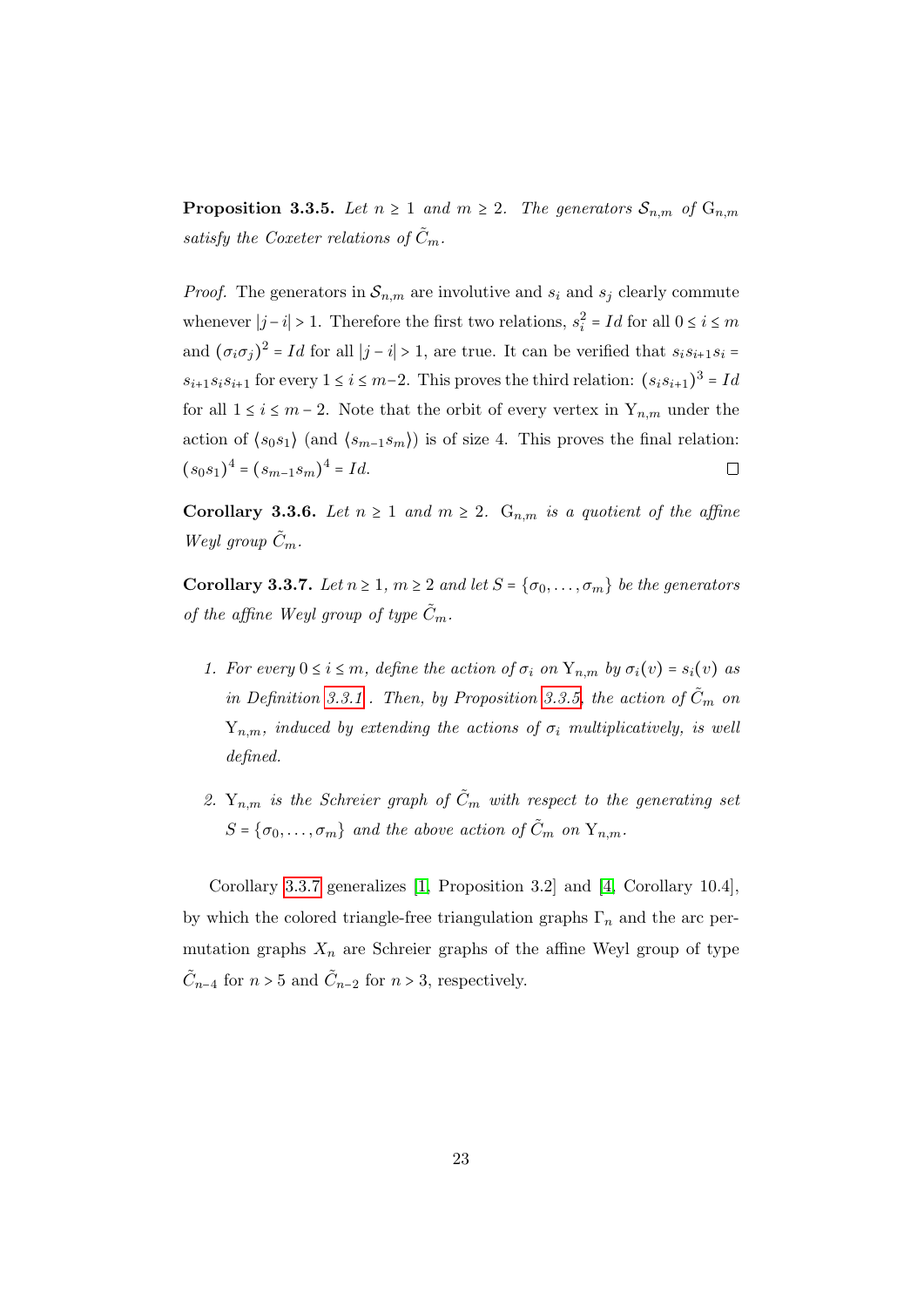## <span id="page-29-0"></span>Chapter 4

# The Eccentricity of 0 in  $Y_{n,m}$

The main purpose of this chapter is to develop the theory that will allow us to state and prove the following theorem.

<span id="page-29-1"></span>Theorem 4.0.1. Let  $n \geq 1$  and  $m \geq 0$ .

- 1. If  $n = 1$ , then  $\mathrm{ecc}_{Y_{n,m}}(0) = {(\frac{m}{2})+1 \choose 2}$  $\binom{\lfloor \frac{m}{2} \rfloor + 1}{2} + \binom{\lfloor \frac{m}{2} \rfloor + 1}{2}$  $\binom{1+1}{2}$ .
- 2. If  $0 \leq m \leq n$ , then  $\operatorname{ecc}_{Y_{n,m}}(0) = \lfloor \frac{n(m+1)}{2} \rfloor$  $\frac{n+1j}{2}$ .
- 3. If  $2 \le n \le m$ , let  $d_{n,m}^0 = \left(\frac{\lfloor \frac{m+n}{2} \rfloor + 1}{2} \right)$  $\binom{\frac{n}{2}+1}{2} + \binom{\lceil \frac{m-n}{2} \rceil+1}{2}$  $\binom{n}{2}$ . Then
	- (a) if either  $2 \mid (m-n)$  or  $n \leq \lceil \frac{m+1}{2} \rceil$ , then  $\operatorname{ecc}_{Y_{n,m}}(0) = d_{n,m}^0$ ;
	- (b) otherwise,  $ecc_{Y_{n,m}}(0) = d_{n,m}^0 + n \lceil \frac{m+1}{2} \rceil$ .

Proof. The theorem is the combined result of Observation [4.0.2](#page-29-2) and Lemmas [4.3.1,](#page-35-1) [4.3.2,](#page-35-2) [4.3.7,](#page-37-0) [4.3.10](#page-38-0) and [4.3.12](#page-38-1) that appear in the following sections.  $\Box$ 

<span id="page-29-2"></span>**Observation 4.0.2** (The case  $m \le 1$ ). By Observation [3.1.3,](#page-23-3) Theorem [4.0.1](#page-29-1) clearly holds for  $m \leq 1$ .

In the rest of this chapter, unless explicitly stated otherwise, we assume that  $m \geq 2$ .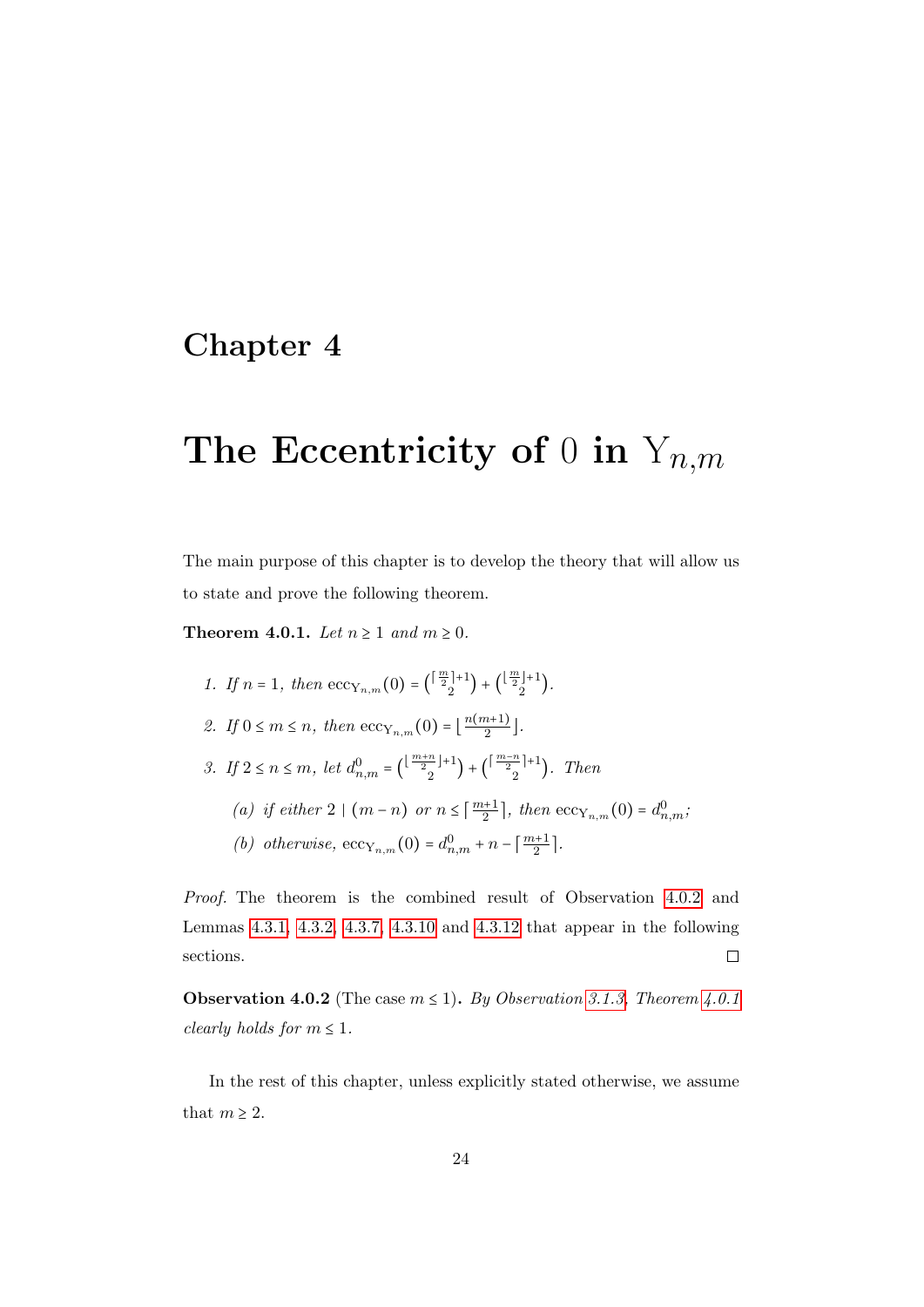### <span id="page-30-0"></span>4.1 The Shift Direction Lemma

Let  $\mathcal{S}_{n,m}$  be the set of generators of  $G_{n,m}$  as in Definition [3.3.1.](#page-26-1) A word w in the letters  $S_{n,m}$  is a sequence  $f_d \cdots f_1$  where  $f_1, \ldots, f_d \in S_{n,m}$ . Let P be a path  $(v = v^0 \sim \cdots \sim v^d = u)$  in  $Y_{n,m}$ . Clearly, there is a unique word  $f_d \cdots f_1$ such that  $f_t(v^{t-1}) = v^t$  for every  $1 \le t \le d$  or, equivalently,  $f_t \cdots f_1(v) = v^t$  for every  $1 \le t \le d$ . We say that  $f_d \cdots f_1$  is the **word corresponding to the path** P from v to u (or corresponding to the path P starting at v).

Note that a word  $f_d \cdots f_1$  does not correspond to a path starting at v if  $f_t \cdots f_1(v) = f_{t+1}f_t \cdots f_1(v)$  for some  $1 \le t \le d-1$ . For example, the word s<sub>1</sub>s<sub>0</sub> corresponds to the path  $(v = (0, 1, 1, 1) \sim (1, 0, 1, 1) \sim (1, 1, 0, 1))$  in Y<sub>3,2</sub> starting at v. However,  $s_0s_1$  does not correspond to a path starting at v, since v is a fixed point of  $s_1$ .

Let  $f_d \cdots f_1$  be the word corresponding to a path  $(v = v^0 \sim \cdots \sim v^d)$  in  $Y_{n,m}$  starting at v. For convenience, if  $v^t = \overleftarrow{s}_i(v^{t-1})$  for some  $0 \le i \le m$  and  $1 \le t \le d$ , then we write  $f_t = \overleftarrow{s}_i$ . Similarly, if  $v^t = \overrightarrow{s}_i(v^{t-1})$ , then we write  $f_t = \overrightarrow{s}_i.$ 

<span id="page-30-1"></span>**Lemma 4.1.1** (SHIFT DIRECTION LEMMA). Let  $f_d \cdots f_1$  be the word corresponding to a geodesic in  $Y_{n,m}$ . For every  $0 \leq i \leq m$ , all of the instances of  $s_i \in \mathcal{S}_{n,m}$  in  $f_d \cdots f_1$  shift in the same direction.

*Proof.* Let v and u be two vertices in  $Y_{n,m}$ . Assume to the contrary that there exist words corresponding to geodesics from  $v$  to  $u$  not satisfying the lemma. Denote the set of such words by W. For every word  $f_d \cdots f_1$  in W, there exist  $0 \le i \le m$  and  $1 \le t_1, t_2 \le d$  such that  $f_{t_1} = \overrightarrow{s}_i$  and  $f_{t_2} = \overleftarrow{s}_i$ . Let  $w = f_d \cdots f_1$  be a word in W in which min{ $|t_2 - t_1| : f_{t_1} = \overrightarrow{s}_i, f_{t_2} = \overleftarrow{s}_i$ } is minimal. Assume without loss of generality that  $t_1 < t_2$ .

If  $t_2 = t_1 + 1$ , then the word obtained by deleting both  $f_{t_1}$  and  $f_{t_2}$  from  $f_d \cdots f_1$  is a word corresponding to a shorter path from v to u, contradicting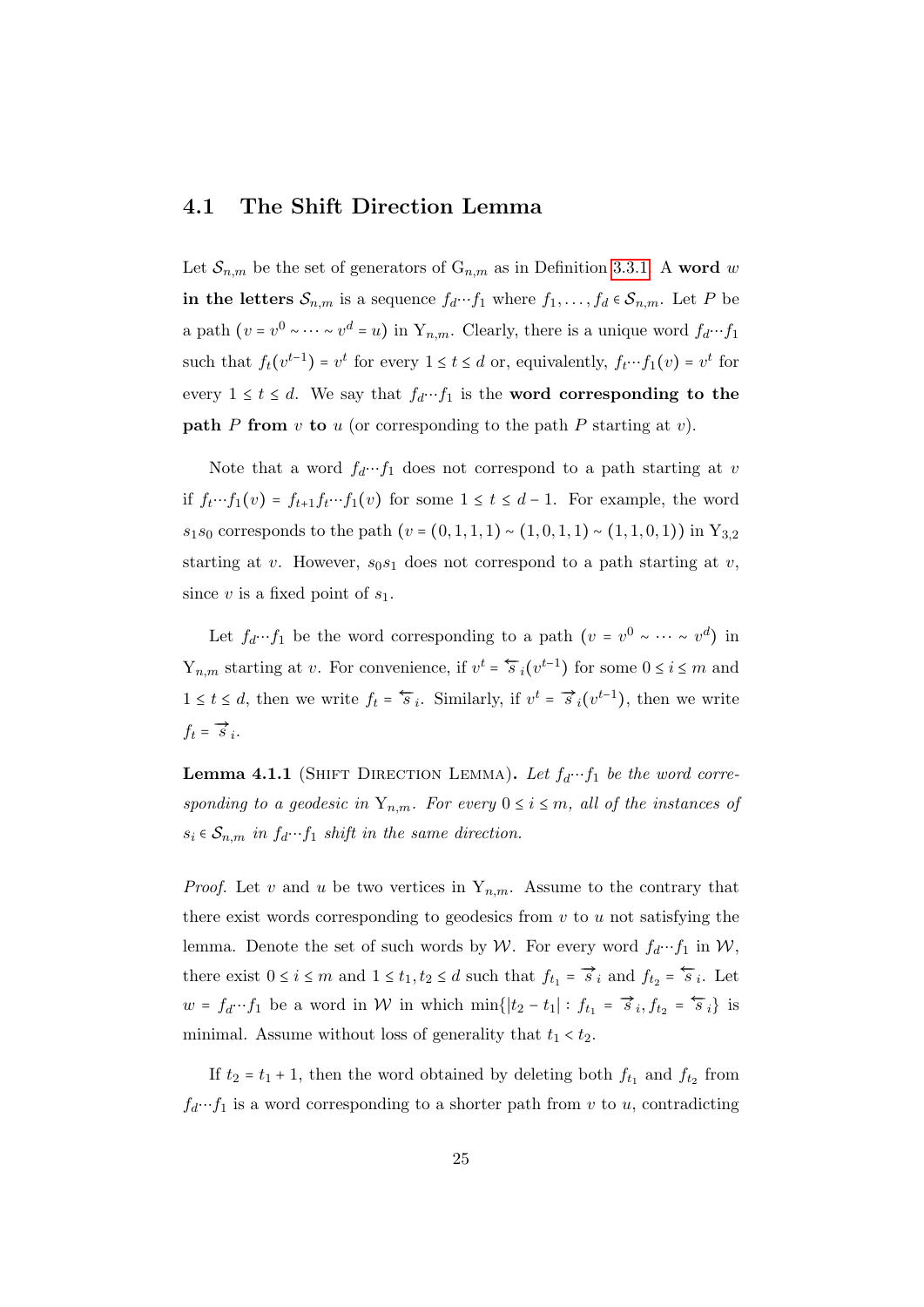the minimality of d. Therefore, we can assume that  $t_2 - t_1 > 1$ .

If  $f_{t_1+1} = s_j$  for some  $0 \le j \le m$  such that  $|i - j| > 1$ , then  $f_{t_1}$  and  $f_{t_1+1}$ commute as functions, and the word obtained by interchanging  $f_{t_1}$  and  $f_{t_1+1}$ in w corresponds to a path from  $v$  to  $u$ . This contradicts the minimality of  $t_2 - t_1$  in the choice of w. Therefore,  $f_{t_1+1} \in \{ \overrightarrow{s}_{i-1}, \overrightarrow{s}_{i+1} \}.$ 

Let  $v' = f_{t_1+1} \cdots f_1(v)$ . If  $f_{t_1+1} = \vec{s}_{i-1}$ , then  $v'_i = 1$ . Since  $f_{t_2} = \vec{s}_i$ , there must exist some  $t_1 + 1 < k < t_2$  such that  $f_k = \overleftarrow{s}_{i-1}$  or  $f_k = \overrightarrow{s}_i$ . Similarly, if  $f_{t_1+1} = \overrightarrow{s}_{i+1}$ , then  $v'_{i+1} = 0$  and there must exist some  $t_1 + 1 < k < t_2$  such that  $f_k = \overleftarrow{s}_{i+1}$  or  $f_k = \overrightarrow{s}_i$ . All of the cases contradict the minimality of  $t_2 - t_1.$  $\Box$ 

#### <span id="page-31-0"></span>4.2 Pivots and Walls

**Definition 4.2.1** (PIVOT). A **pivot** of a vertex  $v \in Y_{n,m}$  is an integer  $-1 \leq p \leq m+1$  such that  $\sum_{i=1}^{p}$  $_{i=0}^{p} v_i$  is divisible by n. We call -1 and  $m+1$  the outer pivots of v; they are pivots of every  $v \in Y_{n,m}$ . Every other pivot, if it exists, is called an **inner pivot**. Denote the set of pivots of v by  $\text{Piv}(v)$ .

For example, in  $Y_{3,5}$ ,  $Piv((0,1,1,0,1,1,2)) = \{-1,0,4,6\}.$ 

**Definition 4.2.2** (WALL). Let P be a path from v to 0 in  $Y_{n,m}$  and let  $f_d \cdots f_1$  be the word corresponding to P. An **inner wall** of P is an integer  $0 \le p \le m$  such that  $s_p$  does not appear in  $f_d \cdots f_1$ . -1 is a **left outer wall** of P if  $\overleftarrow{s}_0$  does not appear in  $f_d \cdots f_1$ . Similarly,  $m + 1$  is a **right outer wall** of P if  $\overrightarrow{s}_m$  does not appear in  $f_d \cdots f_1$ . Finally, we say that  $-1 \le p \le m+1$  is a wall of P if it is either an inner wall or an outer wall of P.

Clearly, paths from  $v$  to 0 with a wall  $p$  exist if and only if  $p$  is a pivot of v.

**Definition 4.2.3** (PIVOT PATH). Let p be a pivot of a vertex v in  $Y_{n,m}$ . We say that a path P from v to 0 is a p-pivot path of v, if P is shortest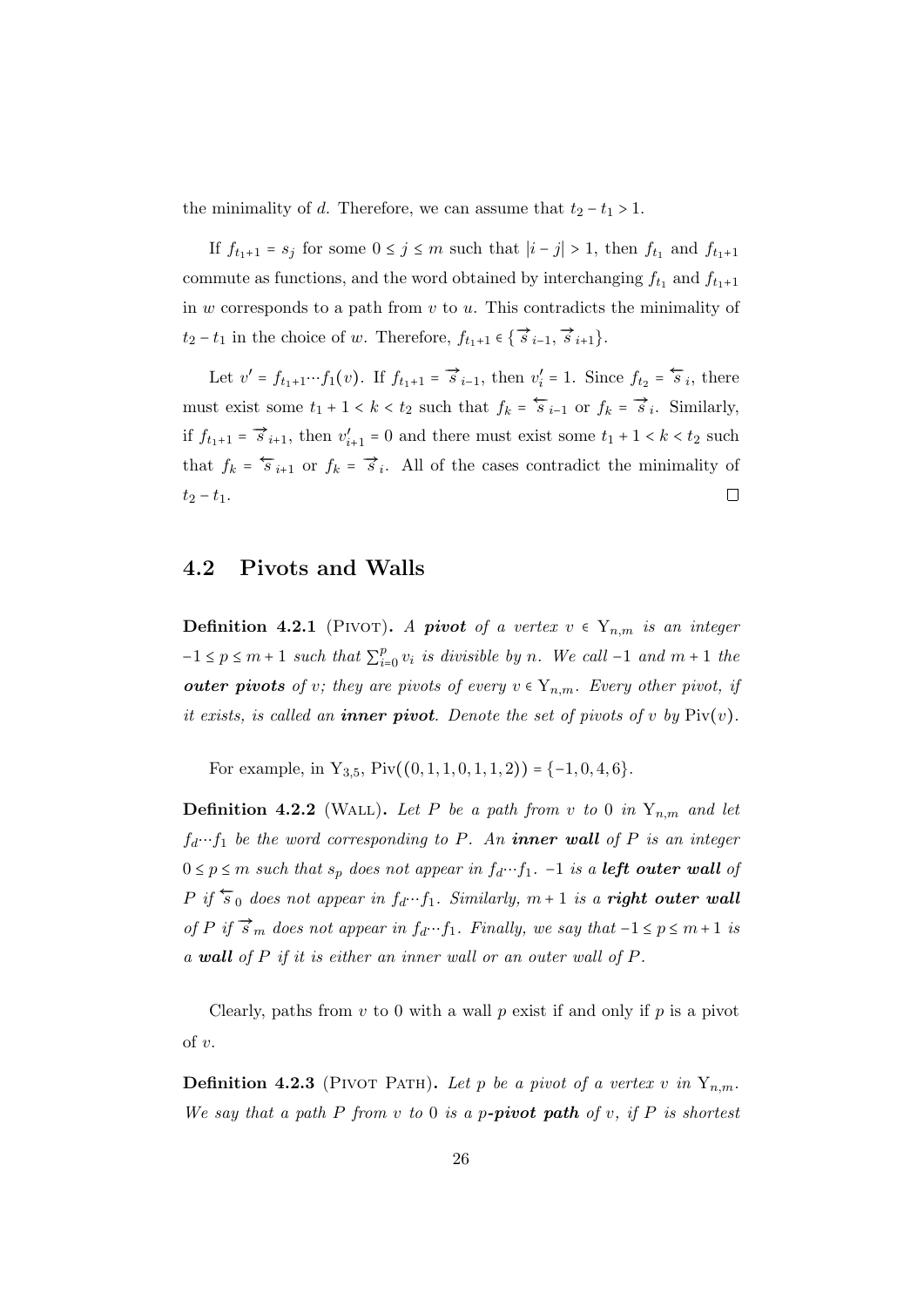among the paths from v to 0 with a wall p. Denote the length of a p-pivot path of v by  $\sigma_p(v)$ . We say that P is a **pivot path**, if it is a p-pivot path for some p.

For example, let  $v = (2, 0, 1, 1, 2)$  in  $Y_{3,3}$ .  $\overrightarrow{s}_3 \overleftarrow{s}_0 \overleftarrow{s}_1$  is a word corresponding to a 2-pivot path P of v:  $P = (v = (2, 0, 1||1, 2) \sim (2, 1, 0||1, 2)$  $(0, 0, 0\, 1, 2) \sim (0, 0, 0\, 0, 0) = 0$  where we added the symbol  $\|$  to visualize the wall 2 of P. For an example of an outer pivot path with a wall -1, let  $v = (1, 0, 1, 0)$  in  $Y_{2,2}$ .  $\vec{s}_2 \vec{s}_1 \vec{s}_0 \vec{s}_2$  is a word corresponding to a  $(-1)$ -pivot path P of v:  $P = (v = (\|1, 0, 1, 0) \sim (\|1, 0, 0, 1) \sim (\|0, 1, 0, 1) \sim (\|0, 0, 1, 1) \sim$  $(\parallel 0, 0, 0, 0) = 0$ .

<span id="page-32-0"></span>**Lemma 4.2.4.** Every geodesic in  $Y_{n,m}$  ending at 0 is a pivot path (namely, has a wall).

*Proof.* Let  $w = f_d \cdots f_1$  be the word corresponding to a geodesic P in  $Y_{n,m}$ from v to 0. Assume to the contrary that P has no walls. Therefore, both  $\overline{s}_0$ and  $\vec{s}_m$  appear in w (since P has no outer walls); and by the Shift Direction Lemma [4.1.1,](#page-30-1) exactly one of  $\{\overleftrightarrow{s}_i, \overrightarrow{s}_i\}$  appears in w (at least once) for every  $0 \le i \le m$ . Let  $1 \le i \le m$  be minimal such that  $\vec{s}_i$  appears in w. Therefore, both  $\overleftarrow{s}_{i-1}$  and  $\overrightarrow{s}_i$  appear in w. This is a contradiction, since it implies that, throughout  $P$ , at least two units are shifted from the entry  $v_i$  and no units are shifted to  $v_i$ .  $\Box$ 

Observation 4.2.5. By Lemma  $4.2.4$ ,

$$
\mathrm{ecc}_{Y_{n,m}}(0) = \max_{v} d(v,0) = \max_{v} \min_{p} \sigma_p(v).
$$

**Definition 4.2.6.** Let  $v \in Y_{n,m}$  and  $p \in \text{Piv}(v)$ . If (one, equivalently all) p-pivot paths of  $v$  are also geodesics between  $v$  and  $0$ , then we say that  $p$  is a geodesic pivot of v.

The Shift Direction Lemma [4.1.1](#page-30-1) deals with geodesics, or equivalently (by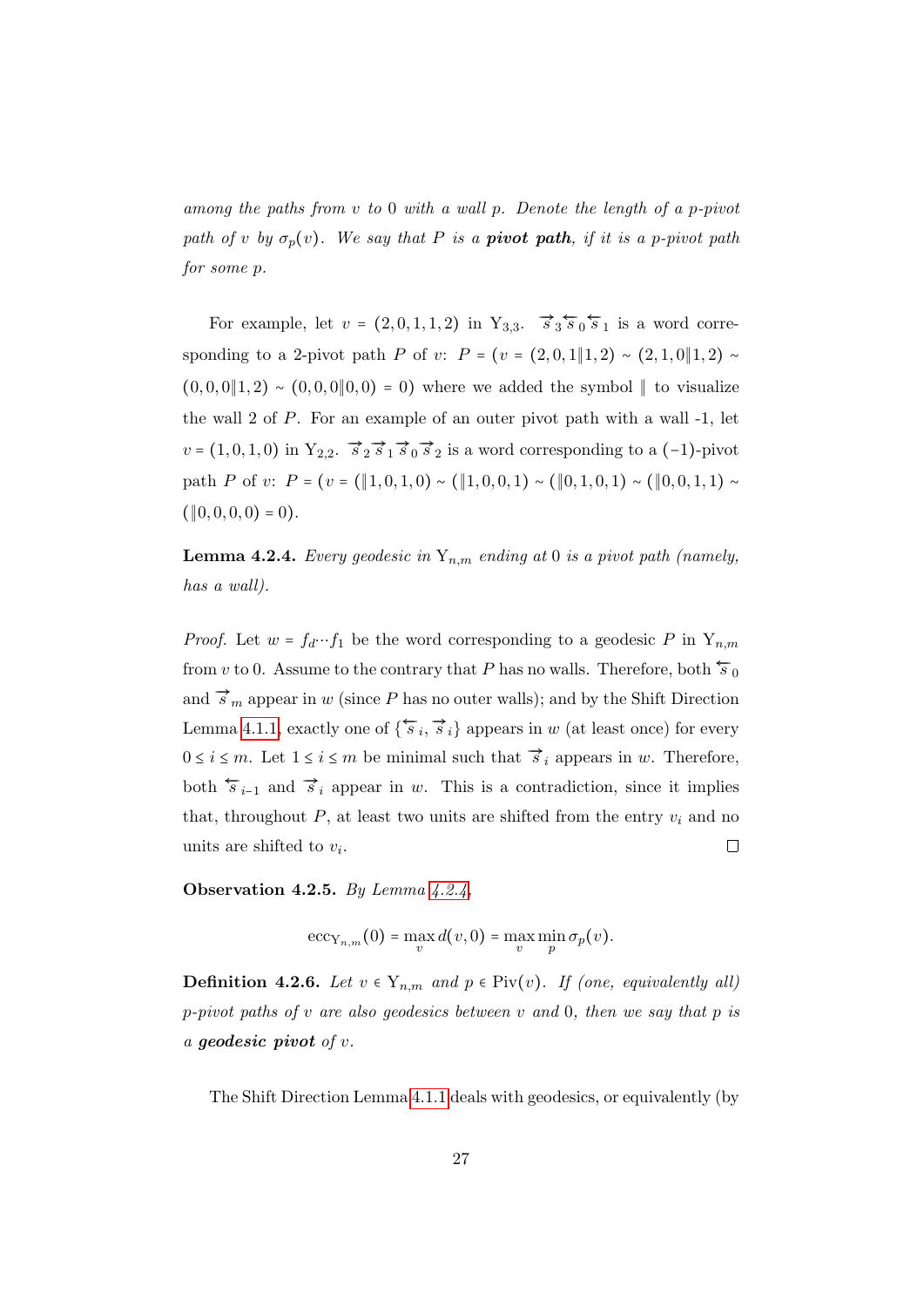Lemma [4.2.4\)](#page-32-0) with p-pivot paths for geodesic pivots p. It can be extended to arbitrary pivot paths, with essentially the same proof.

**Lemma 4.2.7** (PIVOT SHIFT DIRECTION LEMMA). Let  $f_d \cdots f_1$  be the word corresponding to a pivot path in  $Y_{n,m}$ . For every  $0 \leq i \leq m$ , all of the instances of  $s_i$  in  $f_d \cdots f_1$  shift in the same direction.

**Observation 4.2.8.** Let P be a p-pivot path of v, and let w be the word corresponding to P. Then, for each  $i < p$ , if  $s_i$  appears in w, then it appears as  $\overleftarrow{s}_i$ ; and, for each  $i > p$ , if  $s_i$  appears in w, then it appears as  $\overrightarrow{s}_i$ .

<span id="page-33-1"></span>Corollary 4.2.9. Let  $v \in Y_{n,m}$  and let  $p \in \text{Piv}(v)$ . Then

$$
\sigma_p(v) = \sum_{i=1}^p iv_i + \sum_{i=p+1}^m (m+1-i)v_i.
$$

In particular, if p is an inner pivot, then

$$
\sigma_p(v) \leq {p+1 \choose 2} + {m-p+1 \choose 2}.
$$

**Definition 4.2.10.** For  $v \in Y_{n,m}$  define:

\n- 1. 
$$
p_l(v) = \max\{p \in \text{Piv}(v) : p \leq \frac{m}{2}\};
$$
\n- 2.  $p_r(v) = \min\{p \in \text{Piv}(v) : p > \frac{m}{2}\}.$
\n

We abbreviate  $p_l$ ,  $p_r$  when v is evident.

Note that if  $p_1$  and  $p_2$  are two pivots of v such that  $-1 \le p_1 < p_2 \le \frac{m}{2}$  $\frac{m}{2}$ then  $\sigma_{p_2}(v) \leq \sigma_{p_1}(v)$ . Similarly, if  $\frac{m}{2} < p_1 < p_2 \leq m+1$ , then  $\sigma_{p_1}(v) \leq \sigma_{p_2}(v)$ . This implies the following observation.

<span id="page-33-0"></span>Observation 4.2.11. Let  $v \in Y_{n,m}$ . Then

$$
d(v,0) = \min_{p} \sigma_p(v) = \min{\{\sigma_{p_l}(v), \sigma_{p_r}(v)\}}.
$$

<span id="page-33-2"></span>**Fact 4.2.12.** Let  $m, p, q$  be integers such that  $0 \leq p \leq m$ ,  $0 \leq q \leq m$  and  $|p - \frac{m}{2}|$  $\left|\frac{m}{2}\right| < \left|q - \frac{m}{2}\right|$  $\frac{m}{2}$ . Then  $\sum_{i=1}^{p}$  $_{i=1}^{p} i + \sum_{i=1}^{m-p}$  $_{i=1}^{m-p} i < \sum_{i=1}^{q}$  $_{i=1}^{q}$   $i + \sum_{i=1}^{m-q}$  $\frac{m-q}{i=1}i$ .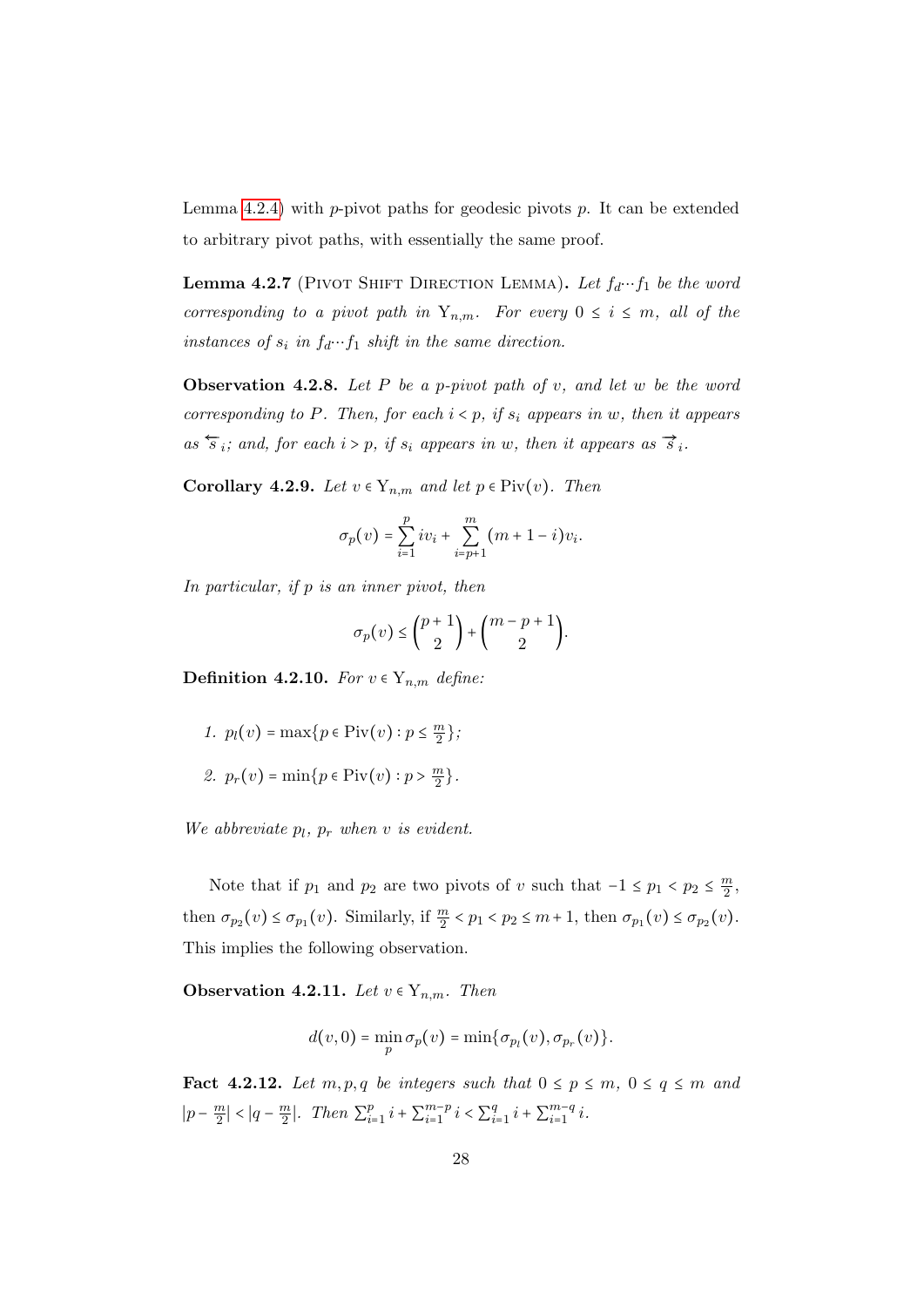<span id="page-34-0"></span>**Lemma 4.2.13.** For any  $n \ge 1$  and  $m \ge 0$ ,  $\operatorname{ecc}_{Y_{n,m}}(0) \ge \lfloor \frac{n(m+1)}{2} \rfloor$  $\frac{n+1j}{2}$ .

*Proof.* If  $m \leq 1$ , this lemma follows from Observation [3.1.3.](#page-23-3) If  $n = 1$ , it follows from Lemma [4.3.1.](#page-35-1) Let  $n, m \geq 2$ , and let  $u \in Y_{n,m}$  be defined as follows:  $u_0 = u_{m+1} = \left\lfloor \frac{n}{2} \right\rfloor$  $\frac{n}{2}$ . If *n* is even, then  $u_i = 0$  for all  $1 \le i \le m$ , and if *n* is odd, then  $u_{\lfloor \frac{m+1}{2} \rfloor} = 1$  and  $u_i = 0$  for all other  $1 \le i \le m$ . For example:

| n |                | 11              |
|---|----------------|-----------------|
| 4 | $\overline{2}$ | (2,0,0,2)       |
| 4 | -3             | (2,0,0,0,2)     |
| 5 | 4              | (2,0,1,0,0,2)   |
| 5 | 5              | (2,0,0,1,0,0,2) |

In all of these cases, u has no inner pivots, that is,  $Piv(u) = \{-1, m+1\}.$ Therefore, by Observation [4.2.11,](#page-33-0)  $d(u, 0) = \min{\lbrace \sigma_{-1}(u), \sigma_{m+1}(u) \rbrace}$ . Note that  $\sum_{i=0}^{m+1} u_i = n$ . Therefore, by Corollary [4.2.9,](#page-33-1)

$$
\sigma_{-1}(u) + \sigma_{m+1}(u) = \sum_{i=0}^{m} (m+1-i)u_i + \sum_{i=1}^{m+1} i u_i = n(m+1).
$$

It now suffices to show that  $|\sigma_{-1}(u) - \sigma_{m+1}(u)| \leq 1$ , since this implies that  $ecc_{Y_{n,m}}(0) \geq d(u,0) = \lfloor \frac{n(m+1)}{2} \rfloor$  $\frac{n+1j}{2}$ .

Clearly, if either 2 | n or 2 |  $(m-n)$ , then  $\sigma_{-1}(u) = \sigma_{m+1}(u)$ . If 2 + n and 2 | m, then  $|\sigma_{-1}(u) - \sigma_{m+1}(u)| = 1$ . This implies that  $|\sigma_{-1}(u) - \sigma_{m+1}(u)| \leq 1$ , as required.  $\Box$ 

<span id="page-34-1"></span>**Lemma 4.2.14.** Let  $v \in Y_{n,m}$  such that v has no inner pivots. Then  $d(v, 0) \leq \lfloor \frac{n(m+1)}{2} \rfloor$  $\frac{n+1j}{2}$ .

*Proof.* Note that  $v \neq 0$  and  $\sum_{i=0}^{m+1} v_i = n$ , since v has no inner pivots. There-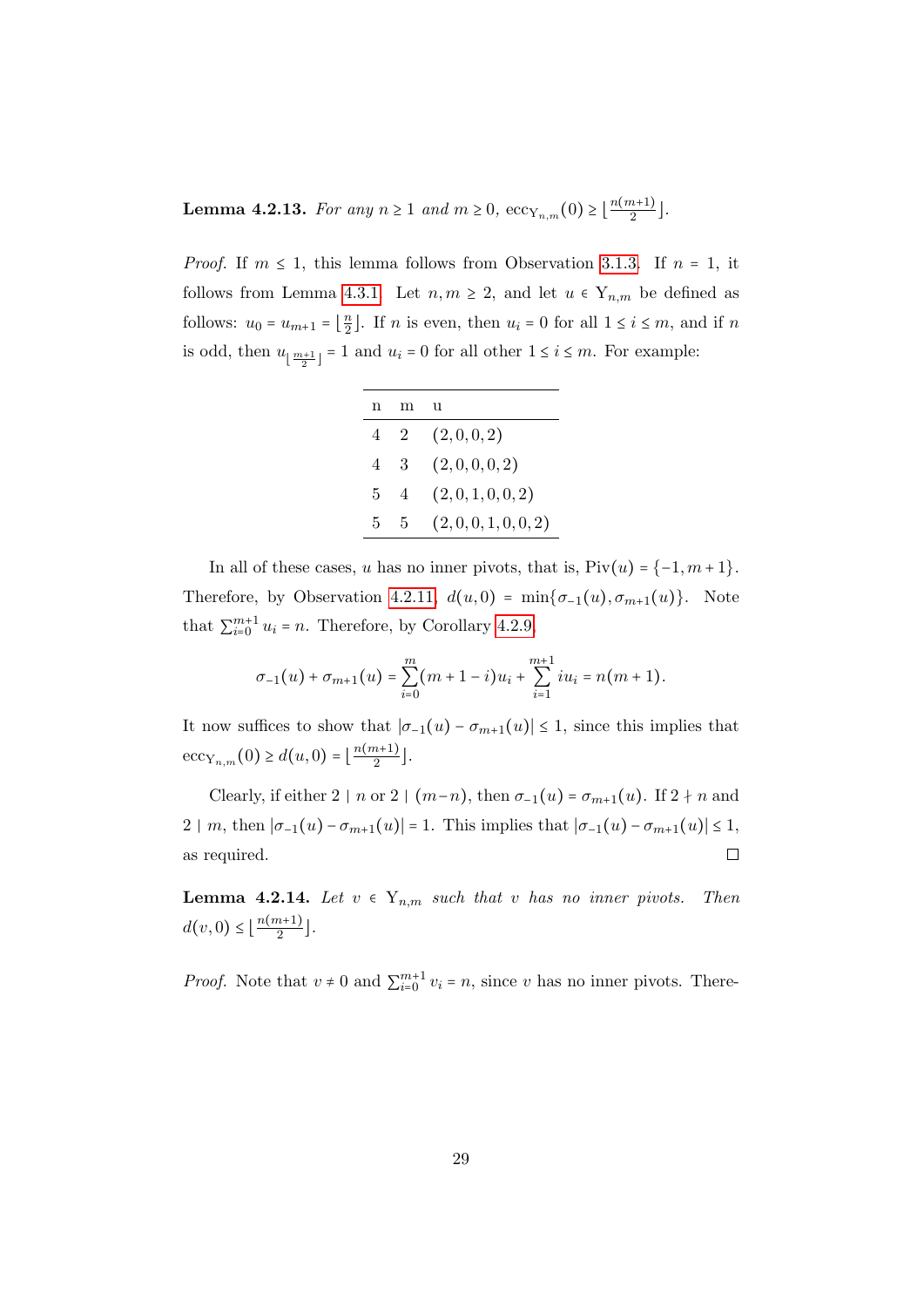fore, by Corollary [4.2.9](#page-33-1) and Observation [4.2.11,](#page-33-0)

$$
d(v, 0) = \min\{\sigma_{-1}(v), \sigma_{m+1}(v)\}
$$
  
\n
$$
\leq \lfloor \frac{\sigma_{-1}(v) + \sigma_{m+1}(v)}{2} \rfloor = \lfloor \frac{\sum_{i=0}^{m+1} iv_i + \sum_{i=0}^{m+1} (m+1-i)v_i}{2} \rfloor
$$
  
\n
$$
= \lfloor \frac{n(m+1)}{2} \rfloor.
$$

 $\Box$ 

### <span id="page-35-0"></span>4.3 Computation of the Eccentricity

<span id="page-35-1"></span>**Lemma 4.3.1** ( $n = 1$ ). Let  $m \ge 0$ . Then

$$
\mathrm{ecc}_{\mathrm{Y}_{1,m}}(0) = \binom{\lceil\frac{m}{2}\rceil+1}{2} + \binom{\lfloor\frac{m}{2}\rfloor+1}{2}.
$$

*Proof.* The case  $m = 0$  is trivial. Assume that  $m > 0$ . Note that since  $n = 1$ , Piv $(v) = \{-1, \ldots, m+1\}$  for every  $v \in Y_{n,m}$ . Therefore, by Corollary [4.2.9,](#page-33-1) Observation [4.2.11](#page-33-0) and Fact [4.2.12,](#page-33-2)  $d(v, 0) \leq \sigma_{\lceil \frac{m}{2} \rceil}(v) \leq \sum_{i=1}^{\lceil \frac{m}{2} \rceil}$  $\left[\frac{m}{2}\right]$   $i + \sum_{i=1}^{\lfloor \frac{m}{2} \rfloor}$  $\sum_{i=1}^{\lfloor 2 \rfloor} i =$  $\left(\left\lceil \frac{m}{2}\right\rceil +1\right)$  $\binom{\lfloor \frac{m}{2} \rfloor + 1}{2}$  +  $\binom{\lfloor \frac{m}{2} \rfloor + 1}{2}$  $2^{j+1}$ ). This upper bound is obtained by the vertex  $v \in Y_{n,m}$  with  $v_i = 1$  for every  $1 \leq i \leq m$ .  $\Box$ 

<span id="page-35-2"></span>**Lemma 4.3.2.** If  $0 \le m \le n$ , then  ${\rm ecc}_{Y_{n,m}}(0) = \lfloor \frac{n(m+1)}{2} \rfloor$  $\frac{n+1}{2}$ .

*Proof.* The case  $m \leq 1$  is true by Observation [3.1.3.](#page-23-3) Assume that  $m \geq 2$ . By Lemma [4.2.13,](#page-34-0) it is sufficient to show that  $\mathrm{ecc}_{Y_{n,m}}(0) \leq \lfloor \frac{n(m+1)}{2} \rfloor$  $\frac{n+1}{2}$ . Let  $v \in Y_{n,m}$ . By Lemma [4.2.14,](#page-34-1) we can assume that v has some inner pivot  $p \in \text{Piv}(v)$ . By Corollary [4.2.9](#page-33-1) and Fact [4.2.12](#page-33-2) (with  $q = m$ ),  $d(v, 0) \leq$  $\sigma_p(v) \leq {p+1 \choose 2}$  $\binom{+1}{2} + \binom{m-p+1}{2}$  ${2^{p+1}}\choose{2} \le {m+1}$  $\binom{n+1}{2}$ . Since  $m \leq n, \binom{m+1}{2}$  $\binom{n+1}{2} \leq \frac{n(m+1)}{2}$  $\frac{n+1}{2}$  and therefore  $d(v, 0) \leq \left\lfloor \frac{n(m+1)}{2} \right\rfloor$  $\frac{n+1j}{2}$ .  $\Box$ 

Throughout the rest of this subsection, we assume that  $2 \le n \le m$ .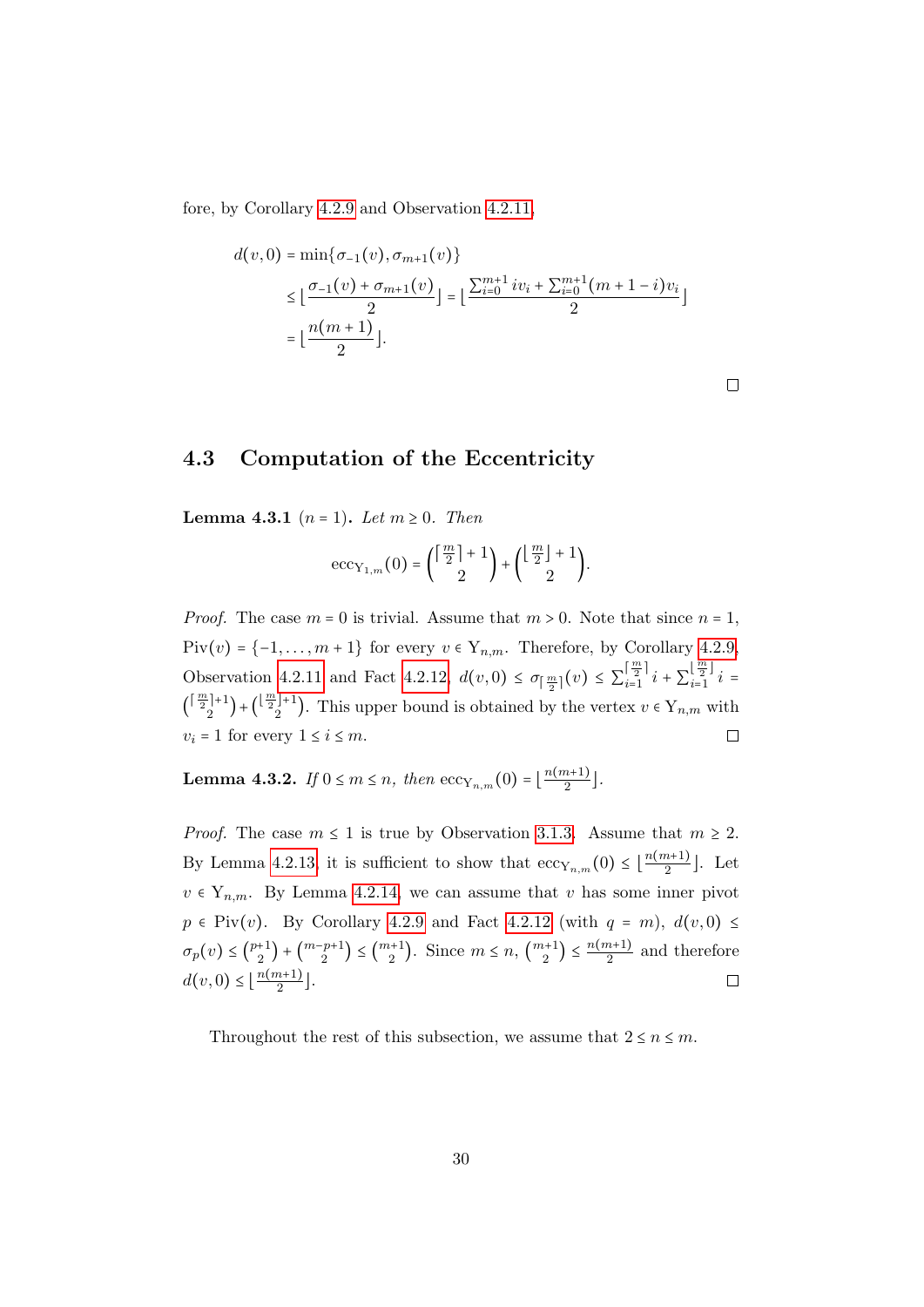<span id="page-36-2"></span>Definition 4.3.3. Let  $v \in Y_{n,m}$ .

- 1.  $I_c(v) = [p_l(v) + 1, p_r(v)]$ . If  $v_{p_l+1} = v_{p_r} = 0$  (and  $p_l + 1 = p_r$ ), then we say that  $I_c(v)$  is **trivial**. We abbreviate  $I_c$  when v is evident.
- 2.  $h(v) = \min\{|p \frac{m}{2}\}\$  $\frac{m}{2}|: p \in \text{Piv}(v)\}.$

3. 
$$
\eta_{n,m} = \begin{cases} \frac{n}{2} & \text{if } 2 \mid (m-n) \\ \frac{n+1}{2} & \text{if } 2 \nmid (m-n) \end{cases}
$$
.

The outline of the rest of this subsection is as follows. We first construct two candidates for a vertex eccentric to 0 in Definitions [4.3.4](#page-36-0) and [4.3.5](#page-36-1) and compute their distances from 0 in Lemma [4.3.7.](#page-37-0) We then prove that the maximum of the two distances is an upper bound on the distance of an arbitrary vertex  $v$  from 0. We split this proof into two cases.

- 1.  $h(v) < \eta_{n,m}$  (Lemma [4.3.10\)](#page-38-0).
- 2.  $h(v) \geq \eta_{n,m}$  (Lemma [4.3.12\)](#page-38-1).

<span id="page-36-0"></span>**Definition 4.3.4**  $(u_{n,m}^0)$ . Let  $u \in Y_{n,m}$  such that  $u_i = 1$  for all  $1 \leq i \leq m$ and  $u_0 = -\left[\frac{m-n}{2}\right] \mod n$ . Denote this vertex by  $u_{n,m}^0$  and denote  $d_{n,m}^0$  $d(u_{n,m}^0, 0)$ .

For example,  $u_{3,5}^0 = (2, 1, 1, 1, 1, 1, 2)$  and  $u_{3,6}^0 = (2, 1, 1, 1, 1, 1, 1, 1)$ .

<span id="page-36-1"></span>**Definition 4.3.5**  $(u_{n,m}^1)$ . Assume that  $2 \nmid (m-n)$ . Let  $u \in Y_{n,m}$  such that  $u_i = 0$  for  $i = \left\lceil \frac{m+1}{2} \right\rceil$ ,  $u_i = 1$  for all other  $1 \le i \le m$  and  $u_0 = -\left\lfloor \frac{m-n}{2} \right\rfloor \mod n$ . Denote this vertex by  $u_{n,m}^1$  and denote  $d_{n,m}^1 = d(u_{n,m}^1, 0)$ .

For example,  $u_{2,5}^1 = (1, 1, 1, 0, 1, 1, 1)$  and  $u_{3,6}^1 = (2, 1, 1, 1, 0, 1, 1, 2)$ .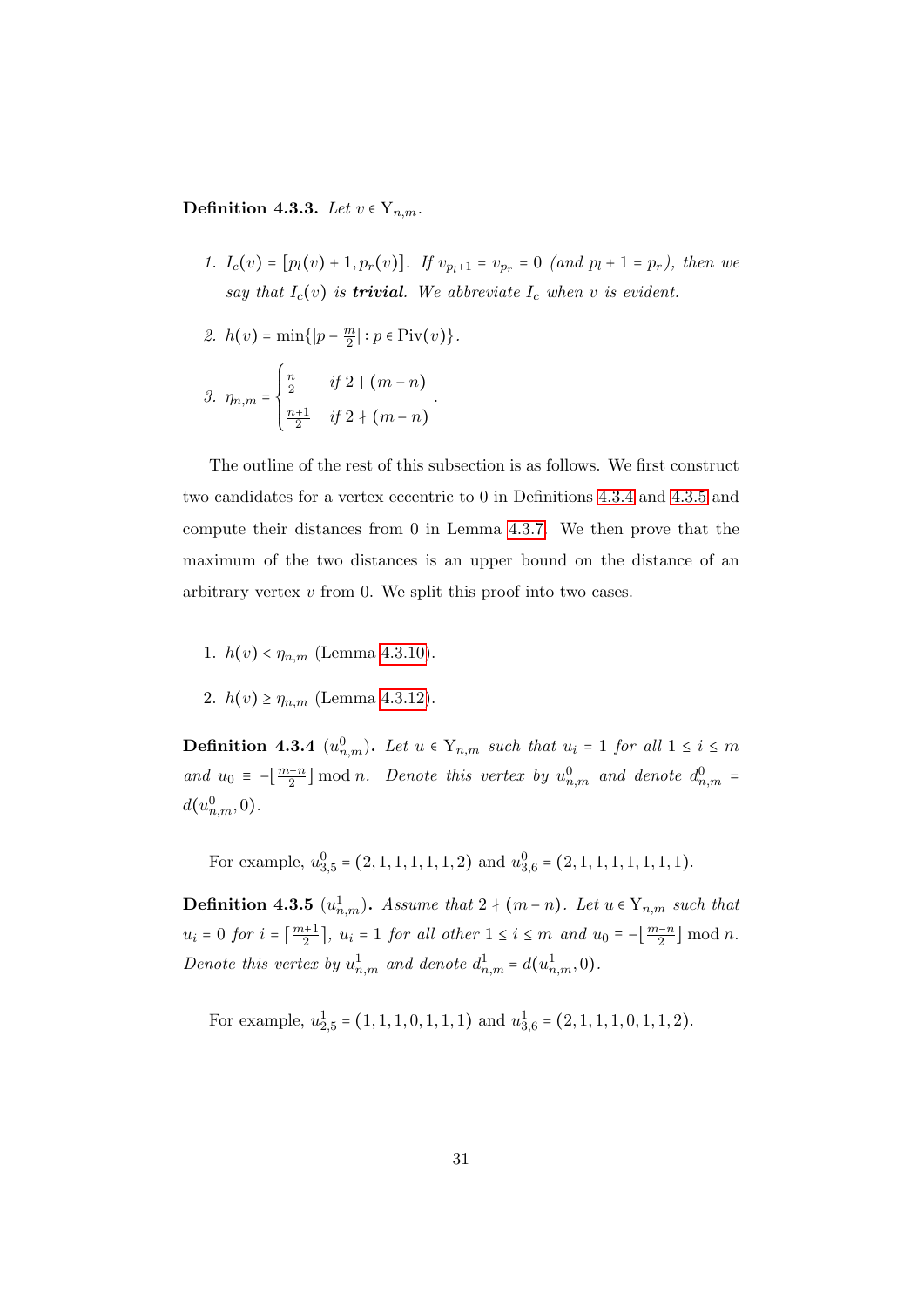#### <span id="page-37-1"></span>Observation 4.3.6.

1. If 
$$
2 \mid (m-n)
$$
, then  $h(u_{n,m}^0) = \frac{n}{2} = \eta_{n,m}$ .  
\n2. If  $2 \nmid (m-n)$ , then  $h(u_{n,m}^0) = \frac{n-1}{2} = \eta_{n,m} - 1$  and  $h(u_{n,m}^1) = \frac{n+1}{2} = \eta_{n,m}$ .

<span id="page-37-0"></span>Lemma 4.3.7.

1. 
$$
d_{n,m}^0 = \left(\frac{\lfloor \frac{m+n}{2} \rfloor + 1}{2}\right) + \left(\frac{\lceil \frac{m-n}{2} \rceil + 1}{2}\right).
$$
  
2. If  $2 \nmid (m-n)$ , then  $d_{n,m}^1 = d_{n,m}^0 + n - \lceil \frac{m+1}{2} \rceil$ .

*Proof.* Note that by definition,  $p_l(u_{n,m}^0) = p_l(u_{n,m}^1) = \lfloor \frac{m-n}{2} \rfloor$  and  $p_r(u_{n,m}^0) =$  $\lfloor \frac{m+n}{2} \rfloor$ . Regarding  $d_{n,m}^0$ : if 2 |  $(m-n)$ , then  $\lfloor p_l(u_{n,m}^0) - \frac{m}{2} \rfloor$  $\left| \frac{m}{2} \right| = |p_r(u_{n,m}^0)$ m  $\frac{m}{2}$  =  $\frac{n}{2}$  $\frac{n}{2}$ . It follows, by Corollary [4.2.9](#page-33-0) and Observation [4.2.11,](#page-33-1) that  $d_{n,m}^0$  =  $d(u^0_{n,m},0) = \sigma_{p_l}(u^0_{n,m}) = \sigma_{p_r}(u^0_{n,m}) = \left(\frac{m+n}{2}+1\right)$  $\binom{n}{2} + \binom{\frac{m-n}{2}+1}{2}$  $\binom{-+1}{2}$ . If 2 +  $(m-n)$ , then  $|p_l(u_{n,m}^0) - \frac{m}{2}|$  $\left| \frac{m}{2} \right| = \left| p_r(u_{n,m}^0) - \frac{m}{2} \right|$  $\frac{m}{2}$  | + 1 =  $\frac{n+1}{2}$ . Therefore  $d_{n,m}^0 = d(u_{n,m}^0, 0)$  =  $\sigma_{p_r}(u_{n,m}^0) = \left(\frac{\lfloor \frac{m+n}{2} \rfloor + 1}{2} \right)$  $\binom{\frac{n}{2}+1}{2} + \binom{\lceil \frac{m-n}{2} \rceil + 1}{2}$  $\binom{2}{1}$ .

Regarding  $d_{n,m}^1$ : if 2 | n and 2 + m, then  $|p_l(u_{n,m}^1) - \frac{m}{2}$  $\left| \frac{m}{2} \right| = \left| p_r(u_{n,m}^1) - \frac{m}{2} \right|$  $\frac{m}{2}$ | =  $\frac{n+1}{2}$  and computation gives  $d_{n,m}^1 = d(u_{n,m}^1, 0) = \sigma_{p_l}(u_{n,m}^1) = \sigma_{p_r}(u_{n,m}^1) =$  $d_{n,m}^0 + n - \frac{m+1}{2}$ . If 2 + n and 2 | m, then again  $|p_l(u_{n,m}^1) - \frac{m}{2}$  $\left| \frac{m}{2} \right| = \left| p_r(u_{n,m}^1) - \frac{m}{2} \right|$  $\left|\frac{m}{2}\right|$  =  $\frac{n+1}{2}$ , but (since the entry at  $\left\lceil \frac{m+1}{2} \right\rceil$  of  $u_{n,m}^1$  is equal to zero)  $\sigma_{p_r}(u_{n,m}^1)$  $\sigma_{p_l}(u_{n,m}^1)$  and  $d_{n,m}^1 = d(u_{n,m}^1, 0) = \sigma_{p_r}(u_{n,m}^1) = d_{n,m}^0 + n - \lceil \frac{m+1}{2} \rceil$ .  $\Box$ 

<span id="page-37-2"></span>**Definition 4.3.8**  $(d_{n,m})$ . Denote

$$
d_{n,m} = \begin{cases} d_{n,m}^0 & \text{if } 2 \mid (m-n); \\ \max\{d_{n,m}^0, d_{n,m}^1\} & \text{if } 2 \nmid (m-n). \end{cases}
$$

Observation 4.3.9.  $\mathrm{ecc}_{Y_{n,m}}(0) \geq d_{n,m}$ .

It now suffices to show that  $d(v, 0) \leq d_{n,m}$  for each  $v \in Y_{n,m}$ . As noted above we distinguish two cases.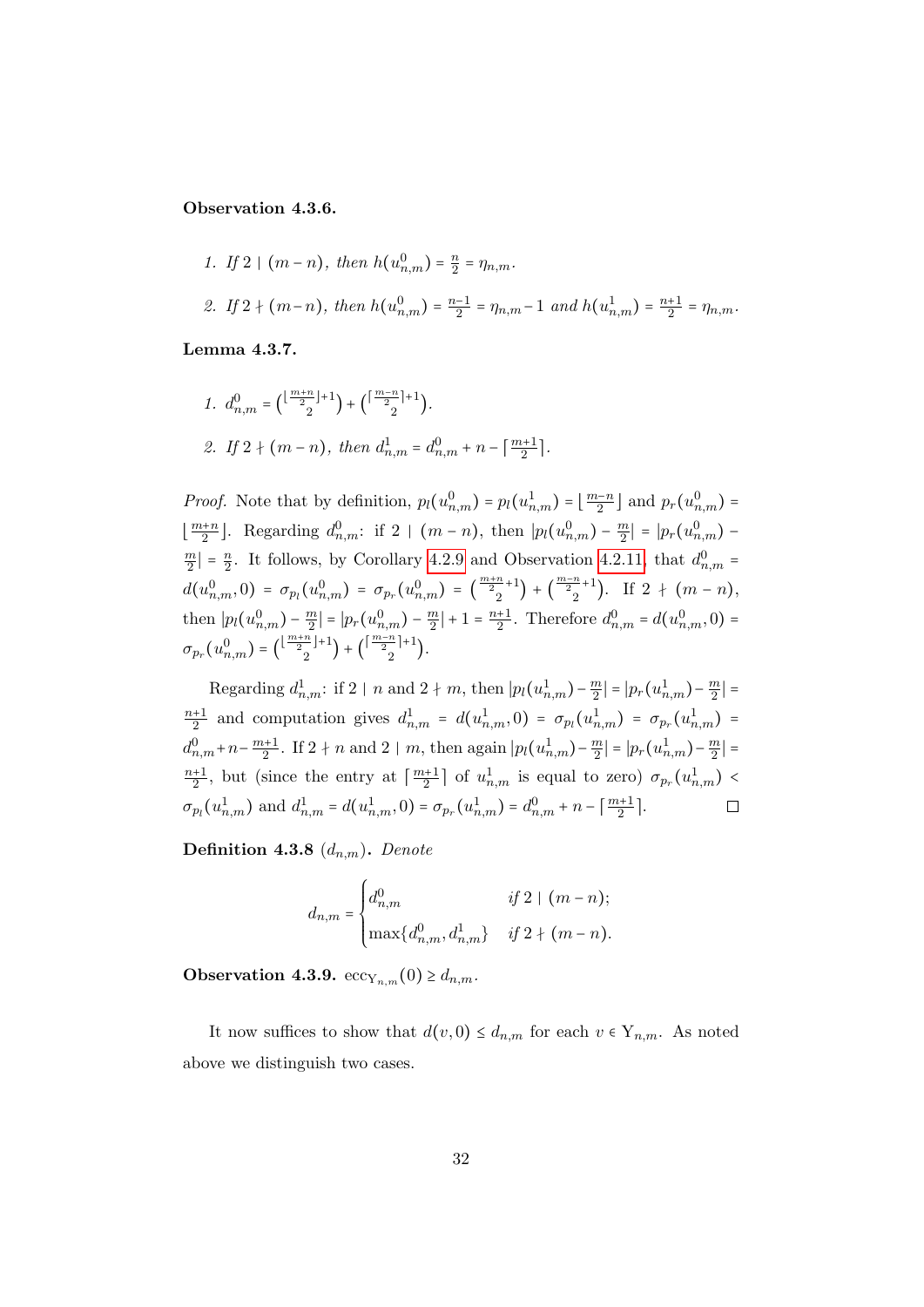#### <span id="page-38-0"></span>**Lemma 4.3.10.** Let  $v \in Y_{n,m}$  such that  $h(v) < \eta_{n,m}$ . Then  $d(v, 0) \leq d_{n,m}$ .

*Proof.* We show that actually  $d(v, 0) \leq d_{n,m}^0$ . Let p' be an inner pivot of v for which  $|p'-\frac{m}{2}|$  $\left|\frac{m}{2}\right| = h(v)$ . By Observation [4.3.6,](#page-37-1) if 2 |  $(m - n)$ , then  $h(u_{n,m}^0) = \frac{n}{2}$  $\frac{n}{2}$  =  $\eta_{n,m}$ , and if 2 +  $(m - n)$ , then  $h(u_{n,m}^0)$  =  $\eta_{n,m}$  - 1. By assumption,  $h(v) \leq \eta_{n,m} - 1$  and therefore  $h(v) \leq h(u_{n,m}^0)$ . By Corollary [4.2.9](#page-33-0) and Fact [4.2.12,](#page-33-2)  $d(v, 0) \le \sum_{i=1}^{p}$  $_{i=1}^{p'} i + \sum_{i=1}^{m-p'}$  $\sum_{i=1}^{m-p'} i \leq \sum_{i=1}^{p}$  $_{i=1}^{p} i + \sum_{i=1}^{m-p}$  $\sum_{i=1}^{m-p} i = d_{n,m}^0$  $\Box$ 

The following lemma generalizes Lemma [4.2.14.](#page-34-0)

<span id="page-38-2"></span>**Lemma 4.3.11.** Let  $v \in Y_{n,m}$ . Then  $d(v, 0) \leq \sum_{i=1}^{p_i}$  $_{i=1}^{p_l} i + \sum_{i=1}^{m-p_r}$  $_{i=1}^{m-p_r} i + \left\lfloor \frac{n(m+1)}{2} \right\rfloor$  $\frac{n+1j}{2}$ .

*Proof.* Recall the definition of  $I_c = I_c(v)$  (Definition [4.3.3\)](#page-36-2). The sum  $\sum_{i=1}^{p_l}$  $\frac{p_l}{i=1}$   $i+$  $\sum_{i=1}^{m-p_r}$  $\sum_{i=1}^{m-p_r} i$  is an upper bound on the number of steps needed to set to 0 every  $v_i$  with  $i \in [1, m] \setminus I_c$ , without shifting units into  $I_c$ ; note that necessarily, following these steps, a bucket of  $v$  not in  $I_c$ , is also equal to 0. We can therefore assume that  $v_i = 0$  for every  $i \notin I_c$  and prove that  $d(v, 0) \leq \lfloor \frac{n(m+1)}{2} \rfloor$  $\frac{n+1j}{2}$ . Note that  $\sum_{i \in I_c} v_i$  is either 0 or n. Therefore, as in the proof of Lemma [4.2.14,](#page-34-0)  $d(v, 0) \le \min\{\sigma_{p_l}(v), \sigma_{p_r}(v)\} \le \lfloor \frac{\sigma_{p_l}(v) + \sigma_{p_r}(v)}{2}$  $\left\lfloor \frac{n(m+1)}{2} \right\rfloor \leq \left\lfloor \frac{n(m+1)}{2} \right\rfloor$  $\frac{n+1j}{2}$ .  $\Box$ 

<span id="page-38-1"></span>**Lemma 4.3.12.** Let  $v \in Y_{n,m}$  such that  $h(v) \ge \eta_{n,m}$ . Then  $d(v, 0) \le d_{n,m}$ .

*Proof.* Assume that  $2|(m-n)$ . By Lemma [4.3.11,](#page-38-2)  $d(v, 0) \le \sum_{i=1}^{p}$  $_{i=1}^{p_l} i + \sum_{i=1}^{m-p_r}$  $\sum_{i=1}^{m-p_r} i +$  $n(m+1)$  $\frac{n+1}{2}$ . Since  $h(v) \geq \eta_{n,m} = \frac{n}{2}$  $\frac{n}{2}$ ,  $p_l \le \frac{m-n}{2}$  and  $p_r \ge \frac{m+n}{2}$ . Therefore  $d(v, 0) \le$  $\sum_{i=1}^{\frac{m-n}{2}} i + \sum_{i=1}^{m-\frac{m-n}{2}} i + \frac{n(m+1)}{2}$  $\frac{n+1}{2} = d^0_{n,m}.$ 

Assume that  $2 + (m - n)$ . By Lemma [4.3.11,](#page-38-2)  $d(v, 0) \le \sum_{i=1}^{p}$  $_{i=1}^{p_l} i + \sum_{i=1}^{m-p_r}$  $\sum_{i=1}^{m-p_r} i +$  $\lfloor \frac{n(m+1)}{2} \rfloor$  $\lfloor \frac{m+1}{2} \rfloor$ . Since  $h(v) \ge \eta_{n,m} = \frac{n+1}{2}$ ,  $p_l \le \frac{m-n-1}{2} = \lfloor \frac{m-n}{2} \rfloor$  and  $p_r \ge \frac{m+n+1}{2} =$  $\lceil \frac{m+n}{2} \rceil$ . Therefore  $d(v, 0) \leq \sum_{i=1}^{\lfloor \frac{m-n}{2} \rfloor}$  $\frac{\lfloor\frac{m-n}{2}\rfloor}{i+1}$   $i+\sum_{i=1}^{m-\lceil\frac{m+n}{2}\rceil}$  $\frac{m-|\frac{m+n}{2}|}{i+|\frac{n(m+1)}{2}}$  $\left[ \frac{n+1}{2} \right] = d_{n,m}^1 \leq d_{n,m}.$ 

This concludes the proof of Theorem [4.0.1.](#page-29-0)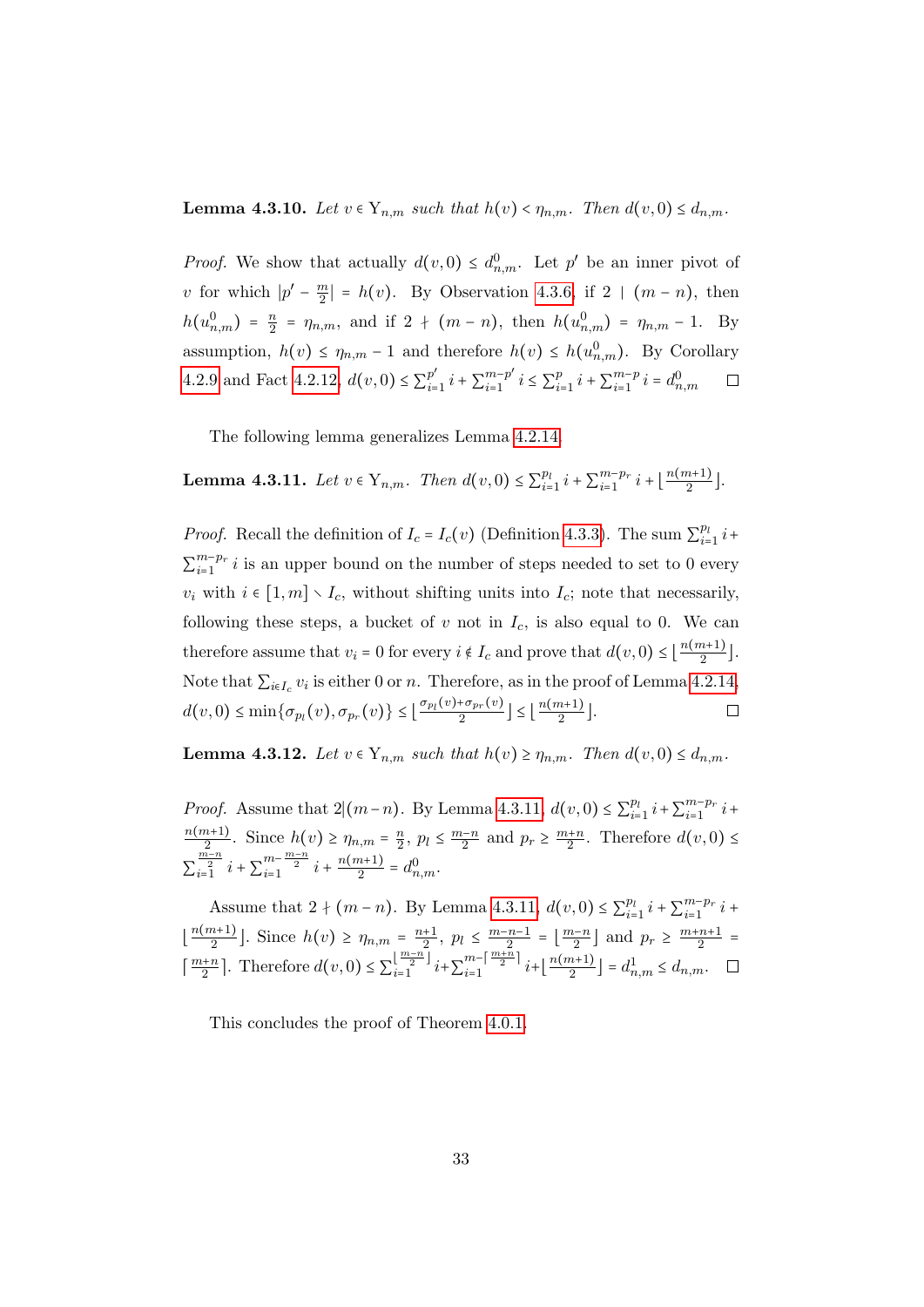# Chapter 5

# The Diameter of  $Y_{n,m}$

In this chapter, we study the diameter of Yoke graphs. Since Yoke graphs generalize already studied graphs, we first build upon a method used in order to calculate the diameter of one of these graphs. Specifically, in [\[4\]](#page-77-0), similarities between arc permutation graphs and the Hasse diagram of the dominance order on  $P_n \times P_2^{n-2}$  were used in order to calculate the diameter of arc permutation graphs. In Section [5.1,](#page-40-0) we generalize this approach in order to calculate the diameter of  $Y_{n,m}$  in the case  $m \leq n$ .

This approach fails for  $n \le m$ . In Sections [5.2,](#page-45-0) [5.3](#page-48-0) and [5.4,](#page-51-0) we present a new approach that works for all instances of Yoke graphs. In the core of this approach lies the idea to convert the problem of computation of diameter to that of computation of eccentricity. Specifically, in Section [5.2,](#page-45-0) we introduce dYoke graphs  $Z_{n,m}$ . In Section [5.3,](#page-48-0) we show that the diameter of  $Y_{n,m}$  is equal to the eccentricity of 0 in  $Z_{n,m}$ . In Section [5.4,](#page-51-0) we compute the eccentricity of 0 in dYoke graphs and show that  $\mathrm{ecc}_{Z_{n,m}}(0) = \mathrm{ecc}_{Y_{n,m}}(0)$  and therefore diam( $Y_{n,m}$ ) = ecc<sub>Y<sub>n,m</sub>(0) with an explicit formula for all values of</sub> n and m.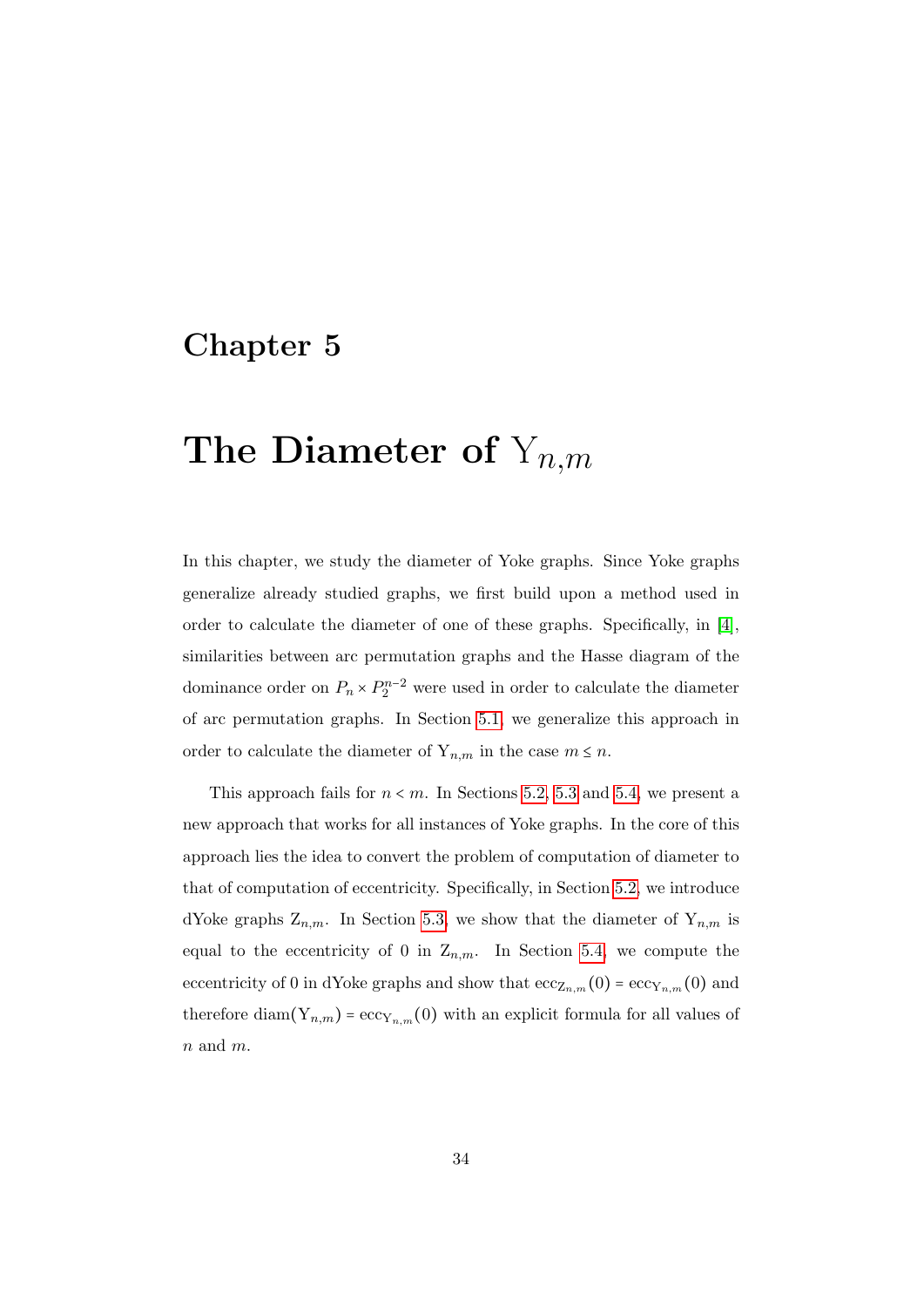### <span id="page-40-0"></span>5.1 Proof for  $m \leq n$  via the Dominance Order

Recall the dominance order ⊴ in Definition [2.2.5](#page-18-0) and recall that we denote the set  $\{0,\ldots,n-1\}$  by  $P_n$ .

<span id="page-40-2"></span>**Observation 5.1.1.**  $(P_n \times P_2^m, \trianglelefteq)$  is a sublattice of  $(\mathbb{Z}^{m+1}, \trianglelefteq)$ .

*Proof.* Let  $\chi$  be the isomorphism in Observation [2.2.6](#page-18-1) and let  $L = \chi(P_n \times P_2^m) \subseteq (\mathbb{Z}^{m+1}, \leq).$  Note that  $x = (x_0, \ldots, x_m) \in L$  if and only if  $0 \le x_0 \le n-1$  and  $x_i - x_{i-1} \in \{0, 1\}$  for every  $1 \le i \le m$ . L is clearly closed under the meet and join operations of  $(\mathbb{Z}^{m+1}, \leq)$ . Therefore, L is a sublattice of  $(\mathbb{Z}^{m+1}, \leq)$ . This proves that  $(P_n \times P_2^m, \leq)$  is a sublattice of  $(\mathbb{Z}^{m+1}, \leq)$ .

**Definition** 5.1.2. Denote  $\mathscr{H}(P_n \times P_2^m, \mathscr{Q})$  (the Hasse diagram of  $(P_n \times P_2^m, \triangleleft))$  by  $\mathcal{H}_{n,m}$ . Denote the elements  $(0, \ldots, 0)$  and  $(n-1, 1, \ldots, 1)$ in  $P_n \times P_2^m$  by  $\hat{0}$  and  $\hat{1}$ , respectively.

Note that  $\hat{0}$  and  $\hat{1}$  are the minimum and maximum elements of  $(P_n \times P_2^m, \triangleleft)$ , respectively.

Recall that vertices in  $Y_{n,m}$  are determined by their first  $m+1$  entries. Accordingly (and in accordance with Convention [3.1.2\)](#page-22-0), we identify vertices in  $Y_{n,m}$  with vertices in  $\mathcal{H}_{n,m}$  by ignoring the last entry, namely "forgetting" the right bucket of every vertex in  $Y_{n,m}$ .

If  $m \leq 1$ , then the diameter of  $Y_{n,m}$  is trivial by Observation [3.1.3.](#page-23-0) Unless explicitly stated otherwise, we assume that  $2 \le m \le n$  (in  $Y_{n,m}$ ,  $\mathcal{H}_{n,m}$  and  $P_n \times P_2^m$ ) throughout this section.

<span id="page-40-1"></span>**Observation 5.1.3.** Let x and y be two elements in  $P_n \times P_2^m$ . Then  $x \le y$ in  $(P_n \times P_2^m, \leq)$  if and only if  $x \lessdot y$  in  $(\mathbb{Z}^{m+1}, \leq)$ .

By Observations [2.2.7](#page-19-0) and [5.1.3,](#page-40-1) the covering relation of  $(P_n \times P_2^m, \leq)$ is precisely the adjacency relation of  $Y_{n,m}$  except for  $2^{m-1}$  edges between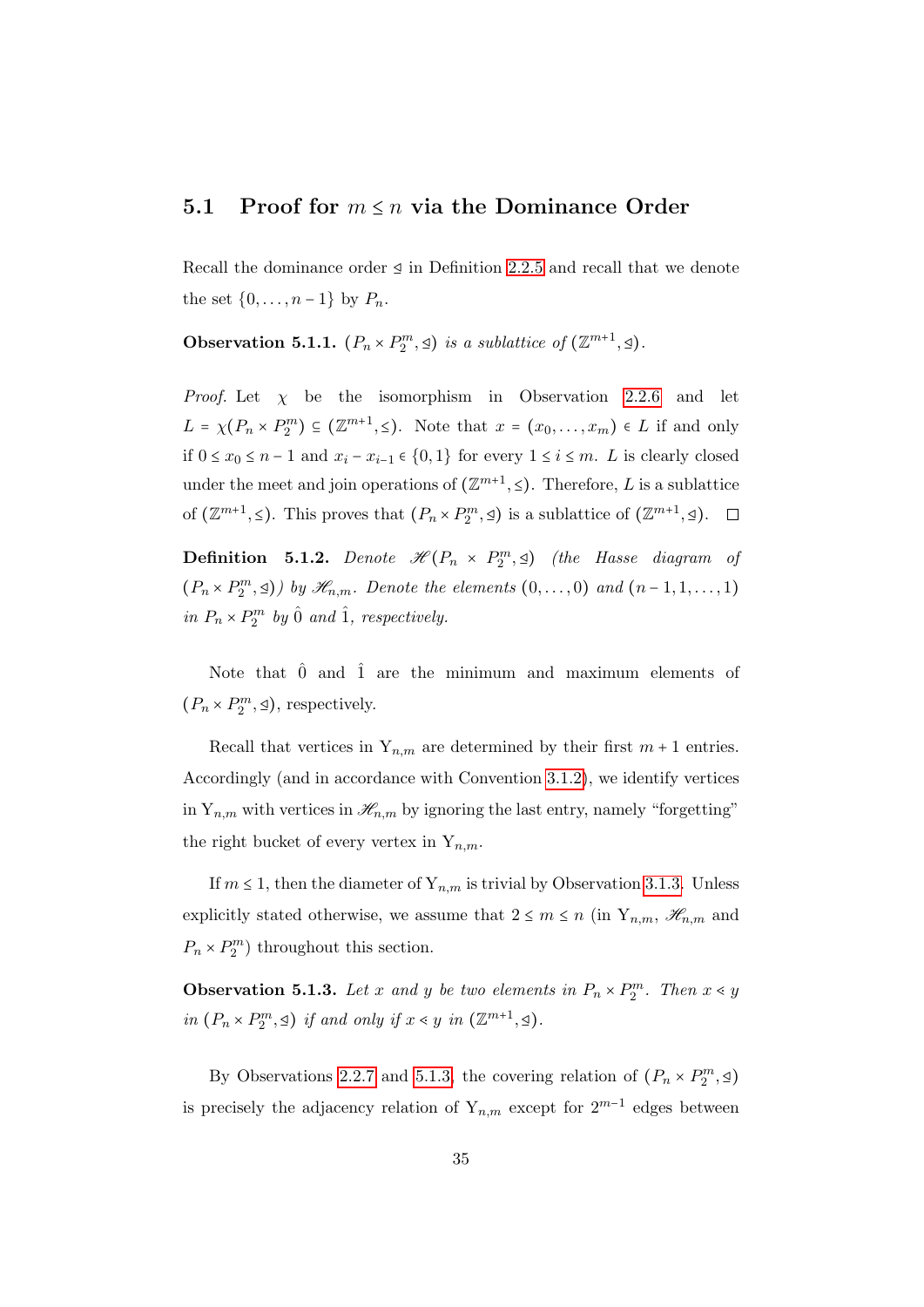every pair of vertices of the form  $(n-1, 1, v_2, \ldots, v_m)$  and  $(0, 0, v_2, \ldots, v_m)$ in  $Y_{n,m}$ .

<span id="page-41-1"></span>**Observation 5.1.4.**  $Y_{n,m}$  is isomorphic to the graph obtained by taking  $\mathscr{H}_{n,m}$  and adding to it  $2^{m-1}$  edges between every pair of elements of the form  $(n-1, 1, v_2, \ldots, v_m)$  and  $(0, 0, v_2, \ldots, v_m)$ .

Recall the rank function rank<sub>⊴</sub> on  $(\mathbb{Z}^n, \leq)$  in Observation [2.2.8.](#page-19-1) By Observation [5.1.3,](#page-40-1) it induces a rank function on  $(P_n \times P_2^m, \leq)$ : for every  $v = (v_0, \ldots, v_m) \in P_n \times P_2^m$ 

$$
\mathrm{rank}_{\mathcal{Q}}(v) = \sum_{i=0}^{m} \sum_{j=0}^{i} v_j.
$$

<span id="page-41-0"></span>**Observation 5.1.5.** If u and v are two elements in  $P_n \times P_2^m$ , then

$$
d_{\mathscr H_{n,m}}(u,v)=d_{\mathscr H(\mathbb{Z}^{m+1},\trianglelefteq)}(u,v).
$$

Proof. The statement in this observation is implied by Theorem [2.2.4](#page-18-2) and Observation [5.1.1.](#page-40-2) Specifically:

$$
d_{\mathscr{H}_{n,m}}(u,v) = d_{\mathscr{H}(\mathbb{Z}^{m+1},\mathfrak{q})}(u,v) = \operatorname{rank}_{\mathfrak{q}}(u \vee v) - \operatorname{rank}_{\mathfrak{q}}(u \wedge v).
$$

<span id="page-41-2"></span>**Lemma 5.1.6.** If  $u$  and  $v$  are a pair of incomparable elements in  $(P_n \times P_2^m, \trianglelefteq), \text{ then}$ 

$$
d_{\mathcal{H}_{n,m}}(u,v) \leq 1 + \binom{m}{2}.
$$

*Proof.* Let  $\chi$  be the isomorphism in Observation [2.2.6](#page-18-1) and let  $x = (x_0, \ldots, x_m)$  $\chi(u)$  and  $y = (y_0, \ldots, y_m) = \chi(v)$ . Note that x and y are incomparable in  $(\mathbb{Z}^{m+1}, \leq),$  since u and v are incomparable in  $(P_n \times P_2^m, \leq).$  By Observa-tion [5.1.5,](#page-41-0)  $d_{\mathscr{H}_{n,m}}(u, v) = d_{\mathscr{H}(\mathbb{Z}^{m+1}, \leq)}(x, y)$ . We prove that  $d_{\mathscr{H}(\mathbb{Z}^{m+1}, \leq)}(x, y) \leq$  $1 + \binom{m}{2}$  $\binom{n}{2}$ .

Note that  $z = (z_0, \ldots, z_m) \in \chi(P_n \times P_2^m)$  if and only if  $0 \le z_0 \le n - 1$  and  $z_i - z_{i-1}$  ∈ {0, 1} for every  $1 \le i \le m$ . Therefore  $(x_{i+1} - y_{i+1}) - (x_i - y_i) =$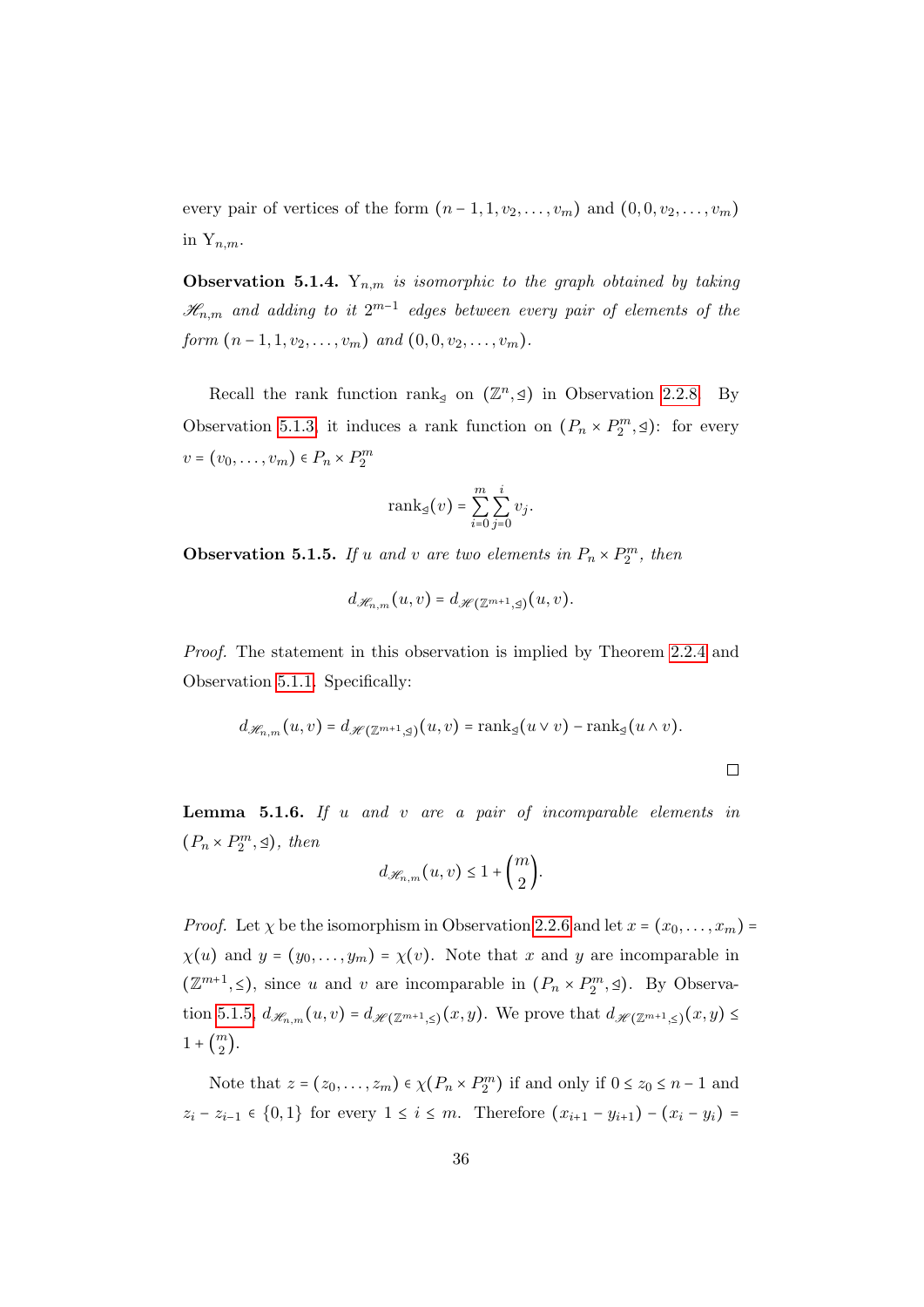$(x_{i+1} - x_i) - (y_{i+1} - y_i) \in \{-1, 0, 1\}$  for every  $1 \leq i \leq m$ . Since x and y are incomparable, there exist  $0 \le j_1, j_2 \le m$  such that  $x_{j_1} - y_{j_1} < 0$  and  $x_{j_2} - y_{j_2} > 0$ . This implies that there exists some  $1 \leq k \leq m-1$  such that  $|x_k-y_k| = 0$ . Finally  $d_{\mathscr{H}(\mathbb{Z}^{m+1},\leq)}(x,y) = \sum_{i=0}^{m} |x_i-y_i| \leq k+\cdots+1+0+1+\cdots+m-k = \binom{k+1}{2}$  $\binom{+1}{2} + \binom{m-k+1}{2}$  $\binom{k+1}{2}$  $1 + \binom{m}{2}$  $\binom{m}{2}$ . The maximum is obtained for  $k = 1$  (or  $k = m - 1$ ).  $\Box$ 

**Lemma 5.1.7.** If u, v are two elements in  $P_n \times P_2^m$  such that  $|\text{rank}_\mathcal{A}(v)$ rank⊴ $(u)$ | ≤  $\lfloor \frac{n(m+1)}{2} \rfloor$  $\frac{n+1}{2}$ , then  $d_{Y_{n,m}}(u,v) \geq |\text{rank}_{\mathcal{Q}}(v) - \text{rank}_{\mathcal{Q}}(u)|$ .

*Proof.* If an edge  $e = (x, y)$  in  $Y_{n,m}$  is also an edge in  $\mathcal{H}_{n,m}$ , then, by Obser-vation [5.1.3,](#page-40-1)  $|\text{rank}_{\leq}(x) - \text{rank}_{\leq}(y))| = 1$ . Otherwise, by Observation [5.1.4,](#page-41-1) e is one of the additional  $2^{m-1}$  edges in  $Y_{n,m}$  for which  $|\text{rank}_{\mathcal{A}}(x) - \text{rank}_{\mathcal{A}}(y)|$ is constant and is equal to  $n(m+1) - 1$ . Therefore, rank<sub>⊴</sub>(x) changes by  $\pm 1$ modulo  $n(m + 1)$  along every edge in  $Y_{n,m}$ . This implies the claim of this lemma.  $\Box$ 

<span id="page-42-0"></span>**Corollary 5.1.8.** Every saturated chain of length smaller or equal to  $\frac{n(m+1)}{2}$  $\frac{n+1j}{2}$ in  $(P_n \times P_2^m, \trianglelefteq)$  is a geodesic in  $Y_{n,m}$ .

Saturated chains of length  $\lfloor \frac{n(m+1)}{2} \rfloor$  $\frac{n+1}{2}$  exist in  $Y_{n,m}$ , since rank<sub>⊴</sub>(1) ≥  $\lfloor \frac{n(m+1)}{2} \rfloor$  $\frac{n+1}{2}$  for any *n* and *m*.

<span id="page-42-1"></span>Corollary 5.1.9.  $diam(Y_{n,m}) \geq \lfloor \frac{n(m+1)}{2} \rfloor$  $\frac{n+1j}{2}$ .

In the rest of this section, we show that  $\lfloor \frac{n(m+1)}{2} \rfloor$  $\frac{n+1}{2}$  is also an upper bound on the diameter of  $Y_{n,m}$ , for  $n \geq m$ .

Definition 5.1.10. Let  $u_0 = (n-1, 1, 0, \ldots, 0)$  and  $u_1 = (0, 0, 1, \ldots, 1)$  in  $P_n \times P_2^m$ .

- 1. Denote the interval  $[\hat{0}, u_0] \subseteq (P_n \times P_2^m, \trianglelefteq)$  by  $I_0$ . Denote by  $Y_{n,m}^0$  the subgraph induced by  $I_0$  (in  $Y_{n,m}$ ).
- 2. Denote the interval  $[u_1, \hat{1}] \subseteq (P_n \times P_2^m, \trianglelefteq)$  by  $I_1$ . Denote by  $Y_{n,m}^1$  the subgraph induced by  $I_1$  (in  $Y_{n,m}$ ).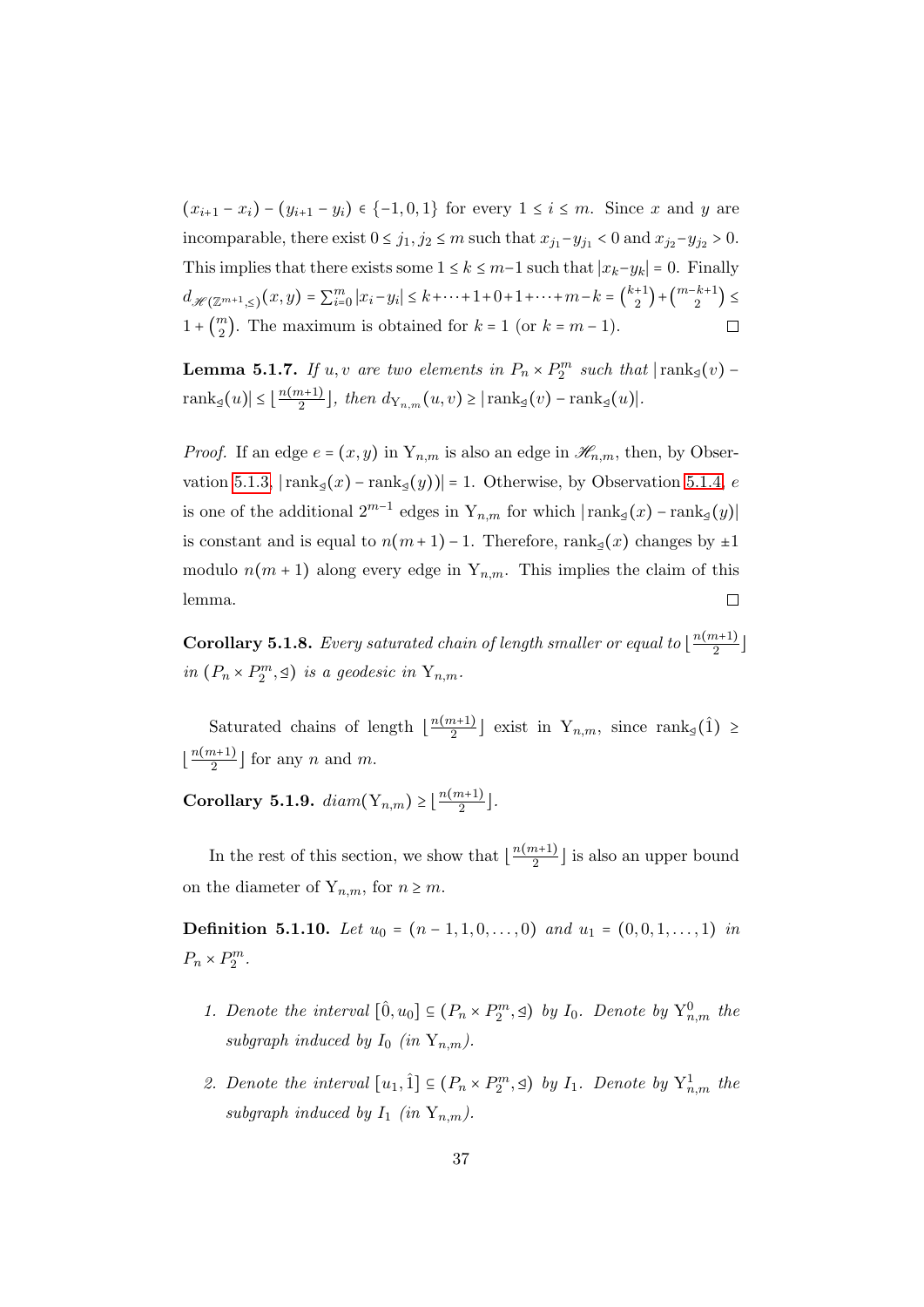<span id="page-43-1"></span>**Observation 5.1.11.** The elements in  $I_0$  and  $I_1$  can be characterized as follows.

$$
1. I_0 = \{v \in P_n \times P_2^m : \sum_{i=0}^m v_i \le n\}.
$$

$$
\mathcal{Z}. \ \ I_1 = \big\{ v \in P_n \times P_2^m : \textstyle \sum_{i=0}^m v_i \ge m-1 \big\}.
$$

Therefore, the following is true (since  $m \leq n$ ).

$$
1. I_0 \cup I_1 = P_n \times P_2^m.
$$

2. 
$$
I_0 \cap I_1 = \{v \in Y_{n,m} : m - 1 \le \sum_{i=0}^m v_i \le n\} = [u_1, u_0].
$$

<span id="page-43-0"></span>**Definition 5.1.12.** Let  $\varphi$  and  $\tau$  be the following two maps from  $Y_{n,m}$  to  $Y_{n,m}$ :

$$
\varphi(v_0, v_1, \dots, v_m) = (v_0 + 1, v_1, \dots, v_m) \n\tau(v_0, v_1, \dots, v_m) = (-v_0, 1 - v_1, \dots, 1 - v_m)
$$

It is straightforward to verify that  $\varphi$  and  $\tau$  are automorphisms of  $Y_{n,m}$ .

<span id="page-43-2"></span>**Lemma 5.1.13.**  $Y_{n,m}^0$  and  $Y_{n,m}^1$  are isomorphic as graphs.

*Proof.* Let  $\tau$  and  $\varphi$  be the automorphisms of  $Y_{n,m}$  in Definition [5.1.12](#page-43-0) and let  $f = \tau \varphi$ . Note that f is involutive. We show that both  $f(Y_{n,m}^0) \subseteq Y_{n,m}^1$ and  $f(Y_{n,m}^1) \subseteq Y_{n,m}^0$ . This implies that f is a graph isomorphism between  $Y_{n,m}^0$  and  $Y_{n,m}^1$ .

Let  $x \in Y_{n,m}$  and let  $y = f(x)$ . Assume that  $x_0 = t$  and  $\sum_{i=1}^{m} x_i = k$ . Then  $y_0 = n - t - 1$  and  $\sum_{i=1}^{m} y_i = m - k$ . Therefore  $\sum_{i=0}^{m} y_i = n + m - 1 - (t + k)$ .

By Observation [5.1.11,](#page-43-1) if  $x \in Y_{n,m}^0$ , then  $t + k \leq n$ . Therefore,  $\sum_{i=0}^{m} y_i =$  $n+m-1-(t+k) \geq m-1$  and  $y \in Y^1_{n,m}$ . Similarly, if  $x \in Y^1_{n,m}$ , then  $t+k \geq m-1$ . Therefore,  $\sum_{i=0}^{m} y_i = n + m - 1 - (t + k) \le n$  and  $y \in Y_{n,m}^0$ .  $\Box$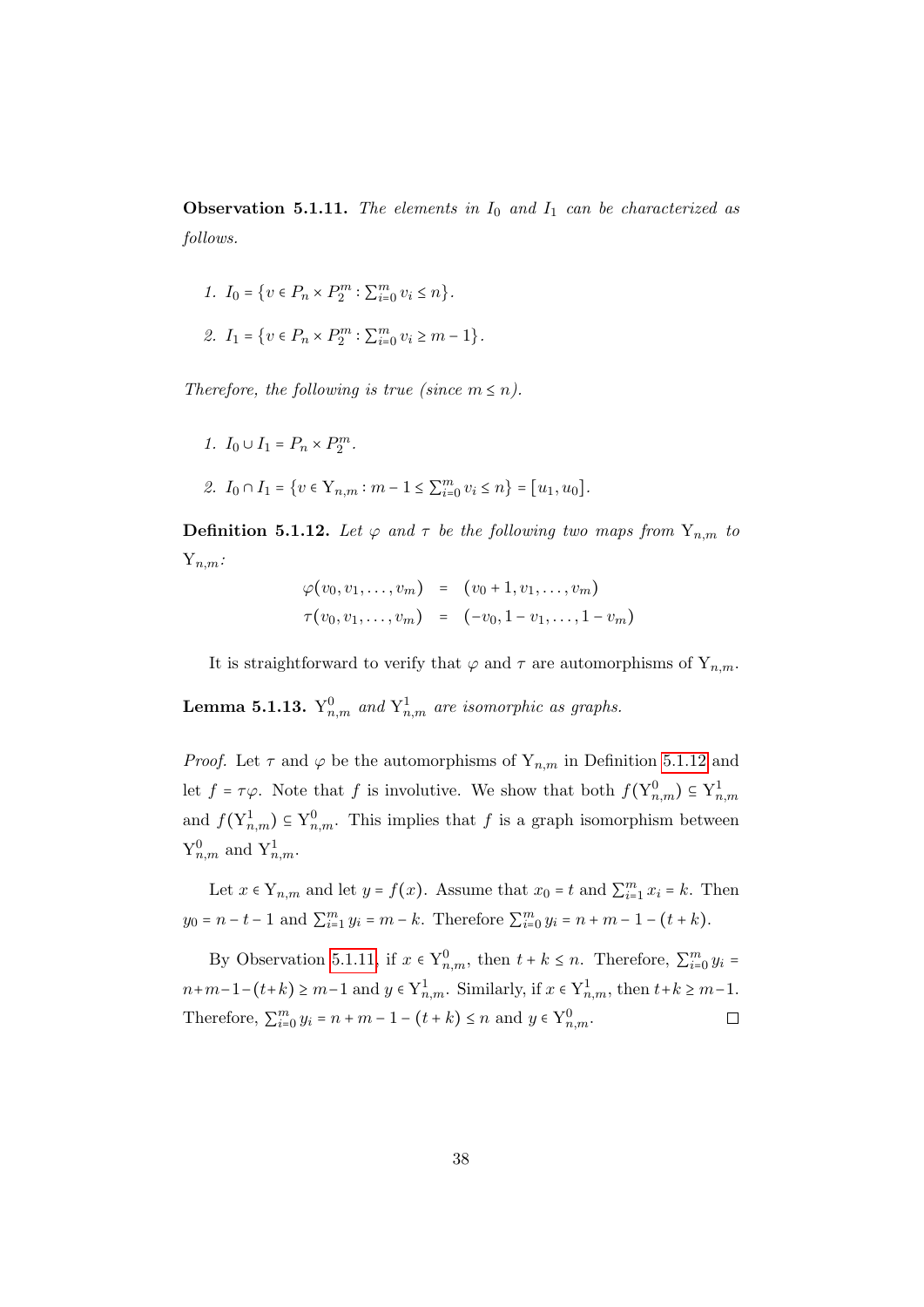<span id="page-44-0"></span> $\textbf{Lemma 5.1.14.} \; \text{diam}( \text{Y}_{n,m}^{0}) = \text{diam}( \text{Y}_{n,m}^{1}) = \big\lfloor \frac{n(m+1)}{2} \big\rfloor$  $\frac{n+1j}{2}$ .

*Proof.* By Lemma [5.1.13,](#page-43-2) it is sufficient to prove that  $\text{diam}(Y_{n,m}^0) = \lfloor \frac{n(m+1)}{2} \rfloor$  $\frac{n+1j}{2}$ . Let u and v be a pair of vertices in  $Y_{n,m}^0$ . Since rank<sub>⊴</sub>(u<sub>0</sub>) = n(m + 1) - 1 ≥  $\frac{n(m+1)}{2}$  $\left\lfloor \frac{n(n+1)}{2} \right\rfloor$ ,  $I_0$  contains saturated chains of length  $\left\lfloor \frac{n(m+1)}{2} \right\rfloor$  $\frac{n+1}{2}$ . Therefore, by Corollary [5.1.8,](#page-42-0) it is sufficient to show that  $d_{Y_{n,m}^0}(u,v) \leq \lfloor \frac{n(m+1)}{2} \rfloor$  $\frac{n+1}{2}$ . By Lemma [5.1.6,](#page-41-2) we can assume that u and v are comparable, since  $n \geq m$ . Therefore, there exists a saturated chain A in  $I_0$  between 0 and  $u_0$  containing both u and v. len(A) = rank<sub>⊴</sub>(u<sub>0</sub>) =  $n(m + 1) - 1$ . There is an edge in  $Y_{n,m}^0$  connecting 0 and  $u_0$ . It completes A to a cycle C of length  $n(m+1)$ . This proves that  $d_{\mathbf{Y}_{n,m}^0}(u,v) \leq d_{C}(u,v) \leq \lfloor \frac{n(m+1)}{2} \rfloor$  $\frac{n+1j}{2}$ .  $\Box$ 

Theorem 5.1.15. If  $0 \le m \le n$ , then

$$
diam(Y_{n,m}) = \left\lfloor \frac{n(m+1)}{2} \right\rfloor.
$$

*Proof.* If  $m \leq 1$ , then this theorem is trivial by Observation [3.1.3.](#page-23-0) Assume that  $2 \leq m \leq n$ .

By Corollary [5.1.9,](#page-42-1) it is sufficient to prove that  $diam(Y_{n,m}) \leq \lfloor \frac{n(m+1)}{2} \rfloor$  $\frac{n+1j}{2}$ . Let  $u, v \in Y_{n,m}$ . By Observation [5.1.11,](#page-43-1)  $I_0 \cup I_1 = P_n \times P_2^m$ . If both u and v are in the same interval, say  $I_0$ , then by Lemma [5.1.14,](#page-44-0)  $d_{Y_{n,m}}(u, v) \leq$  $d_{Y_{n,m}^0}(u,v) \leq \left\lfloor \frac{n(m+1)}{2} \right\rfloor$  $\frac{n+1}{2}$ . Otherwise, assume without loss of generality that  $u \in I_1$  and  $v \in I_0 \setminus I_1$ . By Observation [5.1.11,](#page-43-1)  $I_0 \setminus I_1 = \{v \in Y_{n,m} : \sum_{i=0}^m v_i \leq$  $m-2$ . It is sufficient to show that v can be mapped into  $I_0 \cap I_1$  via an automorphism of  $Y_{n,m}$ .

Let  $\varphi$  be the automorphism of  $Y_{n,m}$  in Definition [5.1.12.](#page-43-0) Note that if  $v_0 \neq 0$ , then  $\varphi^{-1}(v)$  is still in  $I_0 \setminus I_1$ . Therefore, we can assume that  $v_0 = 0$ . Let  $c = (m-1) - \sum_{i=0}^{m} v_i$  and let  $v' = \varphi^c(v)$ . Note that  $1 \le c \le m-1 \le n-1$ , since  $\sum_{i=0}^{m} v_i \le m-2$ . Therefore,  $v'_0 = c$  and  $\sum_{i=0}^{m} v'_i = m-1$ . This proves, by Observation [5.1.11,](#page-43-1) that  $\varphi^c(v) \in I_0 \cap I_1$  as required.  $\Box$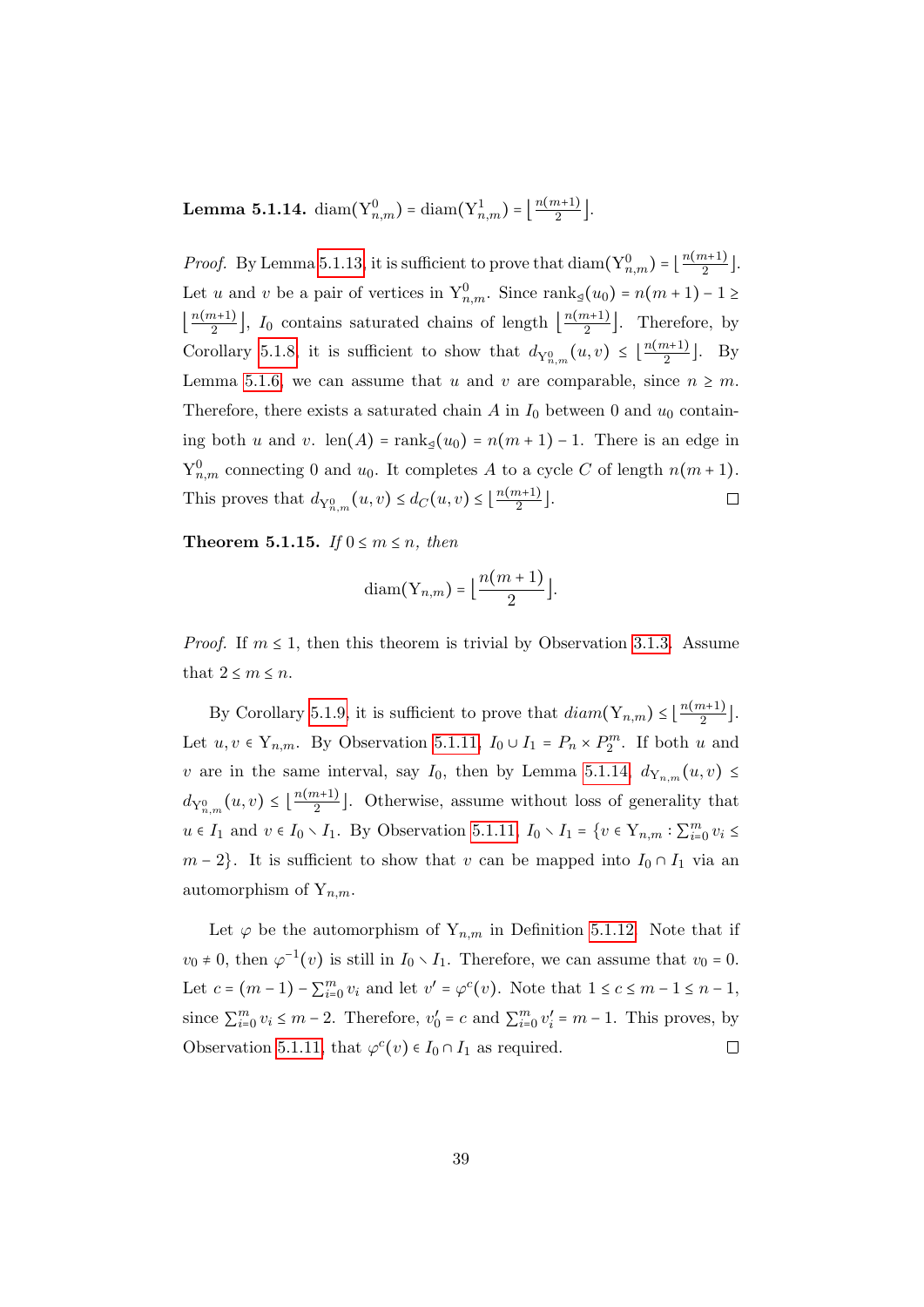The above line of proof fails for  $n < m$ . We therefore pursue a new, totally different approach, which works for all values of  $n$  and  $m$ .

## <span id="page-45-0"></span>5.2 The dYoke Graphs  $Z_{nm}$

As noted in the introduction of this thesis, at the heart of our approach to the calculation of the diameter of  $Y_{n,m}$  lies the idea of converting the diameter problem of one graph into an eccentricity problem of another graph. To this end, we introduce a new family of graphs.

<span id="page-45-1"></span>**Definition 5.2.1.** Let  $n \geq 1$  and  $m \geq 0$  be two integers. Denote the subset  ${-1,0,1} \subseteq \mathbb{Z}$  by  $Q_3$ . The **dYoke graph**  $Z_{n,m}$  is a graph with vertices corresponding to all  $u = (u_0 \ldots, u_{m+1}) \in \mathbb{Z}_n \times Q_3^m \times \mathbb{Z}_n$  such that  $\sum_{i=0}^{m+1} u_i \equiv$ 0( mod n). Two vertices u and v are adjacent in  $Z_{n,m}$  if there exists  $0 \le i \le m$ such that  $u_i = v_j$  for every  $j \notin \{i, i + 1\}$  and one of the following two cases holds: either  $u_i = v_i + 1$  and  $u_{i+1} = v_{i+1} - 1$ , or  $u_i = v_i - 1$  and  $u_{i+1} = v_{i+1} + 1$ .

As with Yoke graphs, we refer to the entries  $u_0$  and  $u_{m+1}$  of a vertex u in  $Z_{n,m}$  as **buckets**; and Convention [3.1.2](#page-22-0) applies to dYoke graphs as well, so that the sum  $\sum_{i=0}^{m+1} u_i$  in Definition [5.2.1](#page-45-1) is an integer.

Note that, as with Yoke graphs, a vertex u in  $Z_{n,m}$  is determined by its first (or last)  $m+1$  entries, since  $\sum_{i=0}^{m+1} u_i \equiv 0 \pmod{n}$ . We denote the vertex  $(0,\ldots,0) \in \mathbb{Z}_{n,m}$  by 0. In the first case of the adjacency relation, where  $u_i = v_i + 1$  and  $u_{i+1} = v_{i+1} - 1$  for some  $0 \le i \le m$ , we say that u is obtained from v by **shifting** a unit from entry  $i + 1$  to the **left**, and write  $u = \overleftarrow{s}_i(v)$ . In the second case, where  $u_i = v_i - 1$  and  $u_{i+1} = v_{i+1} + 1$ , we say that u is obtained from  $v$  by shifting a unit from entry  $i$  to the right, and write  $u = \vec{s}_i(v)$ . When  $v_0 = 0$   $(v_{m+1} = 0)$ , we say that the left (right) bucket is empty.

For example, if  $v = (3, 0, -1, 1, 2) \in \mathbb{Z}_{5,3}$ , then  $\overleftarrow{s}_2(v) = (3, 0, 0, 0, 2)$  and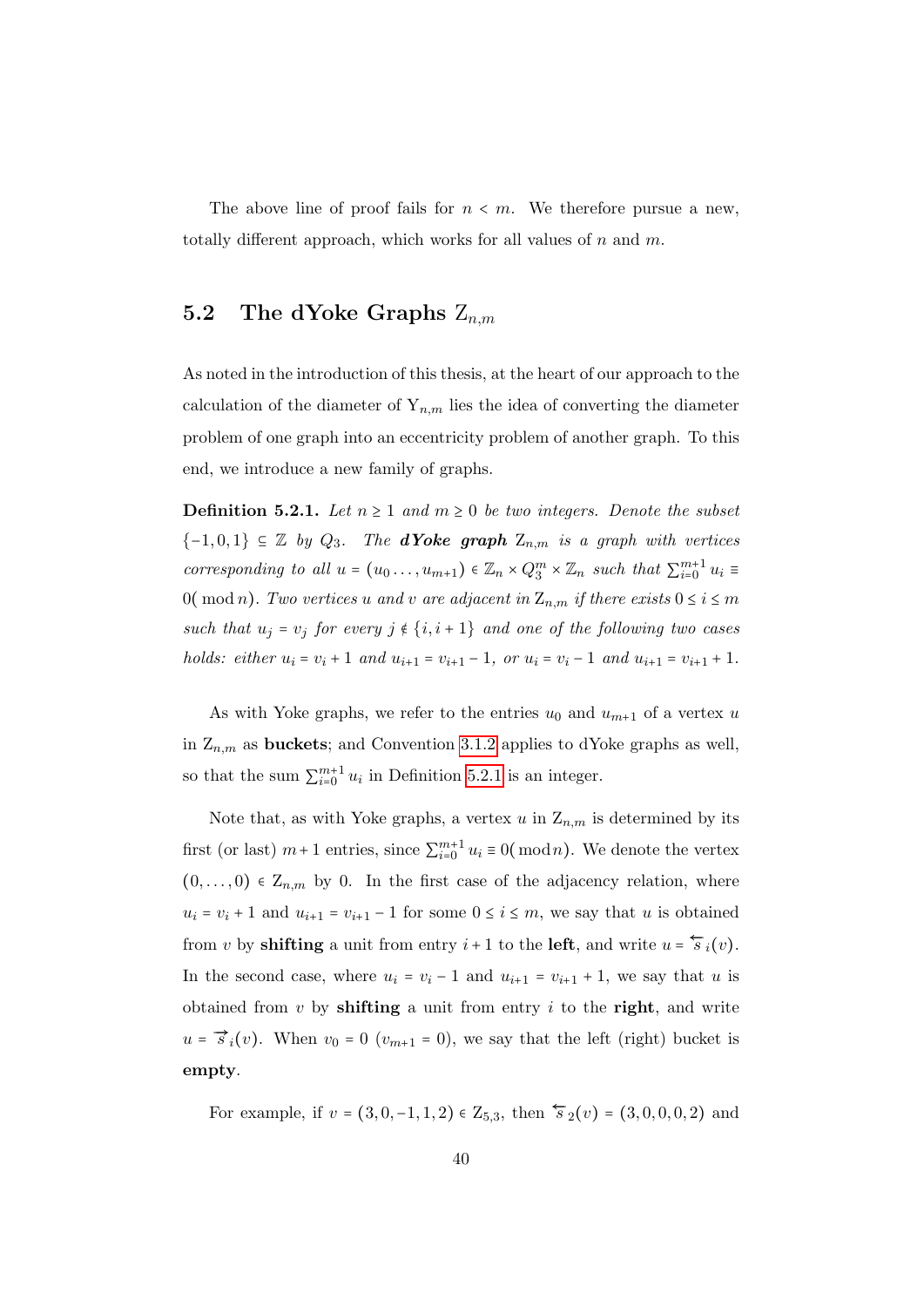$\vec{s}_1(v) = (3, -1, 0, 1, 2)$ . If  $i < j$ , we say that  $v_j$  is an entry to the right of  $v_i$  and that  $v_i$  is an entry to the left of  $v_j$ . For convenience, we write  $s_i$ to indicate a unit shift between the entries indexed by i and  $i + 1$  without specifying its direction.

Note, that if  $m > 0$ ,  $1 \le k \le m$  and  $v_k = -1$ , then a unit shift from entry k of v is not possible. Similarly, if  $v_k = 1$ , then a unit shift to entry k of v not possible. Nevertheless, for every  $0 \le i \le m$ ,  $\overleftarrow{s}_i$  and  $\overrightarrow{s}_i$  induce functions from  $Z_{n,m}$  to  $Z_{n,m}$ , in which if a unit shift  $s_i(v)$  is not possible for some  $v \in Z_{n,m}$ , then v is a fixed point of  $s_i$ . Denote the set  $\{\overleftarrow{s}_i, \overrightarrow{s}_i : 0 \le i \le m\}$  by  $\mathcal{F}_{n,m}$ . If  $m = 0$ , then  $\overleftarrow{s}_0$  and  $\overrightarrow{s}_0$  are inverses of each other and  $\mathcal{F}_{n,0}$  generates the cyclic group  $\mathbb{Z}_n$ . If  $m > 0$ , then none of the functions in  $\mathcal{F}_{n,m}$  are bijective and  $\mathcal{F}_{n,m}$  generates a semigroup.

A word in the letters  $\mathcal{F}_{n,m}$  is a sequence  $f_d \cdots f_1$  where  $f_1, \ldots, f_d \in \mathcal{F}_{n,m}$ . Let P be a path  $(v = v^0 \sim \cdots \sim v^d = u)$  in  $Z_{n,m}$ . Clearly, there is a unique word  $f_d \cdots f_1$  such that  $f_t(v^{t-1}) = v^t$  for every  $1 \le t \le d$  or, equivalently,  $f_t \cdots f_1(v) = v^t$  for every  $1 \le t \le d$ . We say that  $f_d \cdots f_1$  is the **word corre**sponding to the path P from  $v$  to  $u$  (or the path P starting at  $v$ ).

Note that a word  $f_d \cdots f_1$  does not correspond to a path starting at v if  $f_t \cdots f_1(v) = f_{t+1}f_t \cdots f_1(v)$  for some  $1 \le t \le d-1$ . For example, the word  $\overleftarrow{s_1 s_0}$  corresponds to the path  $(v = (0, 1, 1, 1) \sim (1, 0, 1, 1) \sim (1, 1, 0, 1))$  in  $Z_{3,2}$ starting at v. However,  $\overleftarrow{\mathfrak{so}}_{\mathfrak{b}_1}$  does not correspond to a path starting at v, since v is a fixed point of  $\overleftarrow{s_1}$ .

Let  $f_d \cdots f_1$  be the word corresponding to a path from v to u and let 1 ≤ t ≤ d − 1. If  $f_d \tcdot f_t f_{t+1} \tcdot f_1$  (changing the order of  $f_t$  and  $f_{t+1}$ ) is also a word corresponding to a path from v to u, then we say that  $f_t$  and  $f_{t+1}$ **relatively commute** in (the path)  $f_d \cdots f_1(v)$ . Note that the fact that  $f_t$  and  $f_{t+1}$  relatively commute in  $f_d \cdots f_1(v)$ , does not imply that  $f_t$  and  $f_{t+1}$  commute (as functions from the set of vertices of  $Z_{n,m}$  to itself). For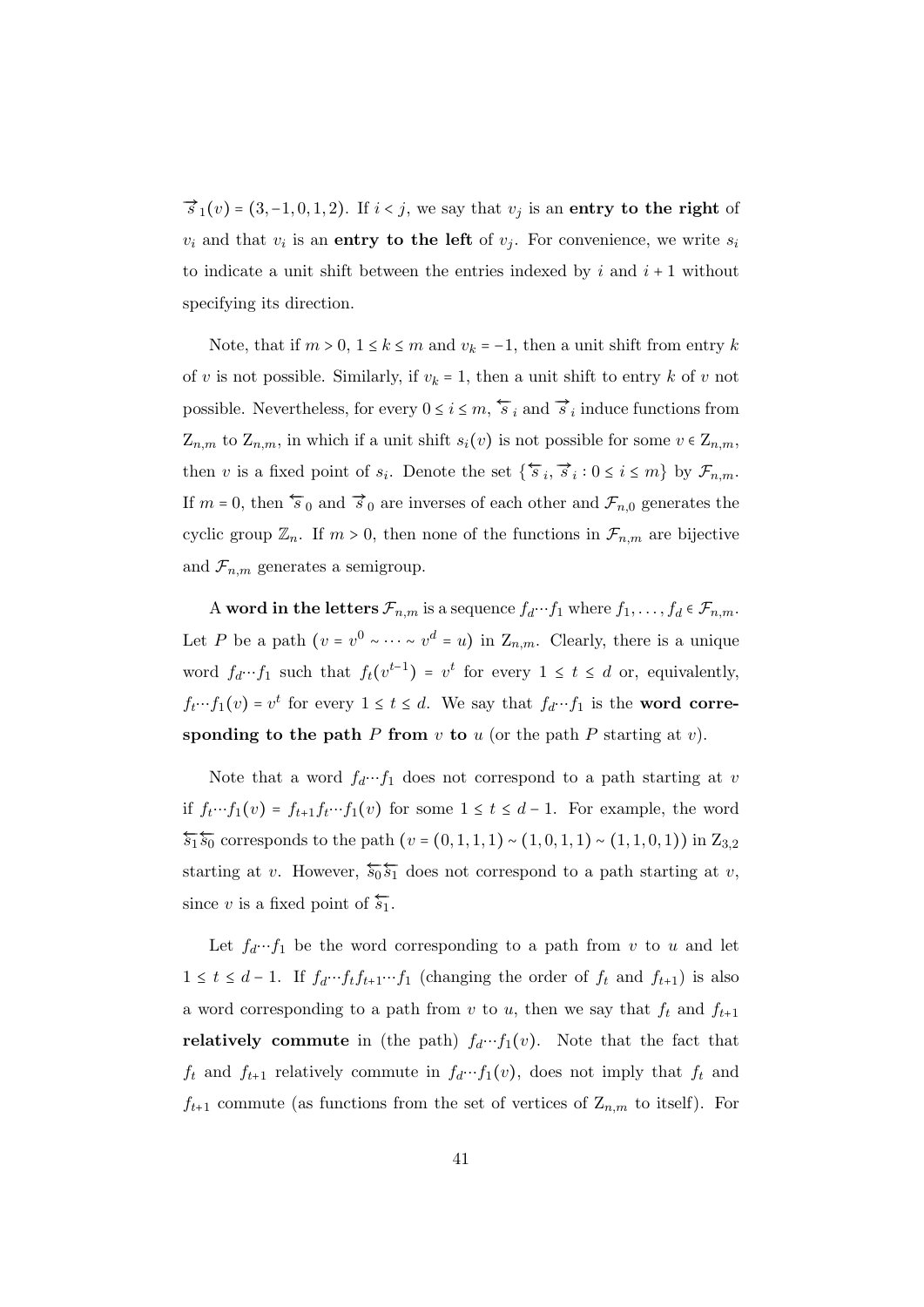example, if  $f_d \cdots f_1$  corresponds to a path from v to u such that  $f_t = \vec{s}_i$  and  $f_{t+1} = \overleftarrow{s}_{i+1}$  for some  $1 \le t \le d-1$  and  $0 \le i \le m-1$ , then  $f_t$  and  $f_{t+1}$  relatively commute in  $f_d \cdots f_1(v)$  but do not commute (as functions). If, however,  $f_t$ and  $f_{t+1}$  commute, then they also relatively commute in  $f_d \cdots f_1(v)$ . Clearly, two distinct  $s_i$  and  $s_j$  in  $\mathcal{F}_{n,m}$  commute if and only if  $|i-j| > 1$ .

<span id="page-47-0"></span>**Lemma 5.2.2** (SHIFT DIRECTION LEMMA). Let  $f_d \cdots f_1$  be the word corresponding to a geodesic in  $\mathbb{Z}_{n,m}$ . For every  $0 \leq i \leq m$ , all of the instances of  $s_i$  in  $f_d \cdots f_1$  shift in the same direction.

*Proof.* Let v and u be two vertices in  $Z_{n,m}$ . If  $m = 0$ , then a word corresponding to a geodesic from v to u is of the form  $f^k$  where  $f \in \mathcal{F}_{n,0}$  and  $0 \leq k \leq \left\lfloor \frac{n}{2} \right\rfloor$  $\frac{n}{2}$ . Assume that  $m > 0$  and assume to the contrary that there exist words corresponding to geodesics from  $v$  to  $u$  not satisfying the lemma. Denote the set of such words by W. For every word  $f_d \cdots f_1$  in W, there exist  $0 \le i \le m$  and  $1 \le t_1, t_2 \le d$  such that  $f_{t_1} = \overrightarrow{s}_i$  and  $f_{t_2} = \overleftarrow{s}_i$ . Let  $w = f_d \cdots f_1$  be a word in W in which min{ $|t_2-t_1|$ :  $f_{t_1} = \vec{s}_i, f_{t_2} = \vec{s}_i$ } is minimal. Assume without loss of generality that  $t_1 < t_2$ .

If  $t_2 = t_1 + 1$ , then the word obtained by deleting both  $f_{t_1}$  and  $f_{t_2}$  from  $f_d \cdots f_1$  is a word corresponding to a shorter path from v to u, contradicting the minimality of d. Therefore, we can assume that  $t_2 - t_1 > 1$ .

If  $f_{t_1+1} = s_j$  for some  $0 \le j \le m$  such that  $|i - j| > 1$ , then  $f_{t_1}$  and  $f_{t_1+1}$ commute as functions. If  $f_{t_1+1} \in {\overline{\left\{\overline{s}_{i-1}, \overline{s}_{i+1}\right\}}}$ , then  $f_{t_1}$  and  $f_{t_1+1}$  relatively commute in  $f_d \cdots f_1(v)$ . In both cases, the word obtained by interchanging  $f_{t_1}$  and  $f_{t_1+1}$  in w corresponds to a path from v to u. This contradicts the minimality of  $t_2 - t_1$  in the choice of w. Therefore,  $f_{t_1+1} \in \{ \overrightarrow{s}_{i-1}, \overrightarrow{s}_{i+1} \}.$ 

Let  $v' = f_{t_1+1} \cdots f_1(v)$ . If  $f_{t_1+1} = \vec{s}_{i-1}$ , then  $v'_i = 1$  (otherwise  $f_{t_1}$  and  $f_{t_1+1}$ relatively commute in  $f_d \cdots f_1(v)$ . Since  $f_{t_2} = \overleftarrow{s}_i$ , there must exist some  $t_1+1 < k < t_2$  such that  $f_k = \overleftarrow{s}_{i-1}$  or  $f_k = \overrightarrow{s}_i$ . Similarly, if  $f_{t_1+1} = \overrightarrow{s}_{i+1}$ , then  $v'_{i+1} = -1$  and there must exist some  $t_1 + 1 < k < t_2$  such that  $f_k = \overleftarrow{s}_{i+1}$  or  $f_k = \vec{s}_i$ . All of the cases contradict the minimality of  $t_2 - t_1$ .  $\Box$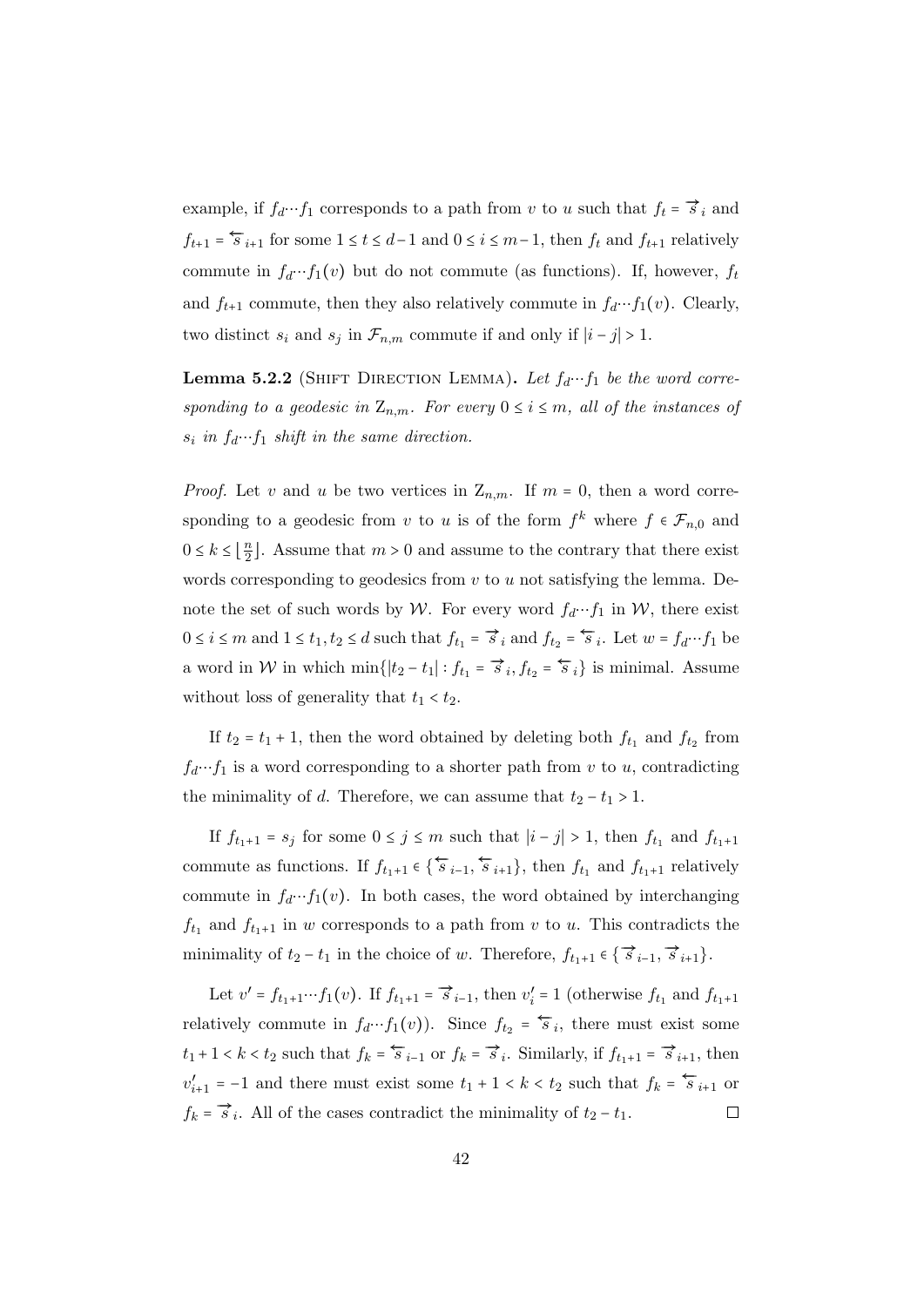### <span id="page-48-0"></span>5.3 From Diameter to Eccentricity

In this section, we show (Theorem [5.3.5\)](#page-50-0) that the diameter of  $Y_{n,m}$  is equal to the eccentricity of 0 in  $Z_{n,m}$ . Every Yoke graph  $Y_{n,m}$  is naturally embedded in the dYoke graph  $Z_{n,m}$  as an induced subgraph on the vertices with no negative entries. Note that for every two vertices  $v, u \in Y_{n,m}$ , the difference  $v - u = (v_0 - u_0, v_1 - u_1, \ldots, v_{m+1} - u_{m+1})$  is in  $Z_{n,m}$ .

**Definition 5.3.1.** For every  $u \in Y_{n,m}$  let  $\varphi_u : Y_{n,m} \to Z_{n,m}$  be the map (on vertices) defined by  $\varphi_u(v) = v - u$ .

<span id="page-48-1"></span>**Observation 5.3.2.** For every  $u \in Y_{n,m}$ ,  $\varphi_u$  is a graph isomorphism between  $Y_{n,m}$  and the subgraph induced by  $\varphi_u(Y_{n,m})$  (in  $Z_{n,m}$ ).

The following lemma is essential for the proof of Lemma [5.3.4.](#page-50-1) We start with a given  $z \in \mathbb{Z}_{n,m}$  such that  $z_i = 0$  for some  $1 \leq i \leq m$ , and a geodesic P between  $z$  and 0. We show that  $P$  can be transformed into a geodesic  $P'$ in which the ith entry is either non-negative or non-positive along the path. We can do this without changing the sets of values of other entries.

<span id="page-48-2"></span>**Lemma 5.3.3.** Let  $z \in \mathbb{Z}_{n,m}$  such that  $z_i = 0$  for some  $1 \leq i \leq m$  and let  $P = (z = x^0 \sim x^1 \sim \cdots \sim x^d = 0)$  be a geodesic between z and 0. Then a geodesic  $P' = (z = y^0 \sim y^1 \sim \cdots \sim y^d = 0)$  exists such that:

- 1. either  $y_i^t \leq 0$  for every  $0 \leq t \leq d$  or  $y_i^t \geq 0$  for every  $0 \leq t \leq d$  (P' can be constructed either way);
- 2.  $\{y_j^t : 0 \le t \le d\} = \{x_j^t : 0 \le t \le d\}$  for every  $j \ne i$  where  $0 \le j \le m + 1$ .

*Proof.* We prove the existence of  $P'$  such that  $y_i^t \leq 0$  for every  $0 \leq t \leq d$ . The proof for the case  $y_i^t \ge 0$  follows by symmetric arguments. Let  $Q = (w^0 \sim$  $w^1 \sim \cdots \sim w^l$  be a path in  $\mathbb{Z}_{n,m}$ . Define  $O_i(Q) = |\{0 \le t \le l : w_i^t = 1\}|$ . If  $O_i(P) = 0$ , then set  $P' = P$ . Otherwise, assume that  $O_i(P) > 0$ . We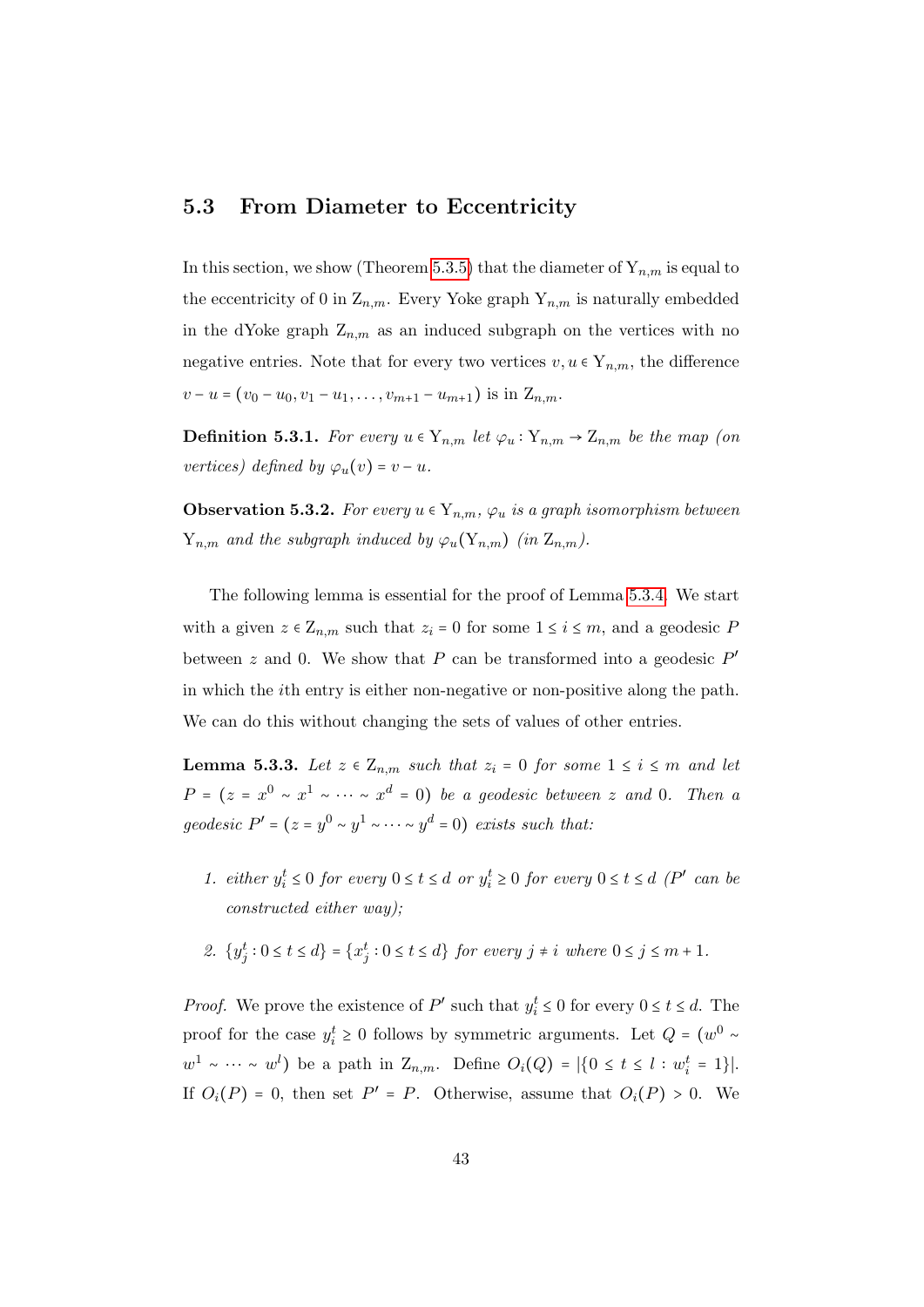show that there exists a geodesic  $Q = (z = w^0 \sim w^1 \sim \cdots \sim w^d = 0)$  with the following properties:

- (1)  $O_i(Q) < O_i(P)$ .
- (2)  $\{w_j^t : 0 \le t \le d\} = \{x_j^t : 0 \le t \le d\}$  for every  $j \ne i$  where  $0 \le j \le m + 1$ .

Note that if  $O_i(Q) > 0$ , then the process can be repeated implying the existence of  $P'$ , as required.

Let  $f_d \cdots f_1$  be the word corresponding to P. Note that by the Shift Direction Lemma [5.2.2,](#page-47-0) either both  $\vec{s}_{i-1}$  and  $\vec{s}_i$  or both  $\vec{s}_{i-1}$  and  $\vec{s}_i$ appear in  $f_d \cdots f_1$ , since  $x_i^0 = 0$ ,  $x_i^d = 0$  and  $O_i(P) > 0$ . Assume without loss of generality that both  $\vec{s}_{i-1}$  and  $\vec{s}_i$  appear in  $f_d \cdots f_1$ .

Let  $t_1$  be the minimal index such that  $x_i^{t_1} = 1$  and therefore  $f_{t_1} = \vec{s}_{i-1}$ . Let  $t_2$  be the minimal index such that  $t_1 < t_2$  and  $f_{t_2} = \overrightarrow{s}_i$  (such  $t_2$  exists since  $x_i^d = 0$ ). If  $t_2 - t_1 = 1$ , then  $f_{t_1}$  and  $f_{t_2}$  relatively commute in  $f_d \cdots f_1(z)$ , and the path Q obtained by interchanging  $f_{t_1}$  and  $f_{t_2}$  satisfies properties (1) and (2) as required. In the rest of this proof, we assume that  $t_2 - t_1 > 1$ .

We can assume that  $f_d \cdots f_1$  is in the form

$$
(*)\ f_d \ldots f_{t_2} w_2 w_1 f_{t_1} \ldots f_1
$$

where  $w_1$  and  $w_2$  are words (at least one of which is nonempty) such that every letter in  $w_1$  shifts a unit between entries to the right of i, and every letter in  $w_2$  shifts a unit between entries to the left of i. Indeed, if there exist  $t_1 < t < t + 1 < t_2$  such that  $f_t$  shifts a unit between entries to the left of i and  $f_{t+1}$  shifts a unit between entries to the right of i, then  $f_t$  and  $f_{t+1}$ commute and the word obtained by interchanging  $f_t$  and  $f_{t+1}$  corresponds to a path between  $z$  and 0 which satisfies property  $(2)$ , and which does not change  $O_i(P)$ . By repeatedly interchanging such pairs, we obtain a word in the form  $(\ast)$ , since  $f_t \notin \{ \overrightarrow{s}_{i-1}, \overrightarrow{s}_i \}$  for every  $t_1 < t < t_2$ .

Note that  $f_{t_1}$  commutes with every letter in  $w_1$  and  $f_{t_2}$  commutes with every letter in  $w_2$ . Therefore,  $f_d \dots w_2 f_{t_1} f_{t_2} w_1 \dots f_1$  corresponds to a path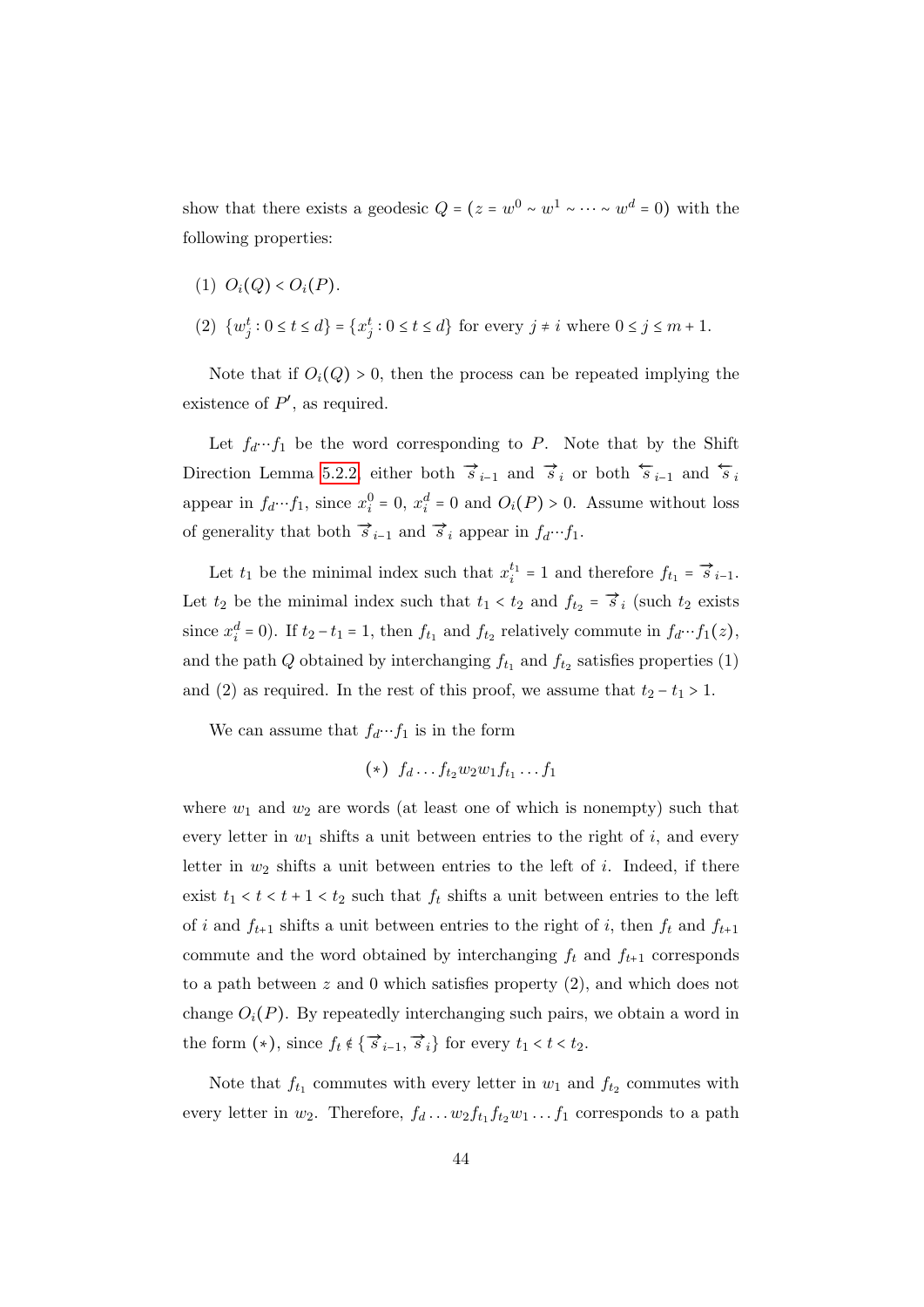Q between z and 0 satisfying properties (1) and (2), similarly to the case  $\Box$  $t_2 - t_1 = 1.$ 

<span id="page-50-1"></span>Lemma 5.3.4. Let  $v, u \in Y_{n,m}$ . Then

$$
d_{Y_{n,m}}(v,u) = d_{Z_{n,m}}(v-u,0).
$$

*Proof.* By Observation [5.3.2,](#page-48-1)  $Y_{n,m}$  is isomorphic to the subgraph induced by  $\varphi_u(Y_{n,m})$  in  $Z_{n,m}$ , implying that  $d_{Y_{n,m}}(v, u) \geq d_{Z_{n,m}}(\varphi_u(v), \varphi_u(u))$  =  $d_{Z_{n,m}}(v-u,0).$ 

Conversely, let  $P = (v - u = x^0 \sim x^1 \sim \cdots \sim x^d = 0)$  be a geodesic from  $v - u$ to 0 in  $\mathbb{Z}_{n,m}$ . Note that if  $x_i^0 \leq 0$  for some  $1 \leq i \leq m$ , then, by Lemma [5.3.3,](#page-48-2) there exists a geodesic  $P' = (v - u = y^0 \sim y^1 \sim \cdots \sim y^d = 0)$  such that  $y_i^t \leq 0$ for every  $0 \le t \le d$  (the lemma is applied to  $(x^k \sim x^{k+1} \sim \cdots \sim x^d = 0)$ ), where k is the first index such that  $x_i^k = 0$ ). Similarly, if  $x_i^0 \ge 0$  for some  $1 \le i \le m$ , then there exists a geodesic  $P' = (v - u = y^0 \sim y^1 \sim \cdots \sim y^d = 0)$  such that  $y_i^t \geq 0$  for every  $0 \leq t \leq d$ .

Therefore, by its second property, Lemma [5.3.3](#page-48-2) can be applied iteratively to all  $1 \le i \le m$ , to construct a geodesic  $P' = (v - u = y^0 \sim y^1 \sim \cdots \sim y^d = 0)$ from the geodesic P that satisfies the following conditions for every  $1 \le i \le m$ :

- 1. If  $u_i = 1$  (implying that  $(v u)_i \le 0$ ), then  $y_i^t \le 0$  for every  $0 \le t \le d$ .
- 2. If  $u_i = 0$  (implying that  $(v u)_i \ge 0$ ), then  $y_i^t \ge 0$  for every  $0 \le t \le d$ .

Clearly,  $(v = y^0 + u \sim y^1 + u \sim \cdots \sim y^d + u = u)$  is a path between v and u in  $Y_{n,m}$ . Therefore  $d_{Y_{n,m}}(v, u) \leq d_{Z_{n,m}}(v - u, 0)$ .  $\Box$ 

<span id="page-50-0"></span>**Theorem 5.3.5.** diam $(Y_{n,m}) = \mathrm{ecc}_{Z_{n,m}}(0)$ .

*Proof.* By Lemma [5.3.4,](#page-50-1)  $d_{Y_{n,m}}(v, u) = d_{Z_{n,m}}(v - u, 0) \leq \text{ecc}_{Z_{n,m}}(0)$  for each pair of vertices v and u in  $Y_{n,m}$ . Therefore, diam $(Y_{n,m}) \leq \mathrm{ecc}_{Z_{n,m}}(0)$ . On the other hand, for every  $z \in \mathbb{Z}_{n,m}$  there exist  $v, u \in \mathbb{Y}_{n,m}$  such that  $v - u = z$ .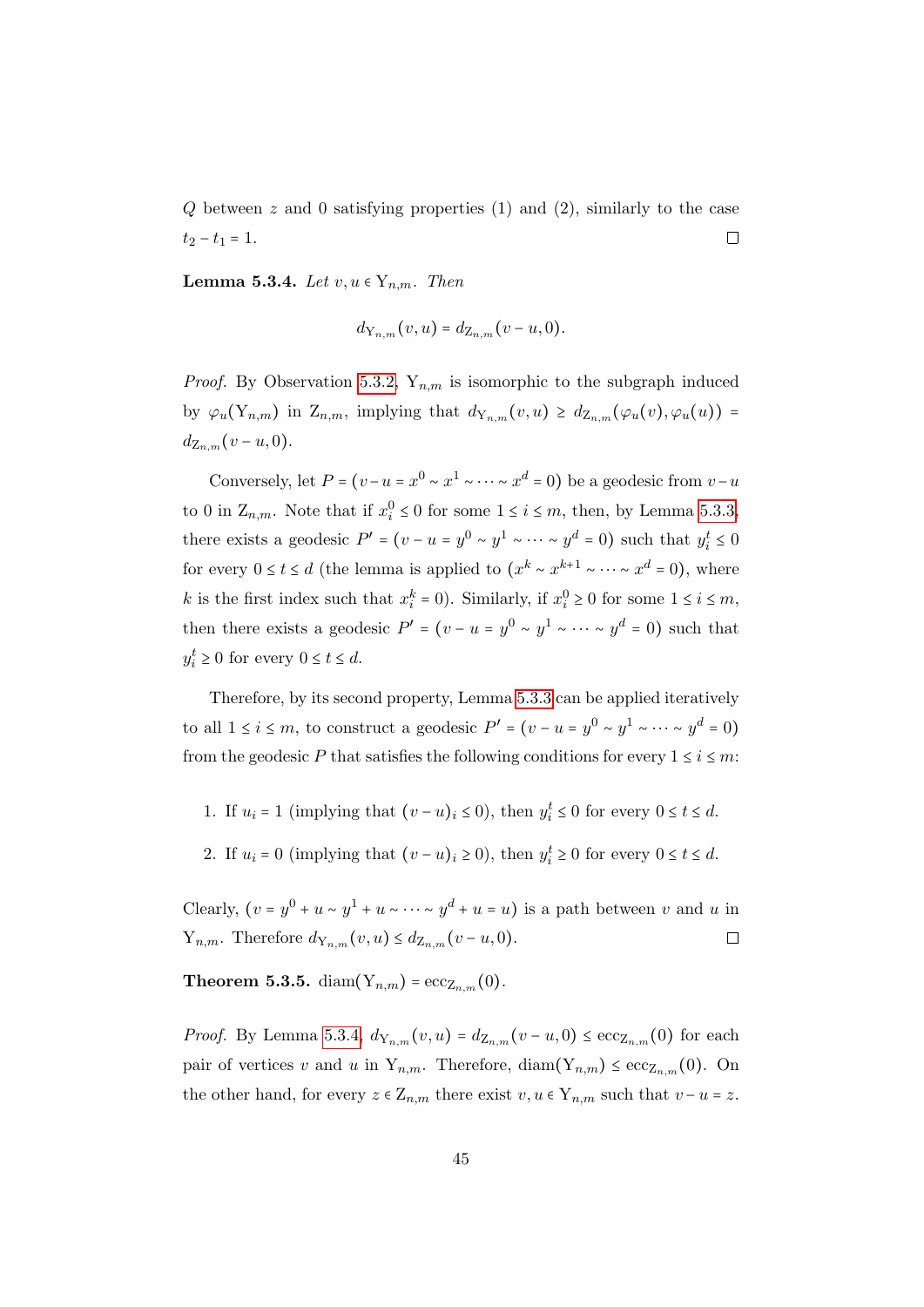By Lemma [5.3.4,](#page-50-1)  $d_{\mathbf{Z}_{n,m}}(z,0) = d_{\mathbf{Z}_{n,m}}(v-u,0) = d_{\mathbf{Y}_{n,m}}(v,u) \leq \text{diam}(\mathbf{Y}_{n,m}),$ and therefore  $\mathrm{ecc}_{Z_{n,m}}(0) \leq \mathrm{diam}(Y_{n,m})$ . This proves equality.  $\Box$ 

## <span id="page-51-0"></span>5.4 The Eccentricity of 0 in  $Z_{n,m}$

In this section, we compute the eccentricity of 0 in  $Z_{n,m}$  (Theorem [5.4.33\)](#page-61-0). It turns out to be equal to the eccentricity of 0 in  $Y_{n,m}$  as it appears in Theorem [4.0.1.](#page-29-0) By Theorem [5.3.5,](#page-50-0) it is also equal to the diameter of  $Y_{n,m}$ .

In Subsection [5.4.1,](#page-51-1) we study pivot paths and some related concepts. Note that many of the definitions that appear in this section are similar to the ones in Chapter [4,](#page-29-1) where these notions were applied to compute the eccentricity of 0 in Yoke graphs. Here, these definitions are applied to dYoke graphs and the proofs are slightly more complex due to the richer structure of dYoke graphs. In Subsection [5.4.2,](#page-57-0) we compute the eccentricity of 0 in  $Z_{n,m}$ .

<span id="page-51-2"></span>**Observation 5.4.1.** If  $m = 0$ , then  $Z_{n,0}$  is a cycle graph on n vertices. Therefore,  $ecc_{Z_{n,0}}(0) = \lfloor \frac{n}{2} \rfloor$  $\left\lfloor \frac{n}{2} \right\rfloor = \left\lfloor \frac{n(m+1)}{2} \right\rfloor$  $\frac{n+1j}{2}$ .

In the rest of this section, unless explicitly stated otherwise, we assume that  $m > 0$ .

#### <span id="page-51-1"></span>5.4.1 Pivots and Walls

**Definition 5.4.2** (PIVOT). A pivot of a vertex  $v \in Z_{n,m}$  is an integer  $-1 \leq p \leq m+1$  such that  $\sum_{i=1}^{p}$  $_{i=0}^{p} v_i$  is divisible by n. We call -1 and  $m+1$  the outer pivots of v; they are pivots of every  $v \in Z_{n,m}$ . Every other pivot, if it exists, is called an **inner pivot**. Denote the set of pivots of v by  $\text{Piv}(v)$ .

For example, in  $Z_{3,8}$ , Piv $((0, 1, -1, 0, 1, 1, -1, -1, 1, 2)) = \{-1, 0, 2, 3, 7, 9\}.$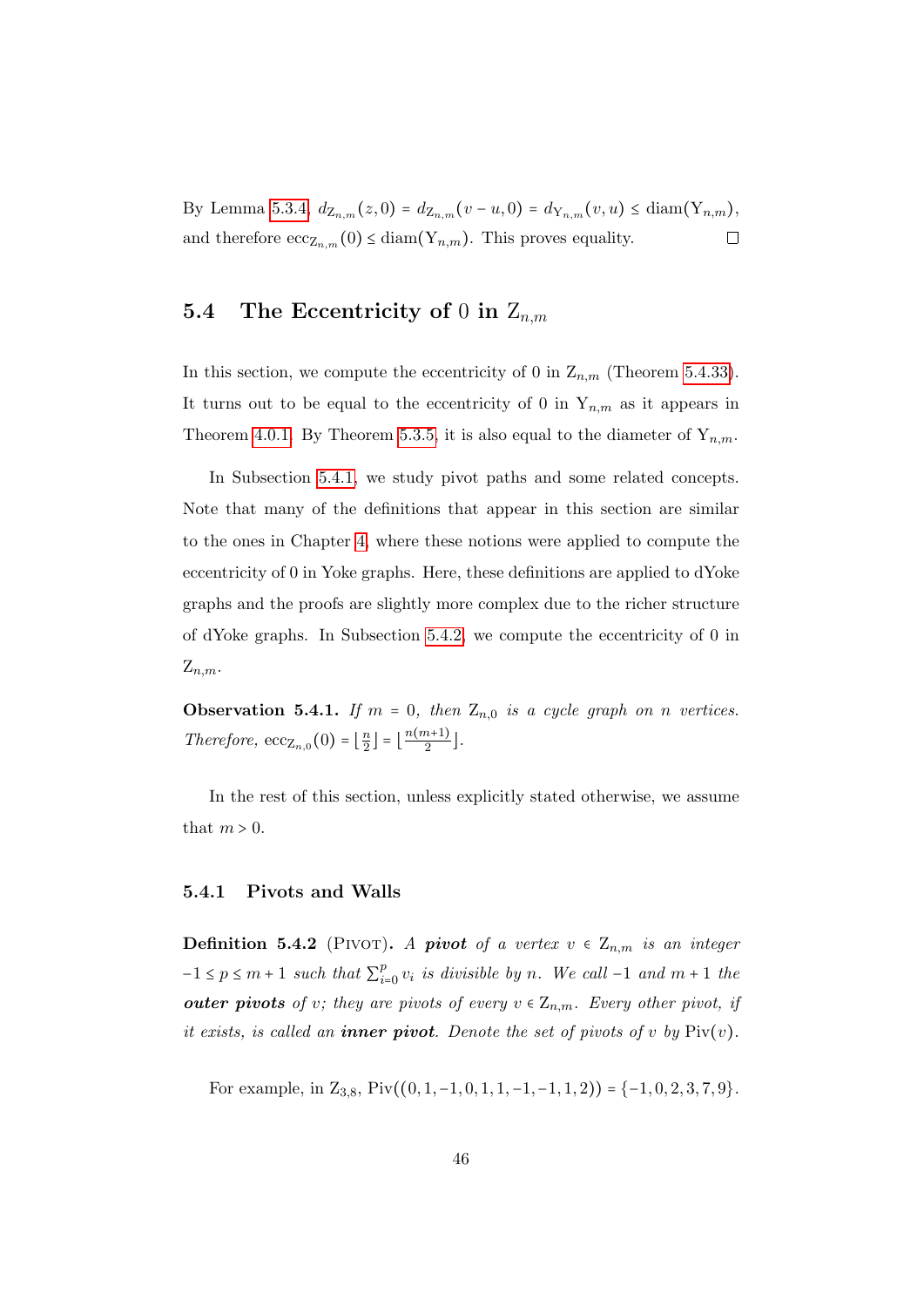**Definition 5.4.3** (WALL). Let P be a path from v to 0 in  $Z_{n,m}$  and let  $f_d \cdots f_1$  be the word corresponding to P. An **inner wall** of P is an integer  $0 \le p \le m$  such that  $s_p$  does not appear in  $f_d \cdots f_1$ . -1 is a **left outer wall** of P if  $\overleftarrow{s}_0$  does not appear in  $f_d \cdots f_1$ . Similarly,  $m + 1$  is a **right outer wall** of P if  $\overrightarrow{s}_m$  does not appear in  $f_d \cdots f_1$ . Finally, we say that  $-1 \le p \le m+1$  is a wall of P if it is either an inner wall or an outer wall of P.

Clearly, paths from  $v$  to 0 with a wall  $p$  exist if and only if  $p$  is a pivot of v.

**Definition 5.4.4** (PIVOT PATH). Let p be a pivot of a vertex v in  $Z_{n,m}$ . We say that a path P from  $v$  to 0 is a p-pivot path of  $v$ , if P is shortest among the paths from v to 0 with a wall p. Denote the length of a p-pivot path of v by  $\sigma_p(v)$ . We say that P is a **pivot path**, if it is a p-pivot path for some p.

For example, let  $v = (1, 0, -1, -1, 1)$  in  $Z_{3,3}$ . Then  $\overleftarrow{s}_3 \overrightarrow{s}_0 \overrightarrow{s}_1$  is a word corresponding to a 2-pivot path P of v:  $P = (v = (1, 0, -1 \n\mid -1, 1) \n\sim (1, -1, 0 \n\mid -1)$ 1, 1) ~  $(0,0,0 \parallel -1,1)$  ~  $(0,0,0 \parallel 0,0) = 0$ ) where we added the symbol  $\parallel$  to visualize the wall 2 of P.

<span id="page-52-0"></span>**Lemma 5.4.5.** Every geodesic in  $Z_{n,m}$  ending at 0 is a pivot path (namely, has a wall).

*Proof.* Let  $w = f_d \cdots f_1$  be the word corresponding to a geodesic P in  $Z_{n,m}$ from  $v$  to 0. Assume to the contrary that  $P$  has no walls. Therefore, both  $\overleftarrow{s}_0$  and  $\overrightarrow{s}_m$  appear in w (since P has no outer walls). By the Shift Direction Lemma [5.2.2,](#page-47-0) and since P has no walls, exactly one of  $\{\overleftarrow{s}_i, \overrightarrow{s}_i\}$  appears in w (at least once) for every  $0 \leq i \leq m$ . Let  $1 \leq i \leq m$  be minimal such that  $\overrightarrow{s}_i$ appears in w. Then both  $\overleftarrow{s}_{i-1}$  and  $\overrightarrow{s}_i$  appear in w. This is a contradiction, since it implies that, throughout  $P$ , at least two units are shifted from the entry  $v_i$  and no units are shifted to  $v_i$ .  $\Box$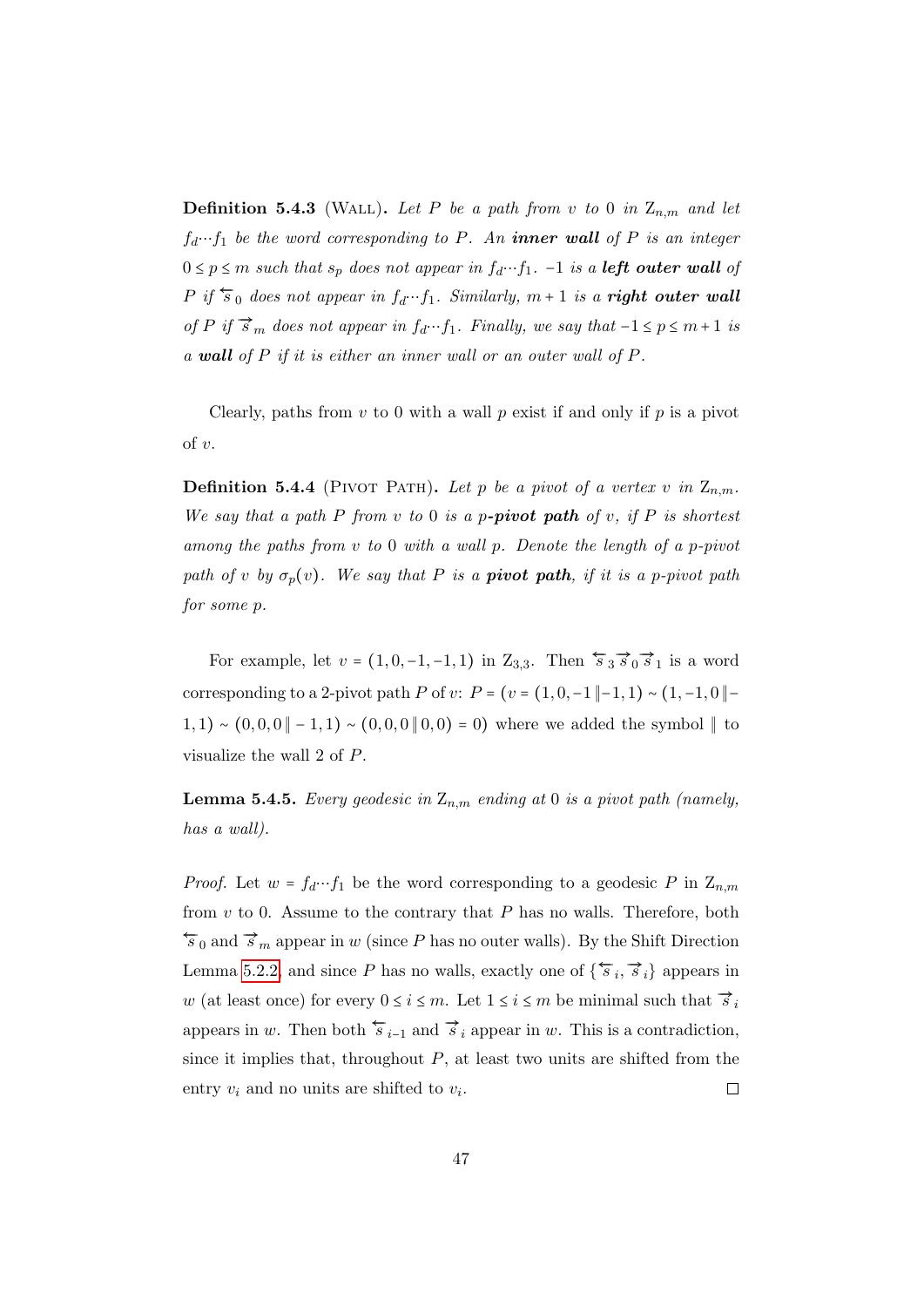<span id="page-53-2"></span>Observation 5.4.6. By Lemma [5.4.5,](#page-52-0)

$$
\mathrm{ecc}_{\mathbf{Z}_{n,m}}(0) = \max_{v} d(v,0) = \max_{v} \min_{p} \sigma_p(v).
$$

**Definition 5.4.7.** Let  $v \in Z_{n,m}$  and  $p \in \text{Piv}(v)$ . If (one, equivalently all) p-pivot paths of v are also geodesics between v and 0, then we say that p is a geodesic pivot of v.

The Shift Direction Lemma [5.2.2](#page-47-0) deals with geodesics, or equivalently (by Lemma [5.4.5\)](#page-52-0) with  $p$ -pivot paths for geodesic pivots  $p$ . It can be extended to arbitrary pivot paths, with essentially the same proof.

<span id="page-53-0"></span>**Lemma 5.4.8** (PIVOT SHIFT DIRECTION LEMMA). Let  $f_d \cdots f_1$  be the word corresponding to a pivot path in  $Z_{n,m}$ . For every  $0 \leq i \leq m$ , all of the instances of  $s_i$  in  $f_d \cdots f_1$  shift in the same direction.

<span id="page-53-1"></span>**Observation 5.4.9.** Let  $v \in Z_{n,m}$  and let  $p \in \text{Piv}(v)$ . Then

$$
\sigma_p(v) \le \sum_{i=1}^p i |v_i| + \sum_{i=p+1}^m (m+1-i)|v_i|.
$$

If, in addition,  $v_i \geq 0$  for every  $1 \leq i \leq m$ , then the above is an equality.

*Proof.* There exists a path with a wall p from v to 0 of length  $\sum_{i=1}^{p}$  $\sum_{i=1}^{p} i|v_i| +$  $\sum_{i=p+1}^{m}(m+1-i)|v_i|$  (not necessarily a *p*-pivot path). It is a path in which the entries  $\{v_0, \ldots, v_p\}$  and  $\{v_{p+1}, \ldots, v_{m+1}\}$  of v are handled one by one, left to right and right to left, respectively; each  $v_i$ , in turn, can be set to 0 by i unit shifts from (if  $v_i = -1$ ) or to (if  $v_i = 1$ ) the bucket on the same side of  $p$  as  $v_i$ .

For example, if  $v = (0, -1, 1, 0)$  in  $\mathbb{Z}_{n,2}$  for some  $n \geq 1$  and  $p = 2$ , then the path from v to 0 that corresponds to the word  $\overleftarrow{s}_0 \overleftarrow{s}_1 \overrightarrow{s}_0$  has length  $1+2=3$ , as above. Note that it is not a 2-pivot path, since  $\overleftarrow{s}_1(v) = 0$ .

If, however,  $v_i \geq 0$  for every  $1 \leq i \leq m$ , then by the Pivot Shift Direction  $\Box$ Lemma [5.4.8,](#page-53-0) a path as above is, in fact, a  $p$ -pivot path.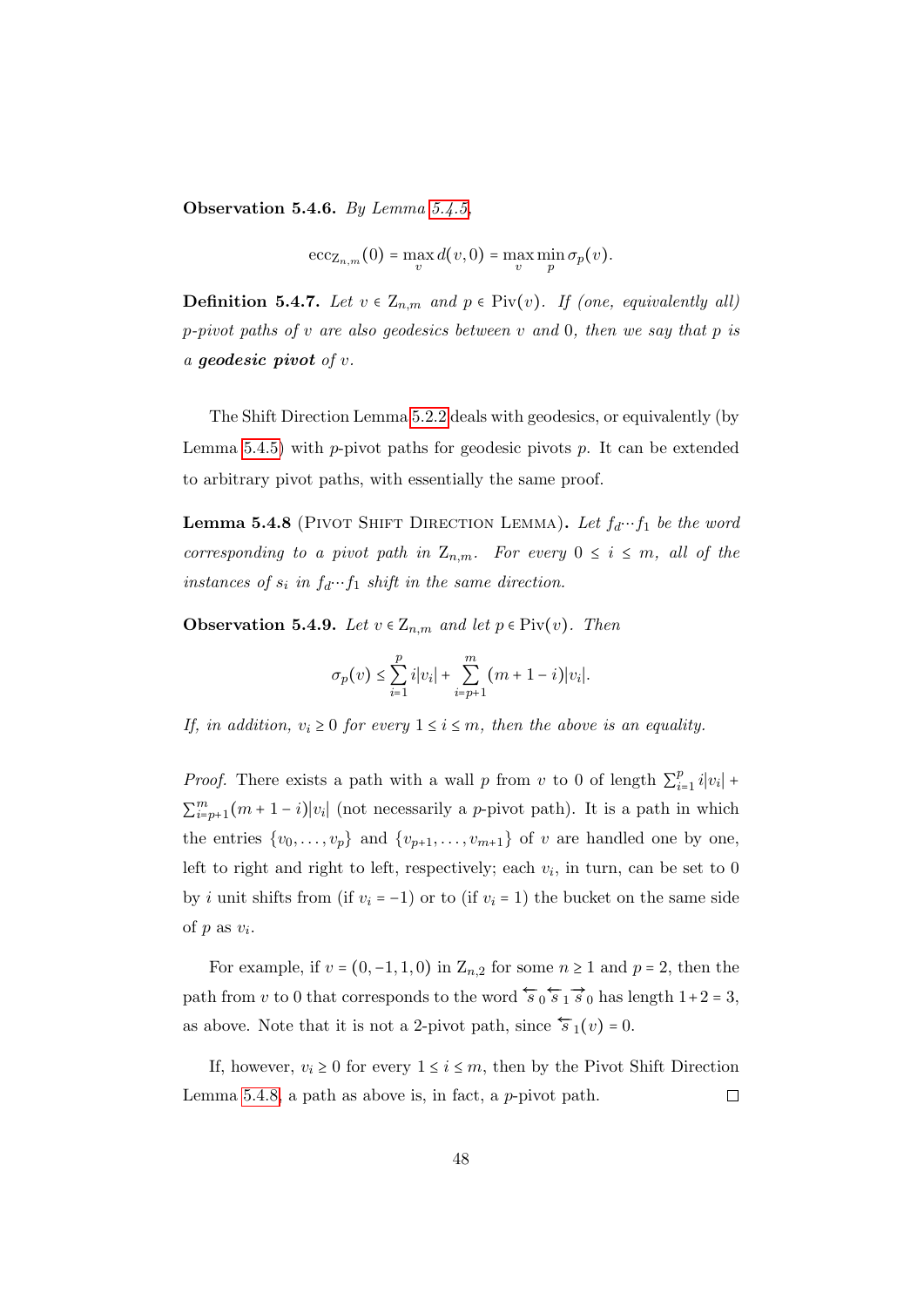<span id="page-54-2"></span>**Corollary 5.4.10.** If p is an inner pivot of  $v \in Z_{n,m}$ , then

$$
\sigma_p(v) \leq {p+1 \choose 2} + {m-p+1 \choose 2}.
$$

Comparing Corollary [4.2.9](#page-33-0) and Observation [5.4.9](#page-53-1) leads to the following corollary:

<span id="page-54-1"></span>**Corollary 5.4.11.** Let  $v \in Y_{n,m}$ , considered also as a vertex in  $Z_{n,m}$ . Then

$$
d_{\mathbf{Z}_{n,m}}(v,0) = d_{\mathbf{Y}_{n,m}}(v,0).
$$

**Definition 5.4.12** (P-INTERVAL). Let P be a pivot path of v and let  $\{p_1, \ldots, p_t\}$ with  $-1 < p_1 < \ldots < p_t < m+1$  be the set of inner walls of P. Denote  $p_0 = -1$ ,  $p_{t+1} = m + 1$  and  $\text{Piv}(P) = \{p_0, p_1, \ldots, p_t, p_{t+1}\}.$  Note that  $\text{Piv}(P) \subseteq \text{Piv}(v)$ . We call every  $p \in \text{Piv}(P)$  a **pivot of** P.  $\text{Piv}(P)$  induces  $t + 1$  intervals  $[p_k + 1, p_{k+1}]$  for  $-1 \leq k \leq t$ . Note that these intervals are a partition of  $[0, m+1]$ . We call every such interval a P-interval. For convenience, we say that an entry  $v_i$  is in the interval I if  $i \in I$ .

<span id="page-54-0"></span>**Lemma 5.4.13.** Let  $f_d \cdots f_1$  be the word corresponding to a pivot path P of v and let I be a P-interval. Then for every  $[i, i + 1] \subseteq I$  and  $[j, j + 1] \subseteq I$ , the instances of  $s_i$  and  $s_j$  in  $f_d \cdots f_1$  shift in the same direction.

Proof. By the Pivot Shift Direction Lemma [5.4.8](#page-53-0) and the definition of a P-interval, exactly one of  $\{\overleftarrow{s}_i, \overrightarrow{s}_i\}$  appears in  $f_d \cdots f_1$ , for every  $[i, i+1] \subseteq I$ . Assume to the contrary, without loss of generality, that both  $\overleftarrow{s}_i$  and  $\overrightarrow{s}_j$ appear in  $f_d \cdots f_1$  for some  $i < j$  in I. Let  $k \in I$  such that  $i < k$ ,  $s_k$  appears shifting right in  $f_d \cdots f_1$  and k is minimal with these properties. Then both  $\overleftarrow{s}_{k-1}$  and  $\overrightarrow{s}_k$  appear in  $f_d \cdots f_1$ . A contradiction.  $\Box$ 

**Definition 5.4.14** ( $\sigma_I(P)$ ). By Lemma [5.4.13,](#page-54-0) all of the unit shifts between entries in the same  $P$ -interval I are in the same direction throughout  $P$ . If this direction is left (right), we say that P **shifts left (right)** in I. Denote the number of unit shifts between entries in some P-interval  $I \subseteq [0, m + 1]$ within a pivot path P by  $\sigma_I(P)$ .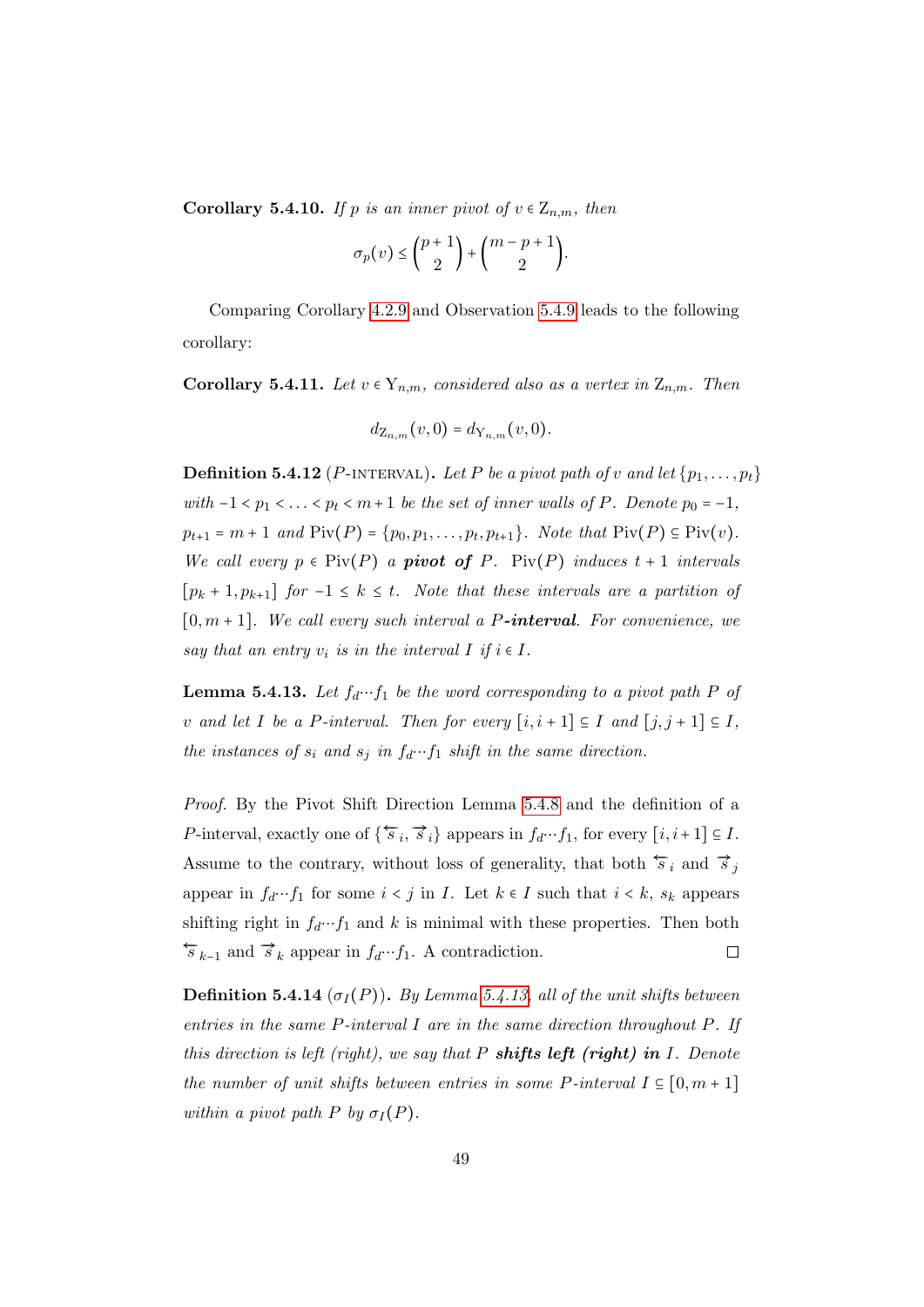<span id="page-55-0"></span>**Lemma 5.4.15.** Let  $I = [p_1 + 1, p_2]$  be a P-interval of some pivot path P of  $v \in Z_{n,m}$ . If I contains one of the buckets, then also assume that no step in P shifts a unit from an empty bucket (i.e.  $\overleftarrow{s}_{m}((\ldots,0)) = ((\ldots,n-1))$  and  $\vec{s}_0((0,\dots)) = ((n-1,\dots))$  do not appear in P). Then

- 1. If P shifts left in I, then  $\sigma_I(P) = \sum_{i \in I} i v_i$ .
- 2. If P shifts right in I, then  $\sigma_I(P) = \sum_{i \in I} (m + 1 i)v_i$ .

Proof. By Lemma [5.4.13,](#page-54-0) P shifts either right or left in I. Assume that P shifts left in  $I$  (the proof of the other case is similar). Note that every left unit shift in P between entries in I reduces the value of the sum  $\sum_{i\in I} iv_i$ exactly by 1, since a unit is never shifted left from an empty right bucket. Therefore  $\sum_{i \in I} iv_i \geq 0$  and  $\sigma_I(P) = \sum_{i \in I} iv_i$ .  $\Box$ 

<span id="page-55-1"></span>**Lemma 5.4.16.** Let  $I = [p_1 + 1, p_2]$  be a P-interval of some pivot path P of  $v \in \mathbb{Z}_{n,m}$ .

- 1. Assume that  $p_2 = m + 1$  and that P shifts left in I. If  $\sum_{i=j}^{m+1} v_i \geq 0$  for every  $j \in I$ , then there is no left unit shift in P from an empty right bucket.
- 2. Assume that  $p_1 = -1$  and that P shifts right in I. If  $\sum_{i=1}^{j}$  $\sum_{i=0}^{j} v_i \geq 0$  for every  $j \in I$ , then there is no right unit shift in P from an empty left bucket.

Proof. We prove the first case and similar arguments apply to the second case. Note that a left unit shift from an empty right bucket increases  $\sum_{i \in I} i v_i$ . On the other hand, every other left unit shift between entries in  $I$  (we call such unit shifts simple left unit shifts in the rest of this proof) reduces the value of the sum  $\sum_{i \in I} i v_i$  exactly by 1. Therefore, it is sufficient to prove the following.

**Claim.** It is possible to set to 0 every  $v_i$  in I using only simple left unit shifts between entries in I.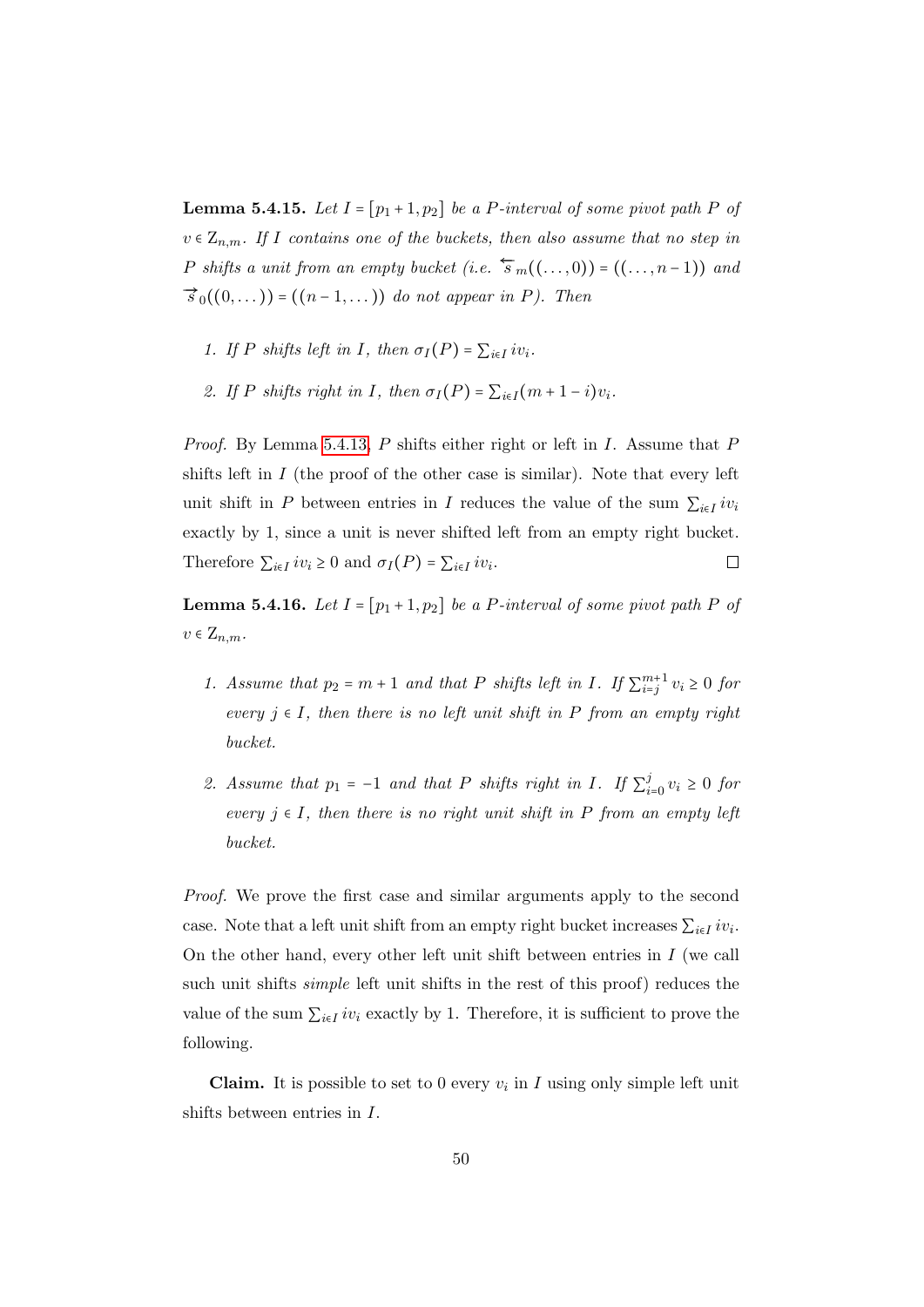Proof. Assume first that I contains no negative entries. If  $p_1 = -1$ , then the claim is trivial. If  $p_1$  is an inner pivot, then  $v_i = 0$  for every  $i \in I$ , since, in this case, a left unit shift between entries in  $I$  cannot decrease the sum  $\sum_{i\in I} v_i$  (implying, in fact, that  $v_{m+1} = 0$  and  $|I| = 1$ ).

Otherwise, let j be maximal in I such that  $v_j = -1$ . Of course,  $1 \le j \le m$ . The assumption that  $\sum_{i=j}^{m+1} v_i \ge 0$  implies that  $\sum_{i=j+1}^{m+1} v_i > 0$ . Therefore, it is possible to set  $v_j$  to 0 using only simple left unit shifts between entries in [j, m+1] without creating new negative entries in I. Note that  $\sum_{i=j}^{m+1} v_i$  does not change in this process, since all of the unit shifts are simple. Therefore, this can be repeated until I contains no negative entries. ■

 $\Box$ 

<span id="page-56-1"></span>**Lemma 5.4.17.** Let  $v \in Z_{n,m}$  such that v has no inner pivots. Then  $d(v, 0) \leq$  $\lfloor \frac{n(m+1)}{2} \rfloor$  $\frac{n+1j}{2}$ .

*Proof.*  $0 < v_0, v_{m+1} < n$  and  $\sum_{i=0}^{m+1} v_i = n$ , since v has no inner pivots. The assumption Piv(v) = {-1, m + 1} also implies that both  $\sum_{i=1}^{j}$  $v_{i=0}^{j} v_i > 0$  and  $\sum_{i=j}^{m+1} v_i > 0$  for every  $0 \le j \le m+1$ . Note that  $I = [0, m+1]$  is a P-interval for every  $(m+1)$ -pivot path P and every such path shifts left in I. Similarly, every  $(-1)$ -pivot path P shifts right in I. Therefore, by Lemmas [5.4.15](#page-55-0) and [5.4.16,](#page-55-1)  $\sigma_{m+1}(v) = \sum_{i=0}^{m+1} iv_i$  and  $\sigma_{-1}(v) = \sum_{i=0}^{m+1} (m+1-i)v_i$ .

 $\sum_{i=0}^{m+1} i v_i + \sum_{i=0}^{m+1} (m+1-i)v_i = (m+1) \sum_{i=0}^{m+1} v_i = n(m+1)$ . Therefore, by Lemma [5.4.5,](#page-52-0)  $d(v, 0) = \min\{\sigma_{-1}(v), \sigma_{m+1}(v)\} \leq \lfloor \frac{\sigma_{-1}(v) + \sigma_{m+1}(v)}{2} \rfloor$  $\left\lfloor \frac{\sigma_{m+1}(v)}{2} \right\rfloor = \left\lfloor \frac{n(m+1)}{2} \right\rfloor$  $\frac{n+1j}{2}$ .

 $\Box$ 

<span id="page-56-0"></span>**Lemma 5.4.18.** For every dYoke graph  $\mathbb{Z}_{n,m}$  we have  $\mathrm{ecc}_{\mathbb{Z}_{n,m}}(0) \geq \lfloor \frac{n(m+1)}{2} \rfloor$  $\frac{n+1j}{2}$ .

*Proof.* By Lemma [4.2.13](#page-34-1) and Corollary [5.4.11,](#page-54-1)  $\mathrm{ecc}_{Z_{n,m}}(0) \geq \mathrm{ecc}_{Y_{n,m}}(0) \geq$  $\lfloor \frac{n(m+1)}{2} \rfloor$  $\frac{n+1j}{2}$ .  $\Box$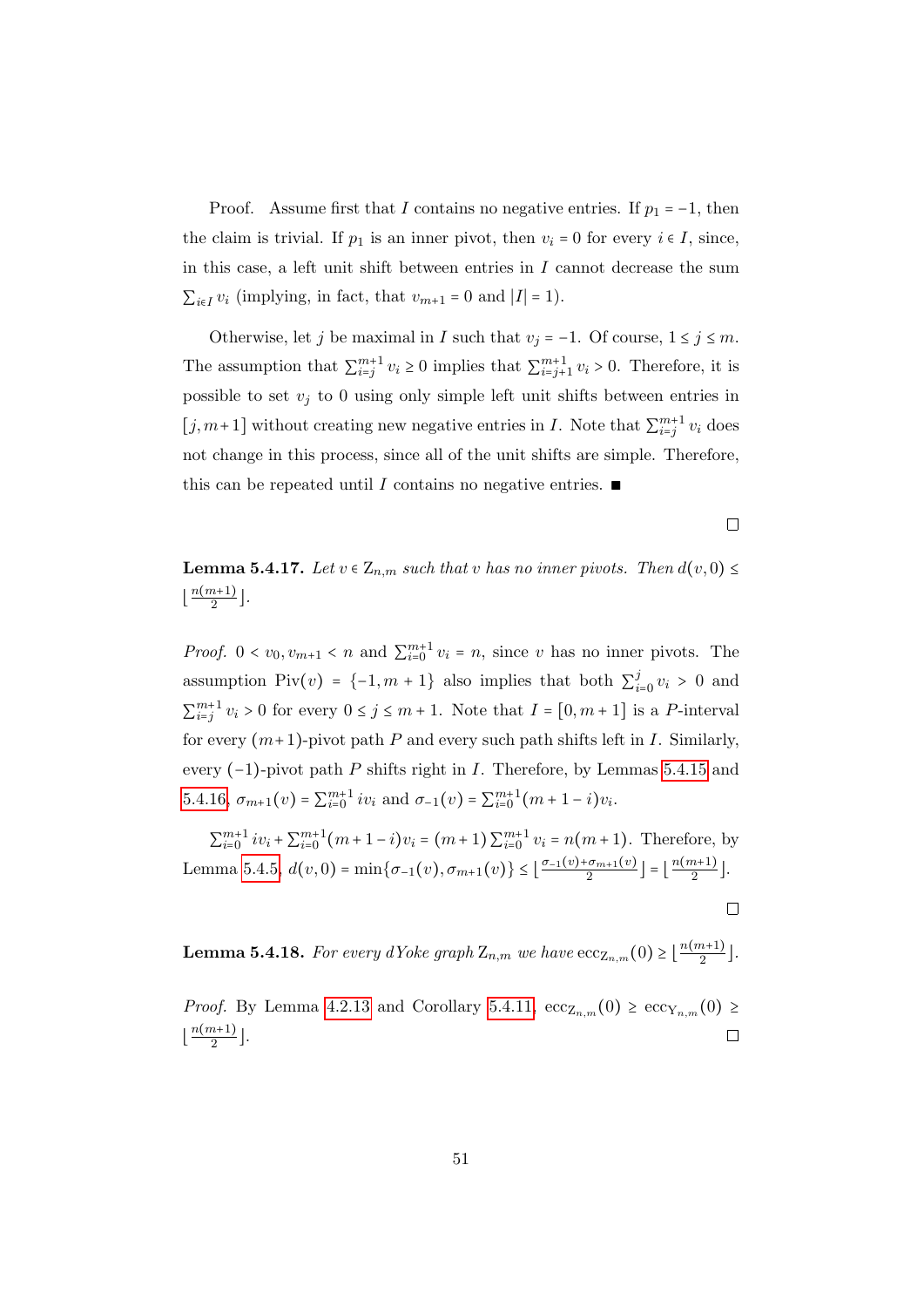#### <span id="page-57-0"></span>5.4.2 Computation of the Eccentricity

<span id="page-57-1"></span>**Lemma 5.4.19**  $(n = 1)$ . Let  $m \ge 0$ . Then

$$
\mathrm{ecc}_{\mathrm{Z}_{1,m}}(0) = \binom{\lceil\frac{m}{2}\rceil+1}{2} + \binom{\lfloor\frac{m}{2}\rfloor+1}{2}.
$$

*Proof.* The case  $m = 0$  is trivial. Assume that  $m > 0$ . Then  $\text{Piv}(v) =$  $\{-1,\ldots,m+1\}$  for every  $v \in \mathbb{Z}_{1,m}$ . Therefore, by Fact [4.2.12,](#page-33-2) Observatio[n5.4.6](#page-53-2) and Corollary [5.4.10,](#page-54-2)  $d(v, 0) \leq \sigma_{\lceil \frac{m}{2} \rceil}(v) \leq {\lceil \frac{m}{2} \rceil + 1}$  $\binom{\lfloor \frac{m}{2} \rfloor + 1}{2}$  +  $\binom{\lfloor \frac{m}{2} \rfloor + 1}{2}$  $\binom{(-1)^{1}}{2}$ . By Observation [5.4.9,](#page-53-1) this upper bound is obtained by the vertex  $v \in Y_{1,m}$  with  $v_i = 1$  for every  $1 \leq i \leq m$ .  $\Box$ 

<span id="page-57-2"></span>**Lemma 5.4.20.** If  $0 \le m \le n$ , then  $\mathrm{ecc}_{\mathbb{Z}_{n,m}}(0) = \lfloor \frac{n(m+1)}{2} \rfloor$  $\frac{n+1j}{2}$ .

*Proof.* The case  $m = 0$  is true by Observation [5.4.1.](#page-51-2) Assume that  $m > 0$ . Then by Lemma [5.4.18,](#page-56-0) it is sufficient to show that  $\mathrm{ecc}_{Z_{n,m}}(0) \leq \lfloor \frac{n(m+1)}{2} \rfloor$  $\frac{n+1j}{2}$ . Let  $v \in Z_{n,m}$ . By Lemma [5.4.17,](#page-56-1) we can assume that v has some inner pivot  $p \in \text{Piv}(v)$ . By Observation [5.4.9](#page-53-1) and Fact [4.2.12,](#page-33-2)  $d(v, 0) \leq \sum_{i=1}^{p}$  $_{i=0}^{p} i + \sum_{i=0}^{m-p}$  $\sum_{i=0}^{m-p} i \leq$  $\binom{m+1}{2}$  $\binom{n+1}{2}$ . Since  $m \leq n, \binom{m+1}{2}$  $\binom{n+1}{2} \leq \frac{n(m+1)}{2}$  $\frac{(m+1)}{2}$  and therefore  $\binom{m+1}{2}$  $\binom{n+1}{2} \leq \left\lfloor \frac{n(m+1)}{2} \right\rfloor$  $\frac{n+1j}{2}$ .  $\Box$ 

Throughout the rest of this subsection we assume that  $2 \le n \le m$ .

Definition 5.4.21. For  $v \in Z_{n,m}$  define:

1. 
$$
p_l(v) = \max\{p \in \text{Piv}(v) : p \le \frac{m}{2}\}.
$$
  
\n2.  $p_r(v) = \min\{p \in \text{Piv}(v) : p > \frac{m}{2}\}.$   
\n3.  $I_c(v) = [p_l(v) + 1, p_r(v)].$   
\n4.  $h(v) = \min\{|p - \frac{m}{2}| : p \in \text{Piv}(v)\}.$   
\n5.  $\eta_{n,m} = \begin{cases} \frac{n}{2} & \text{if } 2 \mid (m-n) \\ \frac{n+1}{2} & \text{if } 2 \nmid (m-n) \end{cases}.$ 

We abbreviate  $p_l$ ,  $p_r$  and  $I_c$  when v is evident.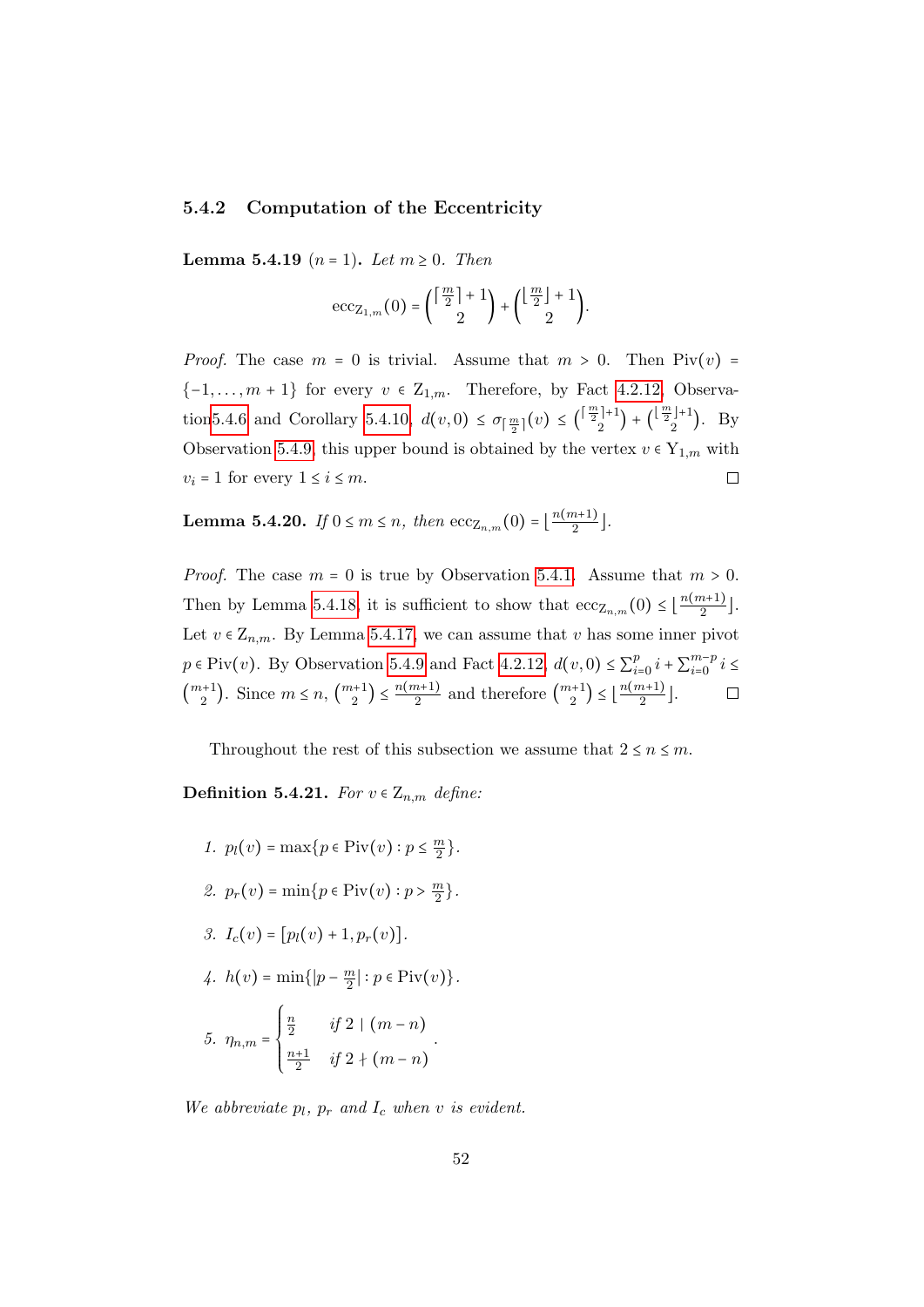Recall the definitions of  $u_{n,m}^0$ ,  $d_{n,m}^0$ ,  $u_{n,m}^1$ ,  $d_{n,m}^1$  and  $d_{n,m}$  (in  $Y_{n,m}$ ) from Definitions [4.3.4,](#page-36-0) [4.3.5](#page-36-1) and [4.3.8.](#page-37-2) Note that  $u_{n,m}^0$  and  $u_{n,m}^1$  can also be considered as vertices in  $Z_{n,m}$  and by Corollary [5.4.11,](#page-54-1)  $d_{Z_{n,m}}(u_{n,m}^0,0)$  =  $d_{Y_{n,m}}(u_{n,m}^0,0) = d_{n,m}^0$  and  $d_{Z_{n,m}}(u_{n,m}^1,0) = d_{Y_{n,m}}(u_{n,m}^1,0) = d_{n,m}^1$ .

<span id="page-58-2"></span>Observation 5.4.22.  $ecc_{Z_{n,m}}(0) \geq d_{n,m}$ .

In the rest of this subsection, we prove that  $d_{n,m}$  is also an upper bound on the distance of an arbitrary vertex v in  $Z_{n,m}$  from 0. Note that  $\sum_{i\in I_c} v_i \in$  $\{0, \pm n\}$  for every v in  $\mathbb{Z}_{n,m}$ . We split this proof into three cases.

- 1.  $h(v) < \eta_{n,m}$  (Lemma [5.4.23\)](#page-58-0).
- 2.  $h(v) \ge \eta_{n,m}$  and  $\sum_{i \in I_c(v)} v_i = \pm n$  (Lemma [5.4.28\)](#page-60-0).
- 3.  $h(v) \ge \eta_{n,m}$  and  $\sum_{i \in I_c(v)} v_i = 0$  (Lemma [5.4.31\)](#page-61-1).

<span id="page-58-0"></span>**Lemma 5.4.23.** Let  $v \in \mathbb{Z}_{n,m}$  such that  $h(v) < \eta_{n,m}$ . Then  $d(v, 0) \leq d_{n,m}$ .

Proof. The proof of this lemma is identical to the proof of Lemma [4.3.10](#page-38-0) in  $\Box$ which Corollary [4.2.9](#page-33-0) is replaced by Corollary [5.4.10.](#page-54-2)

We now deal with the case  $h(v) \ge \eta_{n,m}$ ,  $\sum_{i \in I_c} v_i = \pm n$ . We first reduce to the case  $\sum_{i\in I_c} v_i = n$ .

<span id="page-58-1"></span>**Definition 5.4.24.** Let  $\mu$  :  $Z_{n,m} \to Z_{n,m}$  be the map defined by  $\mu(v)_i = -v_i$ for every  $0 \leq i \leq m+1$ .

Note that if  $v_0 > 0$ , then  $\mu(v)_0 = n - v_0 > 0$  and similarly for  $v_{m+1}$ . It is straightforward to verify that  $\mu$  is an automorphism of  $Z_{n,m}$ .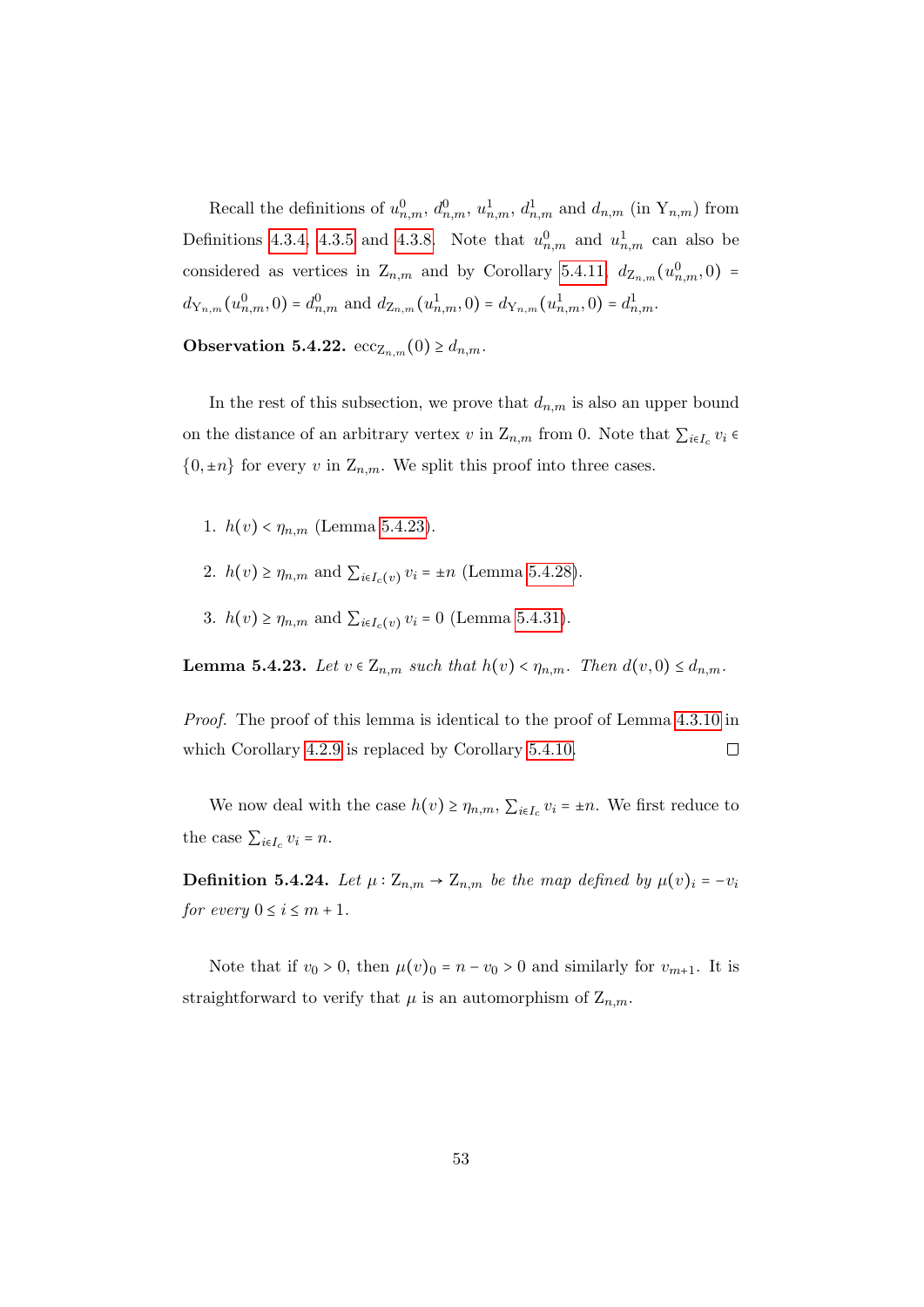<span id="page-59-0"></span>**Observation 5.4.25.** Let  $v \in \mathbb{Z}_{n,m}$  such that  $\sum_{i \in I_c} v_i = -n$ . Then  $I_c \subseteq [1, m]$ and  $\sum_{i\in I_c} \mu(v)_i = n$ .

*Proof.* If  $I_c \notin [1, m]$ , then either  $p_l = -1$  or  $p_r = m + 1$ . Assume that  $p_l = -1$ . Recall that the buckets are identified with non-negative integers. Since  $0 \notin \mathbb{R}$ Piv(*v*), we have  $v_0 > 0$ . This implies that  $\sum_{i \in I_c} v_i \in \{0, n\}$ . A contradiction. If  $p_r = m+1$ , then  $\sum_{i \in I_c} v_i \in \{0, n\}$  following similar arguments. Finally, if  $I_c \subseteq$ [1, m] and  $\sum_{i \in I_c} v_i = -n$  then  $\sum_{i \in I_c} \mu(v)_i = n$ , since  $\text{Piv}(v) = \text{Piv}(\mu(v))$ .  $\Box$ 

The following lemma generalizes Lemma [5.4.17.](#page-56-1)

<span id="page-59-1"></span>**Lemma 5.4.26.** Let  $v \in Z_{n,m}$  such that  $\sum_{i \in I_c} v_i = n$ . Then

$$
d(v,0) \le \sum_{i=1}^{p_l} i + \sum_{i=1}^{m-p_r} i + \lfloor \frac{n(m+1)}{2} \rfloor.
$$

*Proof.* The sum  $\sum_{i=1}^{p_i}$  $_{i=1}^{p_l} i + \sum_{i=1}^{m-p_r}$  $\lim_{i=1}^{m-p_r} i$  is an upper bound on the number of steps needed to set to 0 every  $v_i$  with  $i \in [1, m] \setminus I_c$ ; note that necessarily, following these steps, a bucket of  $v$  not in  $I_c$ , is also equal to 0. We can therefore assume that  $v_i = 0$  for every  $i \notin I_c$  and prove that  $d(v, 0) \leq \lfloor \frac{n(m+1)}{2} \rfloor$  $\frac{n+1}{2}$ . The assumption implies that  $d(v, 0) = \min{\{\sigma_{p_l}(v), \sigma_{p_r}(v)\}}$ . Since  $\sum_{i \in I_c} v_i = n$ , every  $p_r$ -pivot path of v shifts left in  $[0, p_r]$  and every  $p_l$ -pivot path of v shifts right in  $[p_l + 1, m + 1]$ . Moreover, the assumption  $\sum_{i \in I_c} v_i = n$  implies that  $\sum_{i=1}^{p_r}$  $_{i=j}^{p_r} v_i > 0$  for every  $j \in I_c$  and  $\sum_i^j$  $\sum_{i=p_l+1}^{j} v_i > 0$  for every  $j \in I_c$ . Therefore, by Lemmas [5.4.15](#page-55-0) and [5.4.16,](#page-55-1)  $d(v, 0) = \min\{\sigma_{p_l}(v), \sigma_{p_r}(v)\} \leq \left\lfloor \frac{\sigma_{p_l}(v) + \sigma_{p_r}(v)}{2} \right\rfloor$  $\left[\frac{1}{2} \right]$  =  $\frac{\sum_{i\in I_c}iv_i+\sum_{i\in I_c}(m+1-i)v_i}{2}$  $\left\lfloor \frac{\epsilon I_c (m+1-i)v_i}{2} \right\rfloor = \left\lfloor \frac{n(m+1)}{2} \right\rfloor$  $\frac{n+1j}{2}$ .  $\Box$ 

#### Observation 5.4.27.

1. If 
$$
2|(m-n)
$$
, then  $d_{n,m}^0 = \sum_{i=1}^{\frac{m-n}{2}} i + \sum_{i=1}^{m-\frac{m+n}{2}} i + \frac{n(m+1)}{2}$ .  
\n2.  $d_{n,m}^1 = \sum_{i=1}^{\lfloor \frac{m-n}{2} \rfloor} i + \sum_{i=1}^{m-\lceil \frac{m+n}{2} \rceil} i + \lfloor \frac{n(m+1)}{2} \rfloor$ .

Proof. A direct (though tedious) comparison with Lemma [4.3.7.](#page-37-0) Alternatively, it follows by observing that  $|p_l - \frac{m}{2}|$  $\frac{m}{2}$ | =  $|p_r - \frac{m}{2}$  $\frac{m}{2}$  in both cases under  $\Box$ consideration.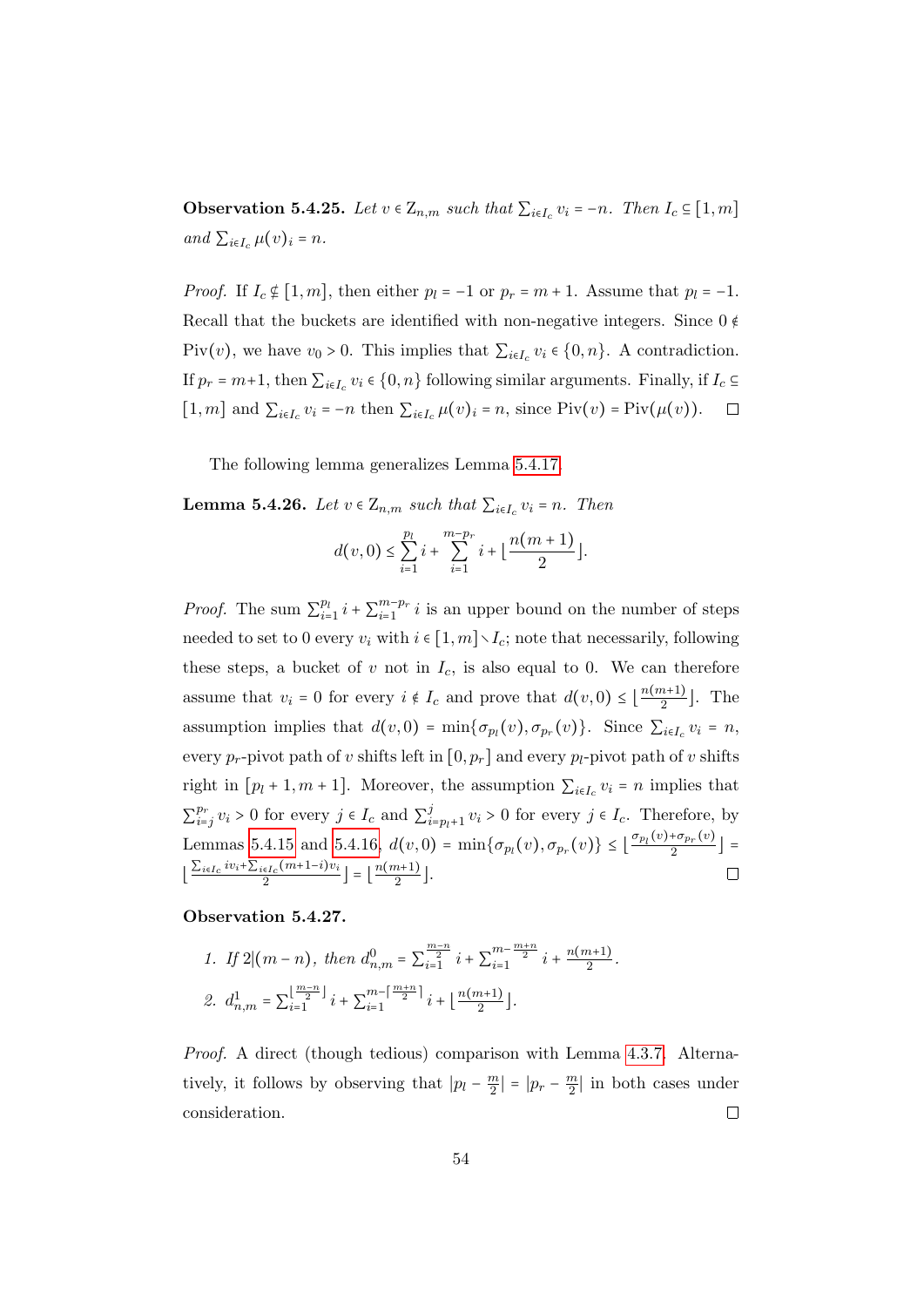<span id="page-60-0"></span>**Lemma 5.4.28.** Let  $v \in \mathbb{Z}_{n,m}$  such that  $h(v) \geq \eta_{n,m}$  and  $\sum_{i \in I_c(v)} v_i = \pm n$ . Then  $d(v, 0) \leq d_{n,m}$ .

*Proof.* By Observation [5.4.25,](#page-59-0) we can assume that  $\sum_{i \in I_c(v)} v_i = n$ . Assume that 2 $|(m-n)$ . By Observation [5.4.27,](#page-0-0)  $d_{n,m} = d_{n,m}^0 = \sum_{i=1}^{\frac{m-n}{2}} i + \sum_{i=1}^{m-\frac{m+n}{2}} i +$  $n(m+1)$  $\frac{n+1}{2}$ . By Lemma [5.4.26,](#page-59-1)  $d(v, 0) \le \sum_{i=1}^{p_i}$  $_{i=1}^{p_l} i + \sum_{i=1}^{m-p_r}$  $_{i=1}^{m-p_r} i + \frac{n(m+1)}{2}$  $\frac{n+1}{2}$ . Since  $h(v) \geq$  $\eta_{n,m}, p_l \leq \frac{m-n}{2}$  and  $p_r \geq \frac{m+n}{2}$ . Therefore  $d(v, 0) \leq d_{n,m}$ .

Otherwise assume that  $2 + (m - n)$ . By Observation [5.4.27,](#page-0-0)  $d_{n,m} \ge$  $d_{n,m}^1 = \sum_{i=1}^{\lfloor \frac{m-n}{2} \rfloor}$  $\lfloor \frac{m-n}{2} \rfloor$   $i + \sum_{i=1}^{m-\lceil \frac{m+n}{2} \rceil}$  $\frac{m-|\frac{m+n}{2}|}{i+|\frac{n(m+1)}{2}}$  $\frac{(n+1)}{2}$ . By Lemma [5.4.26,](#page-59-1)  $d(v, 0) \le \sum_{i=1}^{p}$  $\frac{p_l}{i=1} i +$  $\sum_{i=1}^{m-p_r}$  $_{i=1}^{m-p_r} i + \left\lfloor \frac{n(m+1)}{2} \right\rfloor$  $\lfloor \frac{m+1}{2} \rfloor$ . Since  $h(v) \ge \eta_{n,m}, p_l \le \lfloor \frac{m-n}{2} \rfloor$  and  $p_r \ge \lceil \frac{m+n}{2} \rceil$ . Therefore  $d(v, 0) \leq d_{n,m}$ .

<span id="page-60-1"></span>**Lemma 5.4.29.** Let  $v \in Z_{n,m}$  such that  $I_c(v) \subseteq [1,m]$  and  $\sum_{i \in I_c(v)} v_i = 0$ . Then

$$
d(v,0) \le \sum_{i=1}^{p_l} i + \sum_{i=1}^{m-p_r} i + \left\lfloor \frac{\gamma}{2} \right\rfloor \left\lceil \frac{\gamma}{2} \right\rceil
$$

where  $\gamma = |I_c(v)|$ .

Proof. As in the beginning of the proof of Lemma [5.4.26,](#page-59-1) we can assume that  $v_i = 0$  for every  $i \notin I_c$  and prove that  $d(v, 0) \leq \left\lfloor \frac{2}{2} \right\rfloor$  $\frac{\gamma}{2}$   $\left| \frac{\gamma}{2} \right|$ .

Let P be any  $p_l$ - or  $p_r$ -pivot path of v.  $I_c$  is clearly a P-interval (namely, both  $p_l$  and  $p_r$  are walls of P), since  $\sum_{i \in I_c} v_i = 0$  and  $I_c(v) \subseteq [1, m]$ . Assume without loss of generality, that P shifts left in  $I_c$ . By Lemma [5.4.15,](#page-55-0)  $\sigma_{I_c}(P)$  =  $\sum_{i\in I_c} iv_i$ . The number of entries of v that are equal to 1 is equal to the number of entries of v that are equal to  $-1$ , since  $\sum_{i \in I_c} v_i = 0$ . This number is at most  $\frac{3}{2}$  $\frac{\gamma}{2}$ . The maximum value of  $\sum_{i \in I_c} i v_i$  is obtained when the first  $\frac{\gamma}{2}$  $\frac{\gamma}{2}$  entries in  $I_c$  are equal to -1 and the last  $\lfloor \frac{\gamma}{2} \rfloor$  $\frac{\gamma}{2}$  entries are equal to 1. Therefore  $\sum_{i \in I_c} iv_i \leq \left\lfloor \frac{\gamma}{2} \right\rfloor$  $\frac{\gamma}{2}$   $\left| \frac{\gamma}{2} \right|$ .  $\Box$ 

<span id="page-60-2"></span>Fact 5.4.30. Let a and b be two non-negative integers. Then

$$
\sum_{i=1}^{a} i + \sum_{i=1}^{b} i \ge \left\lfloor \frac{a+b}{2} \right\rfloor \left\lceil \frac{a+b}{2} \right\rceil.
$$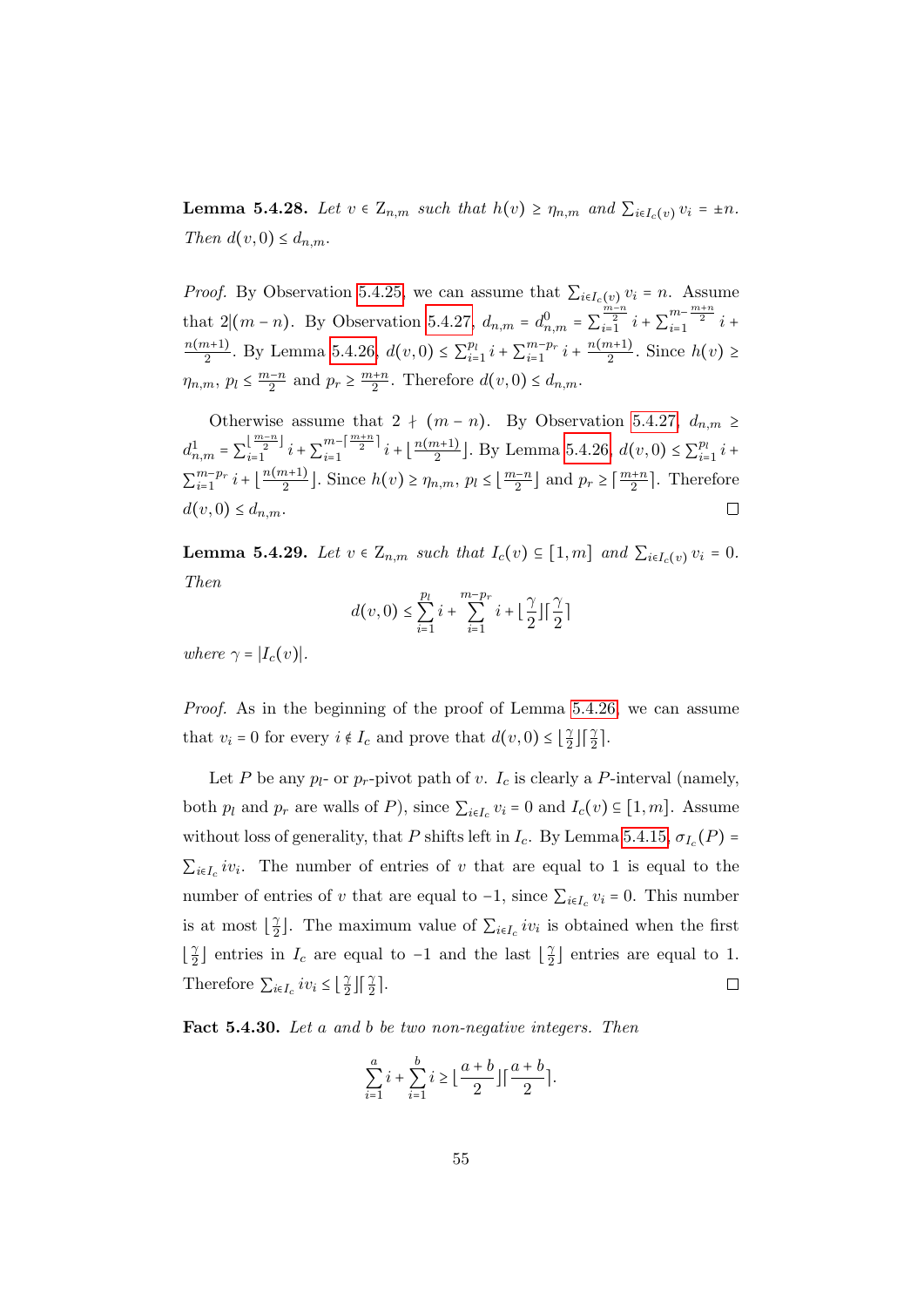<span id="page-61-1"></span>**Lemma 5.4.31.** Let  $v \in \mathbb{Z}_{n,m}$  such that  $h(v) \geq \eta_{n,m}$  and  $\sum_{i \in I_c} v_i = 0$ . Then  $d(v, 0) \leq d_{n,m}$ .

*Proof.* If both  $p_l$  and  $p_r$  are outer pivots, then both buckets are non-empty and  $\sum_{i\in I_c} v_i = n$ , since in this case, v has no pivots other than  $p_l$  and  $p_r$ ; but we assumed  $\sum_{i \in I_c} v_i = 0$ . Assume that exactly one of  $p_l$  and  $p_r$ , say  $p_l$ , is an outer pivot (and that the other pivot,  $p_r$ , is an inner pivot). Let  $\mu$  be the automorphism of  $Z_{n,m}$  from Definition [5.4.24.](#page-58-1) Clearly,  $I_c(v)$  $I_c(\mu(v))$ . By assumption  $v_0 > 0$  and therefore  $\mu(v)_0 = n - v_0 > 0$ ; hence  $\sum_{i \in I_c} \mu(v)_i = n - \sum_{i \in I_c} v_i = n$ . Since 0 is a fixed point of  $\mu$ , by Lemma [5.4.28,](#page-60-0)  $d(v, 0) = d(\mu(v), 0) \leq d_{n,m}$ , as required.

Otherwise both  $p_l$  and  $p_r$  are inner pivots, that is,  $I_c(v) \subseteq [1, m]$ . By Lemma [5.4.29,](#page-60-1)  $d(v, 0) \leq \sum_{i=1}^{p_i}$  $_{i=1}^{p_l} i + \sum_{i=1}^{m-p_r}$  $_{i=1}^{m-p_r} i + \left\lfloor \frac{\gamma}{2} \right\rfloor$  $\frac{\gamma}{2} \left| \left[ \frac{\gamma}{2} \right] \right|$  where  $\gamma = |I_c(v)|$ . Let  $p = \lfloor \frac{m+n}{2} \rfloor$  so that, by Lemma [4.3.7,](#page-37-0)  $d_{n,m}^0 = \sum_{i=1}^p p_i^0$  $_{i=1}^{p}$   $i+\sum_{i=1}^{m-p}$  $_{i=1}^{m-p}$  *i*. Note that  $|p-\frac{m}{2}\rangle$  $\frac{m}{2}$ |  $\leq$  $\eta_{n,m}$ . The assumption  $h(v) \geq \eta_{n,m}$  implies that  $p_l \leq p \leq p_r$ . Therefore

$$
d_{n,m} - d(v,0) \geq d_{n,m}^0 - d(v,0) \geq \sum_{i=p_l+1}^p i + \sum_{i=m-p_r+1}^{m-p} i - \left\lfloor \frac{\gamma}{2} \right\rfloor \left\lceil \frac{\gamma}{2} \right\rceil.
$$

Clearly,  $\sum_{i=1}^{p}$  $_{i=p_l+1}^{p} i + \sum_{i=m}^{m-p}$  $_{i=m-p_r+1}^{m-p} i \geq \sum_{i=1}^{p-p_l} i$  $_{i=1}^{p-p_l} i + \sum_{i=1}^{p_r-p}$  $p_r^{-p} i$ . Let  $a = p - p_l$ , let  $b = p_r - p_l$ and note that  $a + b = \gamma$ . Therefore, by Fact [5.4.30,](#page-60-2)  $d_{n,m} - d(v,0) \ge \sum_{i=1}^{a} i +$  $\sum_{i=1}^{b} i - \left\lfloor \frac{\gamma}{2} \right\rfloor$  $\frac{\gamma}{2} \int \left[ \frac{\gamma}{2} \right] \geq 0.$  $\Box$ 

<span id="page-61-2"></span>**Lemma 5.4.32.** Let  $2 \le n \le m$  be two integers. Then  $\mathrm{ecc}_{Z_{n,m}}(0) = d_{n,m}$ .

Proof. Combine Observation [5.4.22](#page-58-2) with Lemmas [5.4.23,](#page-58-0) [5.4.28](#page-60-0) and [5.4.31.](#page-61-1)  $\Box$ 

<span id="page-61-0"></span>**Theorem 5.4.33.** For all values of n and m, the eccentricity of 0 in  $Z_{n,m}$ is equal to the eccentricity of 0 in  $Y_{n,m}$  as it appears in Theorem [4.0.1.](#page-29-0)

Proof. This theorem is the combined result of Lemmas [5.4.19,](#page-57-1) [5.4.20](#page-57-2) and [5.4.32.](#page-61-2)  $\Box$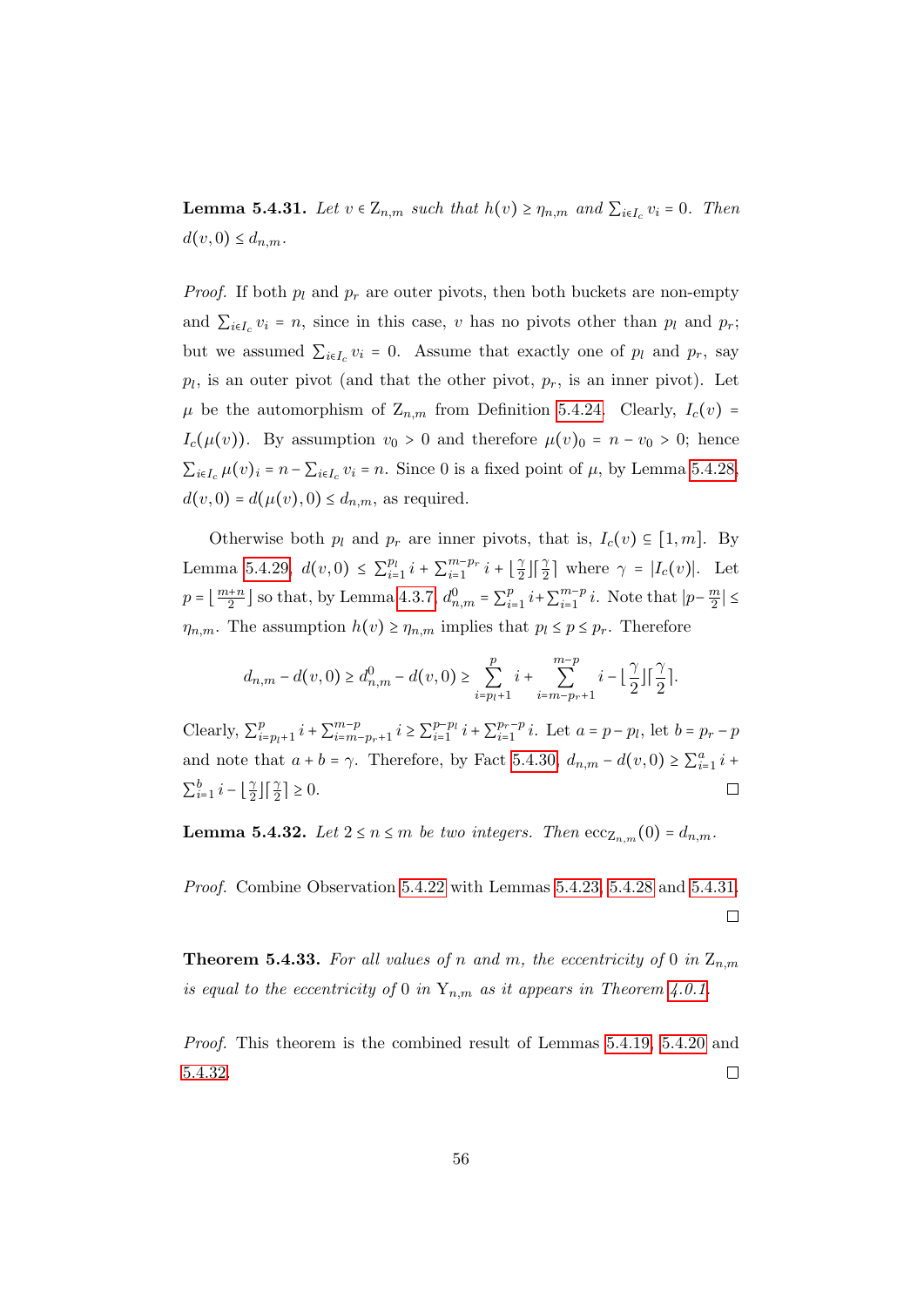# Chapter 6

# Automorphisms of  $Y_{n,m}$

This chapter deals with automorphisms of  $Y_{n,m}$ . In Section [6.1,](#page-62-0) we introduce three fundamental automorphisms of  $Y_{n,m}$  and find the structure of the group they generate. In Section [6.2,](#page-66-0) we show that the group generated by these three fundamental automorphisms is, in fact, precisely the automorphism group of  $Y_{n,m}$ , whenever  $m \neq 2$  and  $(n,m) \neq (1,3)$ . We cover the case  $(n, m) = (1, 3)$  separately.

# <span id="page-62-0"></span>6.1 Fundamental Automorphisms

<span id="page-62-1"></span>**Definition 6.1.1.** Let  $\varphi$ ,  $\psi$  and  $\tau$  be the following three maps from  $Y_{n,m}$  to  $Y_{n,m}$ :

$$
\varphi(v_0, v_1, \dots, v_m, v_{m+1}) = (v_0 + 1, v_1, \dots, v_m, v_{m+1} - 1)
$$
  

$$
\psi(v_0, v_1, \dots, v_m, v_{m+1}) = (v_{m+1}, v_m, \dots, v_1, v_0)
$$
  

$$
\tau(v_0, v_1, \dots, v_m, v_{m+1}) = (-v_0, 1 - v_1, \dots, 1 - v_m, -(m + v_{m+1}))
$$

Note that  $\varphi$  and  $\tau$  are essentially as in Definition [5.1.12.](#page-43-0) We define them here again for completeness.

**Observation 6.1.2.**  $\varphi$ ,  $\psi$  and  $\tau$  are automorphisms of  $Y_{n,m}$ .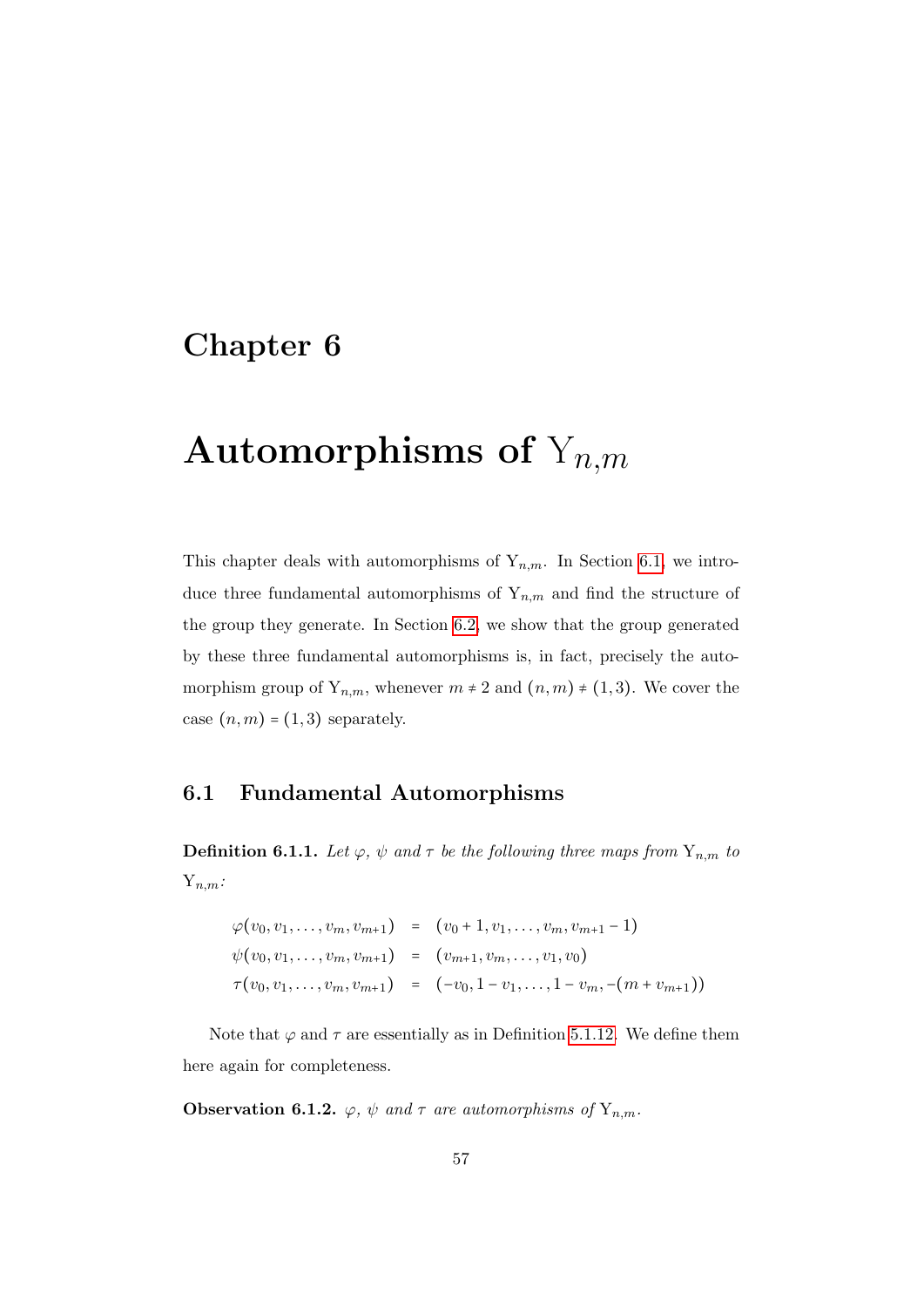**Definition 6.1.3.** Denote  $\mathscr{A}_{n,m} = \langle \varphi, \psi, \tau \rangle$ ; the subgroup of Aut $(Y_{n,m})$  generated by  $\{\varphi, \psi, \tau\}.$ 

Recall that the dihedral group  $D_n$  ( $\forall n \geq 1$ ) is the group of order  $2n$  with presentation:

$$
D_n = \left\{ g, h \mid g^n = h^2 = 1, hgh = g^{-1} \right\}.
$$

Denote by  $o(g)$  the order of an element g in a finite group.

**Theorem 6.1.4** (The structure of  $\mathscr{A}_{n,m}$ ).

- 1.  $\mathcal{A}_{1,0} \cong \{1\}$  and  $\mathcal{A}_{2,0} \cong \mathcal{A}_{1,1} \cong C_2$ , the cyclic group of order 2.
- 2.  $\mathscr{A}_{n,0} \cong D_n \ (\forall n > 2).$
- 3.  $\mathscr{A}_{1,m} \cong C_2 \times C_2 \quad (\forall m > 1).$
- 4. If  $n > 1$  and  $m > 0$ , then
	- (a) if at least one of n and m is odd, then  $\mathscr{A}_{n,m} \cong D_{2n}$ ;
	- (b) otherwise (n and m are even),  $\mathscr{A}_{n,m} \cong D_n \times C_2$ .

This theorem is the combined result of forthcoming Lemmas [6.1.10](#page-0-0) and [6.1.12.](#page-65-0)

<span id="page-63-0"></span>**Observation 6.1.5.** The following two properties hold in  $\mathscr{A}_{n,m}$  for any n and m.

\n- 1. 
$$
\psi\varphi = \varphi^{-1}\psi
$$
 and  $\tau\varphi = \varphi^{-1}\tau$ .
\n- 2.  $(\tau\psi)^2 = \varphi^m$ .
\n

*Proof.* The first property is trivial. Let  $u \in Y_{n,m}$  and  $f = \tau \psi$ . Then

$$
(u_0, \ldots, u_{m+1}) \stackrel{f}{\mapsto} (-u_{m+1}, 1 - u_m, \ldots, 1 - u_1, -(m + u_0))
$$
  

$$
\stackrel{f}{\mapsto} (u_0 + m, u_1, \ldots, u_m, u_{m+1} - m).
$$

This proves the second property.

 $\Box$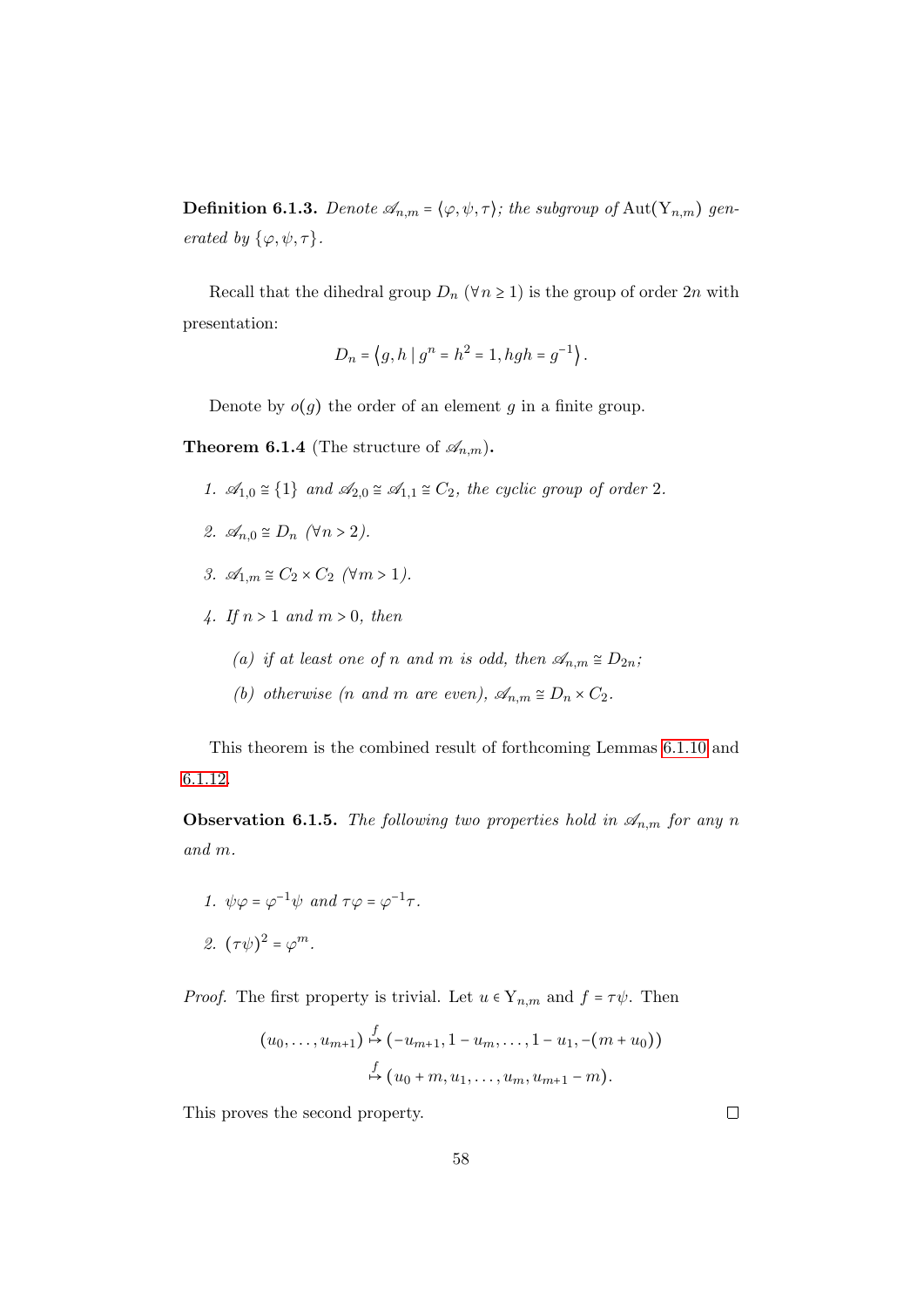<span id="page-64-1"></span>**Fact 6.1.6.** Let  $n > 2$ . If g and h are two elements in a group such that  $o(g) = n, o(h) = 2$  and  $gh = hg^{-1}$ , then  $\langle g, h \rangle \cong D_n$ .

#### Observation 6.1.7.

- 1.  $\varphi = \psi$  if and only if  $n = 1$  and  $m \leq 1$ ;
- 2.  $\varphi = \tau$  if and only if  $n = 1$  and  $m = 0$ ;
- 3.  $\psi = \tau$  if and only  $m = 0$ ;

<span id="page-64-0"></span>**Observation 6.1.8.** The orders of  $\varphi$ ,  $\psi$  and  $\tau$  in  $\mathscr{A}_{n,m}$  are as follows:

- 1.  $\psi = Id$  if and only if  $(n, m) \in \{(1, 0), (1, 1), (2, 0)\}\$ , otherwise  $o(\psi) = 2$ ;
- 2.  $\tau = Id$  if and only if  $(n, m) \in \{(1, 0), (2, 0)\}\text{, otherwise } o(\tau) = 2$ ;
- 3.  $o(\varphi) = n$ .

<span id="page-64-2"></span>Corollary 6.1.9. If  $n > 1$  and  $m > 0$ , then  $\varphi$ ,  $\psi$  and  $\tau$  are distinct and of orders n, 2 and 2, respectively.

#### Lemma 6.1.10.

1.  $\mathscr{A}_{1,0} \cong \{1\}$  and  $\mathscr{A}_{2,0} \cong \mathscr{A}_{1,1} \cong C_2$ . 2.  $\mathscr{A}_{n,0} \cong D_n \quad (\forall n > 2).$ 3.  $\mathcal{A}_{1,m} \cong C_2 \times C_2 \quad (\forall m > 1).$ 

*Proof.* The first case is trivial. By Observations [6.1.7](#page-0-0) and [6.1.8,](#page-64-0) if  $n > 2$ and  $m = 0$ , then  $\psi = \tau \neq Id$ . Moreover, by Observation [6.1.5](#page-63-0) (Property 1), Observation [6.1.8](#page-64-0) and Fact [6.1.6,](#page-64-1)  $\langle \varphi, \psi \rangle$  is isomorphic to  $D_n$ . This proves the second case. If  $n = 1$  and  $m > 1$ , then  $\varphi = Id$ ,  $\psi \neq \tau$ ,  $o(\psi) = o(\tau) = 2$  and  $\psi \tau = \tau \psi$ . This proves the third case.  $\Box$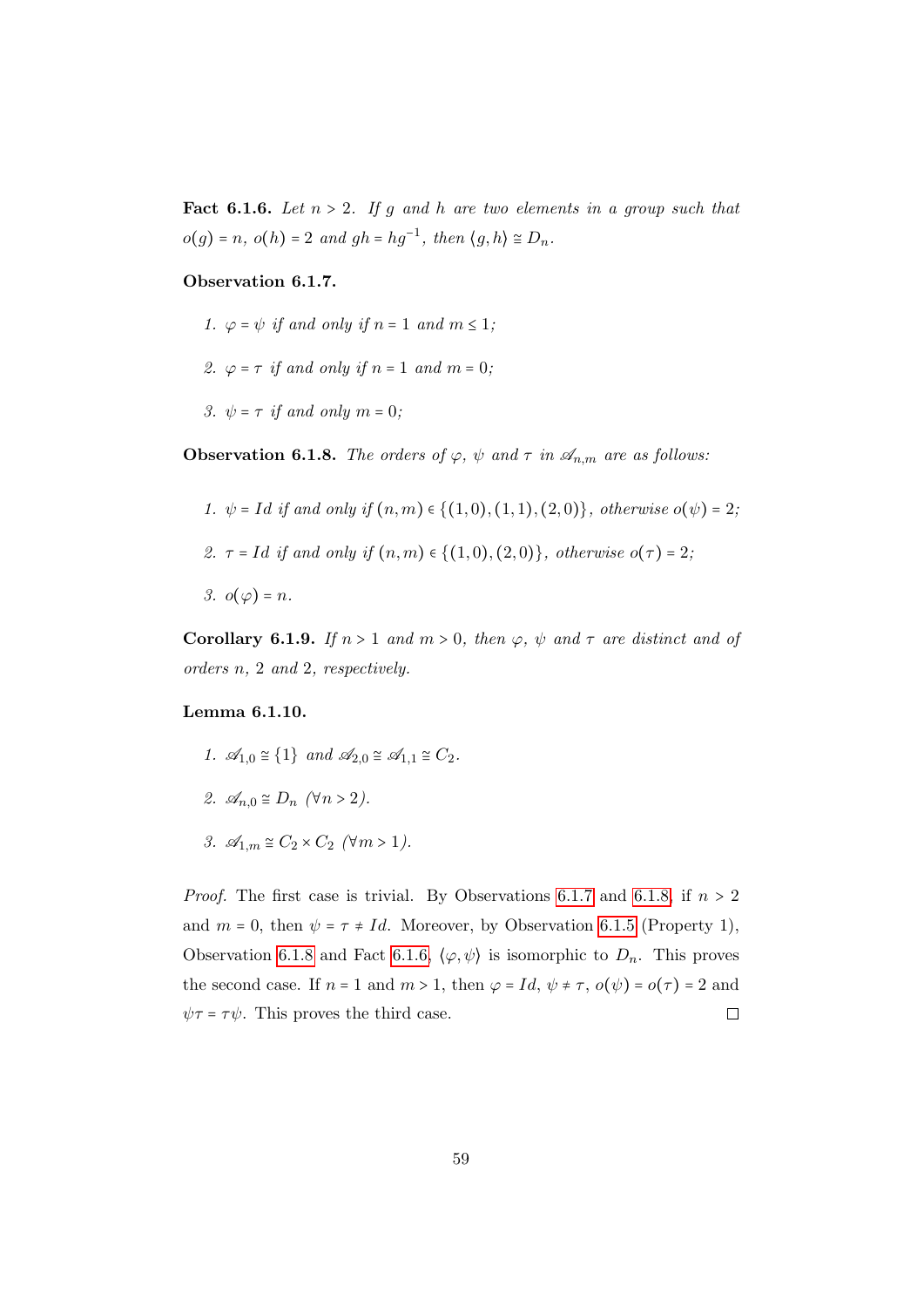<span id="page-65-1"></span>**Lemma 6.1.11.** If  $m > 0$  and  $(n, m) \neq (1, 1)$ , then  $|\mathscr{A}_{n,m}| = 4n$ .

*Proof.* If  $n = 1$  (and  $m > 1$ ), then  $|\mathcal{A}_{1,m}| = 4$ , by Lemma [6.1.10.](#page-0-0) Assume that  $n > 1$  (and  $m > 0$ ). By Observation [6.1.5,](#page-63-0) every element in  $\mathscr{A}_{n,m}$  can be written in the form  $\varphi^k \tau^i \psi^j$  where  $0 \leq k \leq n-1$  and  $i, j \in \{0, 1\}$ . Therefore  $|\mathcal{A}_{n,m}|$  ≤ 4n.

Assume to the contrary that  $\varphi^k \tau^i \psi^j = Id$  for  $(k, i, j) \neq (0, 0, 0)$ . By Corollary [6.1.9,](#page-64-2)  $\varphi$ ,  $\psi$  and  $\tau$  are distinct and of orders n, 2 and 2, respectively. Therefore,  $k \neq 0$ . If  $i = 0$ , then  $\varphi^k \psi = Id$ . This is impossible, since  $\varphi^k \psi(0) \neq 0$ 0. On the other hand, if  $i = 1$ , then  $\varphi^k \tau \psi^j = Id$ . This is also impossible, again, since  $\varphi^k \tau \psi^j(0) \neq 0$ . This is a contradiction, completing the proof.

<span id="page-65-0"></span>**Lemma 6.1.12.** If  $n > 1$  and  $m > 0$ , then

- 1. if at least one of n and m is odd, then  $\mathscr{A}_{n,m} \cong D_{2n}$ ;
- 2. otherwise,  $\mathscr{A}_{n,m} \cong D_n \times C_2$ .

Proof. We start with Case 1. Assume that at least one of n and m is odd. Therefore, there exists some integer k such that  $m + 2k$  and n are coprime. For this k define  $\alpha = \varphi^k \tau \psi$  and  $\beta = \tau \varphi^k$ . We show that  $\langle \alpha, \beta \rangle \cong D_{2n}$ . This proves Case 1, since by Lemma [6.1.11,](#page-65-1)  $|\mathscr{A}_{n,m}| = 4n$ .

 $o(\alpha)$  is even, since  $m > 0$  and  $(\alpha^i(0))_j = 1$  for every odd integer i and  $1 \leq j \leq m$ . Therefore,  $o(\alpha) = 2o(\alpha^2)$ . By Observation [6.1.5,](#page-63-0)

$$
\alpha^2 = \varphi^k \tau \psi \varphi^k \tau \psi = \varphi^k \tau \varphi^{-k} \psi \tau \psi = \varphi^{2k} \tau \psi \tau \psi = \varphi^{m+2k}.
$$

Since  $m + 2k$  and n are coprime, this implies that  $o(\alpha^2) = n$ . This proves that  $o(\alpha) = 2n$ . Now  $\beta(0) \neq 0$ , so by Observation [6.1.5,](#page-63-0)  $o(\beta) = 2$  and  $\beta \alpha \beta = (\tau \varphi^k)(\varphi^k \tau \psi)(\tau \varphi^k) = \psi \tau \varphi^{-k} = \alpha^{-1}$ . By Fact [6.1.6,](#page-64-1) this proves that  $\langle \alpha, \beta \rangle \cong D_{2n}$ , as required.

We proceed to prove Case 2.  $\mathscr{A}_{n,m} \cong D_n \times C_2$  if and only if there exist two subgroups  $N \cong D_n$  and  $M \cong C_2$  of  $\mathscr{A}_{n,m}$  such that  $N \cap M = \{Id\},$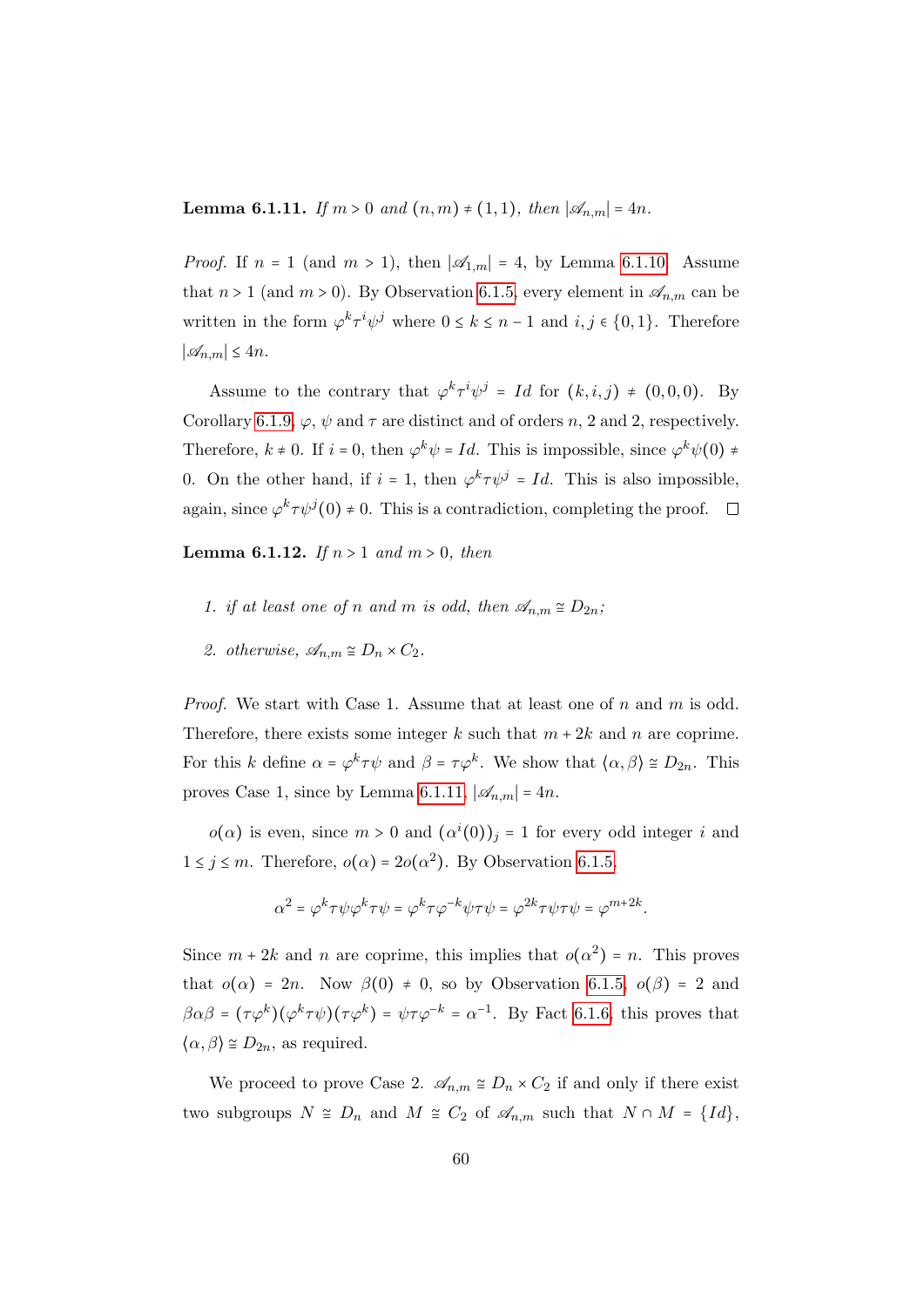$NM = \mathscr{A}_{n,m}$  and the generator of M commutes with the generators of N. Let  $N = \langle \varphi, \psi \rangle$  and let  $M = \langle \gamma \rangle$  where  $\gamma = \varphi^{\frac{m}{2}} \psi \tau = \varphi^{-\frac{m}{2}} \tau \psi$ .

If  $n = 2$  (and  $m > 0$ ), then  $\varphi$  and  $\psi$  clearly commute. Moreover, by Observations [6.1.7](#page-0-0) and [6.1.8,](#page-64-0) they are also distinct and of order 2. Therefore,  $N \cong C_2 \times C_2 \cong D_2$ . For  $n > 2$ ,  $N \cong D_n$  by Observations [6.1.5](#page-63-0) and [6.1.8](#page-64-0) and Fact [6.1.6.](#page-64-1)  $M \cong C_2$ , since  $\gamma^2 = (\varphi^{-\frac{m}{2}} \tau \psi)^2 = \varphi^{-m} (\tau \psi)^2 = Id$  and  $\gamma(0) \neq 0$ . By Observation [6.1.5,](#page-63-0)  $\gamma$  commutes with  $\varphi$ , and  $\psi \gamma \psi = \psi (\varphi^{-\frac{m}{2}} \tau \psi) \psi = \varphi^{\frac{m}{2}} \psi \tau = \gamma$ . Therefore,  $\gamma$  commutes also with  $\psi$ . For every  $1 \leq j \leq m$ ,  $\varphi(0)_j = \psi(0)_j = 0$ but  $\gamma(0)_j = 1$ . Therefore  $\gamma \notin N$  and  $N \cap M = \{Id\}$ .  $\mathscr{A}_{n,m} \subseteq NM$ , since  $\tau = \psi \varphi^{-\frac{m}{2}} \gamma \in NM$ . This completes the proof.  $\Box$ 

# <span id="page-66-0"></span>**6.2** The Automorphism Group of  $Y_{n,m}$

The main result of this section is the following theorem.

#### Theorem 6.2.1.

- 1. Aut $(Y_{1,3}) \cong D_4 \times C_2$ .
- 2. Aut $(Y_{n,m}) \cong \mathscr{A}_{n,m}$  for all  $n \geq 1$  and  $m \geq 0$  s.t.  $m \neq 2$  and  $(n,m) \neq (1,3)$ .

This theorem is the combined result of forthcoming Lemmas [6.2.2,](#page-66-1) [6.2.16](#page-76-0) and Observation [6.2.3.](#page-67-0)

<span id="page-66-1"></span>Lemma 6.2.2.

$$
Aut(Y_{1,3}) \cong D_4 \times C_2.
$$

*Proof.* Since  $v_0 = v_4 = 0$  for every vertex  $v \in Y_{1,3}$ , we identify each vertex v with  $(v_1v_2v_3)$  (since  $v_i \in \{0,1\}$  for every  $1 \le i \le 3$ , the vertices are well defined without commas), see Figure [6.1.](#page-67-1) Let  $f_1$ ,  $f_2$  and  $f_3$  be three automorphisms of  $Y_{1,3}$ , each one interchanging a single pair of vertices and fixing the rest of the graph:  $f_1$  interchanges (100) and (001),  $f_2$  interchanges (101) and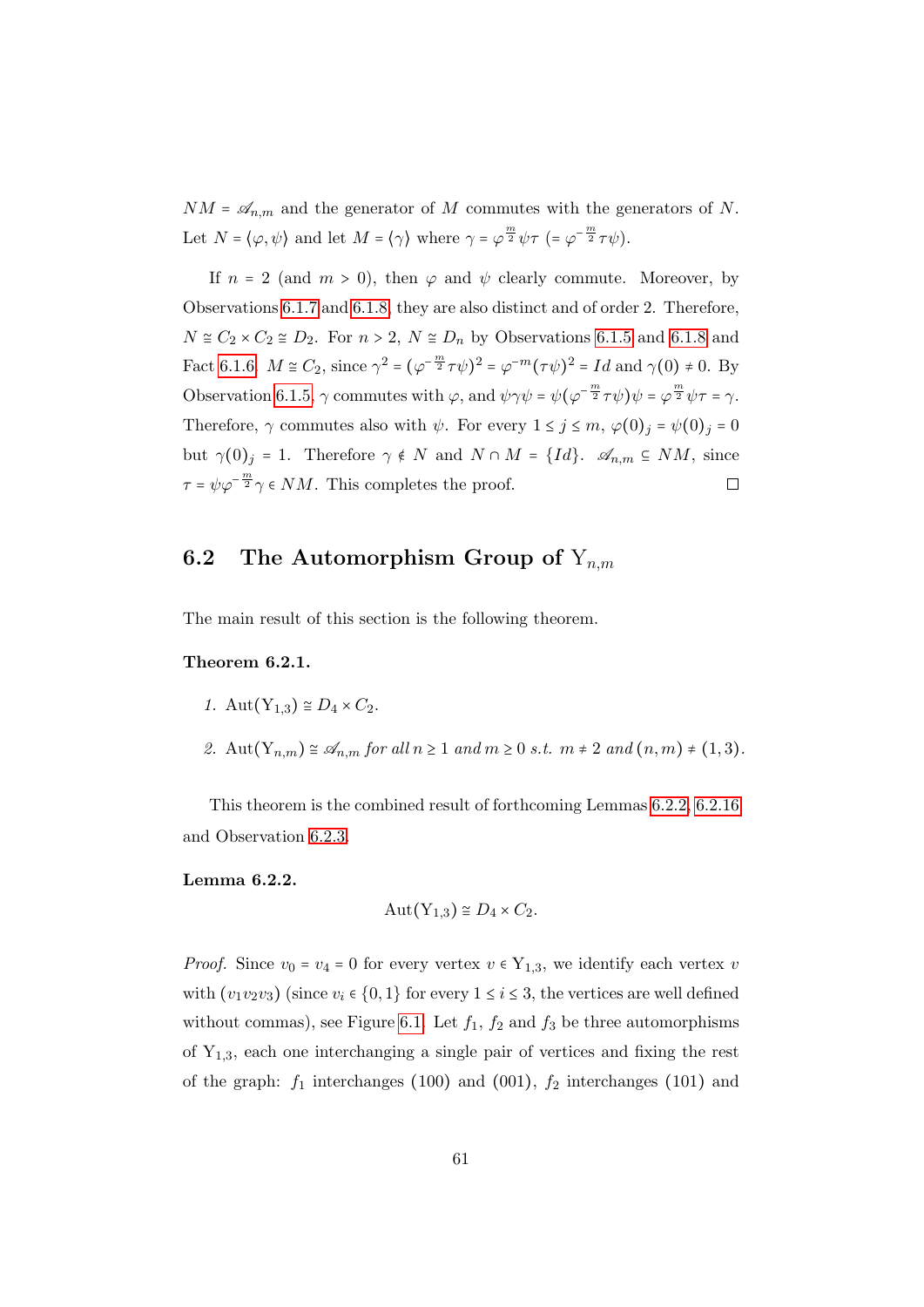(010) and  $f_3$  interchanges (110) and (011). Let  $\tau$  be as in Definition [6.1.1](#page-62-1) and note that  $\tau$  interchanges (000) and (111).

(000) and (111) are the only two vertices of valency 2 in  $Y_{1,3}$ . Therefore, for every  $\sigma \in \text{Aut}(Y_{1,3})$ , either  $\sigma \in \text{St}(000)$ , the stabilizer of  $(000)$ , or  $\tau \sigma \in$ St(000). This implies that  $|Aut(Y_{1,3})| = 2|St(000)|$ . There are precisely two vertices at each distance 1, 2 and 3 from (000) (and a unique vertex at distance 4). Therefore  $|\text{St}(000)| \leq 2^3 = 8$ . (000) is fixed by  $f_1$ ,  $f_2$  and  $f_3$ and  $|\langle f_1, f_2, f_3 \rangle| = |C_2 \times C_2 \times C_2| = 8$ . This implies that  $|{\rm St}(000)| = 8$  and therefore,  $|Aut(Y_{1,3})| = 16$ .

Let  $\eta = \tau f_1$ . Then  $o(\eta) = 4$  and  $\eta f_3 = f_3 \eta^{-1}$ . Therefore, by Fact [6.1.6,](#page-64-1)  $\langle \eta, f_3 \rangle \cong D_4$ .  $f_2 \notin \langle \eta, f_3 \rangle$  and  $f_2$  commutes with both  $\eta$  and  $f_3$ . Therefore,  $\langle \eta, f_2, f_3 \rangle \cong D_4 \times C_2$ . Since  $|D_4 \times C_2| = 16 = |\text{Aut}(Y_{1,3})|$ , we have  $\text{Aut}(Y_{1,3}) \cong$  $\langle \eta, f_2, f_3 \rangle \cong D_4 \times C_2.$  $\Box$ 



<span id="page-67-1"></span>Figure 6.1:  $Y_{1,3}$  (vertices are drawn without the buckets)

<span id="page-67-0"></span>**Observation 6.2.3.** For  $m \leq 1$ , Aut $(Y_{n,m}) = \mathscr{A}_{n,m}$ .

*Proof.* The cases  $Y_{1,0}$ ,  $Y_{2,0}$  and  $Y_{1,1}$  are trivial. By Observation [3.1.3,](#page-23-0) if  $m = 0$  and  $n > 2$ , then  $Y_{n,m}$  is the cycle graph on n vertices. If  $m = 1$ and  $n > 1$ , then  $Y_{n,m}$  is the cycle graph on  $2n$  vertices. Therefore, in both cases, Aut $(Y_{n,m})$  is the corresponding dihedral group. By Theorem [6.1.4,](#page-0-0) it follows that  $\text{Aut}(Y_{n,m}) = \mathscr{A}_{n,m}$  when  $m \leq 1$ .  $\Box$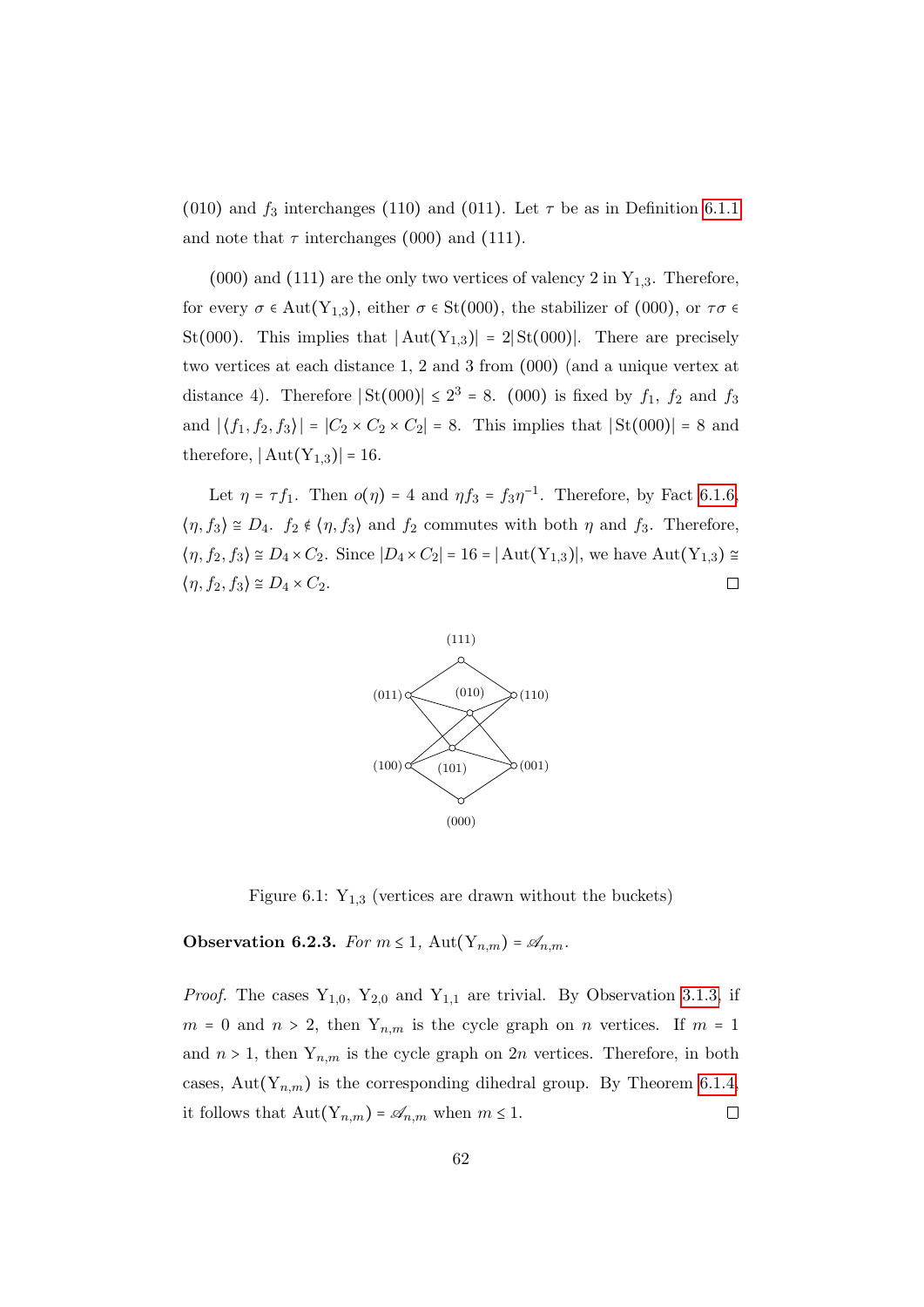In the rest of this section, unless explicitly stated otherwise, we assume that  $m \geq 3$  and  $(n, m) \neq (1, 3)$  in  $Y_{n,m}$ . The purpose of the rest of this section is the proof of Lemma [6.2.16](#page-76-0) where we show that indeed  $\text{Aut}(Y_{n,m}) = \mathcal{A}_{n,m}$ . Specifically, Lemma [6.2.12](#page-74-0) implies that if there exists  $\pi \in \text{Aut}(Y_{n,m})$  such that  $\pi \notin \mathscr{A}_{n,m}$ , then we can assume that  $\pi$  maps between a unique pair of vertices in  $Y_{n,m}$ :  $(n-1,0,0,1,0,\ldots,0)$  and  $(n-2,1,1,0,0,\ldots,0)$ . This leads to a contradiction.

**Definition 6.2.4.** Let  $x \in Y_{n,m}$  and let  $k \in \{0, \ldots, n-1\}$ . We use the following notations throughout this section.

1.  $0_{\ell} = \vec{s}_0(0)$  and  $0_r = \vec{s}_m(0)$ . 2.  $0_k = \varphi^k(0) = (k, 0, \ldots, 0, n - k).$ 3.  $1_k = \varphi^k(0, 1, \ldots, 1, -m) = (k, 1, \ldots, 1, -(m+k)).$ 4.  $N^0(x) = \{y : y \sim x \text{ and } d(y,0) = d(x,0) - 1\}.$ 5.  $n^0(x) = |N^0(x)|$ .

If  $y \in N^0(x)$ , we say that x **covers** y and write  $y \leq x$ .

We use diagrams to visualize covering relations between vertices. For example, in the following diagram  $w = s_j(v) \triangleleft v$  and the directed edge  $(u, w)$ , combined with the label  $\overleftarrow{s}_i$ , indicates that  $w = \overleftarrow{s}_i(u) \leq u$ .



In Definition [6.2.5,](#page-69-0) we setup three vertices in  $Y_{n,m}$  in a way that will recur throughout the statements in this section. The example diagram above visualizes the covering relations in this setup.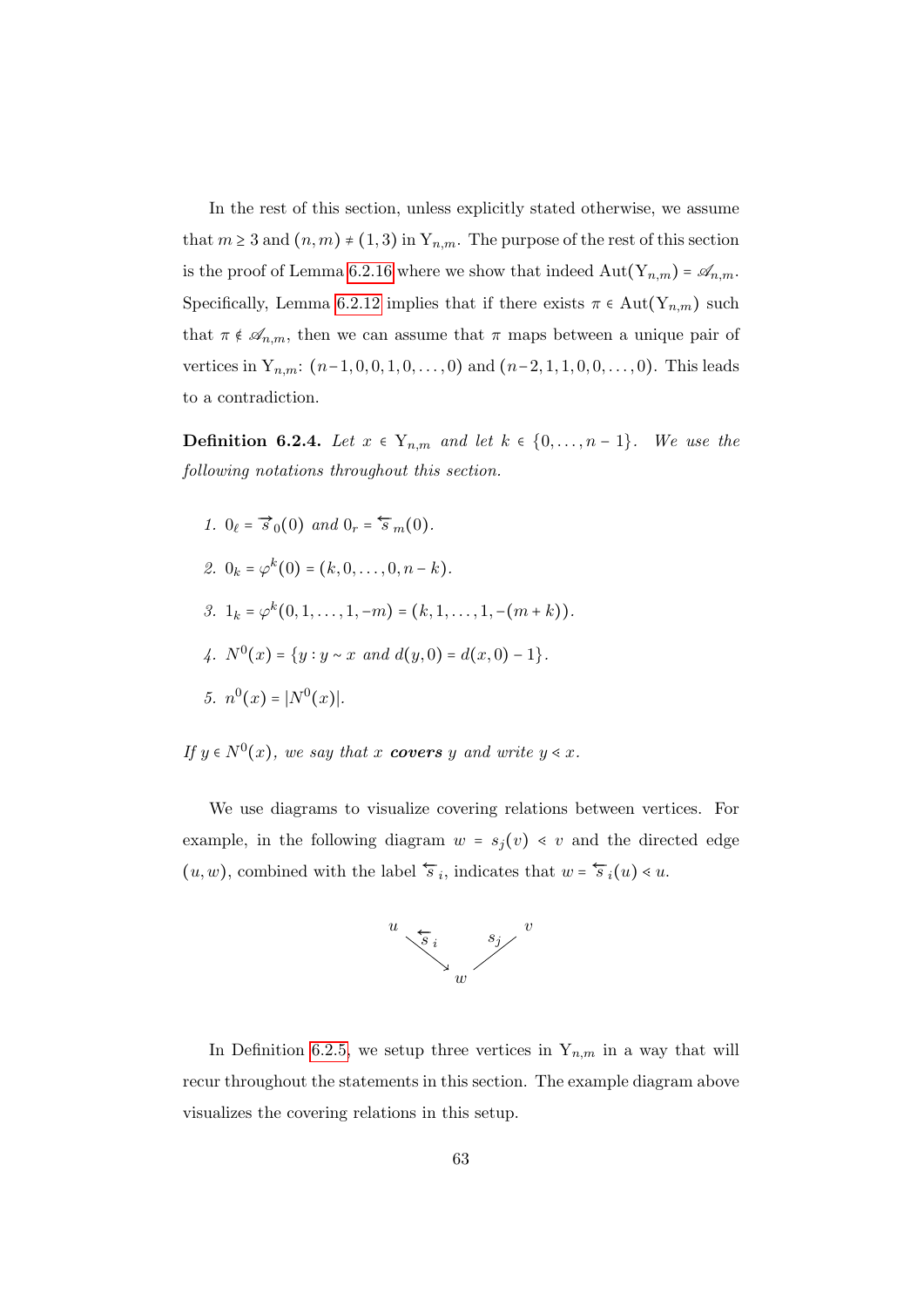<span id="page-69-0"></span>**Definition 6.2.5.** Let  $u, v \in Y_{n,m}$  be two distinct vertices such that  $N^0(u)$  =  $N^0(v)$  and  $d(u, 0) = d(v, 0) \ge 2$ . Assume that there exists  $w \in N^0(u) = N^0(v)$ such that  $w = \overleftarrow{s}_i(u) = s_j(v)$  for some  $0 \leq i, j \leq m$ . We say that  $(u, v, w)$  are in  $V_{i,j}$ -position.

Lemma 6.2.6. Let  $(u, v, w)$  be in  $V_{i,j}$ -position. Then  $|i - j| > 1$ .

*Proof.*  $i \neq j$ , since  $u \neq v$ . Assume to the contrary that  $|i - j| = 1$  and assume that  $j = i - 1$ . By definition, u, v and w are distinct and  $s_i(u)$  shifts left, therefore  $s_{i-1}(w)$  must shift left as well. We visualize the scenarios in this proof using diagrams in which the three entries that  $s_i$  and  $s_j$  change are all non-bucket entries. Note that the proof also covers the cases in which one of these entries is a bucket (at most one of the entries, since  $m \geq 3$ ).

$$
(u_{i-1}, u_i, u_{i+1}) = (0, 0, 1)
$$

$$
\overleftarrow{s}_i \downarrow
$$

$$
(w_{i-1}, w_i, w_{i+1}) = (0, 1, 0)
$$

$$
\overleftarrow{s}_{i-1} \downarrow
$$

$$
(v_{i-1}, v_i, v_{i+1}) = (1, 0, 0)
$$

By Lemma [4.2.4](#page-32-0) and Observation [4.2.8,](#page-33-3)  $u$  has a geodesic pivot  $p$  such that  $p \geq i + 1$ . p is also a geodesic pivot of w; therefore, by Observation [4.2.8,](#page-33-3)  $\overleftarrow{s}_{i-1}(w) = v \leq w$ , in contradiction to  $w \in N^0(v)$ .

Assume that  $j = i + 1$ . Similarly to the previous case,  $s_{i+1}(w)$  must shift left as well, u has a geodesic pivot p such that  $p \geq i+1$  and p is also a geodesic pivot of w. In this case, since  $\overleftarrow{s}_{i+1}(w) = v \geq w$ , w has no geodesic pivot greater than  $i + 1$ . Therefore,  $i + 1$  is a geodesic pivot of w. i is also a geodesic pivot of  $w$  following similar arguments. This implies that  $i$  and  $i+1$  are geodesic pivots of v and u respectively. In the following diagram, we use the symbol ∥ to visualize a geodesic pivot.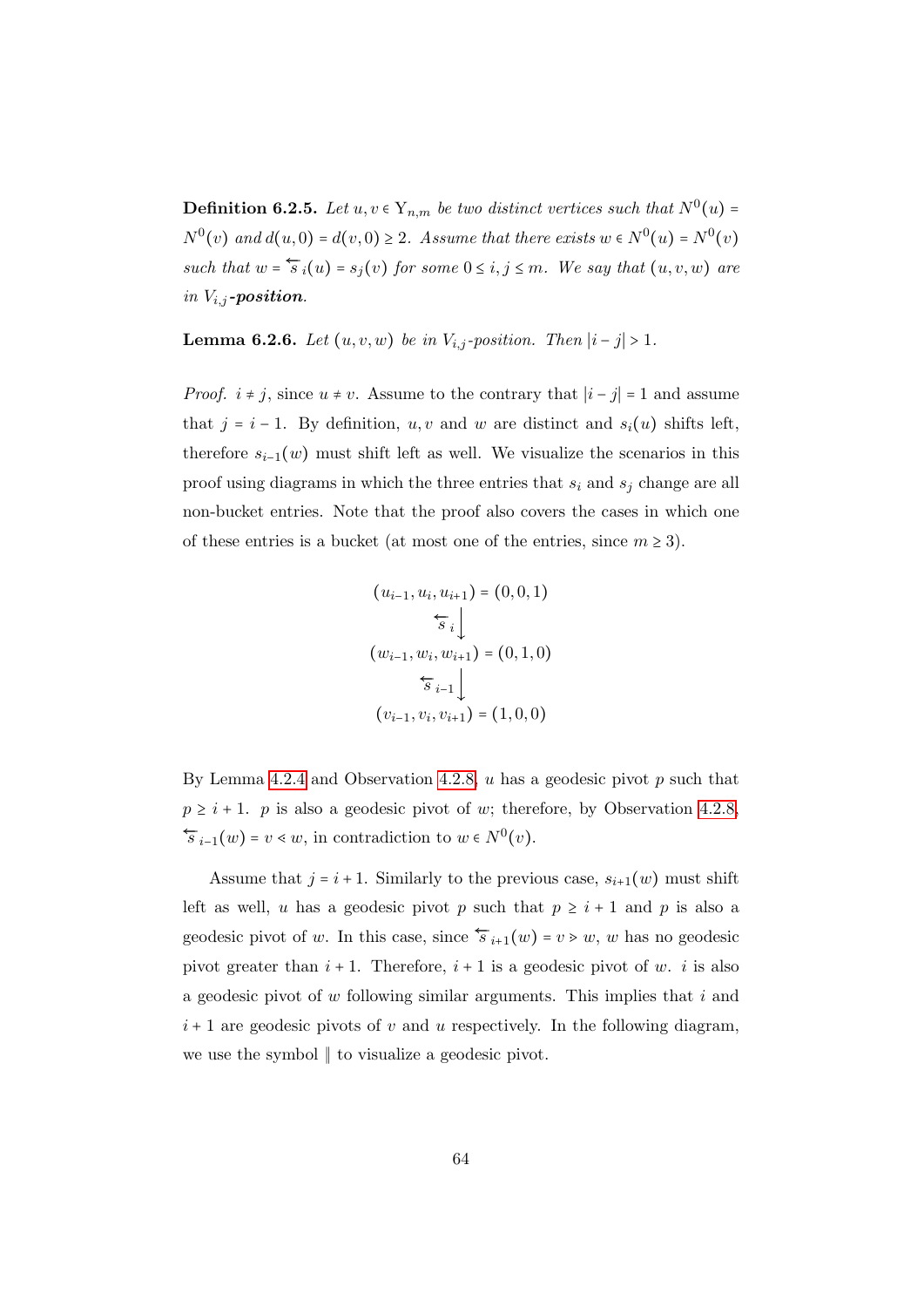$$
(u_i, u_{i+1}, u_{i+2}) = (0, 1 \parallel 1) \underbrace{\begin{cases} (v_i, v_{i+1}, v_{i+2}) = (1 \parallel 1, 0) \\ \hline s_i \end{cases}}_{(w_i, w_{i+1}, w_{i+2}) = (1 \parallel 0 \parallel 1)}
$$

We split the rest of the proof of this case  $(j = i + 1)$  into the following three sub-cases. Assume that  $n = 1$  and that m is even  $(3 \lt m)$ . Then, by Observation [4.2.11,](#page-33-1)  $\frac{m}{2}$  is a geodesic pivot of every vertex in  $Y_{1,m}$ . Note that a unit shift between  $\frac{m}{2}$  and  $\frac{m}{2}+1$  does not change the distance of any vertex from 0. This implies that there does not exist  $w \in Y_{1,m}$  and  $i \in \{0, \ldots m\}$ such that both  $w \leqslant \overrightarrow{s}_i(w)$  and  $w \leqslant \overleftarrow{s}_{i+1}(w)$ .

In the last two cases, we show that  $N^0(u) \neq N^0(v)$ . Assume that  $n = 1$ and that m is odd  $(3 < m)$ . Then, by Observation [4.2.11,](#page-33-1)  $\left\lfloor \frac{m}{2} \right\rfloor$  $\frac{m}{2}$  and  $\lceil \frac{m}{2} \rceil$  $\frac{m}{2}$ ] are geodesic pivots of every vertex in  $Y_{1,m}$ . This implies that  $i = \lfloor \frac{m}{2} \rfloor$  $\frac{m}{2}$ . For example,  $u = (0, 0, 0, 1, 1, 0, 0), w = (0, 0, 1, 0, 1, 0, 0)$  and  $v = (0, 0, 1, 1, 0, 0, 0)$ in Y<sub>1,5</sub>. Therefore, there exists some  $t < i$  such that  $\overleftarrow{s}_t(v) = v' \le v$  and clearly  $v' \notin N^0(u)$ .

Assume that  $1 \leq n$  (and  $3 \leq m$ ). Then at least one of the following is true: either  $0 < i$  or  $i + 2 < m + 1$ . If  $0 < i$ , then there exists some  $t < i$ such that  $\overleftarrow{s}_t(v) = v' \leq v$  and  $v' \notin N^0(u)$ . If  $i + 2 \leq m + 1$ , then there exists some  $t \geq i + 2$  such that  $\vec{s}_t(u) = u' \leq u$  and  $u' \notin N^0(v)$ . In both cases  $N^{0}(u) \neq N^{0}(v).$  $\Box$ 

**Lemma 6.2.7.** Let  $u \in Y_{n,m}$  and let  $s_t$  and  $s_k$  be two distinct elements in  $\mathcal{S}_{n,m}$  such that  $1 < |t - k|$ ,  $s_t(u) \le u$  and  $s_k(u) \le s_k s_t(u)$ . Then

- 1. both  $s_t(u)$  and  $s_k(u)$  shift units from entries in  $I_c(u)$ ;
- 2.  $s_t(u)$  and  $s_k(u)$  shift in opposite directions;
- 3.  $p_l(u)$  and  $p_r(u)$  are geodesic pivots.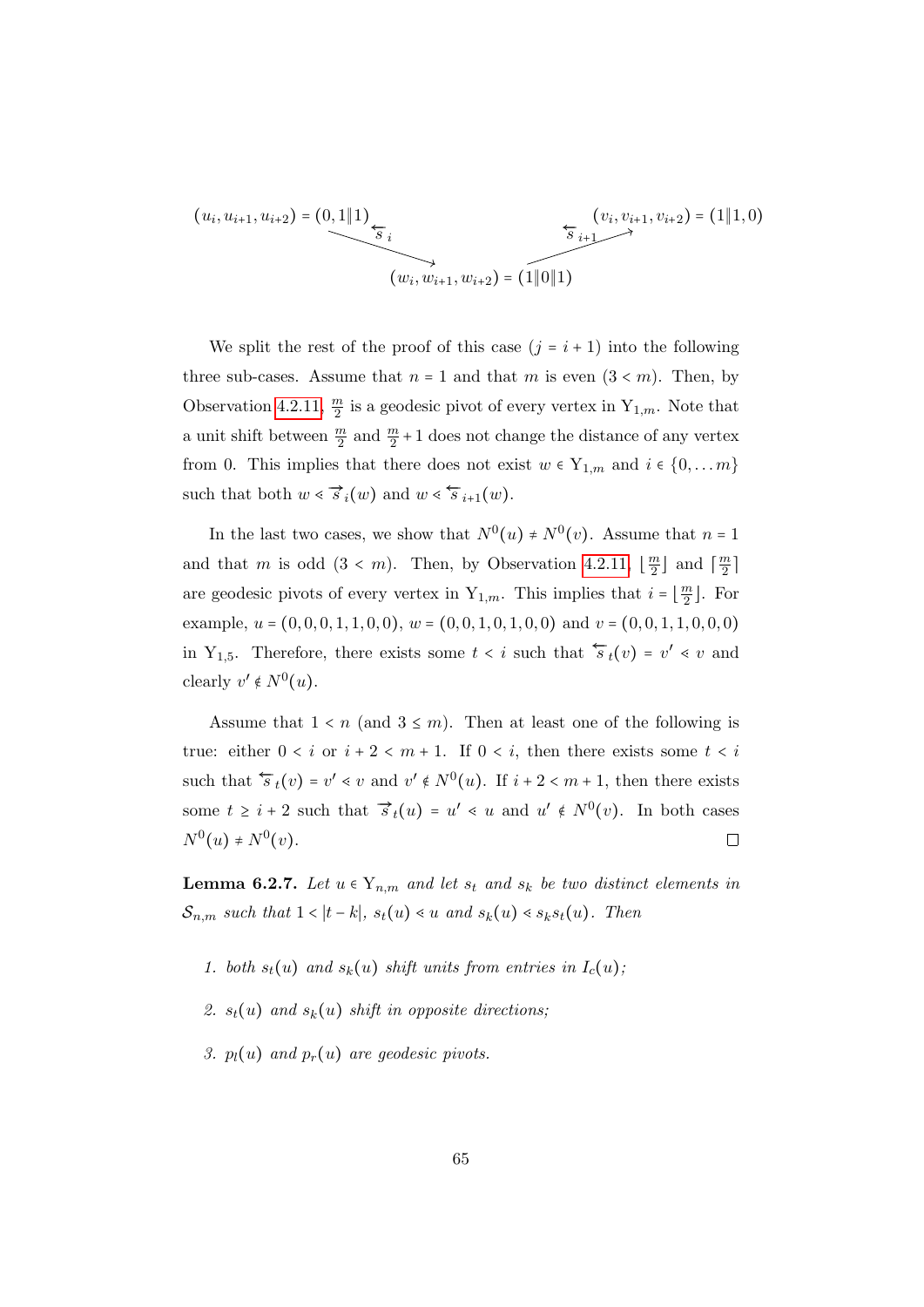*Proof.*  $s_t$  and  $s_k$  commute, since  $1 < |t - k|$ . Denote  $v = s_ts_k(u) = s_ks_t(u)$ ,  $w = s_t(u)$  and  $w' = s_k(u)$ . The assumptions imply that u, v, w and w' are distinct and the covering relations between them can be presented as follows:



Assume that  $s_t(u)$  shifts left (the proof is similar if  $s_t(u)$  shifts right).  $t + 1 \leq p_r(u)$ , since  $\overleftarrow{s}_t(u) \leq u$ . If  $t + 1 \leq p_l(u)$ , then  $s_t$  shifts left in every geodesic pivot path of u. This implies that  $\overleftarrow{s}_t s_k(u) \leftarrow s_k(u)$ . A contradiction. Therefore  $s_t$  shifts a unit from an entry in  $I_c(u)$ .  $s_k(u)$  also shifts a unit from an entry in  $I_c(u)$ , following similar arguments. Note that  $s_k(u)$ and  $s_k(w)$  shift in the same direction, since  $1 < |t - k|$ . This implies that  $s_t(u)$  and  $s_k(u)$  shift in opposite directions, otherwise  $s_k(w) \leq w$ . Case 3 is implied by the first two, by Observation [4.2.11.](#page-33-1)  $\Box$ 

**Corollary 6.2.8.** Let  $(u, v, w)$  be in  $V_{i,j}$ -position. If  $s_j(u) \leq u$ , then

- 1.  $\{i+1, j\} \subseteq I_c(u)$ ,  $\{i, j+1\} \subseteq I_c(v)$ ;
- 2.  $s_i(u)$  shifts right;
- 3.  $p_l(u), p_r(u), p_l(v)$  and  $p_r(v)$  are geodesic pivots.

Lemma 6.2.9. Let  $x \in Y_{n,m}$  such that

- 1.  $n^0(x) = 2;$
- 2.  $I_c(x)$  is not trivial (i.e.  $x_{p_l+1} \neq 0$ ,  $x_{p_r} \neq 0$  and  $\sum_{i \in I_c} x_i = n$ );
- 3. both  $p_l(x)$  and  $p_r(x)$  are geodesic pivots.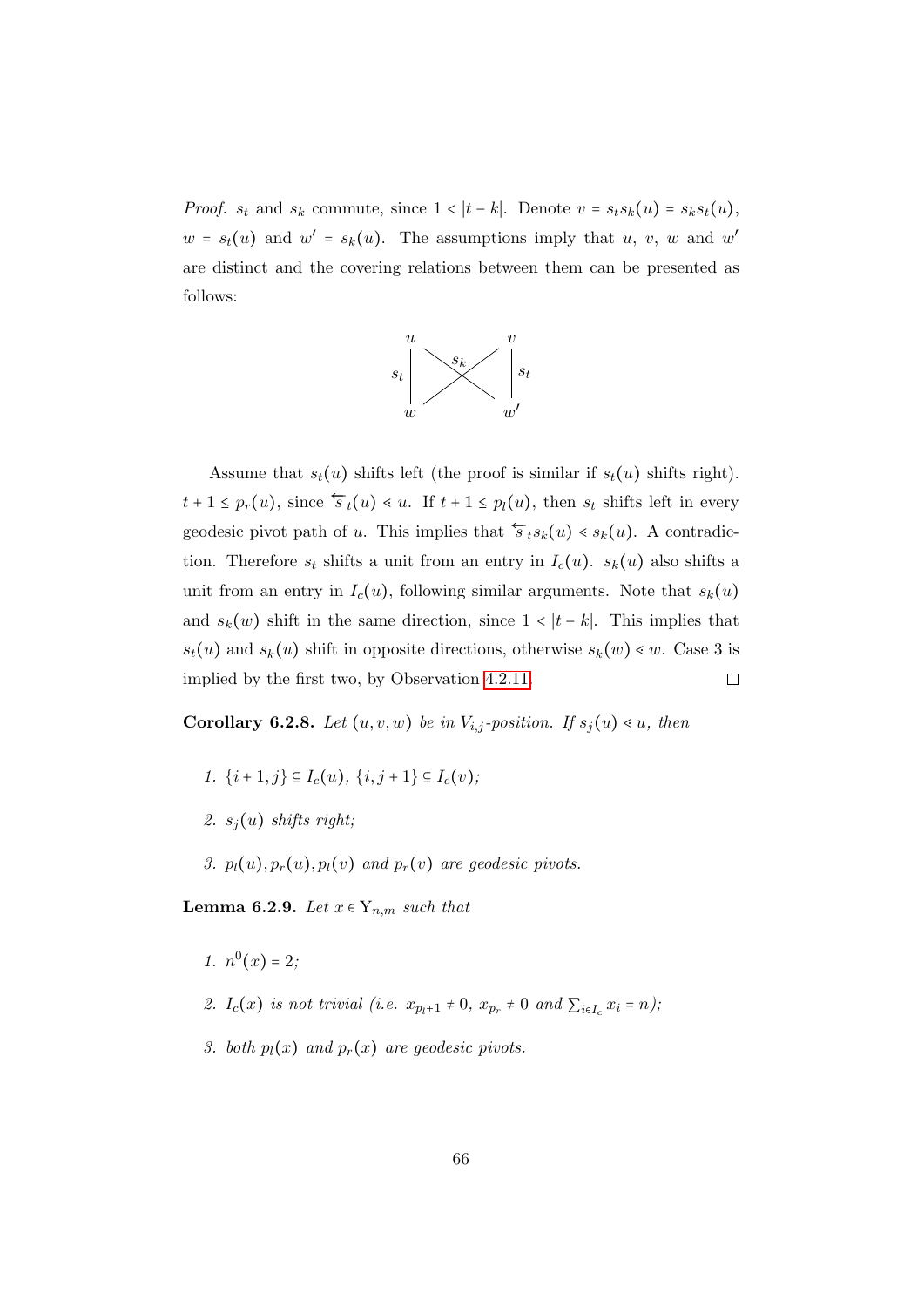Then x is in one of the following three forms: Either  $p_l = -1$  and  $p_r = m + 1$ :

(a) 
$$
x = (\frac{n}{2}, 0, ..., 0, \frac{n}{2})
$$
 (in this case n is even);  
(b)  $x = (\frac{n-m}{2}, 1, ..., 1, \frac{n-m}{2})$  (in this case  $n - m \ge 2$  and  $2 \mid n - m$ ).

Or  $p_l = \frac{m-n}{2}$ ,  $p_r = \frac{m+n}{2}$ , and for some  $0 \le t_1 \le \frac{m-n}{2} + 1$  and  $\frac{m+n}{2} \le t_2 \le m$ .

(c) 
$$
x = (-(\frac{n-m}{2}+1-t_1), 0, ..., 0, \overbrace{1, ..., 1}^{x_{t_1}, ..., x_{t_2}}
$$
  
\n $m \ge n$  and  $2 | m-n$ ).

Proof. We split the proof into the following three cases:

Assume that  $p_l = -1$  and  $p_r = m+1$ . Then  $x_0 \neq 0$ ,  $x_{m+1} \neq 0$  and  $\sum_{i=0}^{m+1} x_i =$ n. Note that all of the non-bucket entries of  $x$  must be equal to each other, otherwise  $n^0(x) > 2$ . If  $(x_1, ..., x_m) = (0, ..., 0)$ , then  $x = (\frac{n}{2})$  $\frac{n}{2}, 0, \ldots, 0, \frac{n}{2}$  $\frac{n}{2}$ ), the only vertex in which  $(x_1, \ldots, x_m) = (0, \ldots, 0)$  and  $\sigma_{-1}(x) = \sigma_{m+1}(x)$ . Similarly, if  $(x_1, ..., x_m) = (1, ..., 1)$ , then  $x = (\frac{n-m}{2}, 1, ..., 1, \frac{n-m}{2})$   $(m < n,$  $2 \mid m-n \text{ and } n-m \geq 2$ .

Assume that both  $p_l$  and  $p_r$  are inner pivots. Then  $x_{p_l+1} = x_{p_r} = 1$  and  $\sum_{i\in I_c} x_i = n$ . Note that all of the non-bucket entries of x that are equal to 1 are contiguous, otherwise  $n^0(x) > 2$ . Therefore,  $p_r - p_l = n$ ,  $p_l = \frac{m-n}{2}$  and  $p_r = \frac{m+n}{2}$  (and  $m \ge n$  and  $2 \mid m-n$ ). This implies that x is in the form of Case (c) of this lemma, since  $\sigma_{p_l}(x) = \sigma_{p_r}(x)$ .

Finally, we show that if one of  $p_l$  and  $p_r$  is an inner pivot, the other an outer pivot and  $n^0(x) = 2$ , then  $p_l$  and  $p_r$  cannot both be geodesic pivots. Assume, without loss of generality, that  $p_l = -1$  and  $\frac{m}{2} < p_r \le m$ . Then  $x_0 \neq 0, x_{p_r} = 1$  and  $\sum_{i=1}^{p_r}$  $e_{i=0}^{p_r} x_i = n$ . Note, again, that all of the non-bucket entries of x that are equal to 1 are contiguous, otherwise  $n^0(x) > 2$ . This  $\Box$ implies that  $\sigma_{-1}(x) = \sigma_{p_l}(x) > \sigma_{p_r}(x)$ .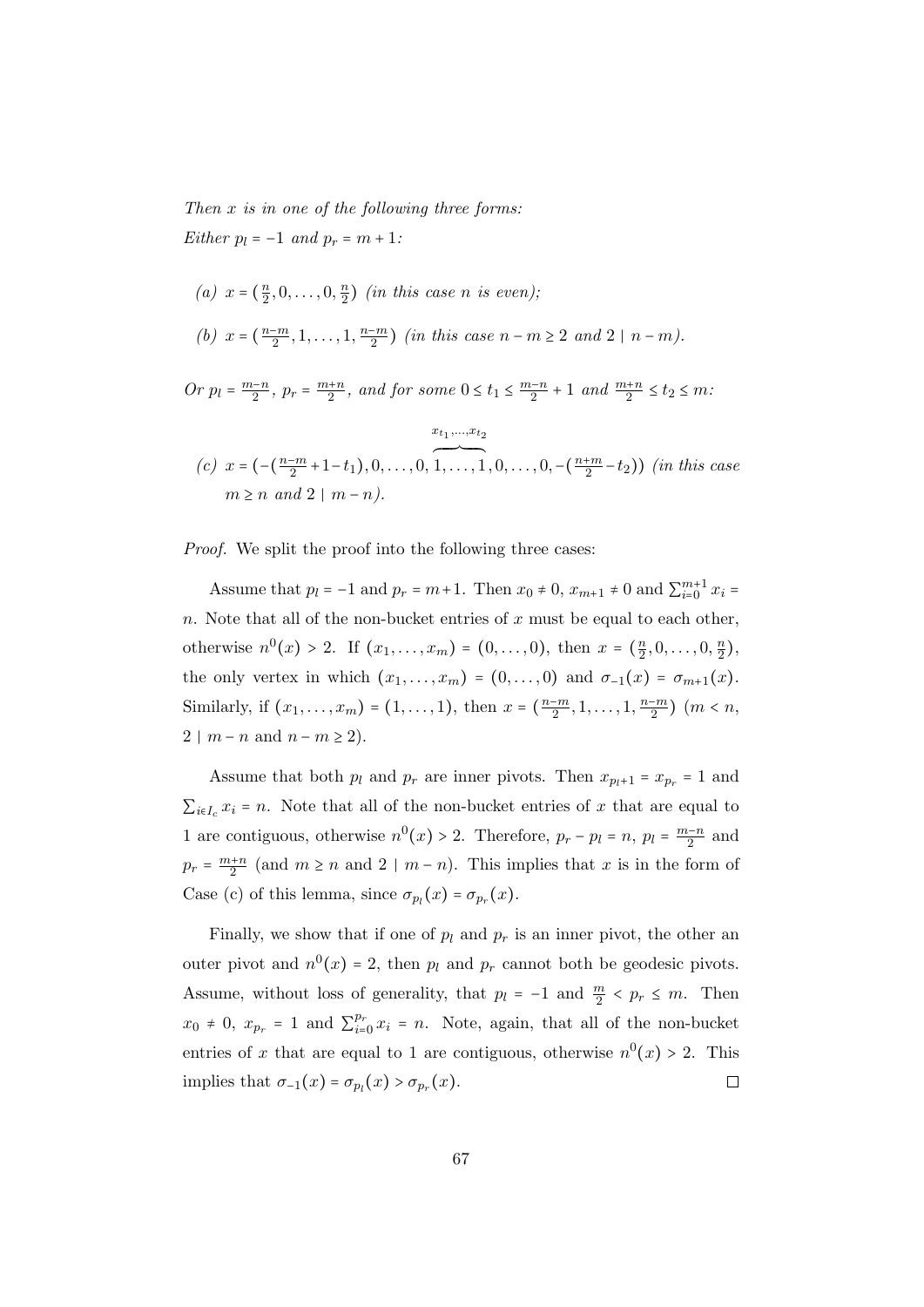<span id="page-73-0"></span>**Observation 6.2.10.** Let  $u, v, w \in Y_{n,m}$ , such that u and v are each with one of the forms in Lemma [6.2.9.](#page-71-0) Then  $(u, v, w)$  is not in  $V_{i,j}$ -position.

<span id="page-73-1"></span>**Lemma 6.2.11.** Let  $(u, v, w)$  be in  $V_{i,j}$ -position. Then  $n^0(u) = n^0(v) = 1$ .

*Proof.* By Lemma [6.2.6,](#page-69-0) necessarily  $|i-j| > 1$ . Therefore,  $s_i$  and  $s_j$  commute and both  $v = s_i s_i(u)$  and  $v = s_i s_j(u)$ , are geodesics between u and v. We first show that these two geodesics are, in fact, the only two geodesics between u and v and therefore  $n^0(u) = n^0(v) \leq 2$ .

If  $1 \leq n$  or  $1 \leq i, j \leq m-1$ , then u and v have four distinct entries (indexed by  $i, i + 1, j$  and  $j + 1$ ) in which they are not equal. This implies that  $v = s_i s_i(u)$  and  $v = s_i s_i(u)$  are the only two geodesics between u and v, as required.

Assume that  $n = 1$  (and  $3 < m$ ) and that at least one of i and j is in  $\{0,m\}$ . Note that  $s_i$  and  $s_j$  shift in  $s_js_i(v)$  and  $s_is_j(v)$  in opposite directions than they do in  $v = s_i s_i(u)$  and  $v = s_i s_i(u)$ . Therefore, we can assume without loss of generality, that  $i \in \{0, m\}$  (by interchanging the roles of  $s_i$  and  $s_j$  if  $i \notin \{0, m\}$ ; and if  $s_j(u)$  shifts right, then also by interchanging the roles of u and v). Assume also that  $i = 0$  (the proof for the case  $i = m$ follows by similar arguments).

If  $j = m$ , then  $v = s_i s_i(u)$  and  $v = s_i s_j(u)$  are the only two geodesics from u to v, since  $3 < m$ . Therefore  $2 \le j \le m-1$ . In this case,  $\sum_{i=1}^{m} u_i - v_i = 1$ ; therefore either  $\overleftarrow{s}_0$  or  $\overrightarrow{s}_m$  is in every word corresponding to a geodesic from u to v. It is sufficient to show that  $\overleftarrow{s}_0$  is in every word corresponding to a geodesic from u to v. If  $j < m-1$ , then clearly,  $\overline{s}_0$  is in every word corresponding to a geodesic from u to v. The same result follows if  $j = m-1$ , again, since  $m > 3$ .

It remains to show that  $n^0(u) = n^0(v) \neq 2$ . Assume to the contrary that  $n^0(u) = n^0(u) = 2$ . Since  $v = s_j s_i(u)$  and  $v = s_i s_j(u)$  are the only two geodesics from u to v,  $N^0(u) = N^0(v) = \{s_i(u), s_j(u)\} = \{s_j(v), s_i(v)\}.$ Therefore  $s_i(u) \ll u$  and the vertices u and v are as in Corollary [6.2.8.](#page-71-1) By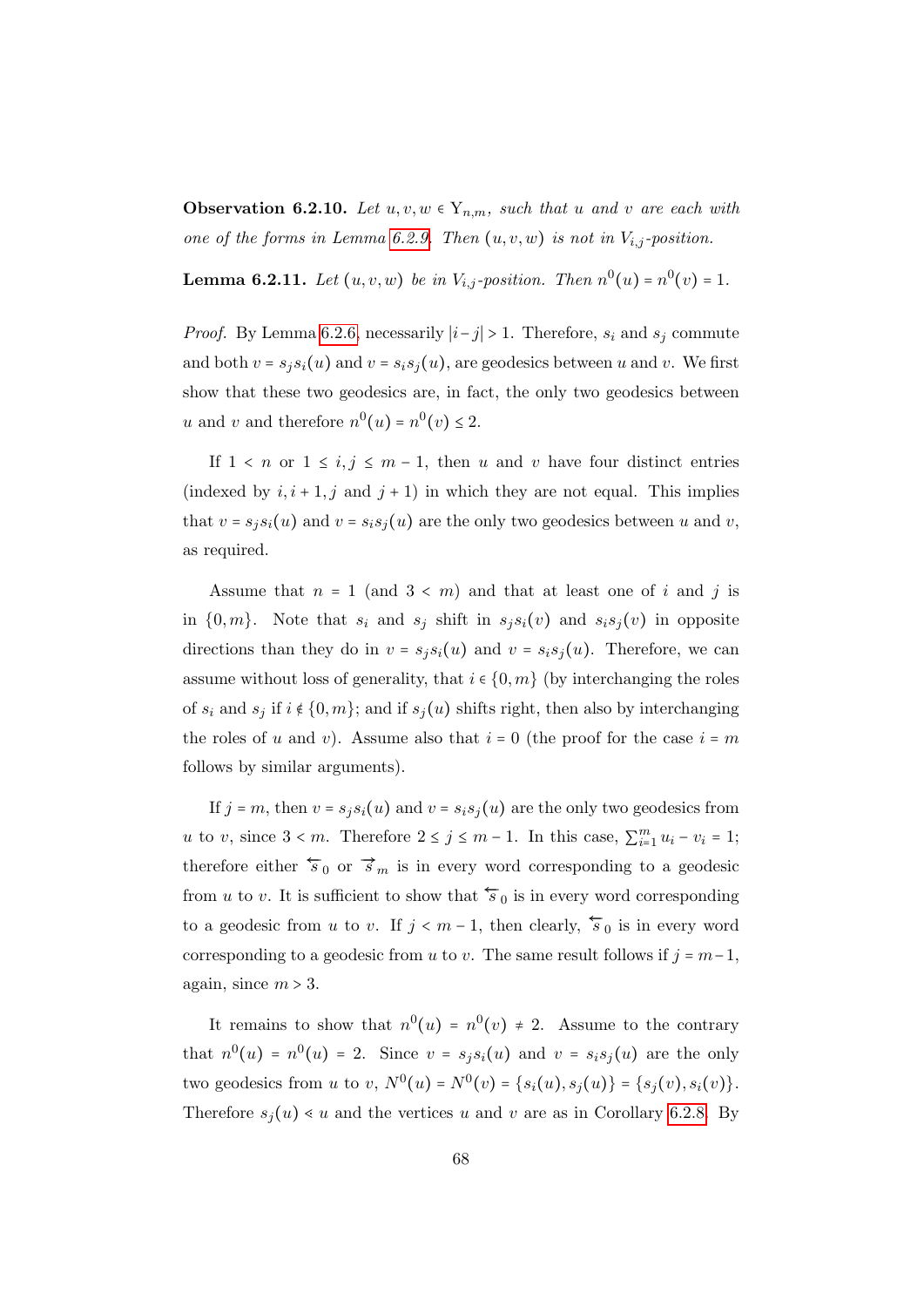the second property of Corollary [6.2.8,](#page-71-1)  $I_c(u)$  and  $I_c(v)$  are not trivial (and  $n > 1$ ). Therefore, u and v are two distinct vertices, each with one of the forms as in Lemma [6.2.9.](#page-71-0) This is a contradiction by Observation [6.2.10.](#page-73-0)  $\Box$ 

<span id="page-74-0"></span>**Lemma 6.2.12.** Let  $(u, v, w)$  be in  $V_{i,j}$ -position. Then

- 1. u and v are the unique pair of vertices  $(n-1,0,0,1,0,\ldots,0)$  and  $(n-2, 1, 1, 0, 0, \ldots, 0)$ , and  $w = (n-1, 0, 1, 0, 0, \ldots, 0)$ ;
- 2. if  $n = 1$ , then  $6 \leq m$ .

*Proof.* By Lemma [6.2.11,](#page-73-1)  $n^0(u) = n^0(v) = 1$ . We first prove that if  $n = 1$ , then  $6 \leq m$ . Assume to the contrary that  $n = 1$  and  $m \in \{4, 5\}$ . In this case, there are precisely three vertices in  $Y_{n,m}$  which cover only one vertex and that the covered vertex is obtained via a left unit shift:  $0_\ell$ ,  $(0, 1, 1, 0, \ldots, 0)$ and  $(0, 0, 1, 0, \ldots, 0)$ . Therefore either  $u = (0, 1, 1, 0, \ldots, 0)$  and  $s_i = \overleftarrow{s}_0$  or  $u = (0, 0, 1, 0, \dots, 0)$  and  $s_i = \overleftarrow{s}_1$ , since  $w \neq 0$ . In both cases,  $n^0(v) = 2$  for every possible  $s_i$ . A contradiction.

It is simple to verify that the pair of vertices given in this lemma indeed satisfies the conditions of the lemma. Let  $(u, v, w)$  be in  $V_{i,j}$ -position, where u and v are any other pair of vertices. We show that  $n^0(v) > 1$ .

Since  $n^0(u) = 1$  and  $s_i(u)$  shifts left, every geodesic between u and 0 contains only left unit shifts and u consists of a sequence of  $k \geq 1$  consecutive non-zero entries which are to be shifted into the left bucket in every geodesic from u to 0 (including the case for  $k = 1$  where  $u = (u_0, 0, \ldots, 0, u_{m+1})$  with  $0 < u_{m+1} < \frac{n}{2}$  $\frac{n}{2}$ ).

If  $k = 1$ , then  $i \notin \{0, 2\}$ , since  $u \notin \{0, (n - 1, 0, 0, 1, 0, \ldots, 0)\}$ . Clearly,  $s_j \in \{s_0, s_m\}$  and in both cases,  $n^0(v) = 2$ . Similarly, if  $k > 1$ , then it is simple to verify that  $u = (n-2, 1, 1, 0, 0, \ldots, 0)$  is the only case in which there exists  $s_j$  such that  $n^0(v) = 1$ .  $\Box$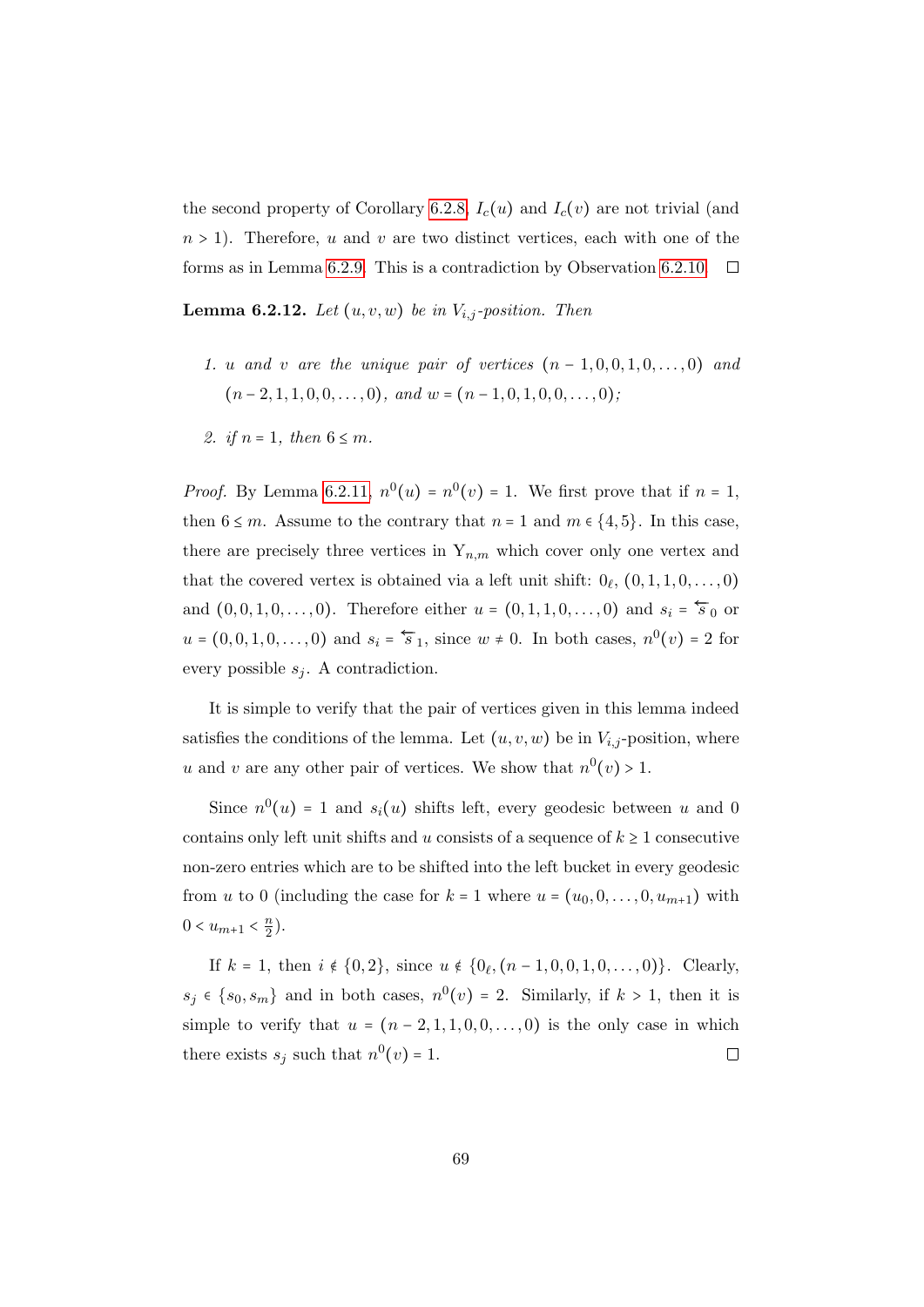Observation 6.2.13. By symmetric arguments to the ones in the proof of Lemma [6.2.12,](#page-74-0) if  $s_i$  were to shift right in Definition [6.2.5,](#page-69-1) then the only pair of vertices for which  $n^{0}(u) = n^{0}(v) = 1$  was  $(0, \ldots, 0, 1, 0, 0, n - 1)$  and  $(0, \ldots, 0, 0, 1, 1, n-2).$ 

<span id="page-75-0"></span>**Observation 6.2.14.** If  $f \in Aut(Y_{n,m})$ , then there exist  $\alpha \in \{0, \ldots, n-1\}$ and  $\beta, \gamma \in \{0, 1\}$  such that  $0, 0_\ell$  and  $0_r$  are fixed points of  $\pi = \psi^\gamma \tau^\beta \varphi^\alpha f$ .

*Proof.* A vertex in  $Y_{n,m}$  has valency 2 if and only if all of its non-bucket entries are equal to each other. Therefore, there exist  $\alpha \in \{0, \ldots, n-1\}$  and  $\beta \in \{0,1\}$  such that 0 is a fixed point of  $\pi = \tau^{\beta} \varphi^{\alpha} f$ . 0 is also a fixed point of  $\psi$ , and  $\psi$  interchanges the only two neighbors of 0;  $0_\ell$  and  $0_r$ . Therefore, there exists  $\gamma \in \{0, 1\}$  such that  $0, 0_\ell$  and  $0_r$  are fixed points of  $\pi = \psi^\gamma \tau^\beta \varphi^\alpha f$ .

<span id="page-75-1"></span>**Lemma 6.2.15.** Let  $\pi \in \text{Aut}(Y_{n,m})$  such that 0,  $0_\ell$  and  $0_r$  are fixed points of  $\pi$ . Then  $0_1$  and  $0_{n-1}$  are also fixed points of  $\pi$ .

*Proof.* If  $n = 1$ , then  $0<sub>1</sub> = 0<sub>n-1</sub> = 0$ , which is a fixed point of  $\pi$ . If  $n > 2$ , then  $0_1$  and  $0_{n-1}$  are the only (non zero) vertices of valency 2 with a single geodesic between them and 0. Therefore,  $0_1$  and  $0_{n-1}$  are either fixed or interchanged by  $\pi$ . Note that the geodesic between  $0_1$  and 0 contains  $0_r$  and doesn't contain  $0_\ell$  whereas the geodesic between  $0_{n-1}$  and 0 contains  $0_\ell$  and doesn't contain  $0_r$ . Therefore,  $0_1$  and  $0_{n-1}$  are fixed by  $\pi$ , since  $0_r$  and  $0_\ell$ are fixed by  $\pi$ .

Assume that  $n = 2$  and  $m > 3$ . In this case,  $0<sub>1</sub> = 0<sub>n-1</sub>$  and there are four vertices with valency 2:  $0, 0<sub>1</sub>, 1<sub>0</sub>$  and  $1<sub>1</sub>$ . Note that  $d(0<sub>1</sub>, 0) = m + 1$ and, by Observation [4.2.11](#page-33-0) and Fact [4.2.12,](#page-33-1)  $d(1_k,0) \geq {\frac{\lfloor \frac{m}{2} \rfloor + 1}{2}}$  $\binom{\lfloor \frac{m}{2} \rfloor + 1}{2} + \binom{\lceil \frac{m}{2} \rceil + 1}{2}$  $\binom{1}{2}$  (for  $k \in \{0, 1\}$ . Therefore, since  $m > 3$ ,  $d(0_1, 0) < d(1_k, 0)$  for both  $k = 0$  and  $k = 1$ . This proves that  $0<sub>1</sub>$  is fixed by  $\pi$ .

The only case left is  $n = 2$  and  $m = 3$ . Note that  $x = (1, 1, 0, 1, 1) \in Y_{2,3}$  is fixed by  $\pi$ , since it is the only vertex at distance 2 from 0 that is a neighbor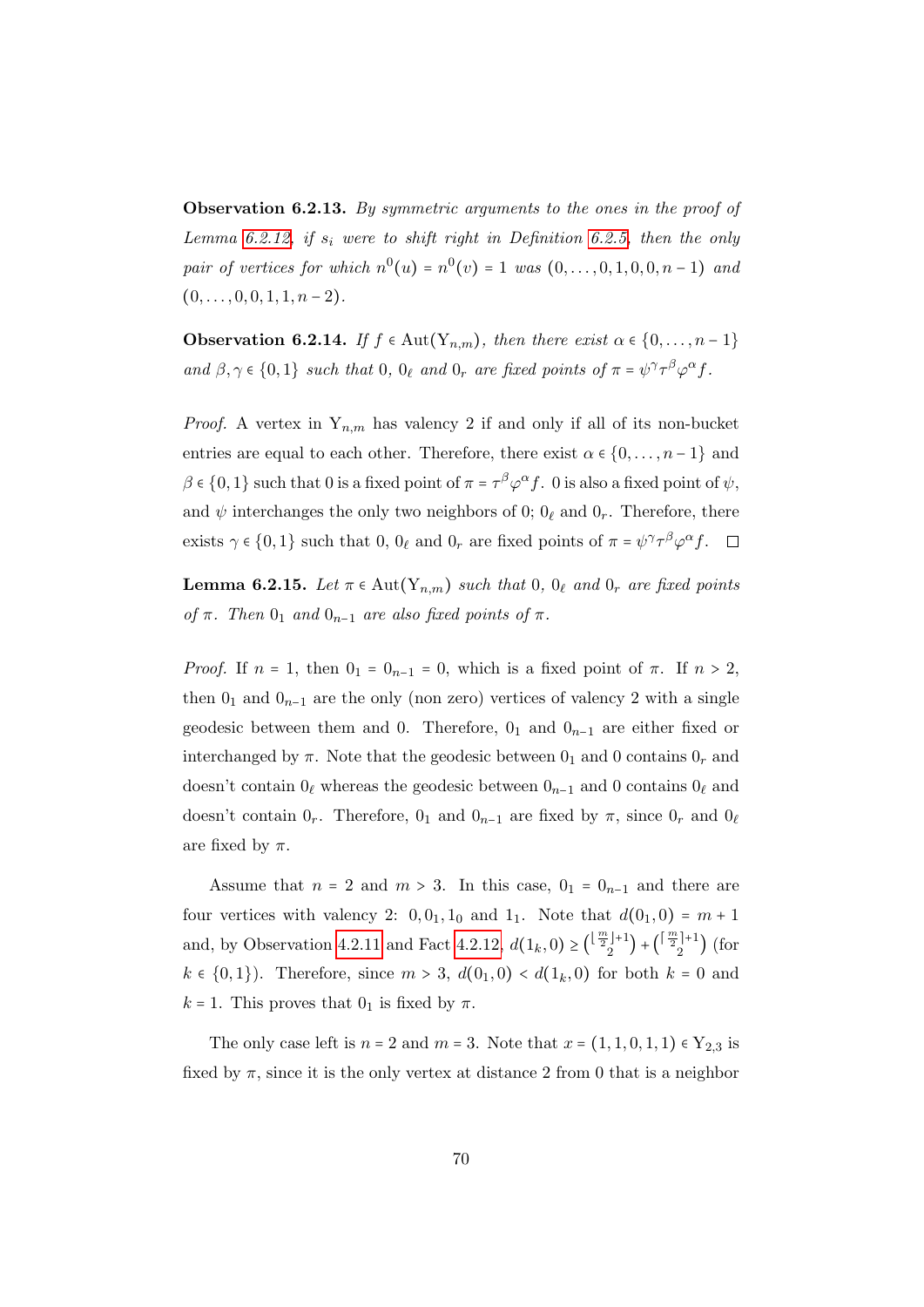of both  $0_\ell$  and  $0_r$ . Both vertices  $1_0$  and  $1_1$  are at distance 2 from x whereas the vertex  $0_1$  is at distance 4 from x. Therefore  $0_1$  is fixed by  $\pi$ .  $\Box$ 

**Lemma 6.2.16.** Let  $n \geq 1$  and  $m \geq 3$  be two integers such that  $(n, m) \neq$  $(1,3)$ . Then Aut $(Y_{n,m}) = \mathscr{A}_{n,m}$ .

*Proof.* Let  $f \in Aut(Y_{n,m})$ . By Observation [6.2.14](#page-75-0) and Lemma [6.2.15,](#page-75-1) there exist integers  $\alpha, \beta, \gamma$  such that 0,  $0_\ell$ ,  $0_r$ ,  $0_1$  and  $0_{n-1}$  are fixed points of  $\pi = \psi^{\gamma} \tau^{\beta} \varphi^{\alpha} f$ . We show that  $\pi$  is, in fact, the trivial automorphism. Assume to the contrary that  $\pi \neq Id$  and let  $u \in Y_{n,m}$  be a vertex at minimal distance d from 0 such that u is not fixed by  $\pi$ . Denote  $v = \pi(u)$ . Note that  $N^0(u)$  $N^0(v)$ , by the minimality of d, and let  $w \in N^0(u) = N^0(v)$ . Note that  $d \geq 2$ and therefore  $w \neq 0$ .

Let  $0 \le i, j \le m$  such that  $s_i(u) = s_j(v) = w$ , so that  $v = s_j s_i(u)$ . Assume that  $s_i$  shifts left (the proof of the other case follows by symmetric arguments). Therefore,  $(u, v, w)$  are in  $V_{i,j}$ -position. By Lemma [6.2.12,](#page-74-0) u and v are the unique pair of vertices  $(n - 1, 0, 0, 1, 0, \ldots, 0)$  and  $(n-2, 1, 1, 0, 0, \ldots, 0);$  and if  $n = 1$ , then  $6 \leq m$ .

If  $m > 3$ , then u and v have different valencies, in contradiction to  $\pi(u)$  = v. Finally, assume  $m = 3$  (and  $n > 1$ ). Then u and v are the pair of vertices  $u_1 = (n-1, 0, 0, 1, 0)$  and  $u_2 = (n-2, 1, 1, 0, 0)$ .

Since  $0_{n-1}$  is a fixed point of  $\pi$ ,  $d(u_1, 0_{n-1}) = d(u_2, 0_{n-1})$ . Therefore,

$$
d(\varphi(u_1),0) = d(\varphi(u_1),\varphi(0_{n-1})) = d(\varphi(u_2),\varphi(0_{n-1})) = d(\varphi(u_2),0).
$$

But  $d(\varphi(u_1), 0) = 1$  and  $d(\varphi(u_2), 0) = 3$ . A contradiction.

 $\Box$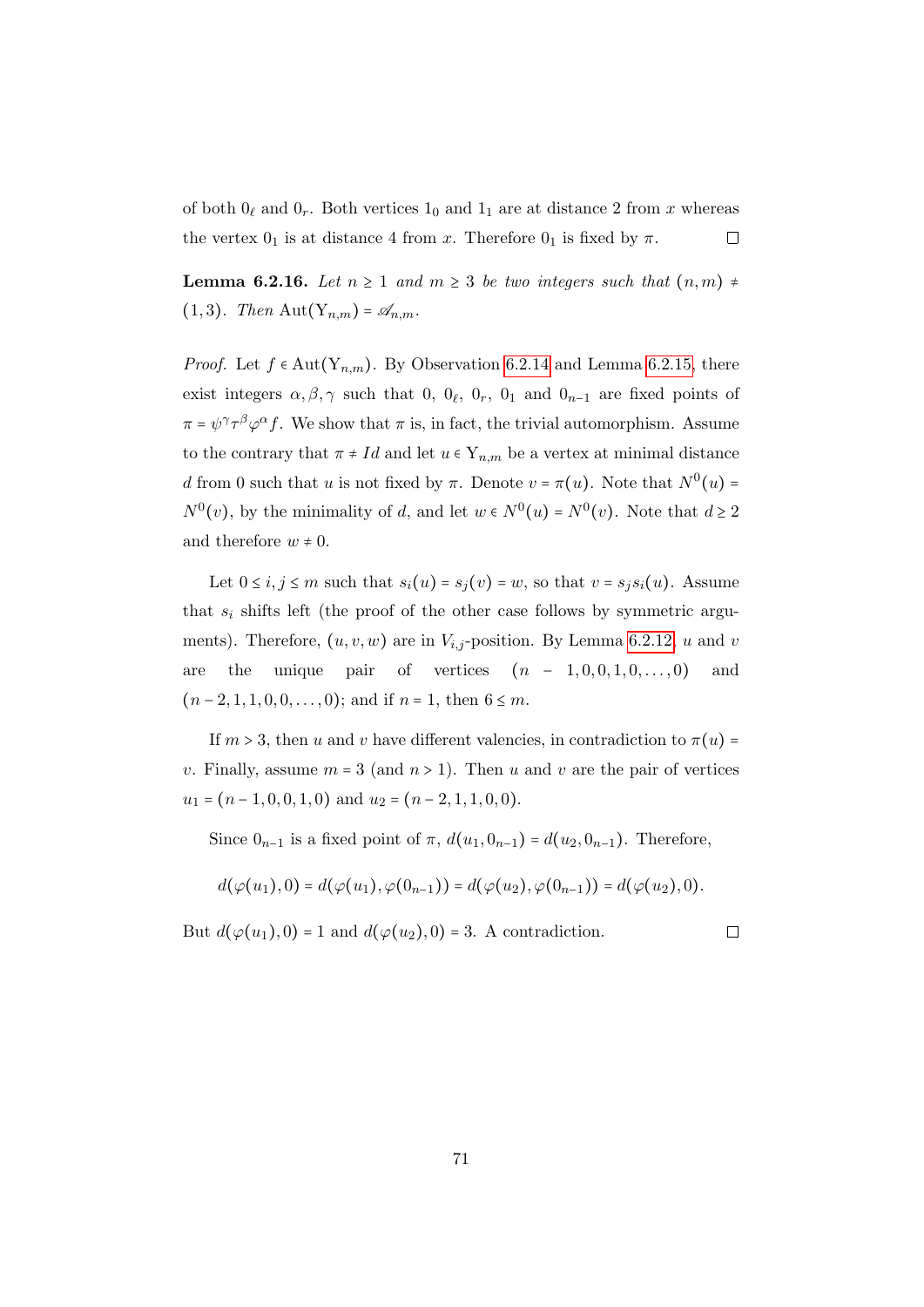## Bibliography

- [1] R. M. Adin, M. Firer and Y. Roichman, *Triangle-free triangulations*. Adv. in Appl. Math. 45 (2010), 77–95.
- [2] G. Birkhoff, Lattice theory. Amer. Math. Soc, Colloquium Publications, vol. 25. Amer. Math. Soc., New York (1948).
- [3] P. Bose and F. Hurtado, Flips in planar graphs. Comput. Geom. 42 (2009), 60–80.
- [4] S. Elizalde and Y. Roichman, Arc permutations, J. Algebraic Combin. 39 (2014), 301–334.
- [5] R. Fabila-Monroy, D. Flores-Penaloza, C. Huemer, F. Hurtado, D. R. Wood and J. Urrutia, On the chromatic number of some flip graphs. Discrete Math. Theor. Comput. Sci. 11 (2009), 47–56.
- [6] J. E. Humphreys, Reflection groups and Coxeter groups. Cambridge Studies in Advanced Mathematics, Vol. 29. Cambridge University Press, Cambridge (1990).
- [7] C. Keller and M. A. Perles, On the smallest sets blocking simple perfect matchings in a convex geometric graph. Israel J. Math. 187 (2012), 465– 484.